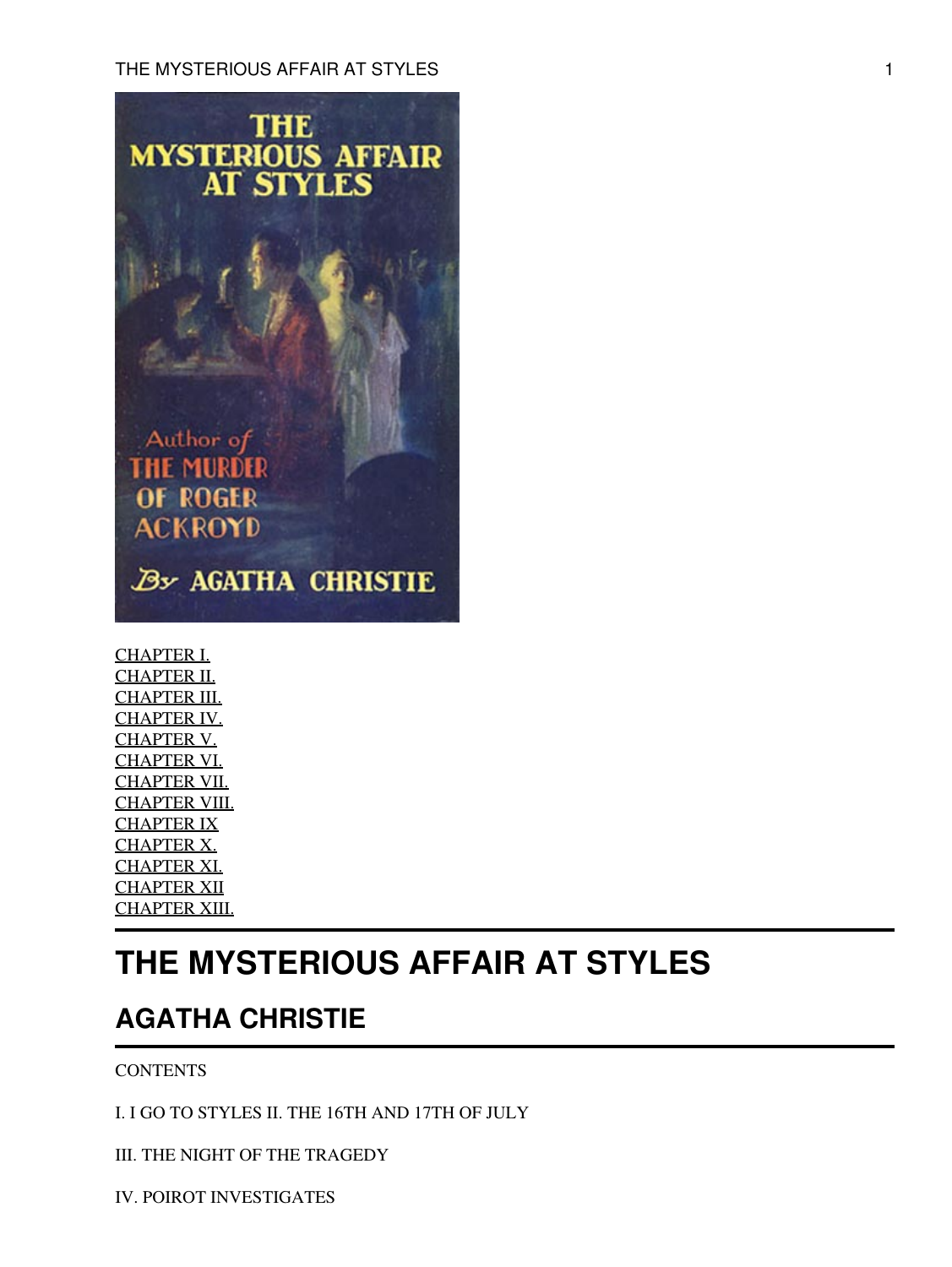AGATHA CHRISTIE 2

V. "IT ISN'T STRYCHNINE, IS IT?"

VI. THE INQUEST

VII. POIROT PAYS HIS DEBTS

VIII. FRESH SUSPICIONS

IX. DR. BAUERSTEIN

X. THE ARREST

XI. THE CASE FOR THE PROSECUTION

XII. THE LAST LINK

XIII. POIROT EXPLAINS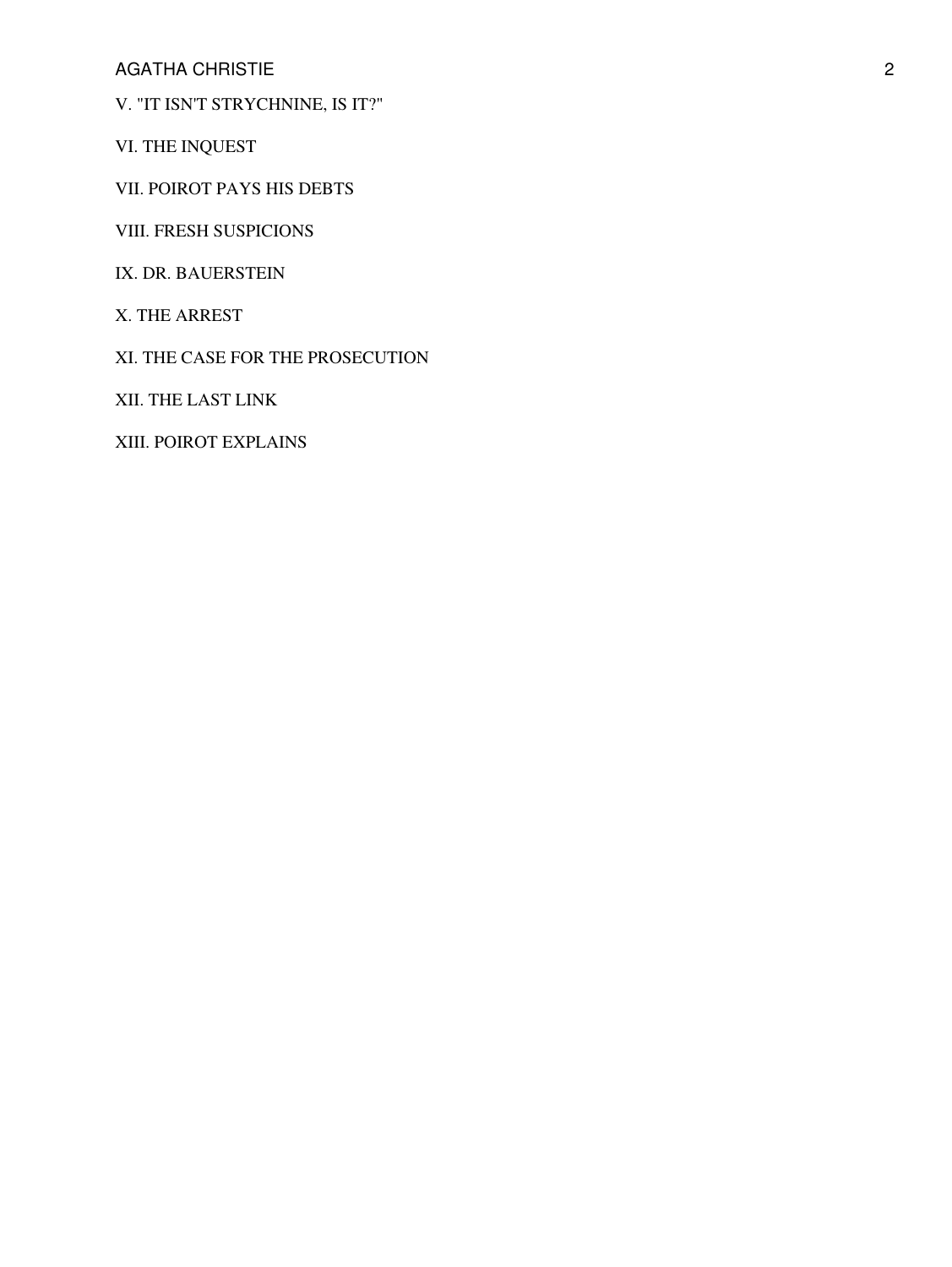## CHAPTER I. 2008 . The set of the set of the set of the set of the set of the set of the set of the set of the set of the set of the set of the set of the set of the set of the set of the set of the set of the set of the se

## <span id="page-2-0"></span>**CHAPTER I.**

#### I GO TO STYLES

The intense interest aroused in the public by what was known at the time as "The Styles Case" has now somewhat subsided. Nevertheless, in view of the world-wide notoriety which attended it, I have been asked, both by my friend Poirot and the family themselves, to write an account of the whole story. This, we trust, will effectually silence the sensational rumours which still persist.

I will therefore briefly set down the circumstances which led to my being connected with the affair.

I had been invalided home from the Front; and, after spending some months in a rather depressing Convalescent Home, was given a month's sick leave. Having no near relations or friends, I was trying to make up my mind what to do, when I ran across John Cavendish. I had seen very little of him for some years. Indeed, I had never known him particularly well. He was a good fifteen years my senior, for one thing, though he hardly looked his forty-five years. As a boy, though, I had often stayed at Styles, his mother's place in Essex.

We had a good yarn about old times, and it ended in his inviting me down to Styles to spend my leave there.

"The mater will be delighted to see you again--after all those years," he added.

"Your mother keeps well?" I asked.

"Oh, yes. I suppose you know that she has married again?"

I am afraid I showed my surprise rather plainly. Mrs. Cavendish, who had married John's father when he was a widower with two sons, had been a handsome woman of middle-age as I remembered her. She certainly could not be a day less than seventy now. I recalled her as an energetic, autocratic personality, somewhat inclined to charitable and social notoriety, with a fondness for opening bazaars and playing the Lady Bountiful. She was a most generous woman, and possessed a considerable fortune of her own.

Their country-place, Styles Court, had been purchased by Mr. Cavendish early in their married life. He had been completely under his wife's ascendancy, so much so that, on dying, he left the place to her for her lifetime, as well as the larger part of his income; an arrangement that was distinctly unfair to his two sons. Their step-mother, however, had always been most generous to them; indeed, they were so young at the time of their father's remarriage that they always thought of her as their own mother.

Lawrence, the younger, had been a delicate youth. He had qualified as a doctor but early relinquished the profession of medicine, and lived at home while pursuing literary ambitions; though his verses never had any marked success.

John practiced for some time as a barrister, but had finally settled down to the more congenial life of a country squire. He had married two years ago, and had taken his wife to live at Styles, though I entertained a shrewd suspicion that he would have preferred his mother to increase his allowance, which would have enabled him to have a home of his own. Mrs. Cavendish, however, was a lady who liked to make her own plans, and expected other people to fall in with them, and in this case she certainly had the whip hand, namely: the purse strings.

John noticed my surprise at the news of his mother's remarriage and smiled rather ruefully.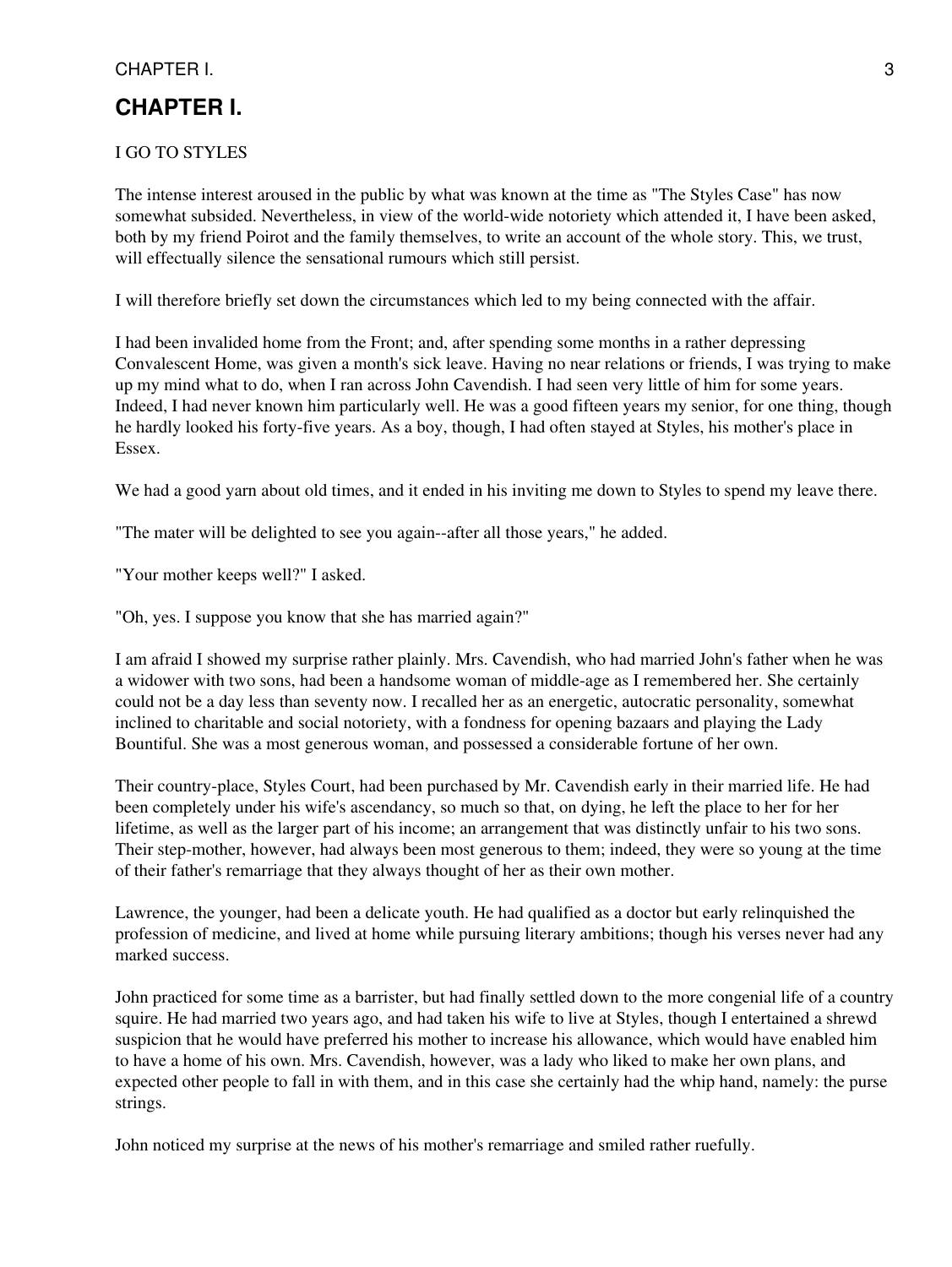"Rotten little bounder too!" he said savagely. "I can tell you, Hastings, it's making life jolly difficult for us. As for Evie--you remember Evie?"

"No."

"Oh, I suppose she was after your time. She's the mater's factotum, companion, Jack of all trades! A great sport--old Evie! Not precisely young and beautiful, but as game as they make them."

"You were going to say----?"

"Oh, this fellow! He turned up from nowhere, on the pretext of being a second cousin or something of Evie's, though she didn't seem particularly keen to acknowledge the relationship. The fellow is an absolute outsider, anyone can see that. He's got a great black beard, and wears patent leather boots in all weathers! But the mater cottoned to him at once, took him on as secretary--you know how she's always running a hundred societies?"

I nodded.

"Well, of course the war has turned the hundreds into thousands. No doubt the fellow was very useful to her. But you could have knocked us all down with a feather when, three months ago, she suddenly announced that she and Alfred were engaged! The fellow must be at least twenty years younger than she is! It's simply bare-faced fortune hunting; but there you are--she is her own mistress, and she's married him."

"It must be a difficult situation for you all."

"Difficult! It's damnable!"

Thus it came about that, three days later, I descended from the train at Styles St. Mary, an absurd little station, with no apparent reason for existence, perched up in the midst of green fields and country lanes. John Cavendish was waiting on the platform, and piloted me out to the car.

"Got a drop or two of petrol still, you see," he remarked. "Mainly owing to the mater's activities."

The village of Styles St. Mary was situated about two miles from the little station, and Styles Court lay a mile the other side of it. It was a still, warm day in early July. As one looked out over the flat Essex country, lying so green and peaceful under the afternoon sun, it seemed almost impossible to believe that, not so very far away, a great war was running its appointed course. I felt I had suddenly strayed into another world. As we turned in at the lodge gates, John said:

"I'm afraid you'll find it very quiet down here, Hastings."

"My dear fellow, that's just what I want."

"Oh, it's pleasant enough if you want to lead the idle life. I drill with the volunteers twice a week, and lend a hand at the farms. My wife works regularly 'on the land'. She is up at five every morning to milk, and keeps at it steadily until lunchtime. It's a jolly good life taking it all round--if it weren't for that fellow Alfred Inglethorp!" He checked the car suddenly, and glanced at his watch. "I wonder if we've time to pick up Cynthia. No, she'll have started from the hospital by now."

"Cynthia! That's not your wife?"

"No, Cynthia is a protegee of my mother's, the daughter of an old schoolfellow of hers, who married a rascally solicitor. He came a cropper, and the girl was left an orphan and penniless. My mother came to the rescue, and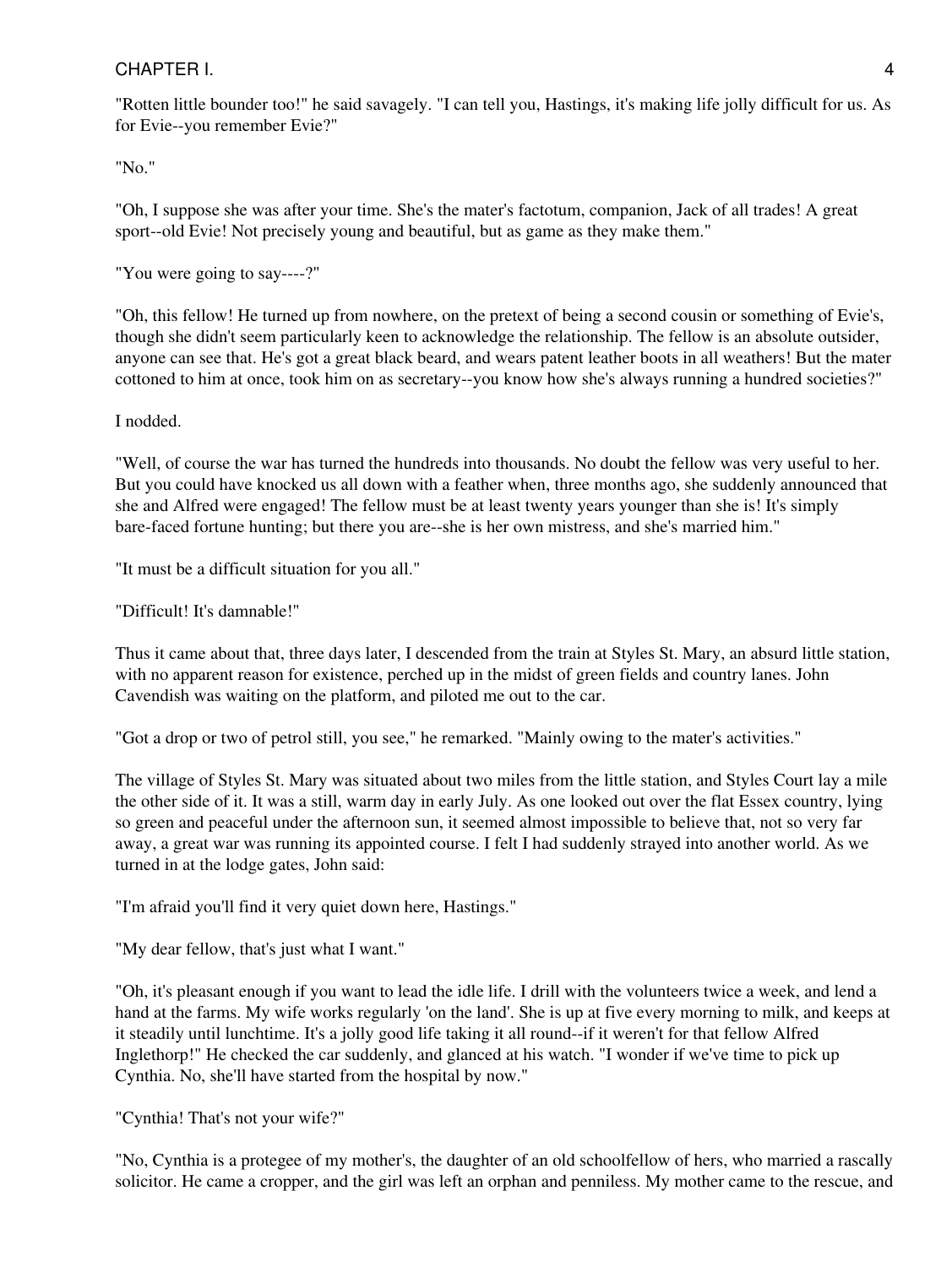Cynthia has been with us nearly two years now. She works in the Red Cross Hospital at Tadminster, seven miles away."

As he spoke the last words, we drew up in front of the fine old house. A lady in a stout tweed skirt, who was bending over a flower bed, straightened herself at our approach.

"Hullo, Evie, here's our wounded hero! Mr. Hastings--Miss Howard."

Miss Howard shook hands with a hearty, almost painful, grip. I had an impression of very blue eyes in a sunburnt face. She was a pleasant-looking woman of about forty, with a deep voice, almost manly in its stentorian tones, and had a large sensible square body, with feet to match--these last encased in good thick boots. Her conversation, I soon found, was couched in the telegraphic style.

"Weeds grow like house afire. Can't keep even with 'em. Shall press you in. Better be careful."

"I'm sure I shall be only too delighted to make myself useful," I responded.

"Don't say it. Never does. Wish you hadn't later."

"You're a cynic, Evie," said John, laughing. "Where's tea to-day--inside or out?"

"Out. Too fine a day to be cooped up in the house."

"Come on then, you've done enough gardening for to-day. 'The labourer is worthy of his hire', you know. Come and be refreshed."

"Well," said Miss Howard, drawing off her gardening gloves, "I'm inclined to agree with you."

She led the way round the house to where tea was spread under the shade of a large sycamore.

A figure rose from one of the basket chairs, and came a few steps to meet us.

"My wife, Hastings," said John.

I shall never forget my first sight of Mary Cavendish. Her tall, slender form, outlined against the bright light; the vivid sense of slumbering fire that seemed to find expression only in those wonderful tawny eyes of hers, remarkable eyes, different from any other woman's that I have ever known; the intense power of stillness she possessed, which nevertheless conveyed the impression of a wild untamed spirit in an exquisitely civilised body--all these things are burnt into my memory. I shall never forget them.

She greeted me with a few words of pleasant welcome in a low clear voice, and I sank into a basket chair feeling distinctly glad that I had accepted John's invitation. Mrs. Cavendish gave me some tea, and her few quiet remarks heightened my first impression of her as a thoroughly fascinating woman. An appreciative listener is always stimulating, and I described, in a humorous manner, certain incidents of my Convalescent Home, in a way which, I flatter myself, greatly amused my hostess. John, of course, good fellow though he is, could hardly be called a brilliant conversationalist.

At that moment a well remembered voice floated through the open French window near at hand:

"Then you'll write to the Princess after tea, Alfred? I'll write to Lady Tadminster for the second day, myself. Or shall we wait until we hear from the Princess? In case of a refusal, Lady Tadminster might open it the first day, and Mrs. Crosbie the second. Then there's the Duchess--about the school fete."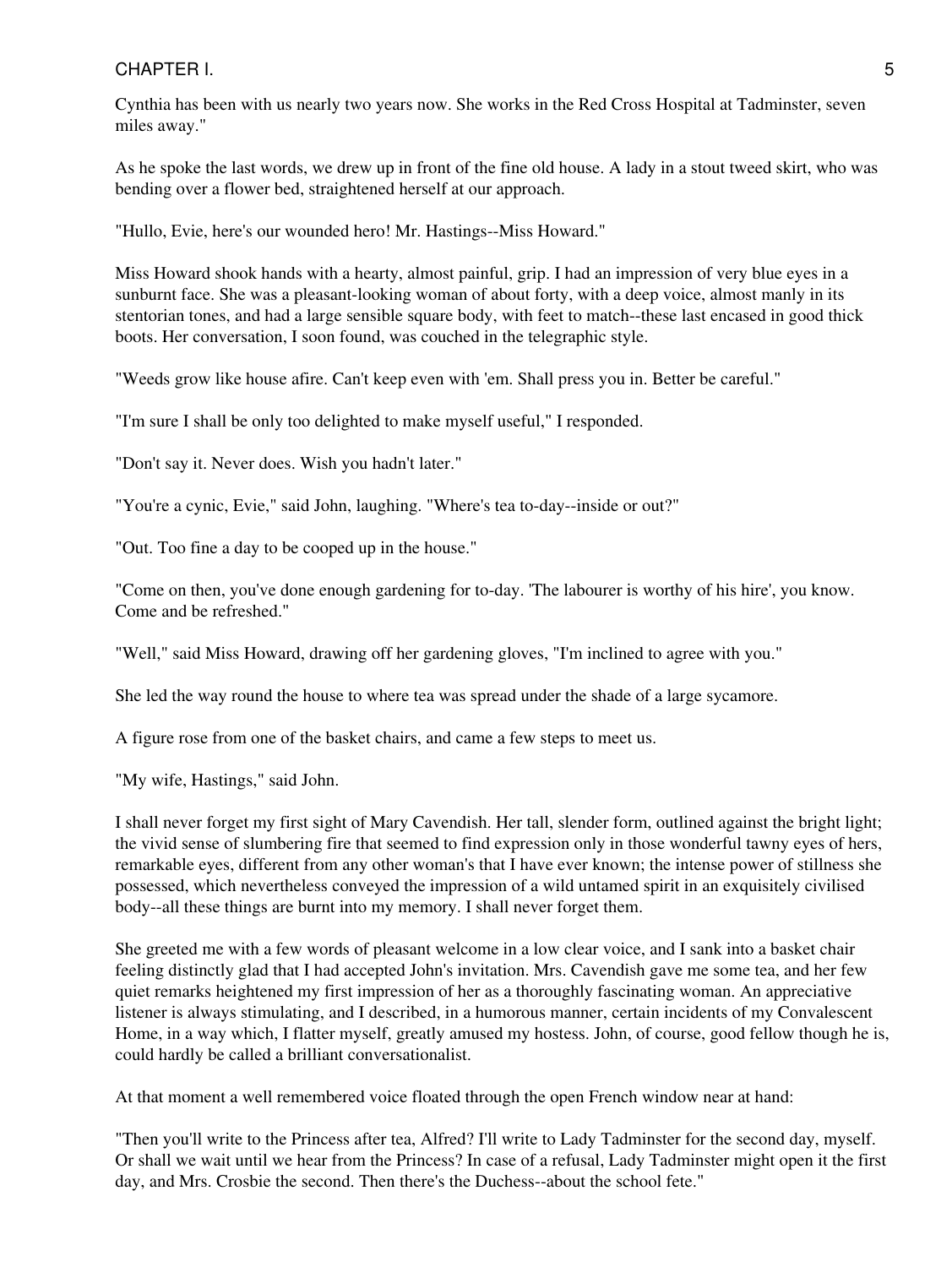There was the murmur of a man's voice, and then Mrs. Inglethorp's rose in reply:

"Yes, certainly. After tea will do quite well. You are so thoughtful, Alfred dear."

The French window swung open a little wider, and a handsome white-haired old lady, with a somewhat masterful cast of features, stepped out of it on to the lawn. A man followed her, a suggestion of deference in his manner.

Mrs. Inglethorp greeted me with effusion.

"Why, if it isn't too delightful to see you again, Mr. Hastings, after all these years. Alfred, darling, Mr. Hastings--my husband."

I looked with some curiosity at "Alfred darling". He certainly struck a rather alien note. I did not wonder at John objecting to his beard. It was one of the longest and blackest I have ever seen. He wore gold-rimmed pince-nez, and had a curious impassivity of feature. It struck me that he might look natural on a stage, but was strangely out of place in real life. His voice was rather deep and unctuous. He placed a wooden hand in mine and said:

"This is a pleasure, Mr. Hastings." Then, turning to his wife: "Emily dearest, I think that cushion is a little damp."

She beamed fondly on him, as he substituted another with every demonstration of the tenderest care. Strange infatuation of an otherwise sensible woman!

With the presence of Mr. Inglethorp, a sense of constraint and veiled hostility seemed to settle down upon the company. Miss Howard, in particular, took no pains to conceal her feelings. Mrs. Inglethorp, however, seemed to notice nothing unusual. Her volubility, which I remembered of old, had lost nothing in the intervening years, and she poured out a steady flood of conversation, mainly on the subject of the forthcoming bazaar which she was organizing and which was to take place shortly. Occasionally she referred to her husband over a question of days or dates. His watchful and attentive manner never varied. From the very first I took a firm and rooted dislike to him, and I flatter myself that my first judgments are usually fairly shrewd.

Presently Mrs. Inglethorp turned to give some instructions about letters to Evelyn Howard, and her husband addressed me in his painstaking voice:

"Is soldiering your regular profession, Mr. Hastings?"

"No, before the war I was in Lloyd's."

"And you will return there after it is over?"

"Perhaps. Either that or a fresh start altogether."

Mary Cavendish leant forward.

"What would you really choose as a profession, if you could just consult your inclination?"

"Well, that depends."

"No secret hobby?" she asked. "Tell me--you're drawn to something? Every one is--usually something absurd."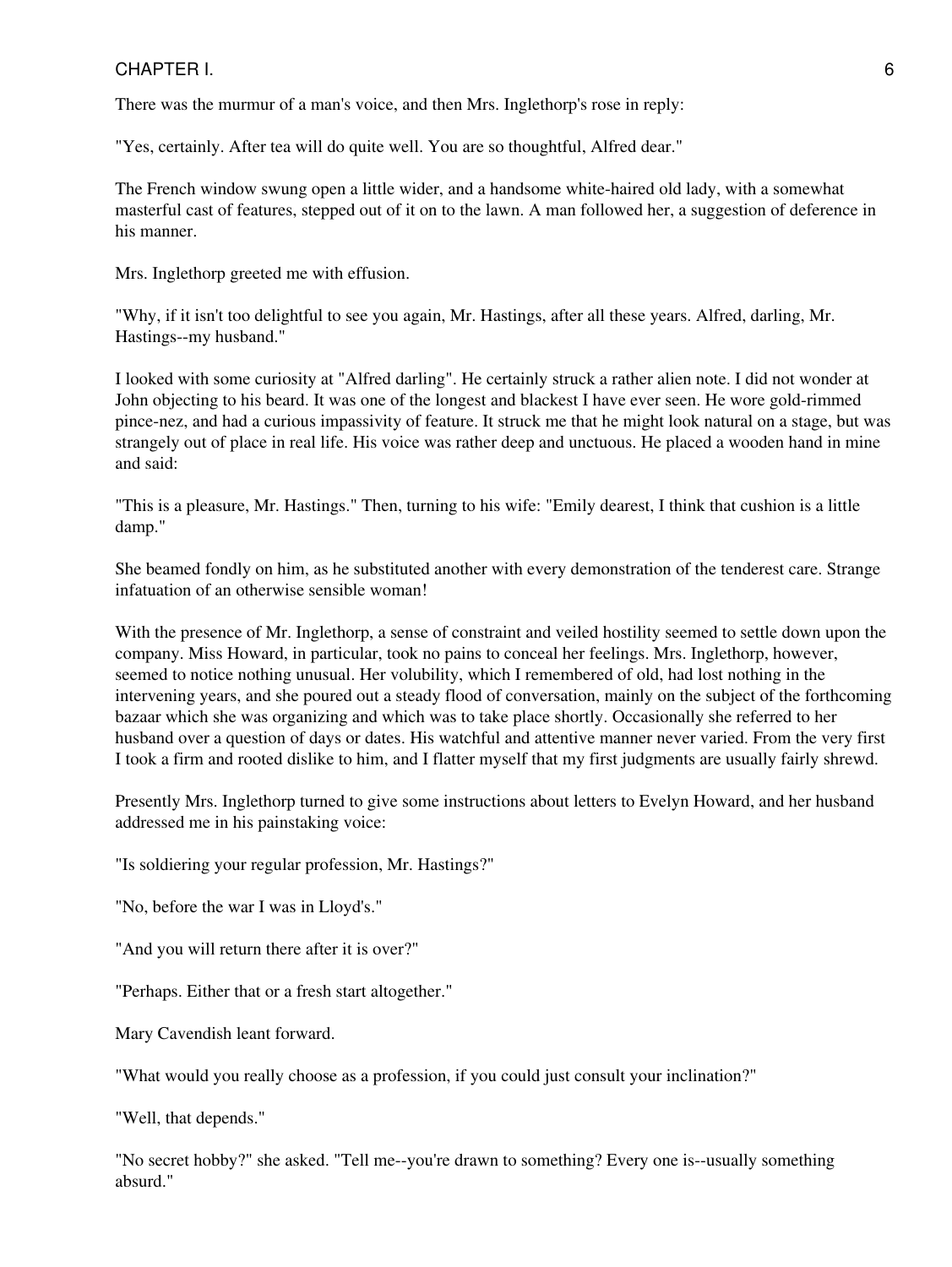"You'll laugh at me."

She smiled.

"Perhaps."

"Well, I've always had a secret hankering to be a detective!"

"The real thing--Scotland Yard? Or Sherlock Holmes?"

"Oh, Sherlock Holmes by all means. But really, seriously, I am awfully drawn to it. I came across a man in Belgium once, a very famous detective, and he quite inflamed me. He was a marvellous little fellow. He used to say that all good detective work was a mere matter of method. My system is based on his--though of course I have progressed rather further. He was a funny little man, a great dandy, but wonderfully clever."

"Like a good detective story myself," remarked Miss Howard. "Lots of nonsense written, though. Criminal discovered in last chapter. Every one dumbfounded. Real crime--you'd know at once."

"There have been a great number of undiscovered crimes," I argued.

"Don't mean the police, but the people that are right in it. The family. You couldn't really hoodwink them. They'd know."

"Then," I said, much amused, "you think that if you were mixed up in a crime, say a murder, you'd be able to spot the murderer right off?"

"Of course I should. Mightn't be able to prove it to a pack of lawyers. But I'm certain I'd know. I'd feel it in my fingertips if he came near me."

"It might be a 'she,' " I suggested.

"Might. But murder's a violent crime. Associate it more with a man."

"Not in a case of poisoning." Mrs. Cavendish's clear voice startled me. "Dr. Bauerstein was saying yesterday that, owing to the general ignorance of the more uncommon poisons among the medical profession, there were probably countless cases of poisoning quite unsuspected."

"Why, Mary, what a gruesome conversation!" cried Mrs. Inglethorp. "It makes me feel as if a goose were walking over my grave. Oh, there's Cynthia!"

A young girl in V. A. D. uniform ran lightly across the lawn.

"Why, Cynthia, you are late to-day. This is Mr. Hastings--Miss Murdoch."

Cynthia Murdoch was a fresh-looking young creature, full of life and vigour. She tossed off her little V. A. D. cap, and I admired the great loose waves of her auburn hair, and the smallness and whiteness of the hand she held out to claim her tea. With dark eyes and eyelashes she would have been a beauty.

She flung herself down on the ground beside John, and as I handed her a plate of sandwiches she smiled up at me.

"Sit down here on the grass, do. It's ever so much nicer."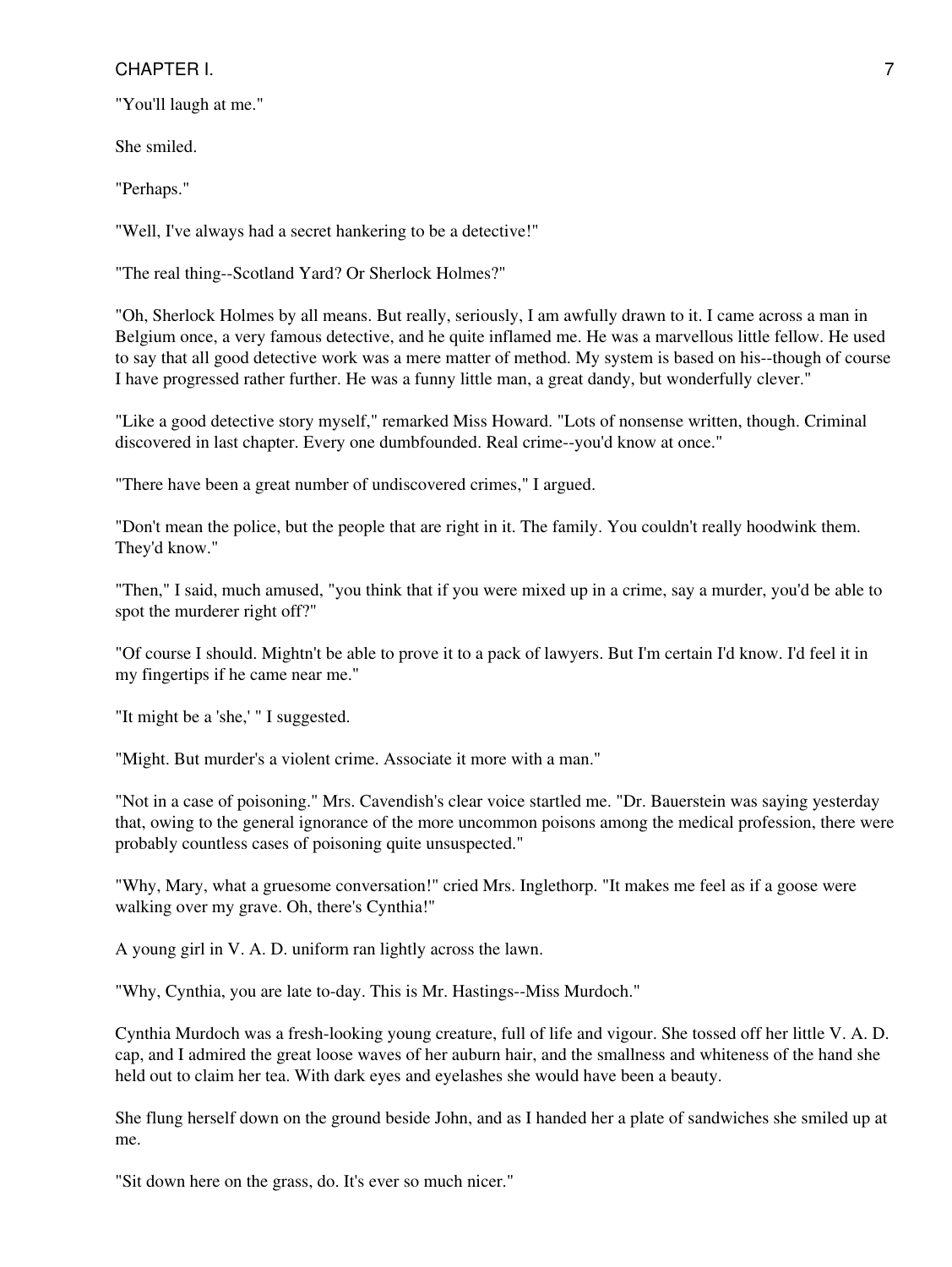I dropped down obediently.

"You work at Tadminster, don't you, Miss Murdoch?"

She nodded.

"For my sins."

"Do they bully you, then?" I asked, smiling.

"I should like to see them!" cried Cynthia with dignity.

"I have got a cousin who is nursing," I remarked. "And she is terrified of 'Sisters'."

"I don't wonder. Sisters *are*, you know, Mr. Hastings. They simp--ly *are*! You've no idea! But I'm not a nurse, thank heaven, I work in the dispensary."

"How many people do you poison?" I asked, smiling.

Cynthia smiled too.

"Oh, hundreds!" she said.

"Cynthia," called Mrs. Inglethorp, "do you think you could write a few notes for me?"

"Certainly, Aunt Emily."

She jumped up promptly, and something in her manner reminded me that her position was a dependent one, and that Mrs. Inglethorp, kind as she might be in the main, did not allow her to forget it.

My hostess turned to me.

"John will show you your room. Supper is at half-past seven. We have given up late dinner for some time now. Lady Tadminster, our Member's wife--she was the late Lord Abbotsbury's daughter--does the same. She agrees with me that one must set an example of economy. We are quite a war household; nothing is wasted here--every scrap of waste paper, even, is saved and sent away in sacks."

I expressed my appreciation, and John took me into the house and up the broad staircase, which forked right and left half-way to different wings of the building. My room was in the left wing, and looked out over the park.

John left me, and a few minutes later I saw him from my window walking slowly across the grass arm in arm with Cynthia Murdoch. I heard Mrs. Inglethorp call "Cynthia" impatiently, and the girl started and ran back to the house. At the same moment, a man stepped out from the shadow of a tree and walked slowly in the same direction. He looked about forty, very dark with a melancholy clean-shaven face. Some violent emotion seemed to be mastering him. He looked up at my window as he passed, and I recognized him, though he had changed much in the fifteen years that had elapsed since we last met. It was John's younger brother, Lawrence Cavendish. I wondered what it was that had brought that singular expression to his face.

Then I dismissed him from my mind, and returned to the contemplation of my own affairs.

The evening passed pleasantly enough; and I dreamed that night of that enigmatical woman, Mary Cavendish.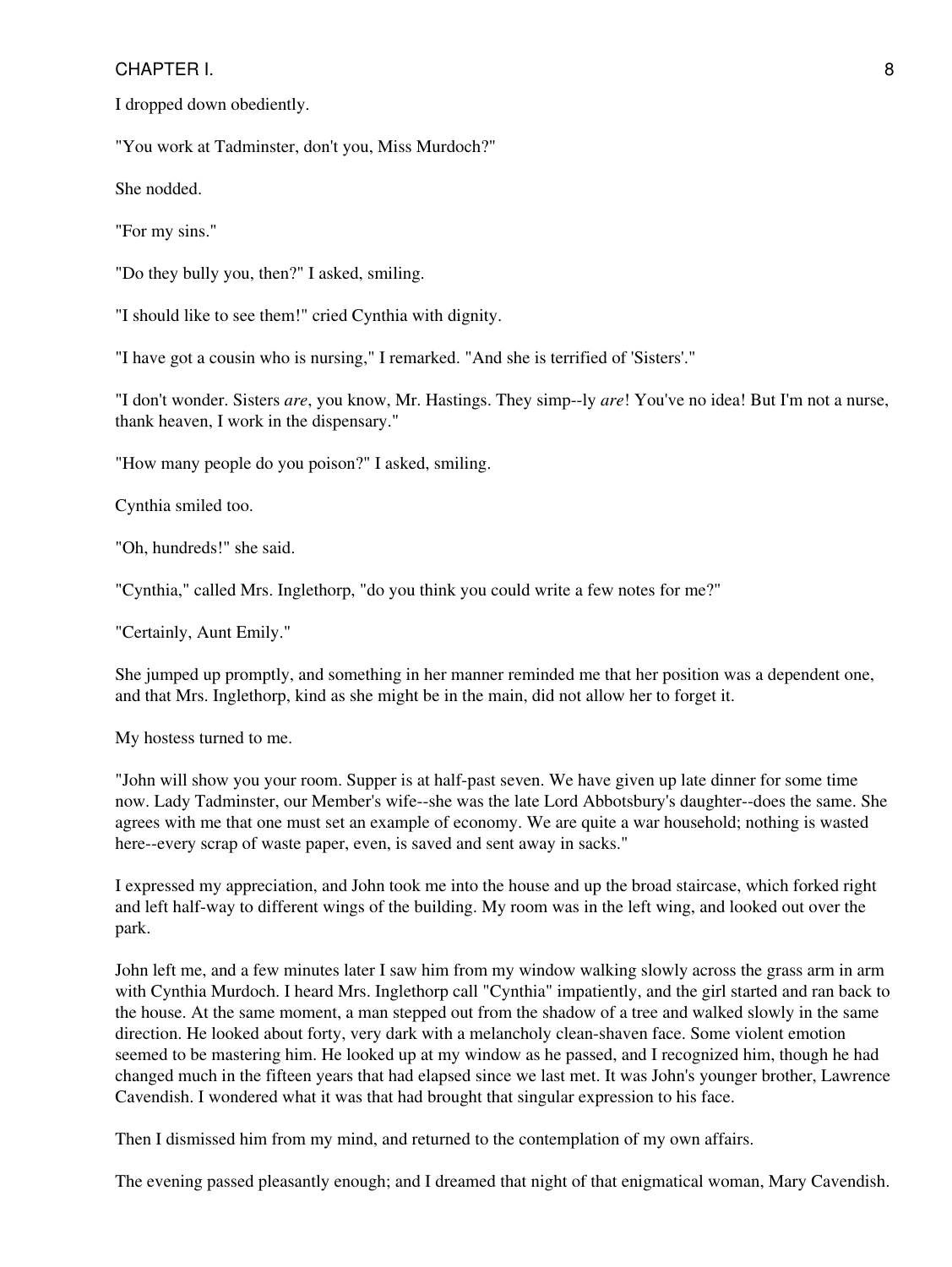The next morning dawned bright and sunny, and I was full of the anticipation of a delightful visit.

I did not see Mrs. Cavendish until lunch-time, when she volunteered to take me for a walk, and we spent a charming afternoon roaming in the woods, returning to the house about five.

As we entered the large hall, John beckoned us both into the smoking-room. I saw at once by his face that something disturbing had occurred. We followed him in, and he shut the door after us.

"Look here, Mary, there's the deuce of a mess. Evie's had a row with Alfred Inglethorp, and she's off."

"Evie? Off?"

John nodded gloomily.

"Yes; you see she went to the mater, and--Oh, here's Evie herself."

Miss Howard entered. Her lips were set grimly together, and she carried a small suit-case. She looked excited and determined, and slightly on the defensive.

"At any rate," she burst out, "I've spoken my mind!"

"My dear Evelyn," cried Mrs. Cavendish, "this can't be true!"

Miss Howard nodded grimly.

"True enough! Afraid I said some things to Emily she won't forget or forgive in a hurry. Don't mind if they've only sunk in a bit. Probably water off a duck's back, though. I said right out: 'You're an old woman, Emily, and there's no fool like an old fool. The man's twenty years younger than you, and don't you fool yourself as to what he married you for. Money! Well, don't let him have too much of it. Farmer Raikes has got a very pretty young wife. Just ask your Alfred how much time he spends over there.' She was very angry. Natural! I went on, 'I'm going to warn you, whether you like it or not. That man would as soon murder you in your bed as look at you. He's a bad lot. You can say what you like to me, but remember what I've told you. He's a bad lot!' "

"What did she say?"

Miss Howard made an extremely expressive grimace.

" 'Darling Alfred'--'dearest Alfred'--'wicked calumnies' --'wicked lies'--'wicked woman'--to accuse her 'dear husband'! The sooner I left her house the better. So I'm off."

"But not now?"

"This minute!"

For a moment we sat and stared at her. Finally John Cavendish, finding his persuasions of no avail, went off to look up the trains. His wife followed him, murmuring something about persuading Mrs. Inglethorp to think better of it.

As she left the room, Miss Howard's face changed. She leant towards me eagerly.

"Mr. Hastings, you're honest. I can trust you?"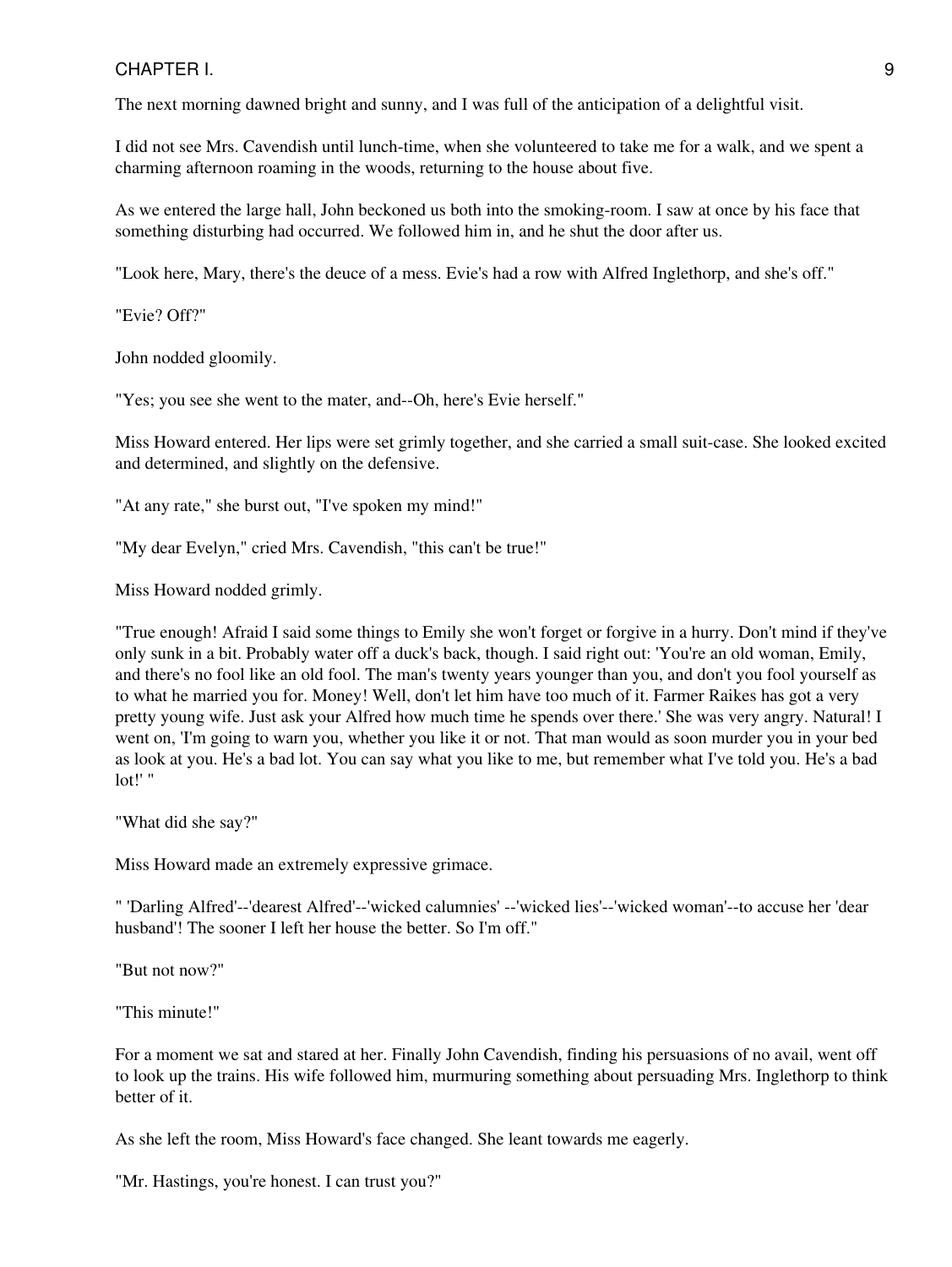I was a little startled. She laid her hand on my arm, and sank her voice to a whisper.

"Look after her, Mr. Hastings. My poor Emily. They're a lot of sharks--all of them. Oh, I know what I'm talking about. There isn't one of them that's not hard up and trying to get money out of her. I've protected her as much as I could. Now I'm out of the way, they'll impose upon her."

"Of course, Miss Howard," I said, "I'll do everything I can, but I'm sure you're excited and overwrought."

She interrupted me by slowly shaking her forefinger.

"Young man, trust me. I've lived in the world rather longer than you have. All I ask you is to keep your eyes open. You'll see what I mean."

The throb of the motor came through the open window, and Miss Howard rose and moved to the door. John's voice sounded outside. With her hand on the handle, she turned her head over her shoulder, and beckoned to me.

"Above all, Mr. Hastings, watch that devil--her husband!"

There was no time for more. Miss Howard was swallowed up in an eager chorus of protests and good-byes. The Inglethorps did not appear.

As the motor drove away, Mrs. Cavendish suddenly detached herself from the group, and moved across the drive to the lawn to meet a tall bearded man who had been evidently making for the house. The colour rose in her cheeks as she held out her hand to him.

"Who is that?" I asked sharply, for instinctively I distrusted the man.

"That's Dr. Bauerstein," said John shortly.

"And who is Dr. Bauerstein?"

"He's staying in the village doing a rest cure, after a bad nervous breakdown. He's a London specialist; a very clever man--one of the greatest living experts on poisons, I believe."

"And he's a great friend of Mary's," put in Cynthia, the irrepressible.

John Cavendish frowned and changed the subject.

"Come for a stroll, Hastings. This has been a most rotten business. She always had a rough tongue, but there is no stauncher friend in England than Evelyn Howard."

He took the path through the plantation, and we walked down to the village through the woods which bordered one side of the estate.

As we passed through one of the gates on our way home again, a pretty young woman of gipsy type coming in the opposite direction bowed and smiled.

"That's a pretty girl," I remarked appreciatively.

John's face hardened.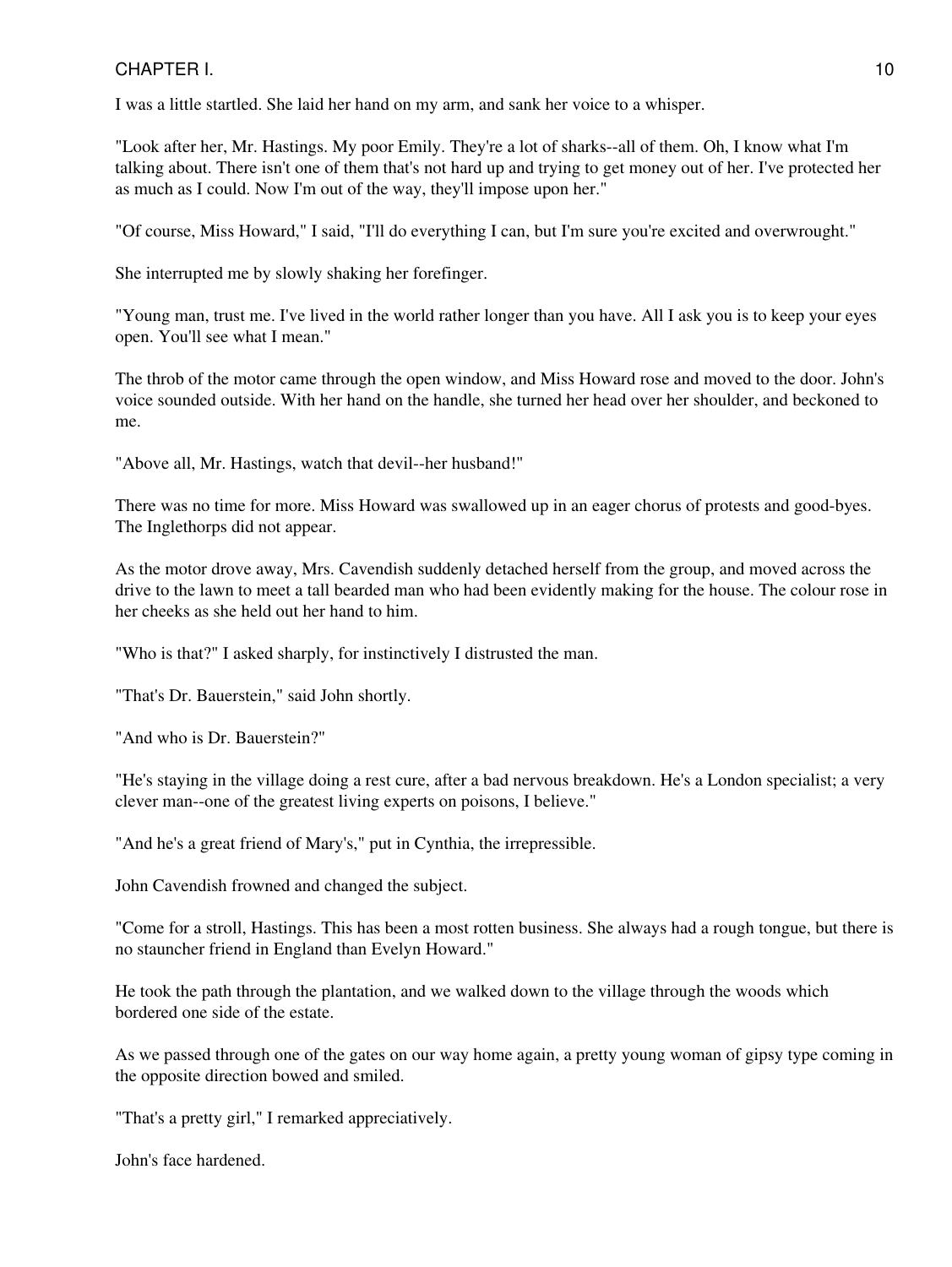"That is Mrs. Raikes."

"The one that Miss Howard----"

"Exactly," said John, with rather unnecessary abruptness.

I thought of the white-haired old lady in the big house, and that vivid wicked little face that had just smiled into ours, and a vague chill of foreboding crept over me. I brushed it aside.

"Styles is really a glorious old place," I said to John.

He nodded rather gloomily.

"Yes, it's a fine property. It'll be mine some day--should be mine now by rights, if my father had only made a decent will. And then I shouldn't be so damned hard up as I am now."

"Hard up, are you?"

"My dear Hastings, I don't mind telling you that I'm at my wit's end for money."

"Couldn't your brother help you?"

"Lawrence? He's gone through every penny he ever had, publishing rotten verses in fancy bindings. No, we're an impecunious lot. My mother's always been awfully good to us, I must say. That is, up to now. Since her marriage, of course----" he broke off, frowning.

For the first time I felt that, with Evelyn Howard, something indefinable had gone from the atmosphere. Her presence had spelt security. Now that security was removed--and the air seemed rife with suspicion. The sinister face of Dr. Bauerstein recurred to me unpleasantly. A vague suspicion of every one and everything filled my mind. Just for a moment I had a premonition of approaching evil.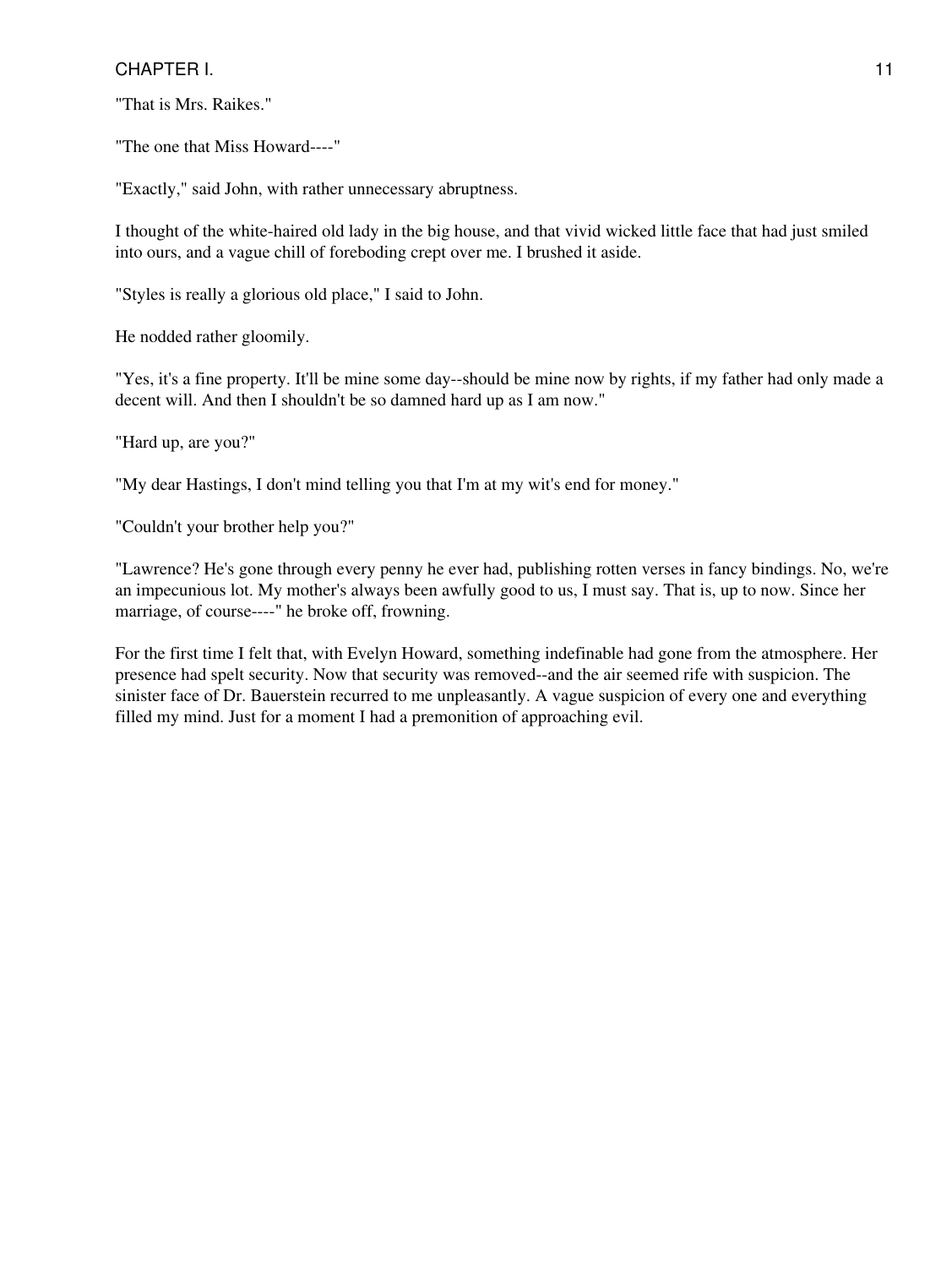# <span id="page-11-0"></span>**CHAPTER II.**

## THE 16TH AND 17TH OF JULY

I had arrived at Styles on the 5th of July. I come now to the events of the 16th and 17th of that month. For the convenience of the reader I will recapitulate the incidents of those days in as exact a manner as possible. They were elicited subsequently at the trial by a process of long and tedious cross-examinations.

I received a letter from Evelyn Howard a couple of days after her departure, telling me she was working as a nurse at the big hospital in Middlingham, a manufacturing town some fifteen miles away, and begging me to let her know if Mrs. Inglethorp should show any wish to be reconciled.

The only fly in the ointment of my peaceful days was Mrs. Cavendish's extraordinary, and, for my part, unaccountable preference for the society of Dr. Bauerstein. What she saw in the man I cannot imagine, but she was always asking him up to the house, and often went off for long expeditions with him. I must confess that I was quite unable to see his attraction.

The 16th of July fell on a Monday. It was a day of turmoil. The famous bazaar had taken place on Saturday, and an entertainment, in connection with the same charity, at which Mrs. Inglethorp was to recite a War poem, was to be held that night. We were all busy during the morning arranging and decorating the Hall in the village where it was to take place. We had a late luncheon and spent the afternoon resting in the garden. I noticed that John's manner was somewhat unusual. He seemed very excited and restless.

After tea, Mrs. Inglethorp went to lie down to rest before her efforts in the evening and I challenged Mary Cavendish to a single at tennis.

About a quarter to seven, Mrs. Inglethorp called us that we should be late as supper was early that night. We had rather a scramble to get ready in time; and before the meal was over the motor was waiting at the door.

The entertainment was a great success, Mrs. Inglethorp's recitation receiving tremendous applause. There were also some tableaux in which Cynthia took part. She did not return with us, having been asked to a supper party, and to remain the night with some friends who had been acting with her in the tableaux.

The following morning, Mrs. Inglethorp stayed in bed to breakfast, as she was rather overtired; but she appeared in her briskest mood about 12.30, and swept Lawrence and myself off to a luncheon party.

"Such a charming invitation from Mrs. Rolleston. Lady Tadminster's sister, you know. The Rollestons came over with the Conqueror--one of our oldest families."

Mary had excused herself on the plea of an engagement with Dr. Bauerstein.

We had a pleasant luncheon, and as we drove away Lawrence suggested that we should return by Tadminster, which was barely a mile out of our way, and pay a visit to Cynthia in her dispensary. Mrs. Inglethorp replied that this was an excellent idea, but as she had several letters to write she would drop us there, and we could come back with Cynthia in the pony-trap.

We were detained under suspicion by the hospital porter, until Cynthia appeared to vouch for us, looking very cool and sweet in her long white overall. She took us up to her sanctum, and introduced us to her fellow dispenser, a rather awe-inspiring individual, whom Cynthia cheerily addressed as "Nibs."

"What a lot of bottles!" I exclaimed, as my eye travelled round the small room. "Do you really know what's in them all?"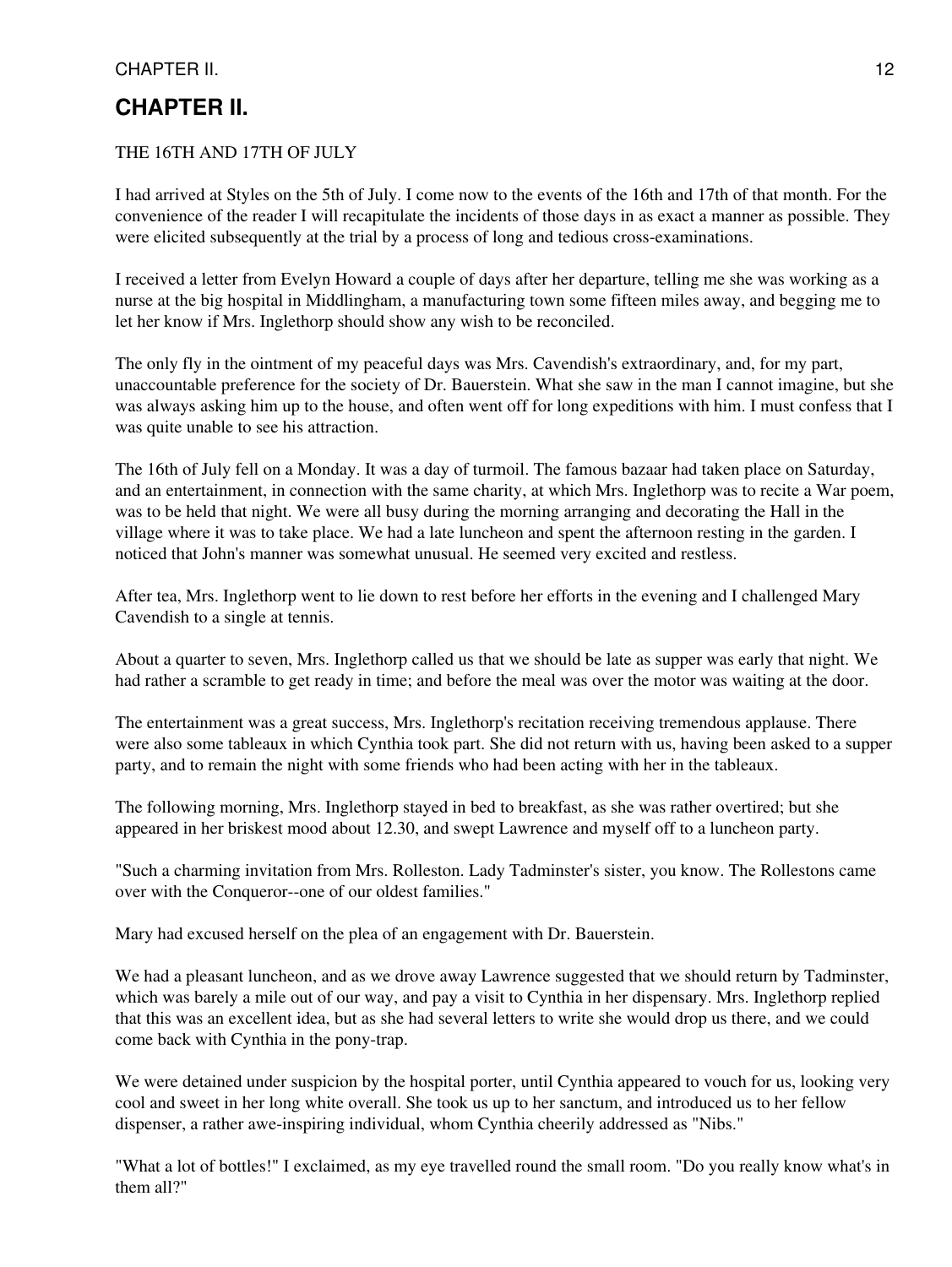"Say something original," groaned Cynthia. "Every single person who comes up here says that. We are really thinking of bestowing a prize on the first individual who does *not* say: 'What a lot of bottles!' And I know the next thing you're going to say is: 'How many people have you poisoned?' "

I pleaded guilty with a laugh.

"If you people only knew how fatally easy it is to poison some one by mistake, you wouldn't joke about it. Come on, let's have tea. We've got all sorts of secret stories in that cupboard. No, Lawrence--that's the poison cupboard. The big cupboard--that's right."

We had a very cheery tea, and assisted Cynthia to wash up afterwards. We had just put away the last tea-spoon when a knock came at the door. The countenances of Cynthia and Nibs were suddenly petrified into a stern and forbidding expression.

"Come in," said Cynthia, in a sharp professional tone.

A young and rather scared looking nurse appeared with a bottle which she proffered to Nibs, who waved her towards Cynthia with the somewhat enigmatical remark:

"*I*'m not really here to-day."

Cynthia took the bottle and examined it with the severity of a judge.

"This should have been sent up this morning."

"Sister is very sorry. She forgot."

"Sister should read the rules outside the door."

I gathered from the little nurse's expression that there was not the least likelihood of her having the hardihood to retail this message to the dreaded "Sister".

"So now it can't be done until to-morrow," finished Cynthia.

"Don't you think you could possibly let us have it to-night?"

"Well," said Cynthia graciously, "we are very busy, but if we have time it shall be done."

The little nurse withdrew, and Cynthia promptly took a jar from the shelf, refilled the bottle, and placed it on the table outside the door.

I laughed.

"Discipline must be maintained?"

"Exactly. Come out on our little balcony. You can see all the outside wards there."

I followed Cynthia and her friend and they pointed out the different wards to me. Lawrence remained behind, but after a few moments Cynthia called to him over her shoulder to come and join us. Then she looked at her watch.

"Nothing more to do, Nibs?"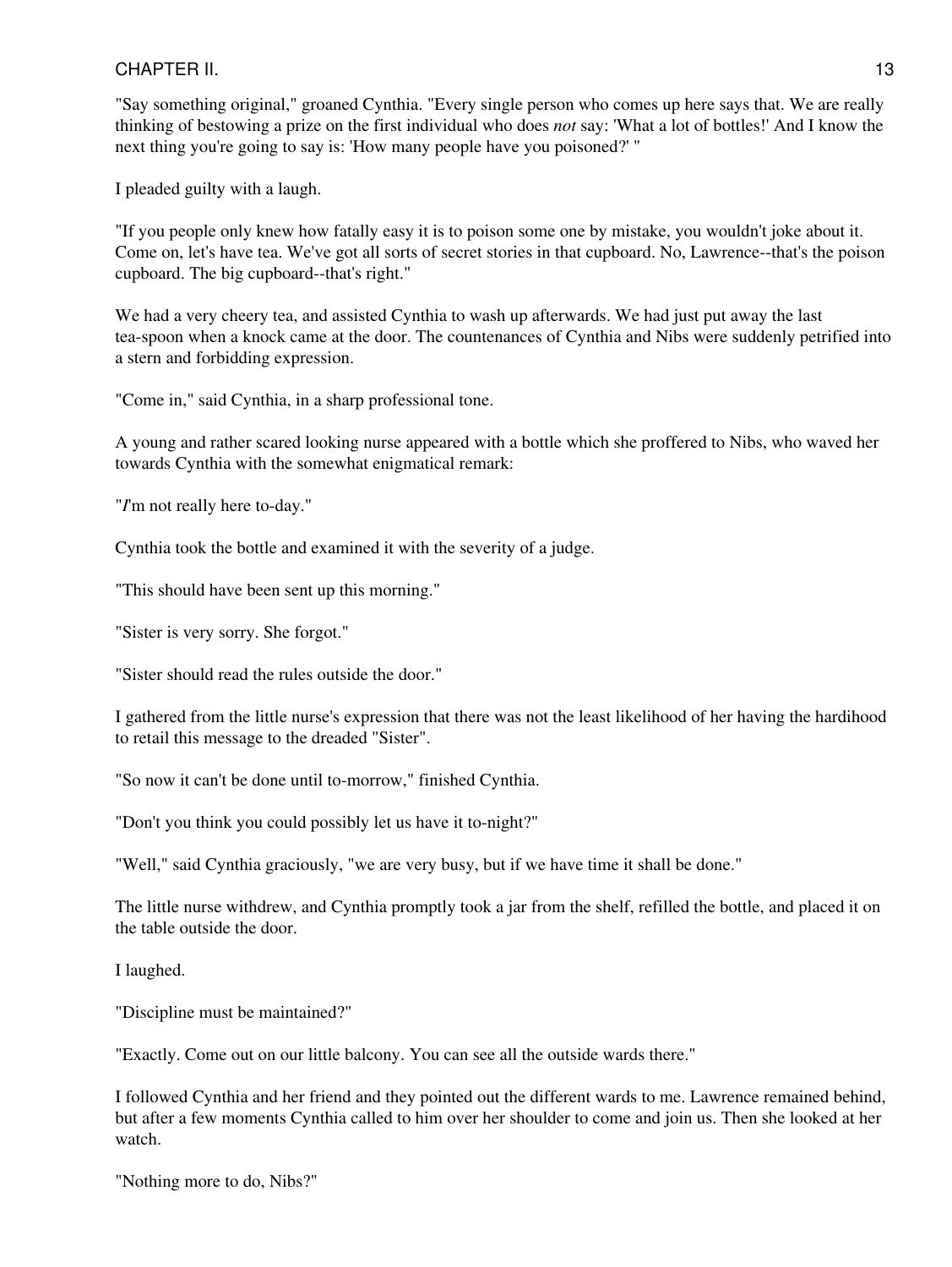"No."

"All right. Then we can lock up and go."

I had seen Lawrence in quite a different light that afternoon. Compared to John, he was an astoundingly difficult person to get to know. He was the opposite of his brother in almost every respect, being unusually shy and reserved. Yet he had a certain charm of manner, and I fancied that, if one really knew him well, one could have a deep affection for him. I had always fancied that his manner to Cynthia was rather constrained, and that she on her side was inclined to be shy of him. But they were both gay enough this afternoon, and chatted together like a couple of children.

As we drove through the village, I remembered that I wanted some stamps, so accordingly we pulled up at the post office.

As I came out again, I cannoned into a little man who was just entering. I drew aside and apologised, when suddenly, with a loud exclamation, he clasped me in his arms and kissed me warmly.

"Mon ami Hastings!" he cried. "It is indeed mon ami Hastings!"

"Poirot!" I exclaimed.

I turned to the pony-trap.

"This is a very pleasant meeting for me, Miss Cynthia. This is my old friend, Monsieur Poirot, whom I have not seen for years."

"Oh, we know Monsieur Poirot," said Cynthia gaily. "But I had no idea he was a friend of yours."

"Yes, indeed," said Poirot seriously. "I know Mademoiselle Cynthia. It is by the charity of that good Mrs. Inglethorp that I am here." Then, as I looked at him inquiringly: "Yes, my friend, she had kindly extended hospitality to seven of my countrypeople who, alas, are refugees from their native land. We Belgians will always remember her with gratitude."

Poirot was an extraordinary looking little man. He was hardly more than five feet, four inches, but carried himself with great dignity. His head was exactly the shape of an egg, and he always perched it a little on one side. His moustache was very stiff and military. The neatness of his attire was almost incredible. I believe a speck of dust would have caused him more pain than a bullet wound. Yet this quaint dandyfied little man who, I was sorry to see, now limped badly, had been in his time one of the most celebrated members of the Belgian police. As a detective, his flair had been extraordinary, and he had achieved triumphs by unravelling some of the most baffling cases of the day.

He pointed out to me the little house inhabited by him and his fellow Belgians, and I promised to go and see him at an early date. Then he raised his hat with a flourish to Cynthia, and we drove away.

"He's a dear little man," said Cynthia. "I'd no idea you knew him."

"You've been entertaining a celebrity unawares," I replied.

And, for the rest of the way home, I recited to them the various exploits and triumphs of Hercule Poirot.

We arrived back in a very cheerful mood. As we entered the hall, Mrs. Inglethorp came out of her boudoir. She looked flushed and upset.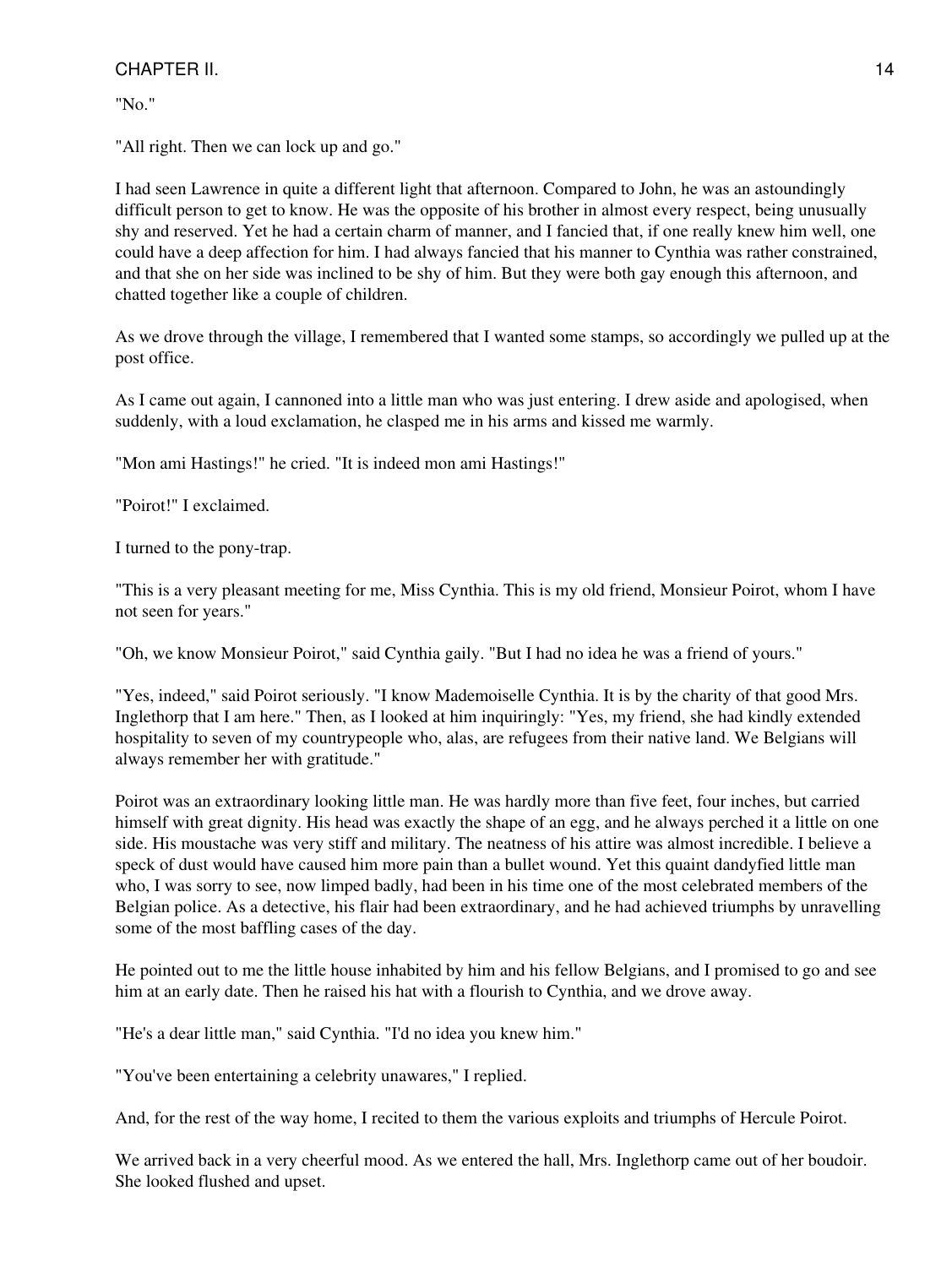"Oh, it's you," she said.

"Is there anything the matter, Aunt Emily?" asked Cynthia.

"Certainly not," said Mrs. Inglethorp sharply. "What should there be?" Then catching sight of Dorcas, the parlourmaid, going into the dining-room, she called to her to bring some stamps into the boudoir.

"Yes, m'm." The old servant hesitated, then added diffidently: "Don't you think, m'm, you'd better get to bed? You're looking very tired."

"Perhaps you're right, Dorcas--yes--no--not now. I've some letters I must finish by post-time. Have you lighted the fire in my room as I told you?"

"Yes, m'm."

"Then I'll go to bed directly after supper."

She went into the boudoir again, and Cynthia stared after her.

"Goodness gracious! I wonder what's up?" she said to Lawrence.

He did not seem to have heard her, for without a word he turned on his heel and went out of the house.

I suggested a quick game of tennis before supper and, Cynthia agreeing, I ran upstairs to fetch my racquet.

Mrs. Cavendish was coming down the stairs. It may have been my fancy, but she, too, was looking odd and disturbed.

"Had a good walk with Dr. Bauerstein?" I asked, trying to appear as indifferent as I could.

"I didn't go," she replied abruptly. "Where is Mrs. Inglethorp?"

"In the boudoir."

Her hand clenched itself on the banisters, then she seemed to nerve herself for some encounter, and went rapidly past me down the stairs across the hall to the boudoir, the door of which she shut behind her.

As I ran out to the tennis court a few moments later, I had to pass the open boudoir window, and was unable to help overhearing the following scrap of dialogue. Mary Cavendish was saying in the voice of a woman desperately controlling herself:

"Then you won't show it to me?"

To which Mrs. Inglethorp replied:

"My dear Mary, it has nothing to do with that matter."

"Then show it to me."

"I tell you it is not what you imagine. It does not concern you in the least."

To which Mary Cavendish replied, with a rising bitterness: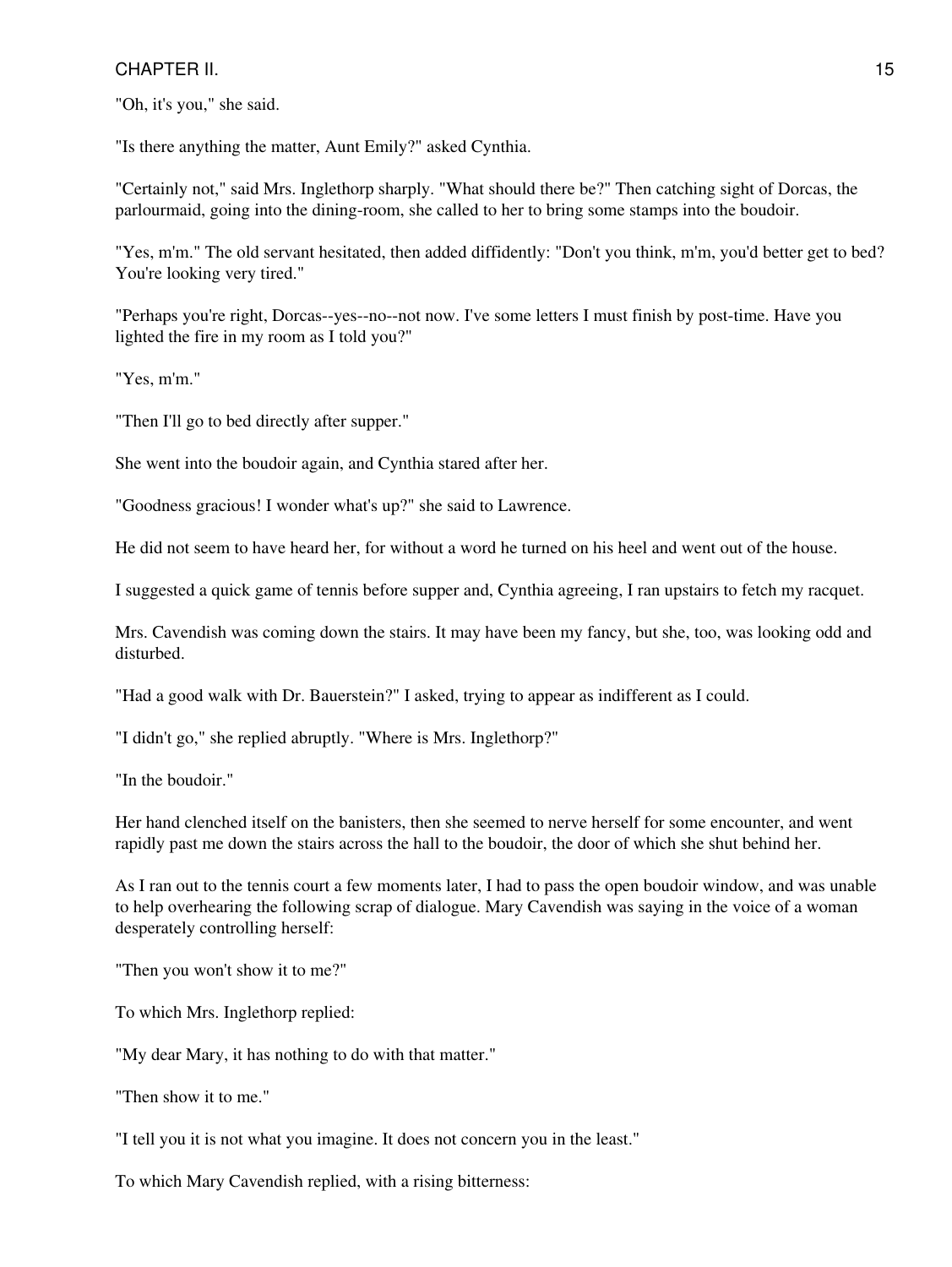"Of course, I might have known you would shield him."

Cynthia was waiting for me, and greeted me eagerly with:

"I say! There's been the most awful row! I've got it all out of Dorcas."

"What kind of a row?"

"Between Aunt Emily and *him*. I do hope she's found him out at last!"

"Was Dorcas there, then?"

"Of course not. She 'happened to be near the door'. It was a real old bust-up. I do wish I knew what it was all about."

I thought of Mrs. Raikes's gipsy face, and Evelyn Howard's warnings, but wisely decided to hold my peace, whilst Cynthia exhausted every possible hypothesis, and cheerfully hoped, "Aunt Emily will send him away, and will never speak to him again."

I was anxious to get hold of John, but he was nowhere to be seen. Evidently something very momentous had occurred that afternoon. I tried to forget the few words I had overheard; but, do what I would, I could not dismiss them altogether from my mind. What was Mary Cavendish's concern in the matter?

Mr. Inglethorp was in the drawing-room when I came down to supper. His face was impassive as ever, and the strange unreality of the man struck me afresh.

Mrs. Inglethorp came down last. She still looked agitated, and during the meal there was a somewhat constrained silence. Inglethorp was unusually quiet. As a rule, he surrounded his wife with little attentions, placing a cushion at her back, and altogether playing the part of the devoted husband. Immediately after supper, Mrs. Inglethorp retired to her boudoir again.

"Send my coffee in here, Mary," she called. "I've just five minutes to catch the post."

Cynthia and I went and sat by the open window in the drawing-room. Mary Cavendish brought our coffee to us. She seemed excited.

"Do you young people want lights, or do you enjoy the twilight?" she asked. "Will you take Mrs. Inglethorp her coffee, Cynthia? I will pour it out."

"Do not trouble, Mary," said Inglethorp. "I will take it to Emily." He poured it out, and went out of the room carrying it carefully.

Lawrence followed him, and Mrs. Cavendish sat down by us.

We three sat for some time in silence. It was a glorious night, hot and still. Mrs. Cavendish fanned herself gently with a palm leaf.

"It's almost too hot," she murmured. "We shall have a thunderstorm."

Alas, that these harmonious moments can never endure! My paradise was rudely shattered by the sound of a well known, and heartily disliked, voice in the hall.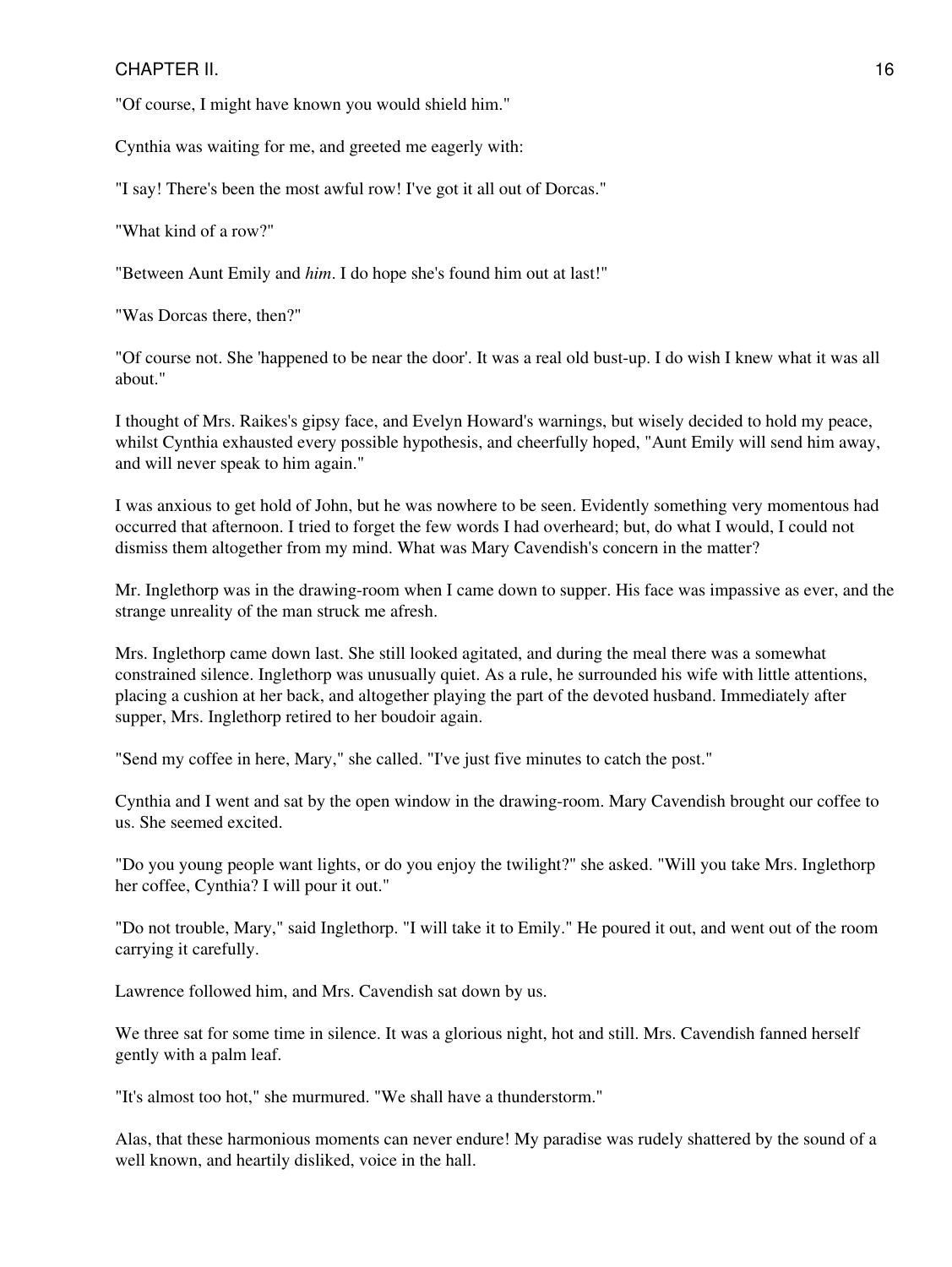"Dr. Bauerstein!" exclaimed Cynthia. "What a funny time to come."

I glanced jealously at Mary Cavendish, but she seemed quite undisturbed, the delicate pallor of her cheeks did not vary.

In a few moments, Alfred Inglethorp had ushered the doctor in, the latter laughing, and protesting that he was in no fit state for a drawing-room. In truth, he presented a sorry spectacle, being literally plastered with mud.

"What have you been doing, doctor?" cried Mrs. Cavendish.

"I must make my apologies," said the doctor. "I did not really mean to come in, but Mr. Inglethorp insisted."

"Well, Bauerstein, you are in a plight," said John, strolling in from the hall. "Have some coffee, and tell us what you have been up to."

"Thank you, I will." He laughed rather ruefully, as he described how he had discovered a very rare species of fern in an inaccessible place, and in his efforts to obtain it had lost his footing, and slipped ignominiously into a neighbouring pond.

"The sun soon dried me off," he added, "but I'm afraid my appearance is very disreputable."

At this juncture, Mrs. Inglethorp called to Cynthia from the hall, and the girl ran out.

"Just carry up my despatch-case, will you, dear? I'm going to bed."

The door into the hall was a wide one. I had risen when Cynthia did, John was close by me. There were therefore three witnesses who could swear that Mrs. Inglethorp was carrying her coffee, as yet untasted, in her hand.

My evening was utterly and entirely spoilt by the presence of Dr. Bauerstein. It seemed to me the man would never go. He rose at last, however, and I breathed a sigh of relief.

"I'll walk down to the village with you," said Mr. Inglethorp. "I must see our agent over those estate accounts." He turned to John. "No one need sit up. I will take the latch-key."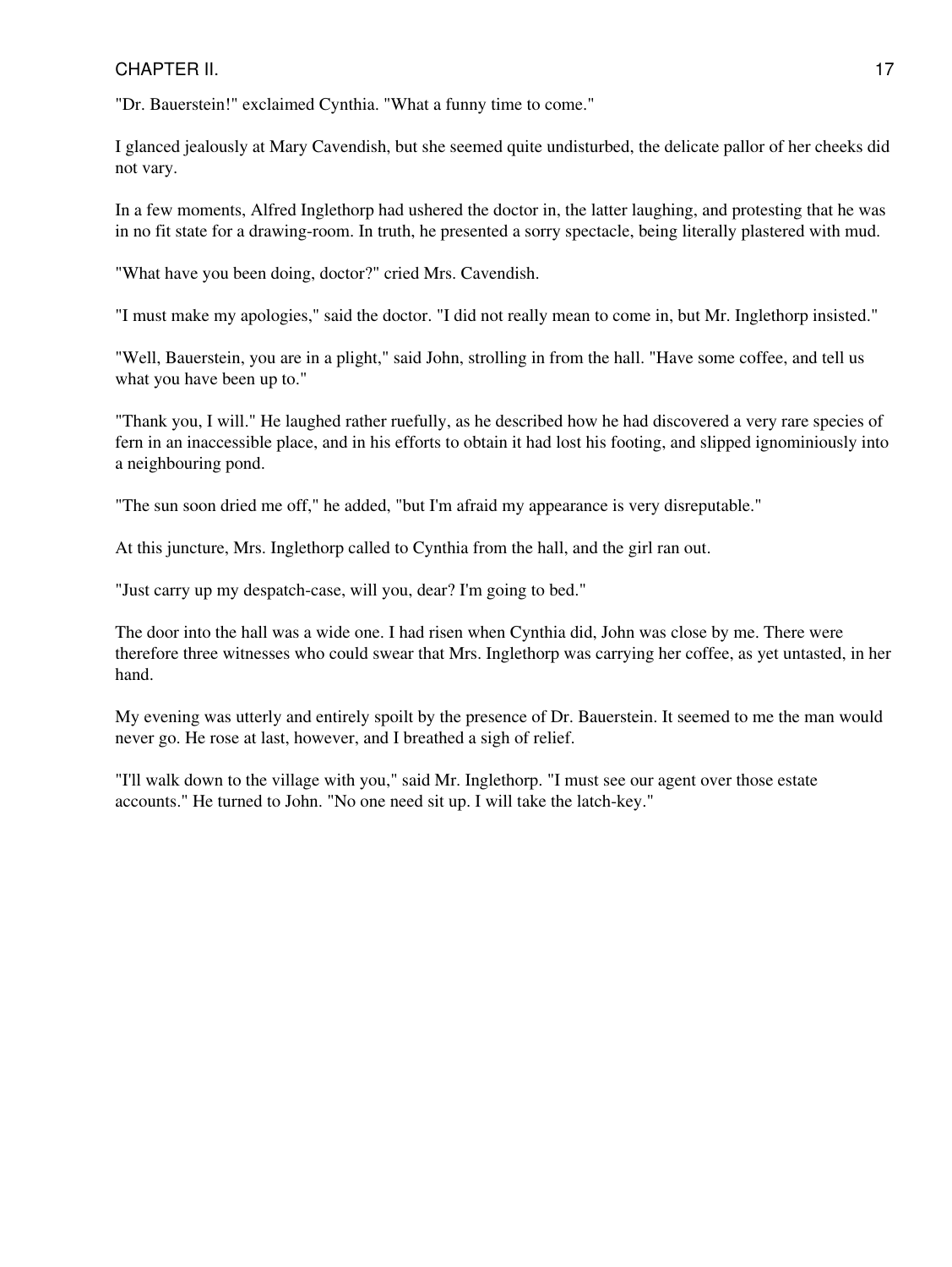## <span id="page-17-0"></span>THE NIGHT OF THE TRAGEDY

To make this part of my story clear, I append the following plan of the first floor of Styles. The servants' rooms are reached through the door B. They have no communication with the right wing, where the Inglethorps' rooms were situated.

It seemed to be the middle of the night when I was awakened by Lawrence Cavendish. He had a candle in his hand, and the agitation of his face told me at once that something was seriously wrong.

"What's the matter?" I asked, sitting up in bed, and trying to collect my scattered thoughts.

"We are afraid my mother is very ill. She seems to be having some kind of fit. Unfortunately she has locked herself in."

"I'll come at once."

I sprang out of bed; and, pulling on a dressing-gown, followed Lawrence along the passage and the gallery to the right wing of the house.

John Cavendish joined us, and one or two of the servants were standing round in a state of awe-stricken excitement. Lawrence turned to his brother.

"What do you think we had better do?"

Never, I thought, had his indecision of character been more apparent.

John rattled the handle of Mrs. Inglethorp's door violently, but with no effect. It was obviously locked or bolted on the inside. The whole household was aroused by now. The most alarming sounds were audible from the interior of the room. Clearly something must be done.

"Try going through Mr. Inglethorp's room, sir," cried Dorcas. "Oh, the poor mistress!"

Suddenly I realized that Alfred Inglethorp was not with us--that he alone had given no sign of his presence. John opened the door of his room. It was pitch dark, but Lawrence was following with the candle, and by its feeble light we saw that the bed had not been slept in, and that there was no sign of the room having been occupied.

We went straight to the connecting door. That, too, was locked or bolted on the inside. What was to be done?

"Oh, dear, sir," cried Dorcas, wringing her hands, "what ever shall we do?"

"We must try and break the door in, I suppose. It'll be a tough job, though. Here, let one of the maids go down and wake Baily and tell him to go for Dr. Wilkins at once. Now then, we'll have a try at the door. Half a moment, though, isn't there a door into Miss Cynthia's rooms?"

"Yes, sir, but that's always bolted. It's never been undone."

"Well, we might just see."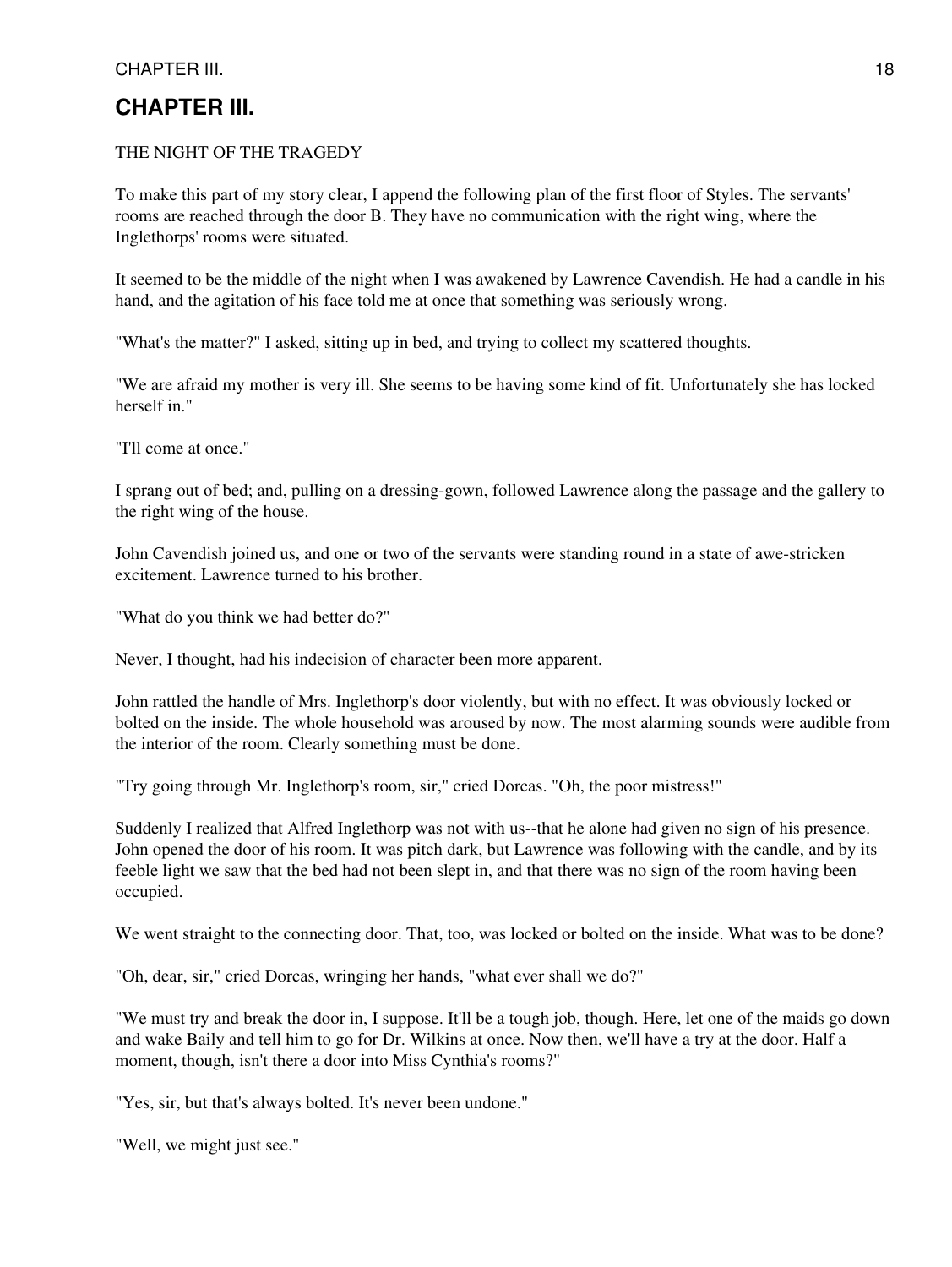## CHAPTER III. 2002. 2003. THE STATE STATE STATE STATE STATE STATE STATE STATE STATE STATE STATE STATE STATE STATE STATE STATE STATE STATE STATE STATE STATE STATE STATE STATE STATE STATE STATE STATE STATE STATE STATE STATE S

He ran rapidly down the corridor to Cynthia's room. Mary Cavendish was there, shaking the girl--who must have been an unusually sound sleeper--and trying to wake her.

In a moment or two he was back.

"No good. That's bolted too. We must break in the door. I think this one is a shade less solid than the one in the passage."

We strained and heaved together. The framework of the door was solid, and for a long time it resisted our efforts, but at last we felt it give beneath our weight, and finally, with a resounding crash, it was burst open.

We stumbled in together, Lawrence still holding his candle. Mrs. Inglethorp was lying on the bed, her whole form agitated by violent convulsions, in one of which she must have overturned the table beside her. As we entered, however, her limbs relaxed, and she fell back upon the pillows.

John strode across the room, and lit the gas. Turning to Annie, one of the housemaids, he sent her downstairs to the dining-room for brandy. Then he went across to his mother whilst I unbolted the door that gave on the corridor.

I turned to Lawrence, to suggest that I had better leave them now that there was no further need of my services, but the words were frozen on my lips. Never have I seen such a ghastly look on any man's face. He was white as chalk, the candle he held in his shaking hand was sputtering onto the carpet, and his eyes, petrified with terror, or some such kindred emotion, stared fixedly over my head at a point on the further wall. It was as though he had seen something that turned him to stone. I instinctively followed the direction of his eyes, but I could see nothing unusual. The still feebly flickering ashes in the grate, and the row of prim ornaments on the mantelpiece, were surely harmless enough.

The violence of Mrs. Inglethorp's attack seemed to be passing. She was able to speak in short gasps.

"Better now--very sudden--stupid of me--to lock myself in."

A shadow fell on the bed and, looking up, I saw Mary Cavendish standing near the door with her arm around Cynthia. She seemed to be supporting the girl, who looked utterly dazed and unlike herself. Her face was heavily flushed, and she yawned repeatedly.

"Poor Cynthia is quite frightened," said Mrs. Cavendish in a low clear voice. She herself, I noticed, was dressed in her white land smock. Then it must be later than I thought. I saw that a faint streak of daylight was showing through the curtains of the windows, and that the clock on the mantelpiece pointed to close upon five o'clock.

A strangled cry from the bed startled me. A fresh access of pain seized the unfortunate old lady. The convulsions were of a violence terrible to behold. Everything was confusion. We thronged round her, powerless to help or alleviate. A final convulsion lifted her from the bed, until she appeared to rest upon her head and her heels, with her body arched in an extraordinary manner. In vain Mary and John tried to administer more brandy. The moments flew. Again the body arched itself in that peculiar fashion.

At that moment, Dr. Bauerstein pushed his way authoritatively into the room. For one instant he stopped dead, staring at the figure on the bed, and, at the same instant, Mrs. Inglethorp cried out in a strangled voice, her eyes fixed on the doctor:

"Alfred--Alfred----" Then she fell back motionless on the pillows.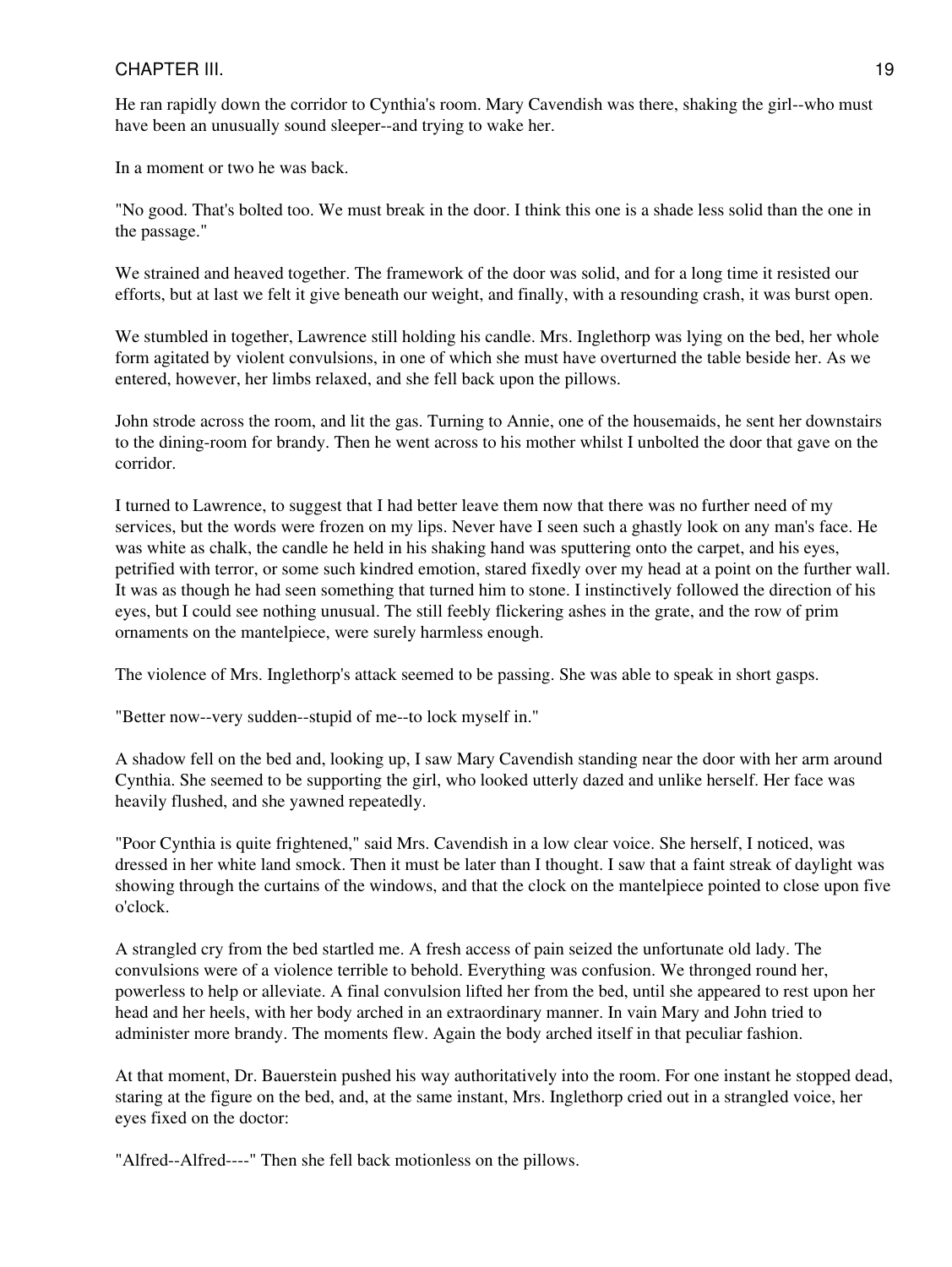With a stride, the doctor reached the bed, and seizing her arms worked them energetically, applying what I knew to be artificial respiration. He issued a few short sharp orders to the servants. An imperious wave of his hand drove us all to the door. We watched him, fascinated, though I think we all knew in our hearts that it was too late, and that nothing could be done now. I could see by the expression on his face that he himself had little hope.

Finally he abandoned his task, shaking his head gravely. At that moment, we heard footsteps outside, and Dr. Wilkins, Mrs. Inglethorp's own doctor, a portly, fussy little man, came bustling in.

In a few words Dr. Bauerstein explained how he had happened to be passing the lodge gates as the car came out, and had run up to the house as fast as he could, whilst the car went on to fetch Dr. Wilkins. With a faint gesture of the hand, he indicated the figure on the bed.

"Ve--ry sad. Ve--ry sad," murmured Dr. Wilkins. "Poor dear lady. Always did far too much--far too much--against my advice. I warned her. Her heart was far from strong. 'Take it easy,' I said to her, 'Take--it--easy'. But no--her zeal for good works was too great. Nature rebelled. Na--ture--re--belled."

Dr. Bauerstein, I noticed, was watching the local doctor narrowly. He still kept his eyes fixed on him as he spoke.

"The convulsions were of a peculiar violence, Dr. Wilkins. I am sorry you were not here in time to witness them. They were quite--tetanic in character."

"Ah!" said Dr. Wilkins wisely.

"I should like to speak to you in private," said Dr. Bauerstein. He turned to John. "You do not object?"

"Certainly not."

We all trooped out into the corridor, leaving the two doctors alone, and I heard the key turned in the lock behind us.

We went slowly down the stairs. I was violently excited. I have a certain talent for deduction, and Dr. Bauerstein's manner had started a flock of wild surmises in my mind. Mary Cavendish laid her hand upon my arm.

"What is it? Why did Dr. Bauerstein seem so--peculiar?"

I looked at her.

"Do you know what I think?"

"What?"

"Listen!" I looked round, the others were out of earshot. I lowered my voice to a whisper. "I believe she has been poisoned! I'm certain Dr. Bauerstein suspects it."

"*What*?" She shrank against the wall, the pupils of her eyes dilating wildly. Then, with a sudden cry that startled me, she cried out: "No, no--not that--not that!" And breaking from me, fled up the stairs. I followed her, afraid that she was going to faint. I found her leaning against the bannisters, deadly pale. She waved me away impatiently.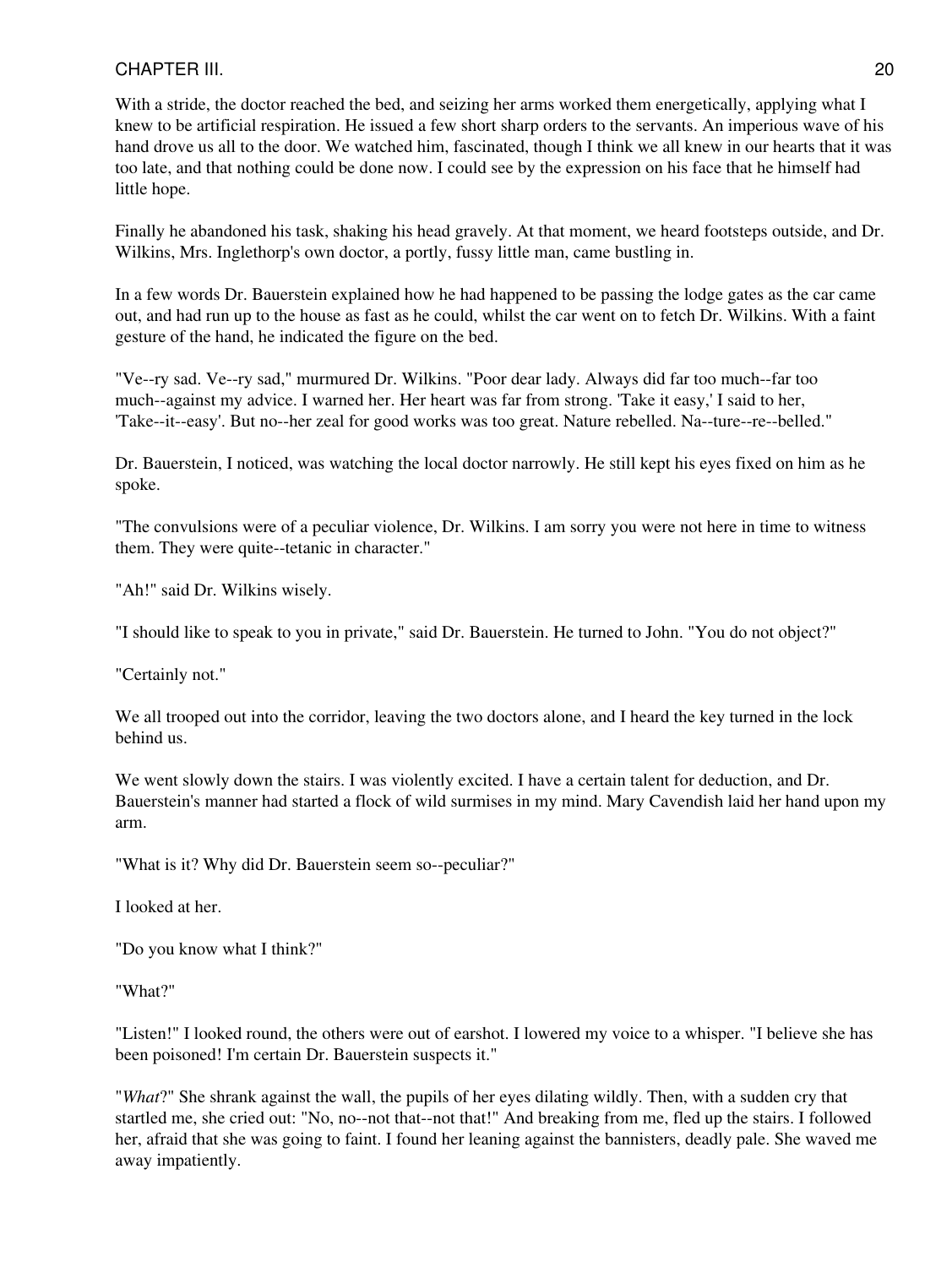"No, no--leave me. I'd rather be alone. Let me just be quiet for a minute or two. Go down to the others."

I obeyed her reluctantly. John and Lawrence were in the dining-room. I joined them. We were all silent, but I suppose I voiced the thoughts of us all when I at last broke it by saying:

"Where is Mr. Inglethorp?"

John shook his head.

"He's not in the house."

Our eyes met. Where *was* Alfred Inglethorp? His absence was strange and inexplicable. I remembered Mrs. Inglethorp's dying words. What lay beneath them? What more could she have told us, if she had had time?

At last we heard the doctors descending the stairs. Dr. Wilkins was looking important and excited, and trying to conceal an inward exultation under a manner of decorous calm. Dr. Bauerstein remained in the background, his grave bearded face unchanged. Dr. Wilkins was the spokesman for the two. He addressed himself to John:

"Mr. Cavendish, I should like your consent to a postmortem."

"Is that necessary?" asked John gravely. A spasm of pain crossed his face.

"Absolutely," said Dr. Bauerstein.

"You mean by that----?"

"That neither Dr. Wilkins nor myself could give a death certificate under the circumstances."

John bent his head.

"In that case, I have no alternative but to agree."

"Thank you," said Dr. Wilkins briskly. "We propose that it should take place to-morrow night--or rather to-night." And he glanced at the daylight. "Under the circumstances, I am afraid an inquest can hardly be avoided--these formalities are necessary, but I beg that you won't distress yourselves."

There was a pause, and then Dr. Bauerstein drew two keys from his pocket, and handed them to John.

"These are the keys of the two rooms. I have locked them and, in my opinion, they would be better kept locked for the present."

The doctors then departed.

I had been turning over an idea in my head, and I felt that the moment had now come to broach it. Yet I was a little chary of doing so. John, I knew, had a horror of any kind of publicity, and was an easygoing optimist, who preferred never to meet trouble half-way. It might be difficult to convince him of the soundness of my plan. Lawrence, on the other hand, being less conventional, and having more imagination, I felt I might count upon as an ally. There was no doubt that the moment had come for me to take the lead.

"John," I said, "I am going to ask you something."

"Well?"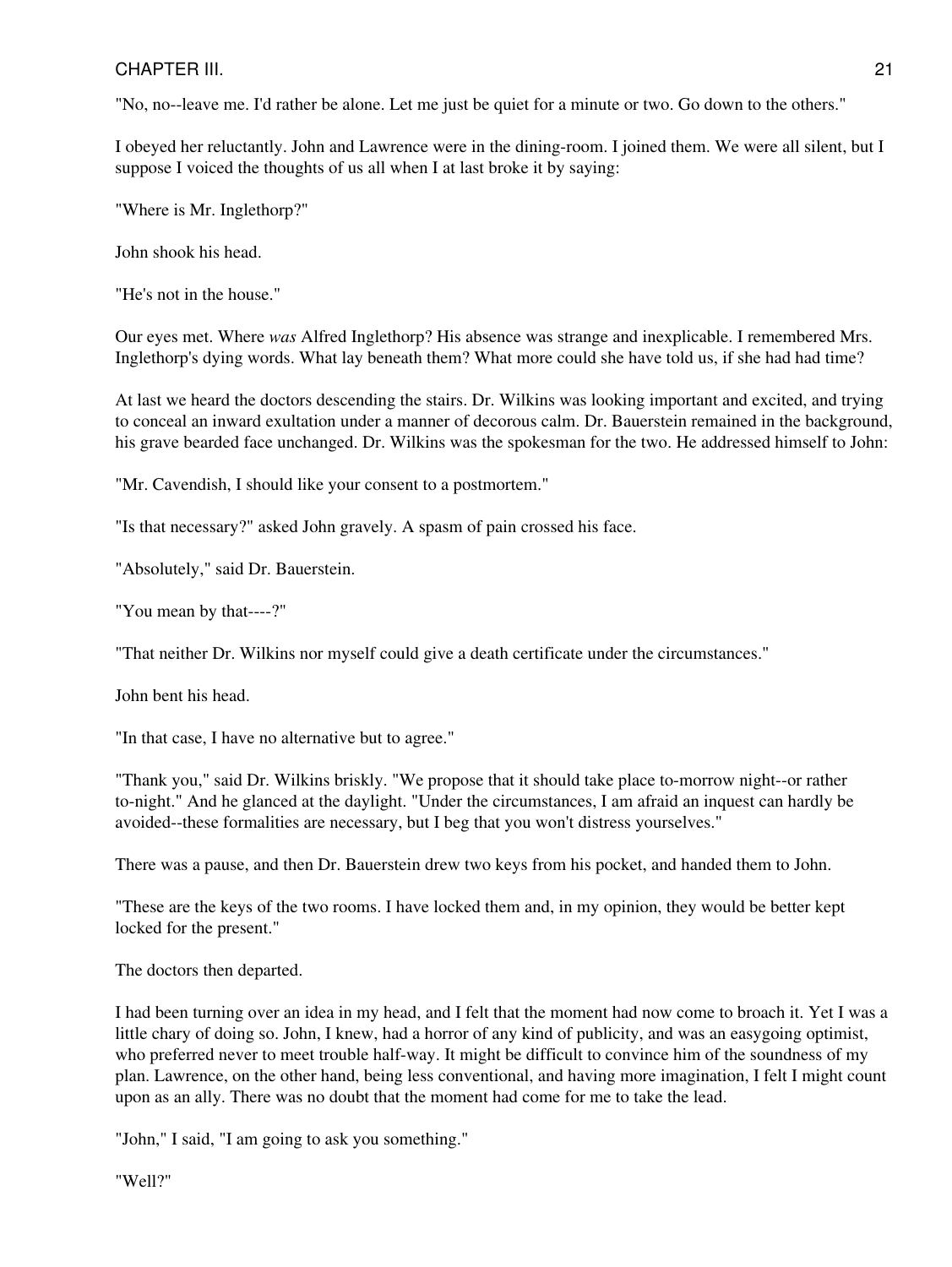"You remember my speaking of my friend Poirot? The Belgian who is here? He has been a most famous detective."

"Yes."

"I want you to let me call him in--to investigate this matter."

"What--now? Before the post-mortem?"

"Yes, time is an advantage if--if--there has been foul play."

"Rubbish!" cried Lawrence angrily. "In my opinion the whole thing is a mare's nest of Bauerstein's! Wilkins hadn't an idea of such a thing, until Bauerstein put it into his head. But, like all specialists, Bauerstein's got a bee in his bonnet. Poisons are his hobby, so of course he sees them everywhere."

I confess that I was surprised by Lawrence's attitude. He was so seldom vehement about anything.

John hesitated.

"I can't feel as you do, Lawrence," he said at last. "I'm inclined to give Hastings a free hand, though I should prefer to wait a bit. We don't want any unnecessary scandal."

"No, no," I cried eagerly, "you need have no fear of that. Poirot is discretion itself."

"Very well, then, have it your own way. I leave it in your hands. Though, if it is as we suspect, it seems a clear enough case. God forgive me if I am wronging him!"

I looked at my watch. It was six o'clock. I determined to lose no time.

Five minutes' delay, however, I allowed myself. I spent it in ransacking the library until I discovered a medical book which gave a description of strychnine poisoning.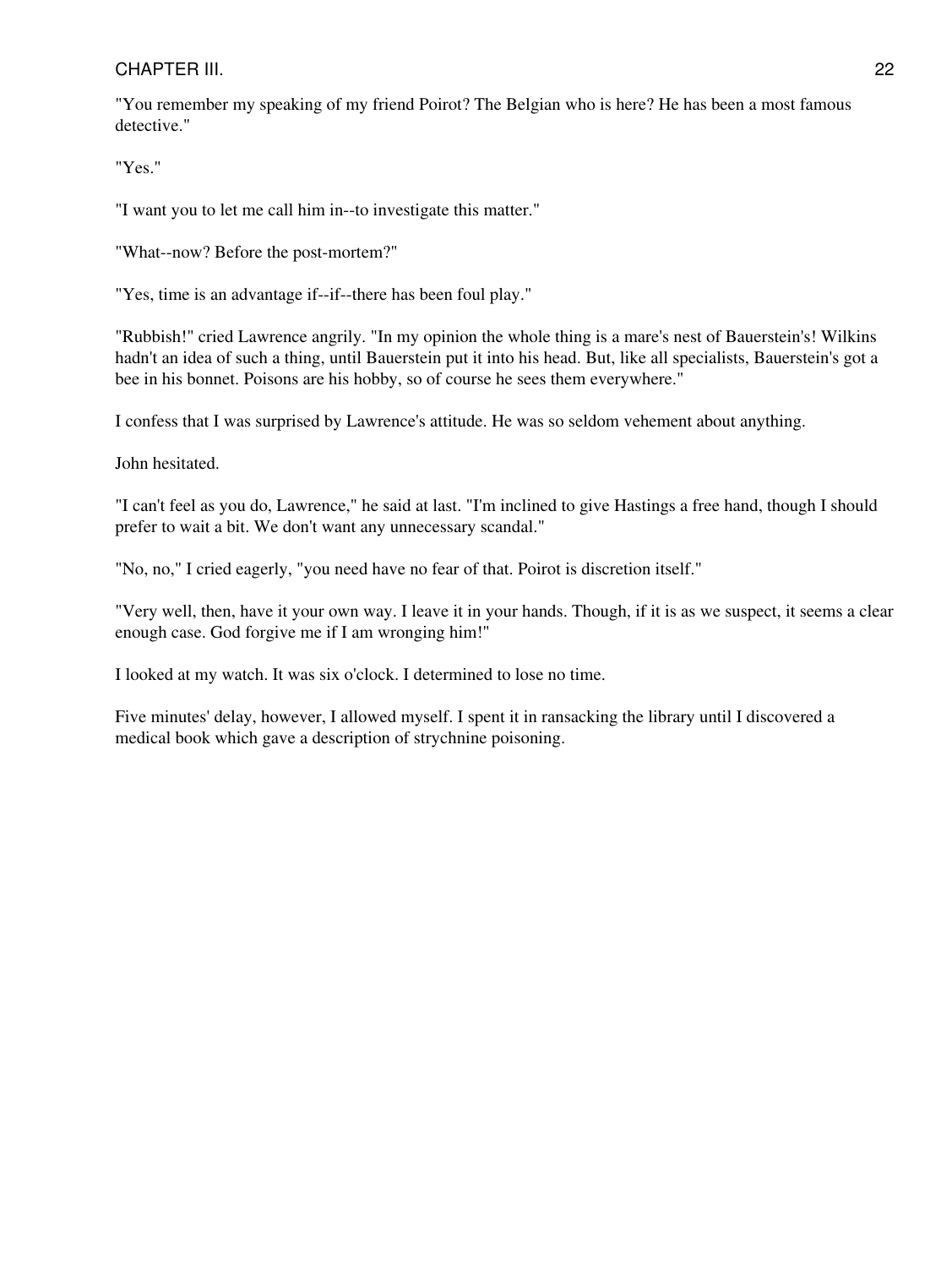## <span id="page-22-0"></span>**CHAPTER IV.**

#### POIROT INVESTIGATES

The house which the Belgians occupied in the village was quite close to the park gates. One could save time by taking a narrow path through the long grass, which cut off the detours of the winding drive. So I, accordingly, went that way. I had nearly reached the lodge, when my attention was arrested by the running figure of a man approaching me. It was Mr. Inglethorp. Where had he been? How did he intend to explain his absence?

He accosted me eagerly.

"My God! This is terrible! My poor wife! I have only just heard."

"Where have you been?" I asked.

"Denby kept me late last night. It was one o'clock before we'd finished. Then I found that I'd forgotten the latch-key after all. I didn't want to arouse the household, so Denby gave me a bed."

"How did you hear the news?" I asked.

"Wilkins knocked Denby up to tell him. My poor Emily! She was so self-sacrificing--such a noble character. She over-taxed her strength."

A wave of revulsion swept over me. What a consummate hypocrite the man was!

"I must hurry on," I said, thankful that he did not ask me whither I was bound.

In a few minutes I was knocking at the door of Leastways Cottage.

Getting no answer, I repeated my summons impatiently. A window above me was cautiously opened, and Poirot himself looked out.

He gave an exclamation of surprise at seeing me. In a few brief words, I explained the tragedy that had occurred, and that I wanted his help.

"Wait, my friend, I will let you in, and you shall recount to me the affair whilst I dress."

In a few moments he had unbarred the door, and I followed him up to his room. There he installed me in a chair, and I related the whole story, keeping back nothing, and omitting no circumstance, however insignificant, whilst he himself made a careful and deliberate toilet.

I told him of my awakening, of Mrs. Inglethorp's dying words, of her husband's absence, of the quarrel the day before, of the scrap of conversation between Mary and her mother-in-law that I had overheard, of the former quarrel between Mrs. Inglethorp and Evelyn Howard, and of the latter's innuendoes.

I was hardly as clear as I could wish. I repeated myself several times, and occasionally had to go back to some detail that I had forgotten. Poirot smiled kindly on me.

"The mind is confused? Is it not so? Take time, mon ami. You are agitated; you are excited--it is but natural. Presently, when we are calmer, we will arrange the facts, neatly, each in his proper place. We will examine--and reject. Those of importance we will put on one side; those of no importance, pouf!"--he screwed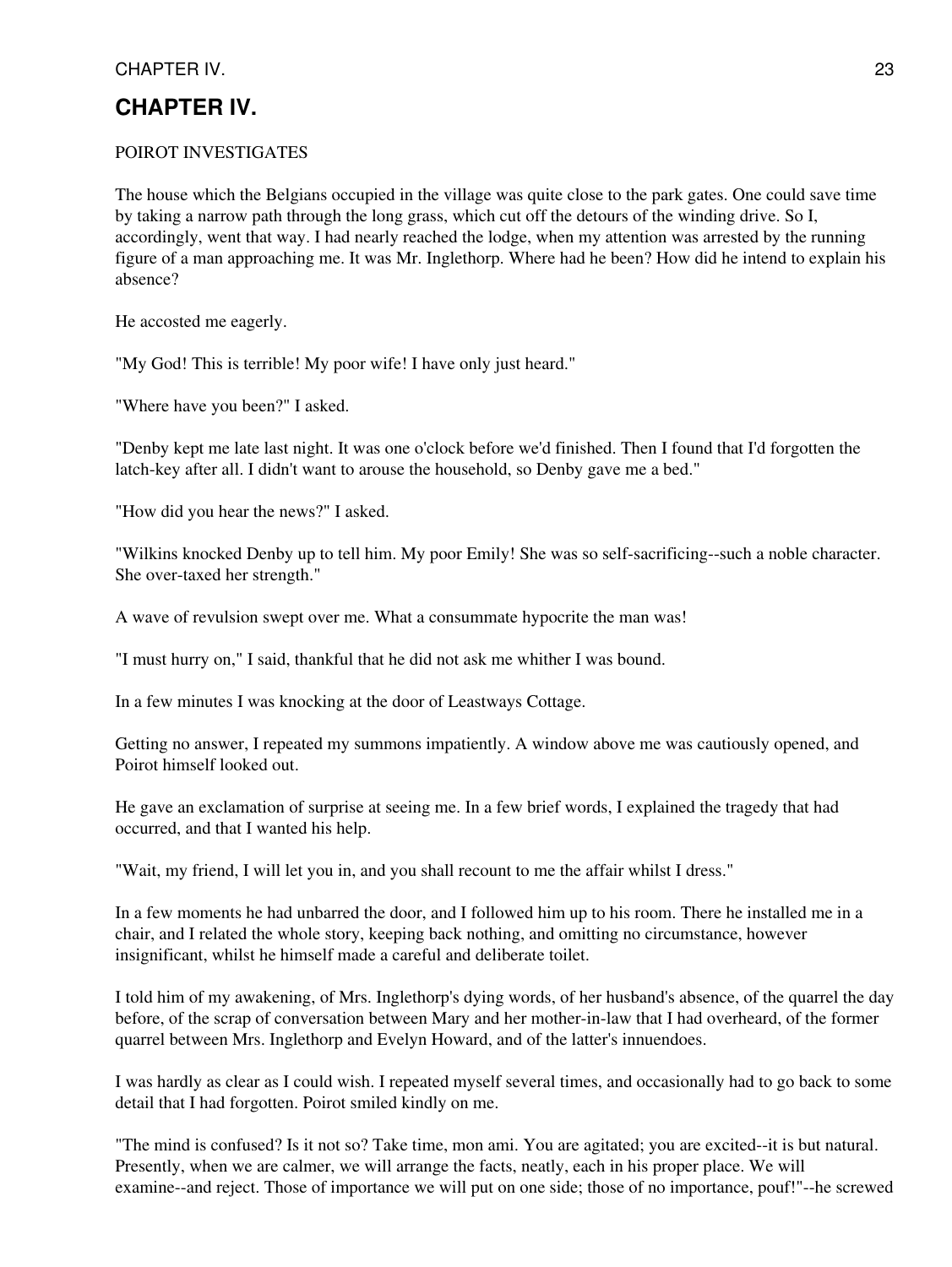up his cherub-like face, and puffed comically enough--"blow them away!"

"That's all very well," I objected, "but how are you going to decide what is important, and what isn't? That always seems the difficulty to me."

Poirot shook his head energetically. He was now arranging his moustache with exquisite care.

"Not so. Voyons! One fact leads to another--so we continue. Does the next fit in with that? A merveille! Good! We can proceed. This next little fact--no! Ah, that is curious! There is something missing--a link in the chain that is not there. We examine. We search. And that little curious fact, that possibly paltry little detail that will not tally, we put it here!" He made an extravagant gesture with his hand. "It is significant! It is tremendous!"

"Y--es--"

"Ah!" Poirot shook his forefinger so fiercely at me that I quailed before it. "Beware! Peril to the detective who says: 'It is so small--it does not matter. It will not agree. I will forget it.' That way lies confusion! Everything matters."

"I know. You always told me that. That's why I have gone into all the details of this thing whether they seemed to me relevant or not."

"And I am pleased with you. You have a good memory, and you have given me the facts faithfully. Of the order in which you present them, I say nothing--truly, it is deplorable! But I make allowances--you are upset. To that I attribute the circumstance that you have omitted one fact of paramount importance."

"What is that?" I asked.

"You have not told me if Mrs. Inglethorp ate well last night."

I stared at him. Surely the war had affected the little man's brain. He was carefully engaged in brushing his coat before putting it on, and seemed wholly engrossed in the task.

"I don't remember," I said. "And, anyway, I don't see----"

"You do not see? But it is of the first importance."

"I can't see why," I said, rather nettled. "As far as I can remember, she didn't eat much. She was obviously upset, and it had taken her appetite away. That was only natural."

"Yes," said Poirot thoughtfully, "it was only natural."

He opened a drawer, and took out a small despatch-case, then turned to me.

"Now I am ready. We will proceed to the chateau, and study matters on the spot. Excuse me, mon ami, you dressed in haste, and your tie is on one side. Permit me." With a deft gesture, he rearranged it.

"Ca y est! Now, shall we start?"

We hurried up the village, and turned in at the lodge gates. Poirot stopped for a moment, and gazed sorrowfully over the beautiful expanse of park, still glittering with morning dew.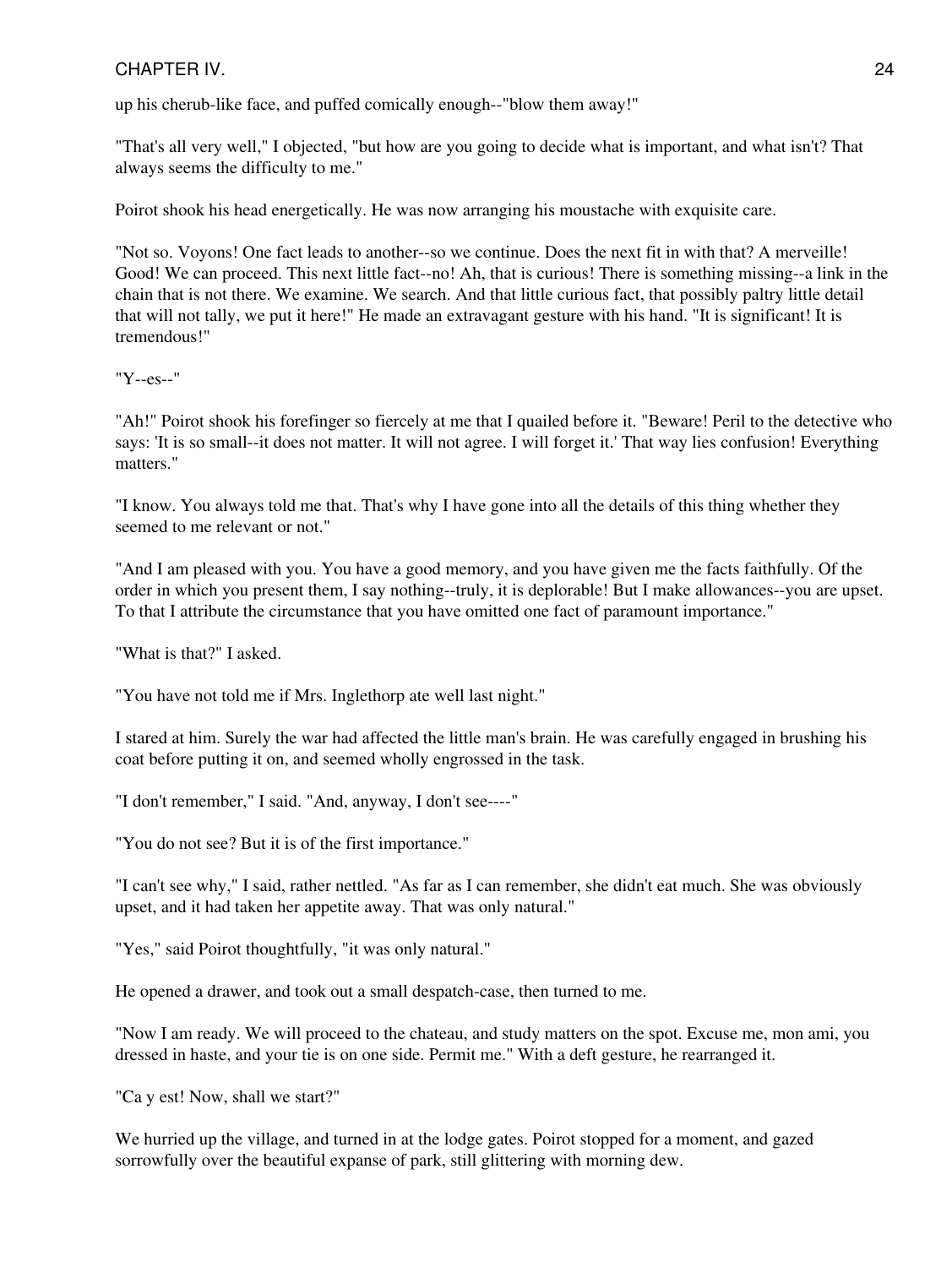"So beautiful, so beautiful, and yet, the poor family, plunged in sorrow, prostrated with grief."

He looked at me keenly as he spoke, and I was aware that I reddened under his prolonged gaze.

Was the family prostrated by grief? Was the sorrow at Mrs. Inglethorp's death so great? I realized that there was an emotional lack in the atmosphere. The dead woman had not the gift of commanding love. Her death was a shock and a distress, but she would not be passionately regretted.

Poirot seemed to follow my thoughts. He nodded his head gravely.

"No, you are right," he said, "it is not as though there was a blood tie. She has been kind and generous to these Cavendishes, but she was not their own mother. Blood tells--always remember that--blood tells."

"Poirot," I said, "I wish you would tell me why you wanted to know if Mrs. Inglethorp ate well last night? I have been turning it over in my mind, but I can't see how it has anything to do with the matter?"

He was silent for a minute or two as we walked along, but finally he said:

"I do not mind telling you--though, as you know, it is not my habit to explain until the end is reached. The present contention is that Mrs. Inglethorp died of strychnine poisoning, presumably administered in her coffee."

"Yes?"

"Well, what time was the coffee served?"

"About eight o'clock."

"Therefore she drank it between then and half-past eight-- certainly not much later. Well, strychnine is a fairly rapid poison. Its effects would be felt very soon, probably in about an hour. Yet, in Mrs. Inglethorp's case, the symptoms do not manifest themselves until five o'clock the next morning: nine hours! But a heavy meal, taken at about the same time as the poison, might retard its effects, though hardly to that extent. Still, it is a possibility to be taken into account. But, according to you, she ate very little for supper, and yet the symptoms do not develop until early the next morning! Now that is a curious circumstance, my friend. Something may arise at the autopsy to explain it. In the meantime, remember it."

As we neared the house, John came out and met us. His face looked weary and haggard.

"This is a very dreadful business, Monsieur Poirot," he said. "Hastings has explained to you that we are anxious for no publicity?"

"I comprehend perfectly."

"You see, it is only suspicion so far. We have nothing to go upon."

"Precisely. It is a matter of precaution only."

John turned to me, taking out his cigarette-case, and lighting a cigarette as he did so.

"You know that fellow Inglethorp is back?"

"Yes. I met him."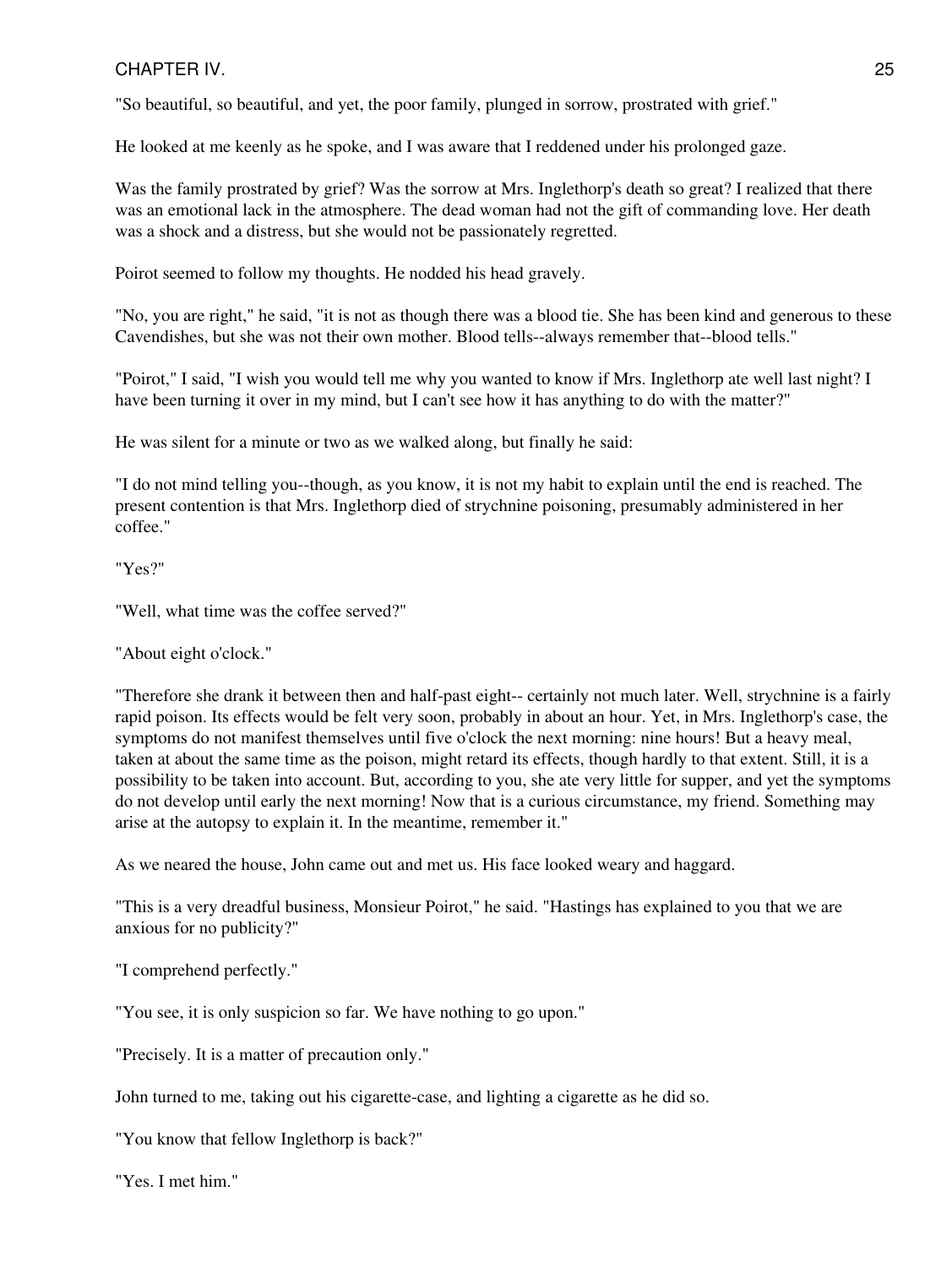John flung the match into an adjacent flower bed, a proceeding which was too much for Poirot's feelings. He retrieved it, and buried it neatly.

"It's jolly difficult to know how to treat him."

"That difficulty will not exist long," pronounced Poirot quietly.

John looked puzzled, not quite understanding the portent of this cryptic saying. He handed the two keys which Dr. Bauerstein had given him to me.

"Show Monsieur Poirot everything he wants to see."

"The rooms are locked?" asked Poirot.

"Dr. Bauerstein considered it advisable."

Poirot nodded thoughtfully.

"Then he is very sure. Well, that simplifies matters for us."

We went up together to the room of the tragedy. For convenience I append a plan of the room and the principal articles of furniture in it.

Poirot locked the door on the inside, and proceeded to a minute inspection of the room. He darted from one object to the other with the agility of a grasshopper. I remained by the door, fearing to obliterate any clues. Poirot, however, did not seem grateful to me for my forbearance.

"What have you, my friend," he cried, "that you remain there like--how do you say it?--ah, yes, the stuck pig?"

I explained that I was afraid of obliterating any foot-marks.

"Foot-marks? But what an idea! There has already been practically an army in the room! What foot-marks are we likely to find? No, come here and aid me in my search. I will put down my little case until I need it."

He did so, on the round table by the window, but it was an ill-advised proceeding; for, the top of it being loose, it tilted up, and precipitated the despatch-case on the floor.

"Eh voila une table!" cried Poirot. "Ah, my friend, one may live in a big house and yet have no comfort."

After which piece of moralizing, he resumed his search.

A small purple despatch-case, with a key in the lock, on the writing-table, engaged his attention for some time. He took out the key from the lock, and passed it to me to inspect. I saw nothing peculiar, however. It was an ordinary key of the Yale type, with a bit of twisted wire through the handle.

Next, he examined the framework of the door we had broken in, assuring himself that the bolt had really been shot. Then he went to the door opposite leading into Cynthia's room. That door was also bolted, as I had stated. However, he went to the length of unbolting it, and opening and shutting it several times; this he did with the utmost precaution against making any noise. Suddenly something in the bolt itself seemed to rivet his attention. He examined it carefully, and then, nimbly whipping out a pair of small forceps from his case, he drew out some minute particle which he carefully sealed up in a tiny envelope.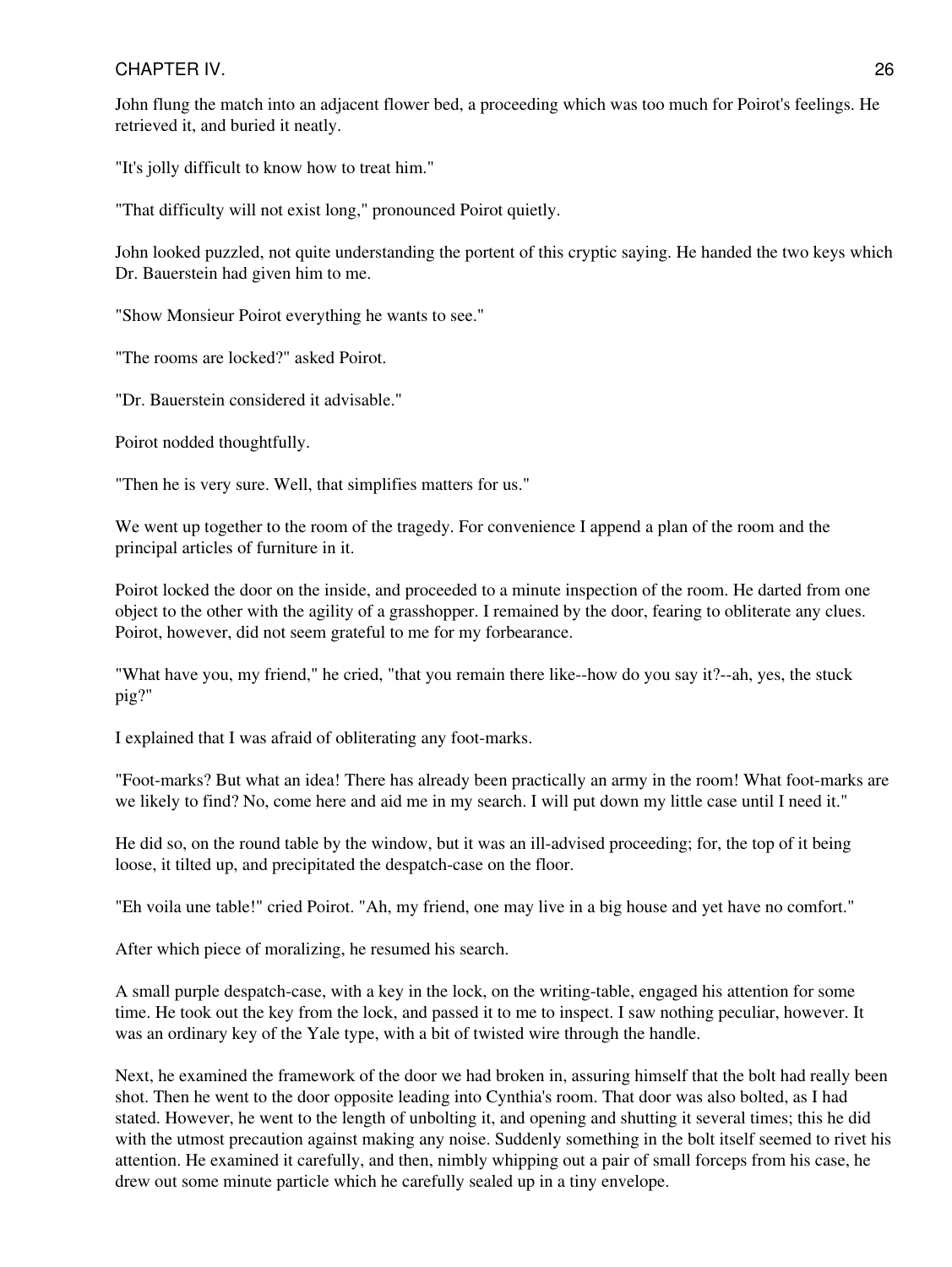On the chest of drawers there was a tray with a spirit lamp and a small saucepan on it. A small quantity of a dark fluid remained in the saucepan, and an empty cup and saucer that had been drunk out of stood near it.

I wondered how I could have been so unobservant as to overlook this. Here was a clue worth having. Poirot delicately dipped his finger into liquid, and tasted it gingerly. He made a grimace.

"Coco--with--I think--rum in it."

He passed on to the debris on the floor, where the table by the bed had been overturned. A reading-lamp, some books, matches, a bunch of keys, and the crushed fragments of a coffee-cup lay scattered about.

"Ah, this is curious," said Poirot.

"I must confess that I see nothing particularly curious about it."

"You do not? Observe the lamp--the chimney is broken in two places; they lie there as they fell. But see, the coffee-cup is absolutely smashed to powder."

"Well," I said wearily, "I suppose some one must have stepped on it."

"Exactly," said Poirot, in an odd voice. "Some one stepped on it."

He rose from his knees, and walked slowly across to the mantelpiece, where he stood abstractedly fingering the ornaments, and straightening them--a trick of his when he was agitated.

"Mon ami," he said, turning to me, "somebody stepped on that cup, grinding it to powder, and the reason they did so was either because it contained strychnine or--which is far more serious--because it did not contain strychnine!"

I made no reply. I was bewildered, but I knew that it was no good asking him to explain. In a moment or two he roused himself, and went on with his investigations. He picked up the bunch of keys from the floor, and twirling them round in his fingers finally selected one, very bright and shining, which he tried in the lock of the purple despatch-case. It fitted, and he opened the box, but after a moment's hesitation, closed and relocked it, and slipped the bunch of keys, as well as the key that had originally stood in the lock, into his own pocket.

"I have no authority to go through these papers. But it should be done--at once!"

He then made a very careful examination of the drawers of the wash-stand. Crossing the room to the left-hand window, a round stain, hardly visible on the dark brown carpet, seemed to interest him particularly. He went down on his knees, examining it minutely--even going so far as to smell it.

Finally, he poured a few drops of the coco into a test tube, sealing it up carefully. His next proceeding was to take out a little notebook.

"We have found in this room," he said, writing busily, "six points of interest. Shall I enumerate them, or will you?"

"Oh, you," I replied hastily.

"Very well, then. One, a coffee-cup that has been ground into powder; two, a despatch-case with a key in the lock; three, a stain on the floor."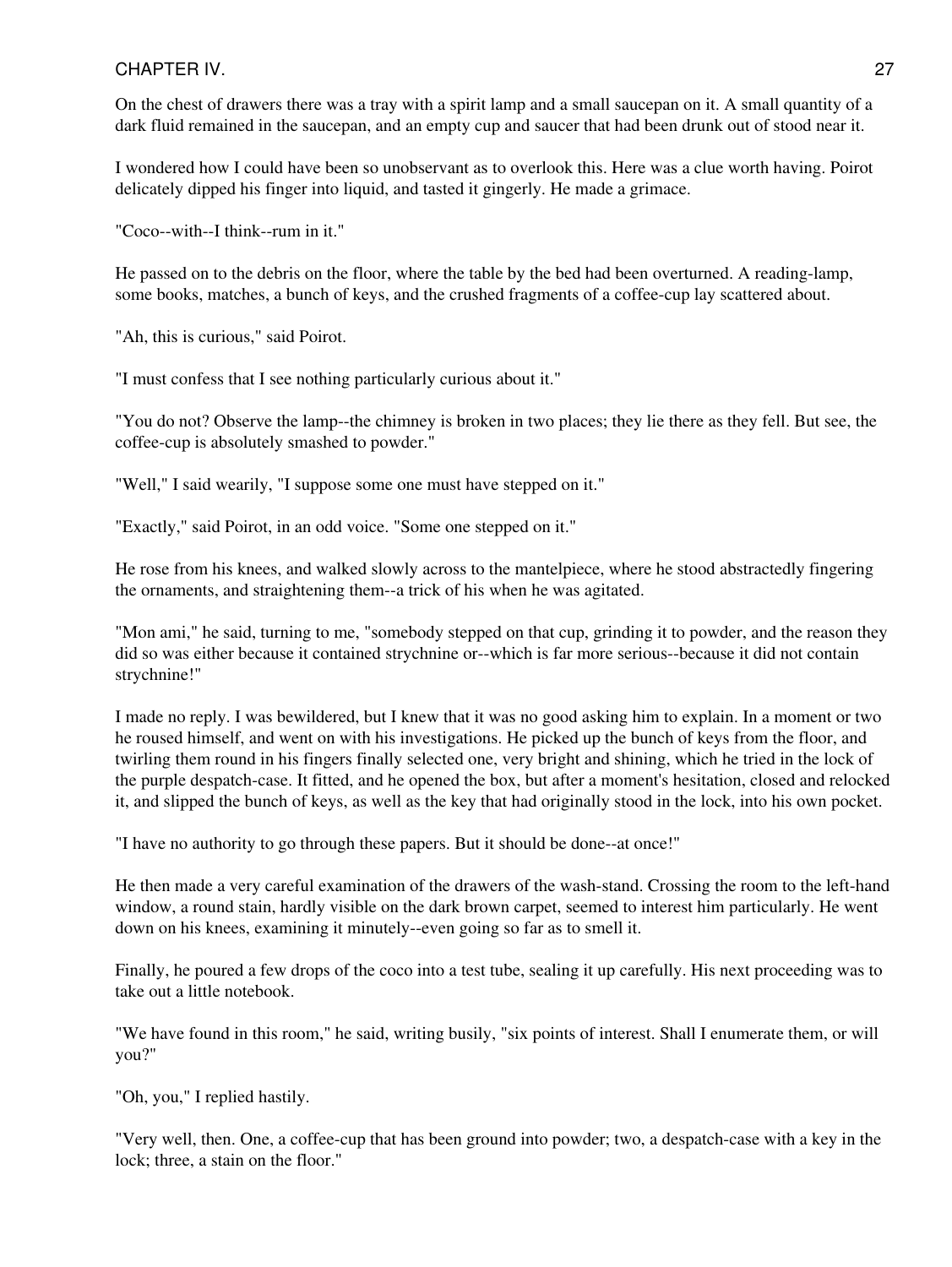"That may have been done some time ago," I interrupted.

"No, for it is still perceptibly damp and smells of coffee. Four, a fragment of some dark green fabric--only a thread or two, but recognizable."

"Ah!" I cried. "That was what you sealed up in the envelope."

"Yes. It may turn out to be a piece of one of Mrs. Inglethorp's own dresses, and quite unimportant. We shall see. Five, *this*!" With a dramatic gesture, he pointed to a large splash of candle grease on the floor by the writing-table. "It must have been done since yesterday, otherwise a good housemaid would have at once removed it with blotting-paper and a hot iron. One of my best hats once--but that is not to the point."

"It was very likely done last night. We were very agitated. Or perhaps Mrs. Inglethorp herself dropped her candle."

"You brought only one candle into the room?"

"Yes. Lawrence Cavendish was carrying it. But he was very upset. He seemed to see something over here"--I indicated the mantelpiece--"that absolutely paralysed him."

"That is interesting," said Poirot quickly. "Yes, it is suggestive"--his eye sweeping the whole length of the wall--"but it was not his candle that made this great patch, for you perceive that this is white grease; whereas Monsieur Lawrence's candle, which is still on the dressing-table, is pink. On the other hand, Mrs. Inglethorp had no candlestick in the room, only a reading-lamp."

"Then," I said, "what do you deduce?"

To which my friend only made a rather irritating reply, urging me to use my own natural faculties.

"And the sixth point?" I asked. "I suppose it is the sample of coco."

"No," said Poirot thoughtfully. "I might have included that in the six, but I did not. No, the sixth point I will keep to myself for the present."

He looked quickly round the room. "There is nothing more to be done here, I think, unless"--he stared earnestly and long at the dead ashes in the grate. "The fire burns--and it destroys. But by chance--there might be--let us see!"

Deftly, on hands and knees, he began to sort the ashes from the grate into the fender, handling them with the greatest caution. Suddenly, he gave a faint exclamation.

"The forceps, Hastings!"

I quickly handed them to him, and with skill he extracted a small piece of half charred paper.

"There, mon ami!" he cried. "What do you think of that?"

I scrutinized the fragment. This is an exact reproduction of it:--

I was puzzled. It was unusually thick, quite unlike ordinary notepaper. Suddenly an idea struck me.

"Poirot!" I cried. "This is a fragment of a will!"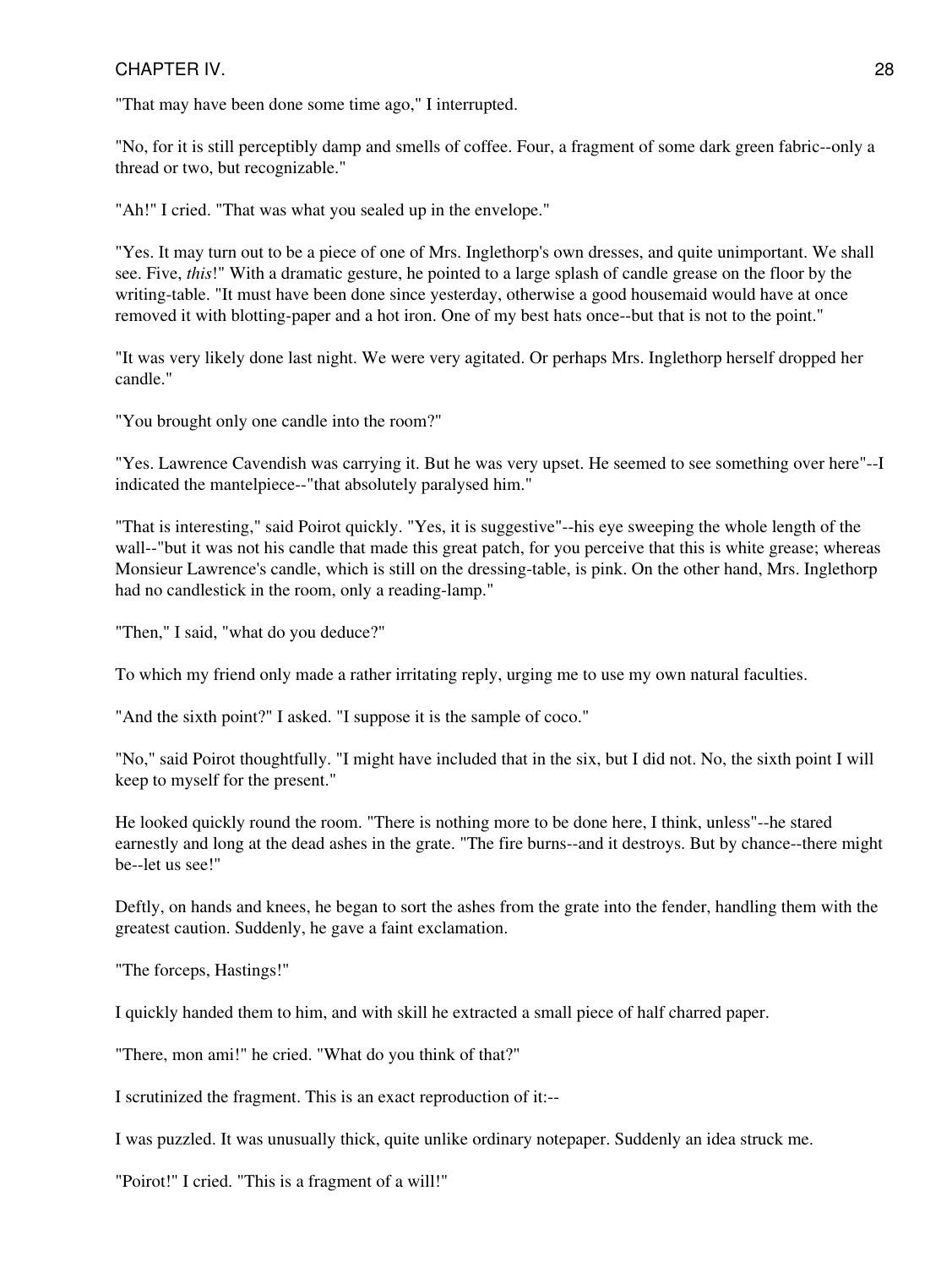"Exactly."

I looked up at him sharply.

"You are not surprised?"

"No," he said gravely, "I expected it."

I relinquished the piece of paper, and watched him put it away in his case, with the same methodical care that he bestowed on everything. My brain was in a whirl. What was this complication of a will? Who had destroyed it? The person who had left the candle grease on the floor? Obviously. But how had anyone gained admission? All the doors had been bolted on the inside.

"Now, my friend," said Poirot briskly, "we will go. I should like to ask a few questions of the parlourmaid--Dorcas, her name is, is it not?"

We passed through Alfred Inglethorp's room, and Poirot delayed long enough to make a brief but fairly comprehensive examination of it. We went out through that door, locking both it and that of Mrs. Inglethorp's room as before.

I took him down to the boudoir which he had expressed a wish to see, and went myself in search of Dorcas.

When I returned with her, however, the boudoir was empty.

"Poirot," I cried, "where are you?"

"I am here, my friend."

He had stepped outside the French window, and was standing, apparently lost in admiration, before the various shaped flower beds.

"Admirable!" he murmured. "Admirable! What symmetry! Observe that crescent; and those diamonds--their neatness rejoices the eye. The spacing of the plants, also, is perfect. It has been recently done; is it not so?"

"Yes, I believe they were at it yesterday afternoon. But come in--Dorcas is here."

"Eh bien, eh bien! Do not grudge me a moment's satisfaction of the eye."

"Yes, but this affair is more important."

"And how do you know that these fine begonias are not of equal importance?"

I shrugged my shoulders. There was really no arguing with him if he chose to take that line.

"You do not agree? But such things have been. Well, we will come in and interview the brave Dorcas."

Dorcas was standing in the boudoir, her hands folded in front of her, and her grey hair rose in stiff waves under her white cap. She was the very model and picture of a good old-fashioned servant.

In her attitude towards Poirot, she was inclined to be suspicious, but he soon broke down her defences. He drew forward a chair.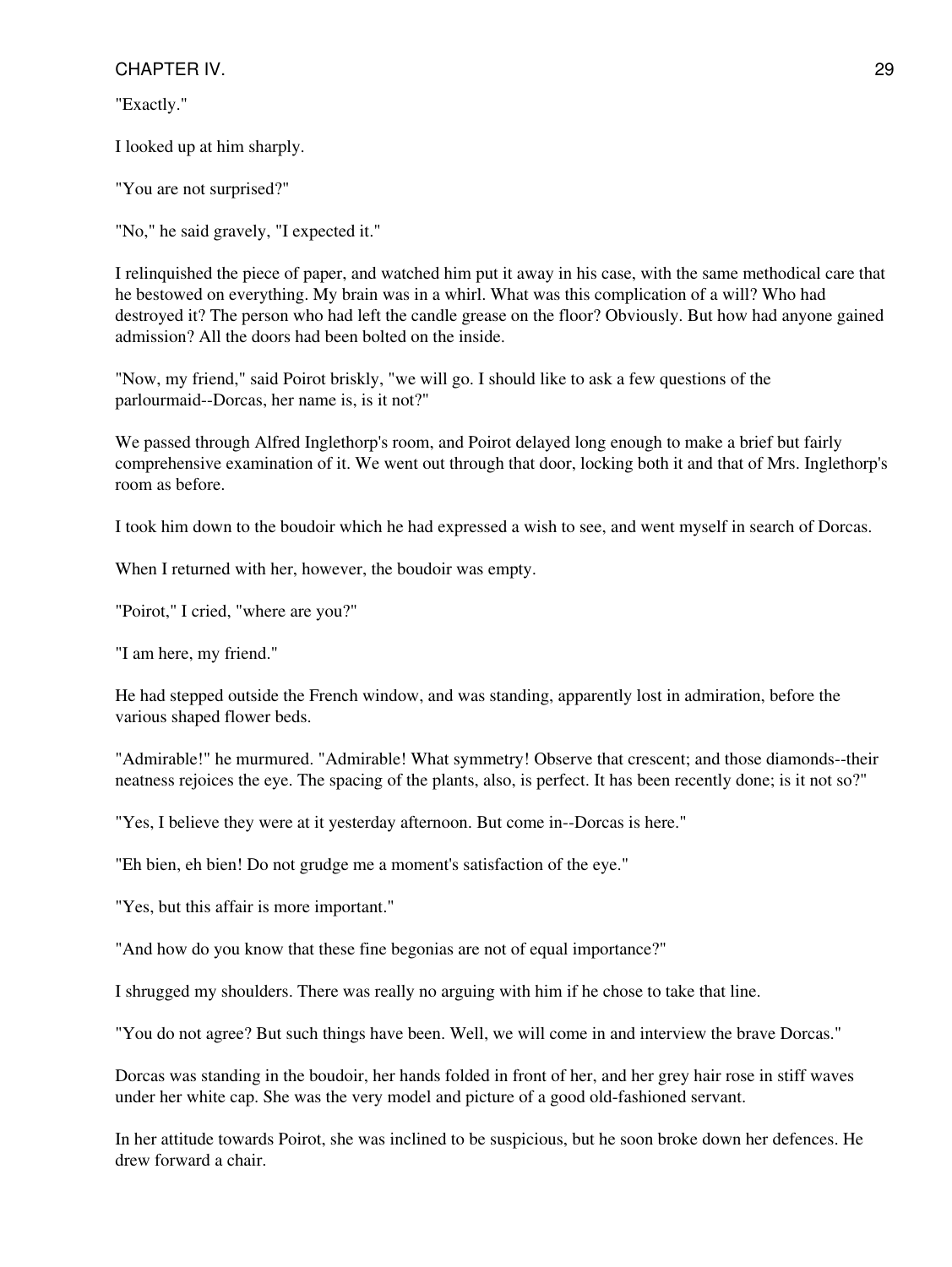"Pray be seated, mademoiselle."

"Thank you, sir."

"You have been with your mistress many years, is it not so?"

"Ten years, sir."

"That is a long time, and very faithful service. You were much attached to her, were you not?"

"She was a very good mistress to me, sir."

"Then you will not object to answering a few questions. I put them to you with Mr. Cavendish's full approval."

"Oh, certainly, sir."

"Then I will begin by asking you about the events of yesterday afternoon. Your mistress had a quarrel?"

"Yes, sir. But I don't know that I ought----" Dorcas hesitated. Poirot looked at her keenly.

"My good Dorcas, it is necessary that I should know every detail of that quarrel as fully as possible. Do not think that you are betraying your mistress's secrets. Your mistress lies dead, and it is necessary that we should know all--if we are to avenge her. Nothing can bring her back to life, but we do hope, if there has been foul play, to bring the murderer to justice."

"Amen to that," said Dorcas fiercely. "And, naming no names, there's *one* in this house that none of us could ever abide! And an ill day it was when first *he* darkened the threshold."

Poirot waited for her indignation to subside, and then, resuming his business-like tone, he asked:

"Now, as to this quarrel? What is the first you heard of it?"

"Well, sir, I happened to be going along the hall outside yesterday----"

"What time was that?"

"I couldn't say exactly, sir, but it wasn't tea-time by a long way. Perhaps four o'clock--or it may have been a bit later. Well, sir, as I said, I happened to be passing along, when I heard voices very loud and angry in here. I didn't exactly mean to listen, but--well, there it is. I stopped. The door was shut, but the mistress was speaking very sharp and clear, and I heard what she said quite plainly. 'You have lied to me, and deceived me,' she said. I didn't hear what Mr. Inglethorp replied. He spoke a good bit lower than she did--but she answered: 'How dare you? I have kept you and clothed you and fed you! You owe everything to me! And this is how you repay me! By bringing disgrace upon our name!' Again I didn't hear what he said, but she went on: 'Nothing that you can say will make any difference. I see my duty clearly. My mind is made up. You need not think that any fear of publicity, or scandal between husband and wife will deter me.' Then I thought I heard them coming out, so I went off quickly."

"You are sure it was Mr. Inglethorp's voice you heard?"

"Oh, yes, sir, whose else's could it be?"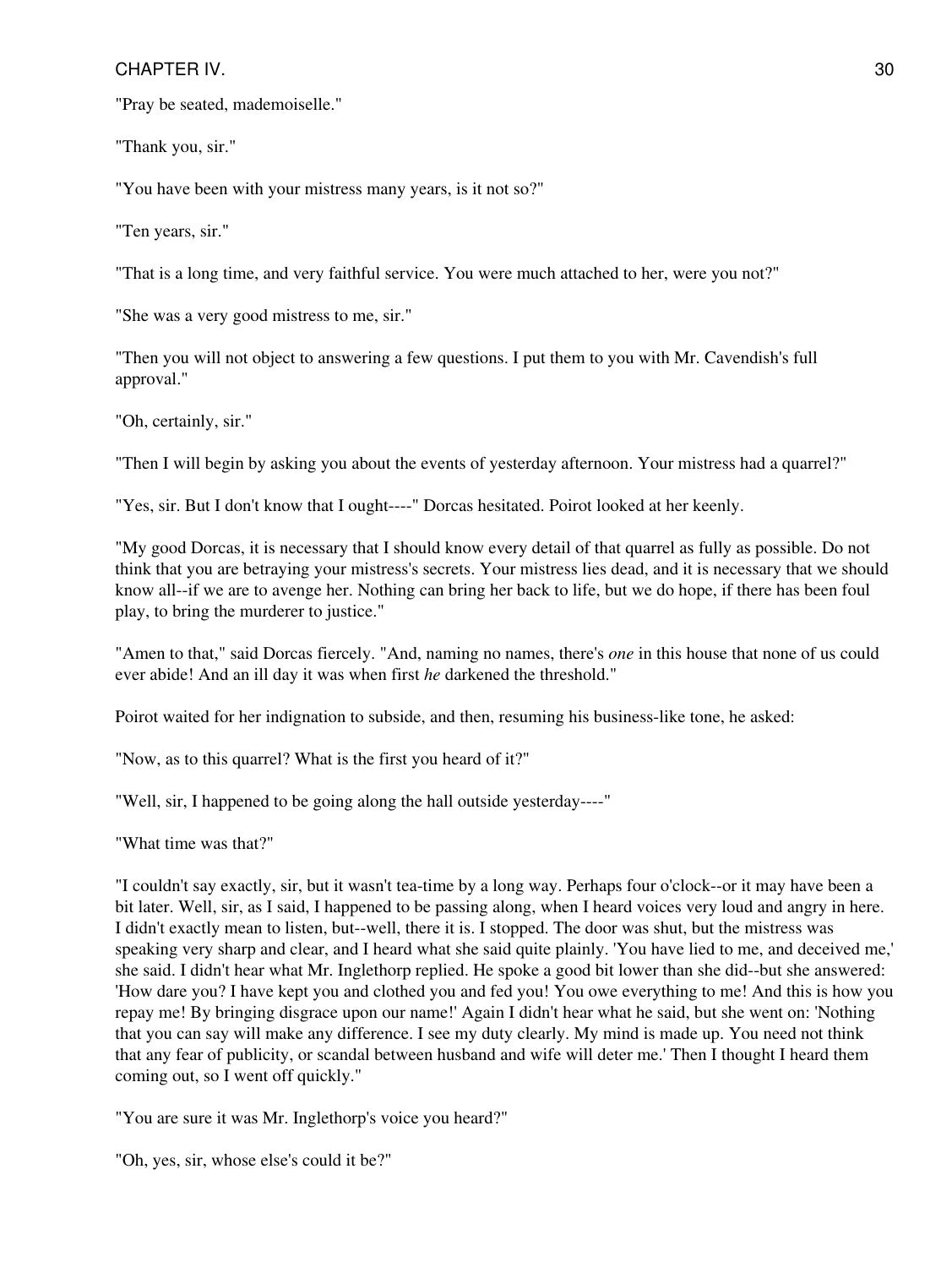"Well, what happened next?"

"Later, I came back to the hall; but it was all quiet. At five o'clock, Mrs. Inglethorp rang the bell and told me to bring her a cup of tea--nothing to eat--to the boudoir. She was looking dreadful--so white and upset. 'Dorcas,' she says, 'I've had a great shock.' 'I'm sorry for that, m'm,' I says. 'You'll feel better after a nice hot cup of tea, m'm.' She had something in her hand. I don't know if it was a letter, or just a piece of paper, but it had writing on it, and she kept staring at it, almost as if she couldn't believe what was written there. She whispered to herself, as though she had forgotten I was there: 'These few words--and everything's changed.' And then she says to me: 'Never trust a man, Dorcas, they're not worth it!' I hurried off, and got her a good strong cup of tea, and she thanked me, and said she'd feel better when she'd drunk it. 'I don't know what to do,' she says. 'Scandal between husband and wife is a dreadful thing, Dorcas. I'd rather hush it up if I could.' Mrs. Cavendish came in just then, so she didn't say any more."

"She still had the letter, or whatever it was, in her hand?" "Yes, sir."

"What would she be likely to do with it afterwards?"

"Well, I don't know, sir, I expect she would lock it up in that purple case of hers."

"Is that where she usually kept important papers?"

"Yes, sir. She brought it down with her every morning, and took it up every night."

"When did she lose the key of it?"

"She missed it yesterday at lunch-time, sir, and told me to look carefully for it. She was very much put out about it."

"But she had a duplicate key?"

"Oh, yes, sir."

Dorcas was looking very curiously at him and, to tell the truth, so was I. What was all this about a lost key? Poirot smiled.

"Never mind, Dorcas, it is my business to know things. Is this the key that was lost?" He drew from his pocket the key that he had found in the lock of the despatch-case upstairs.

Dorcas's eyes looked as though they would pop out of her head.

"That's it, sir, right enough. But where did you find it? I looked everywhere for it."

"Ah, but you see it was not in the same place yesterday as it was to-day. Now, to pass to another subject, had your mistress a dark green dress in her wardrobe?"

Dorcas was rather startled by the unexpected question.

"No, sir."

"Are you quite sure?"

"Oh, yes, sir."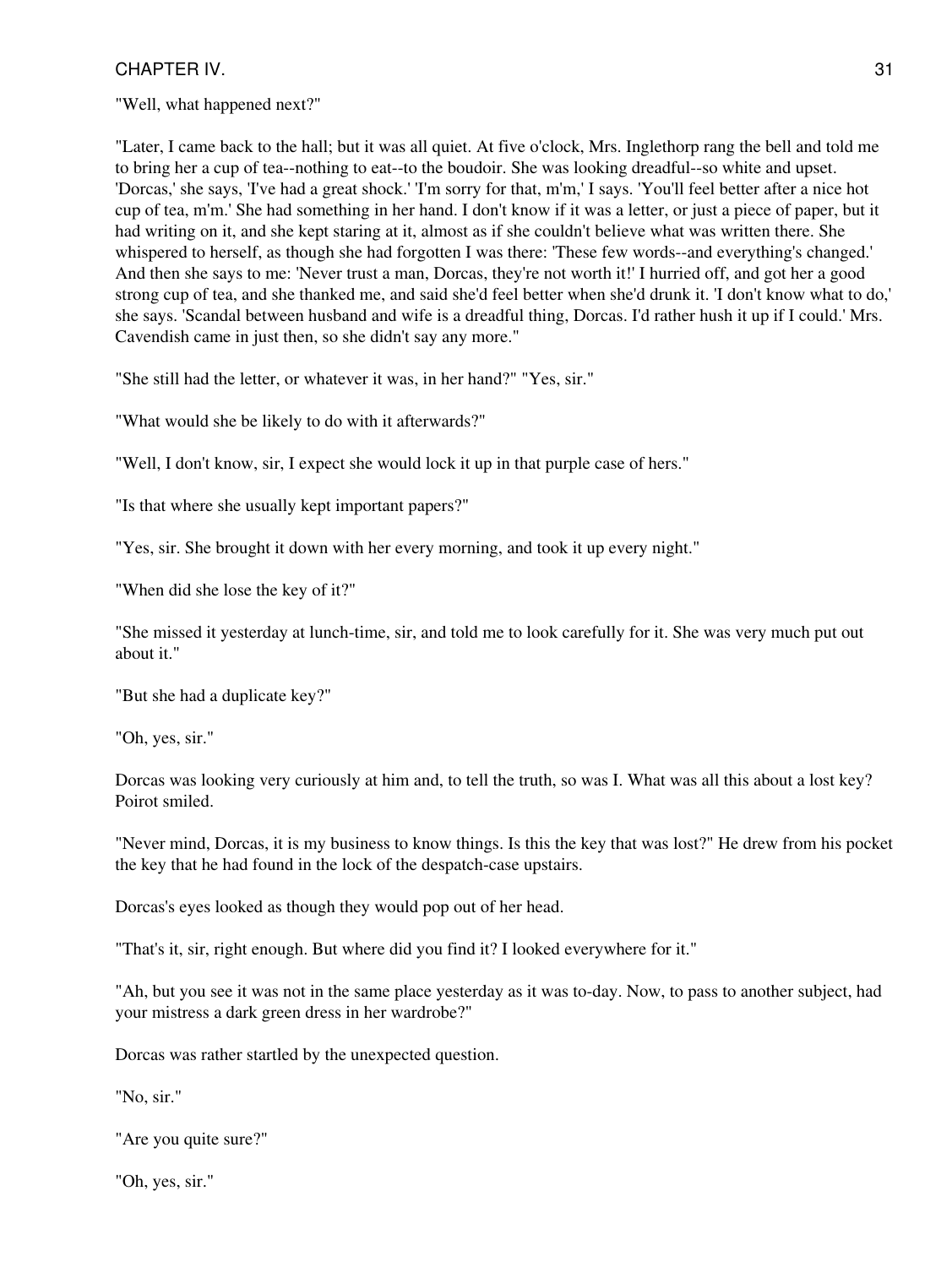"Has anyone else in the house got a green dress?"

Dorcas reflected.

"Miss Cynthia has a green evening dress."

"Light or dark green?"

"A light green, sir; a sort of chiffon, they call it."

"Ah, that is not what I want. And nobody else has anything green?"

"No, sir--not that I know of."

Poirot's face did not betray a trace of whether he was disappointed or otherwise. He merely remarked:

"Good, we will leave that and pass on. Have you any reason to believe that your mistress was likely to take a sleeping powder last night?"

"Not *last* night, sir, I know she didn't."

"Why do you know so positively?"

"Because the box was empty. She took the last one two days ago, and she didn't have any more made up."

"You are quite sure of that?"

"Positive, sir."

"Then that is cleared up! By the way, your mistress didn't ask you to sign any paper yesterday?"

"To sign a paper? No, sir."

"When Mr. Hastings and Mr. Lawrence came in yesterday evening, they found your mistress busy writing letters. I suppose you can give me no idea to whom these letters were addressed?"

"I'm afraid I couldn't, sir. I was out in the evening. Perhaps Annie could tell you, though she's a careless girl. Never cleared the coffee-cups away last night. That's what happens when I'm not here to look after things."

Poirot lifted his hand.

"Since they have been left, Dorcas, leave them a little longer, I pray you. I should like to examine them."

"Very well, sir."

"What time did you go out last evening?"

"About six o'clock, sir."

"Thank you, Dorcas, that is all I have to ask you." He rose and strolled to the window. "I have been admiring these flower beds. How many gardeners are employed here, by the way?"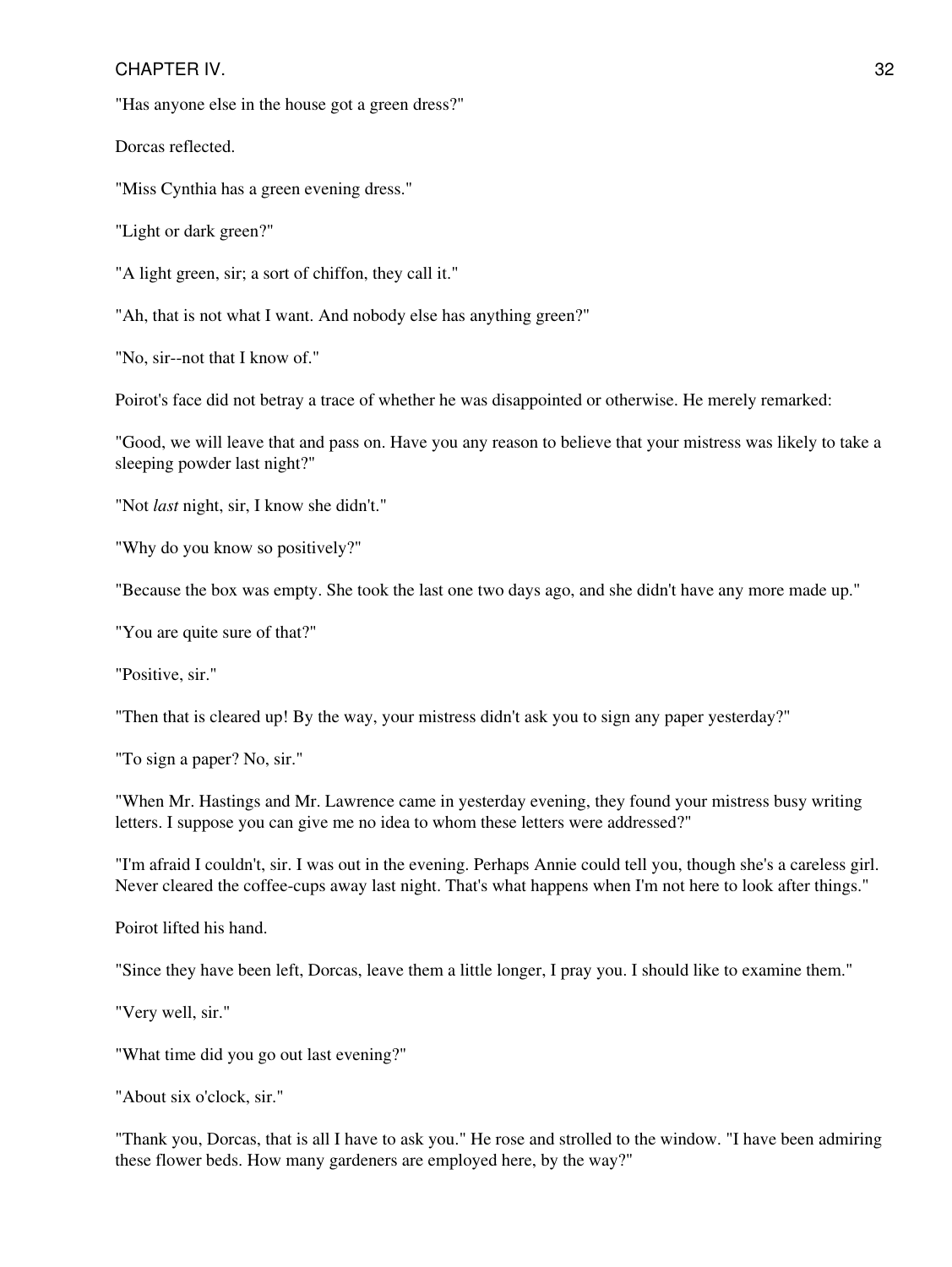"Only three now, sir. Five, we had, before the war, when it was kept as a gentleman's place should be. I wish you could have seen it then, sir. A fair sight it was. But now there's only old Manning, and young William, and a new-fashioned woman gardener in breeches and such-like. Ah, these are dreadful times!"

"The good times will come again, Dorcas. At least, we hope so. Now, will you send Annie to me here?"

"Yes, sir. Thank you, sir."

"How did you know that Mrs. Inglethorp took sleeping powders?" I asked, in lively curiosity, as Dorcas left the room. "And about the lost key and the duplicate?"

"One thing at a time. As to the sleeping powders, I knew by this." He suddenly produced a small cardboard box, such as chemists use for powders.

"Where did you find it?"

"In the wash-stand drawer in Mrs. Inglethorp's bedroom. It was Number Six of my catalogue."

"But I suppose, as the last powder was taken two days ago, it is not of much importance?"

"Probably not, but do you notice anything that strikes you as peculiar about this box?"

I examined it closely.

"No, I can't say that I do."

"Look at the label."

I read the label carefully: " 'One powder to be taken at bedtime, if required. Mrs. Inglethorp.' No, I see nothing unusual."

"Not the fact that there is no chemist's name?"

"Ah!" I exclaimed. "To be sure, that is odd!"

"Have you ever known a chemist to send out a box like that, without his printed name?"

"No, I can't say that I have."

I was becoming quite excited, but Poirot damped my ardour by remarking:

"Yet the explanation is quite simple. So do not intrigue yourself, my friend."

An audible creaking proclaimed the approach of Annie, so I had no time to reply.

Annie was a fine, strapping girl, and was evidently labouring under intense excitement, mingled with a certain ghoulish enjoyment of the tragedy.

Poirot came to the point at once, with a business-like briskness.

"I sent for you, Annie, because I thought you might be able to tell me something about the letters Mrs. Inglethorp wrote last night. How many were there? And can you tell me any of the names and addresses?"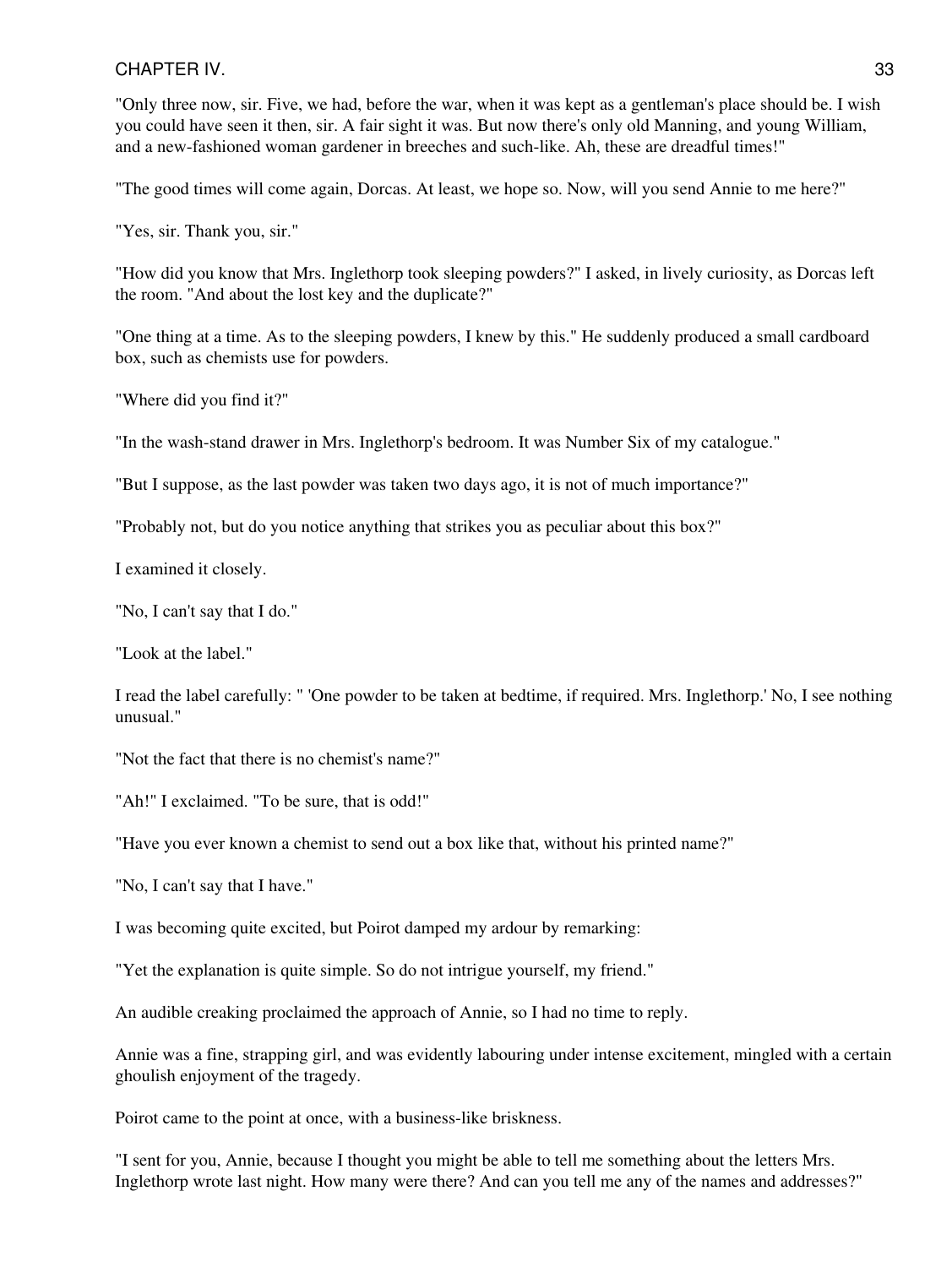Annie considered.

"There were four letters, sir. One was to Miss Howard, and one was to Mr. Wells, the lawyer, and the other two I don't think I remember, sir--oh, yes, one was to Ross's, the caterers in Tadminster. The other one, I don't remember."

"Think," urged Poirot.

Annie racked her brains in vain.

"I'm sorry, sir, but it's clean gone. I don't think I can have noticed it."

"It does not matter," said Poirot, not betraying any sign of disappointment. "Now I want to ask you about something else. There is a saucepan in Mrs. Inglethorp's room with some coco in it. Did she have that every night?"

"Yes, sir, it was put in her room every evening, and she warmed it up in the night--whenever she fancied it."

"What was it? Plain coco?"

"Yes, sir, made with milk, with a teaspoonful of sugar, and two teaspoonfuls of rum in it."

"Who took it to her room?"

"I did, sir."

"Always?"

"Yes, sir."

"At what time?"

"When I went to draw the curtains, as a rule, sir."

"Did you bring it straight up from the kitchen then?"

"No, sir, you see there's not much room on the gas stove, so Cook used to make it early, before putting the vegetables on for supper. Then I used to bring it up, and put it on the table by the swing door, and take it into her room later."

"The swing door is in the left wing, is it not?"

"Yes, sir."

"And the table, is it on this side of the door, or on the farther--servants' side?"

"It's this side, sir."

"What time did you bring it up last night?"

"About quarter-past seven, I should say, sir."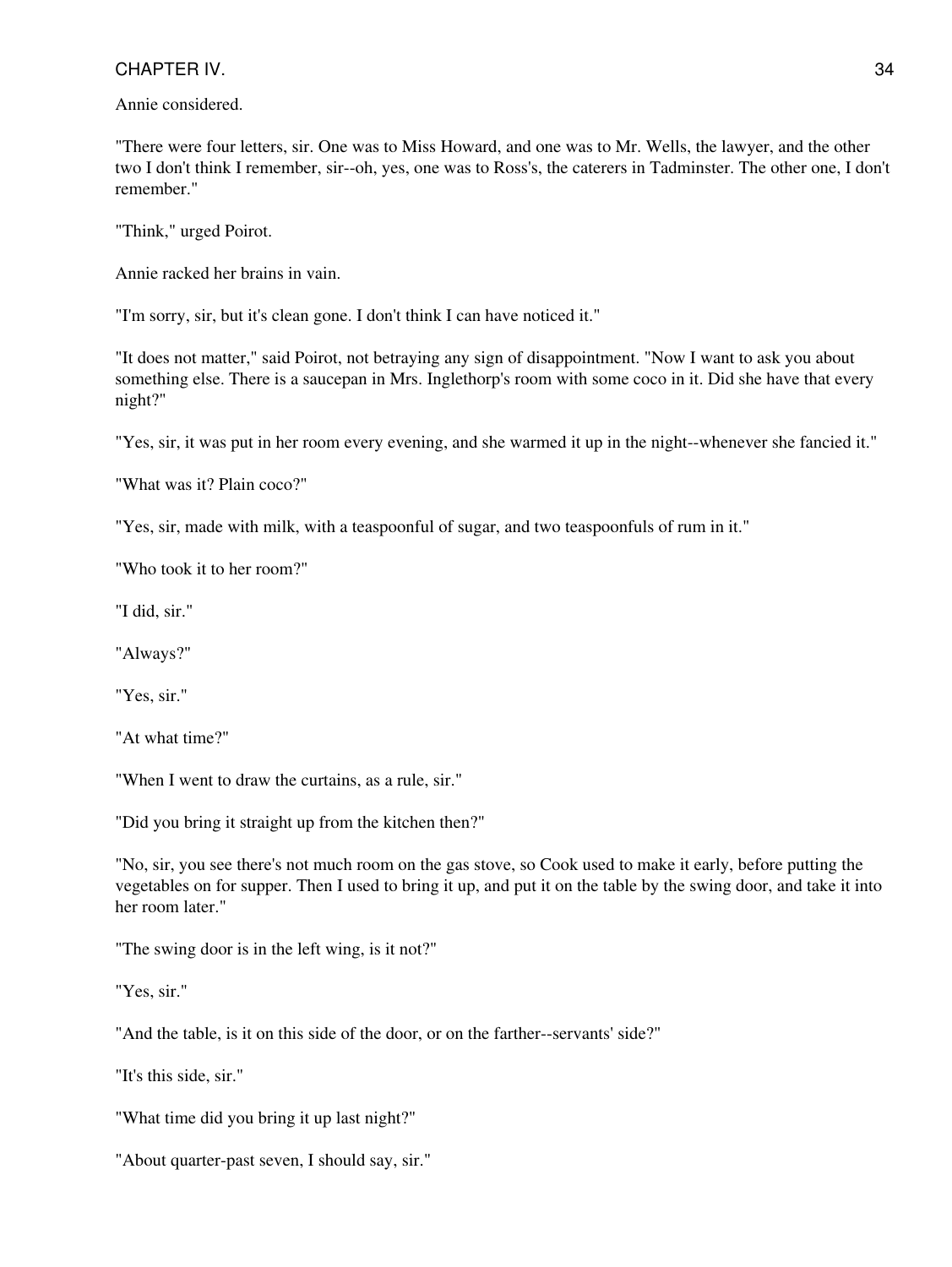"And when did you take it into Mrs. Inglethorp's room?"

"When I went to shut up, sir. About eight o'clock. Mrs. Inglethorp came up to bed before I'd finished."

"Then, between 7.15 and 8 o'clock, the coco was standing on the table in the left wing?"

"Yes, sir." Annie had been growing redder and redder in the face, and now she blurted out unexpectedly:

"And if there *was* salt in it, sir, it wasn't me. I never took the salt near it."

"What makes you think there was salt in it?" asked Poirot.

"Seeing it on the tray, sir."

"You saw some salt on the tray?"

"Yes. Coarse kitchen salt, it looked. I never noticed it when I took the tray up, but when I came to take it into the mistress's room I saw it at once, and I suppose I ought to have taken it down again, and asked Cook to make some fresh. But I was in a hurry, because Dorcas was out, and I thought maybe the coco itself was all right, and the salt had only gone on the tray. So I dusted it off with my apron, and took it in."

I had the utmost difficulty in controlling my excitement. Unknown to herself, Annie had provided us with an important piece of evidence. How she would have gaped if she had realized that her "coarse kitchen salt" was strychnine, one of the most deadly poisons known to mankind. I marvelled at Poirot's calm. His self-control was astonishing. I awaited his next question with impatience, but it disappointed me.

"When you went into Mrs. Inglethorp's room, was the door leading into Miss Cynthia's room bolted?"

"Oh! Yes, sir; it always was. It had never been opened."

"And the door into Mr. Inglethorp's room? Did you notice if that was bolted too?"

Annie hesitated.

"I couldn't rightly say, sir; it was shut but I couldn't say whether it was bolted or not."

"When you finally left the room, did Mrs. Inglethorp bolt the door after you?"

"No, sir, not then, but I expect she did later. She usually did lock it at night. The door into the passage, that is."

"Did you notice any candle grease on the floor when you did the room yesterday?"

"Candle grease? Oh, no, sir. Mrs. Inglethorp didn't have a candle, only a reading-lamp."

"Then, if there had been a large patch of candle grease on the floor, you think you would have been sure to have seen it?"

"Yes, sir, and I would have taken it out with a piece of blotting-paper and a hot iron."

Then Poirot repeated the question he had put to Dorcas: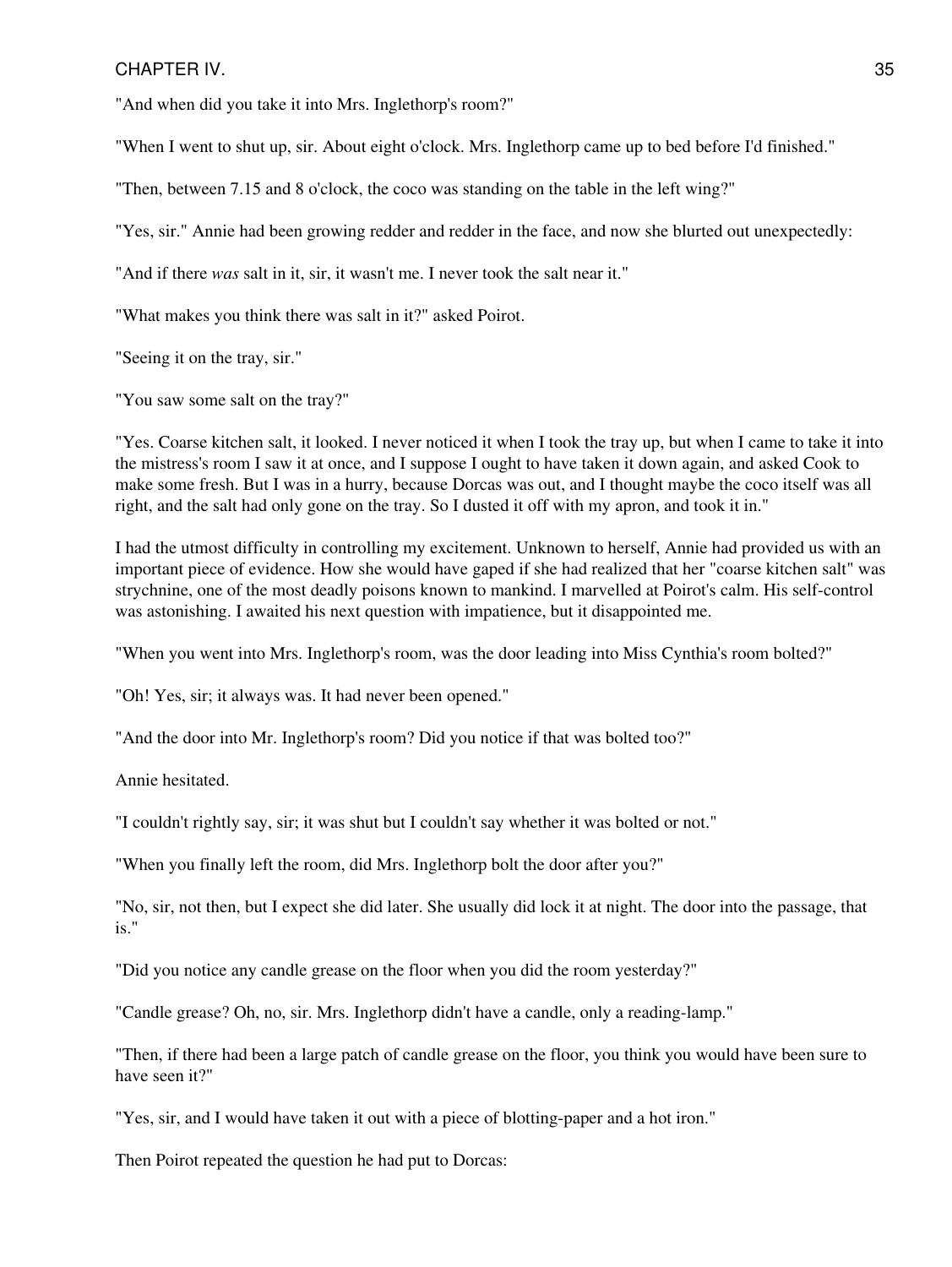"Did your mistress ever have a green dress?"

"No, sir."

"Nor a mantle, nor a cape, nor a--how do you call it?--a sports coat?"

"Not green, sir."

"Nor anyone else in the house?"

Annie reflected.

"No, sir."

"You are sure of that?"

"Quite sure."

"Bien! That is all I want to know. Thank you very much."

With a nervous giggle, Annie took herself creakingly out of the room. My pent-up excitement burst forth.

"Poirot," I cried, "I congratulate you! This is a great discovery."

"What is a great discovery?"

"Why, that it was the coco and not the coffee that was poisoned. That explains everything! Of course it did not take effect until the early morning, since the coco was only drunk in the middle of the night."

"So you think that the coco--mark well what I say, Hastings, the coco--contained strychnine?"

"Of course! That salt on the tray, what else could it have been?"

"It might have been salt," replied Poirot placidly.

I shrugged my shoulders. If he was going to take the matter that way, it was no good arguing with him. The idea crossed my mind, not for the first time, that poor old Poirot was growing old. Privately I thought it lucky that he had associated with him some one of a more receptive type of mind.

Poirot was surveying me with quietly twinkling eyes.

"You are not pleased with me, mon ami?"

"My dear Poirot," I said coldly, "it is not for me to dictate to you. You have a right to your own opinion, just as I have to mine."

"A most admirable sentiment," remarked Poirot, rising briskly to his feet. "Now I have finished with this room. By the way, whose is the smaller desk in the corner?"

"Mr. Inglethorp's."

"Ah!" He tried the roll top tentatively. "Locked. But perhaps one of Mrs. Inglethorp's keys would open it." He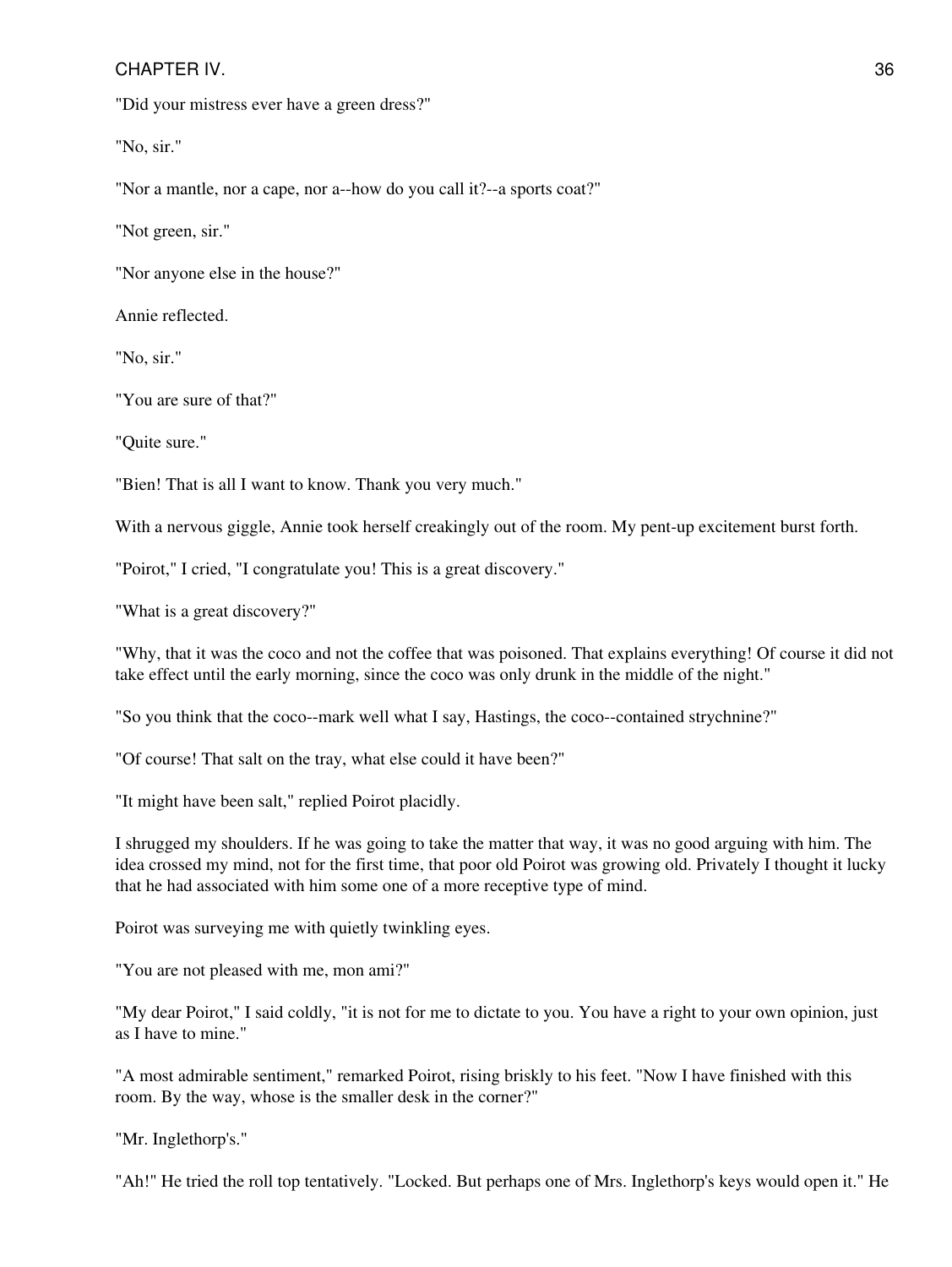tried several, twisting and turning them with a practiced hand, and finally uttering an ejaculation of satisfaction. "Voila! It is not the key, but it will open it at a pinch." He slid back the roll top, and ran a rapid eye over the neatly filed papers. To my surprise, he did not examine them, merely remarking approvingly as he relocked the desk: "Decidedly, he is a man of method, this Mr. Inglethorp!"

A "man of method" was, in Poirot's estimation, the highest praise that could be bestowed on any individual.

I felt that my friend was not what he had been as he rambled on disconnectedly:

"There were no stamps in his desk, but there might have been, eh, mon ami? There might have been? Yes"--his eyes wandered round the room--"this boudoir has nothing more to tell us. It did not yield much. Only this."

He pulled a crumpled envelope out of his pocket, and tossed it over to me. It was rather a curious document. A plain, dirty looking old envelope with a few words scrawled across it, apparently at random. The following is a facsimile of it.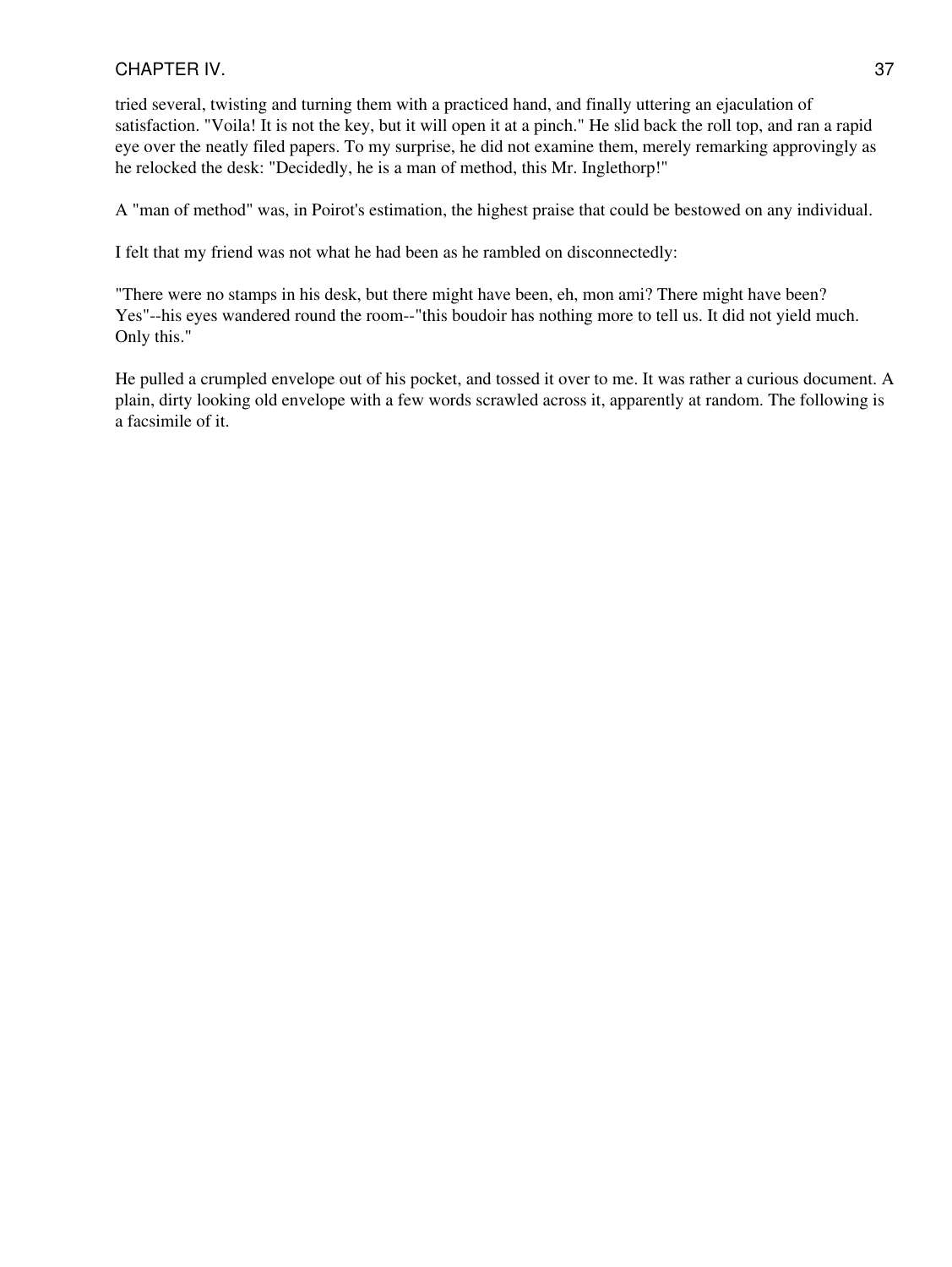# **CHAPTER V.**

"IT ISN'T STRYCHNINE, IS IT?"

"Where did you find this?" I asked Poirot, in lively curiosity.

"In the waste-paper basket. You recognise the handwriting?"

"Yes, it is Mrs. Inglethorp's. But what does it mean?"

Poirot shrugged his shoulders.

"I cannot say--but it is suggestive."

A wild idea flashed across me. Was it possible that Mrs. Inglethorp's mind was deranged? Had she some fantastic idea of demoniacal possession? And, if that were so, was it not also possible that she might have taken her own life?

I was about to expound these theories to Poirot, when his own words distracted me.

"Come," he said, "now to examine the coffee-cups!"

"My dear Poirot! What on earth is the good of that, now that we know about the coco?"

"Oh, la la! That miserable coco!" cried Poirot flippantly.

He laughed with apparent enjoyment, raising his arms to heaven in mock despair, in what I could not but consider the worst possible taste.

"And, anyway," I said, with increasing coldness, "as Mrs. Inglethorp took her coffee upstairs with her, I do not see what you expect to find, unless you consider it likely that we shall discover a packet of strychnine on the coffee tray!"

Poirot was sobered at once.

"Come, come, my friend," he said, slipping his arms through mine. "Ne vous fachez pas! Allow me to interest myself in my coffee-cups, and I will respect your coco. There! Is it a bargain?"

He was so quaintly humorous that I was forced to laugh; and we went together to the drawing-room, where the coffee-cups and tray remained undisturbed as we had left them.

Poirot made me recapitulate the scene of the night before, listening very carefully, and verifying the position of the various cups.

"So Mrs. Cavendish stood by the tray--and poured out. Yes. Then she came across to the window where you sat with Mademoiselle Cynthia. Yes. Here are the three cups. And the cup on the mantel-piece, half drunk, that would be Mr. Lawrence Cavendish's. And the one on the tray?"

"John Cavendish's. I saw him put it down there."

"Good. One, two, three, four, five--but where, then, is the cup of Mr. Inglethorp?"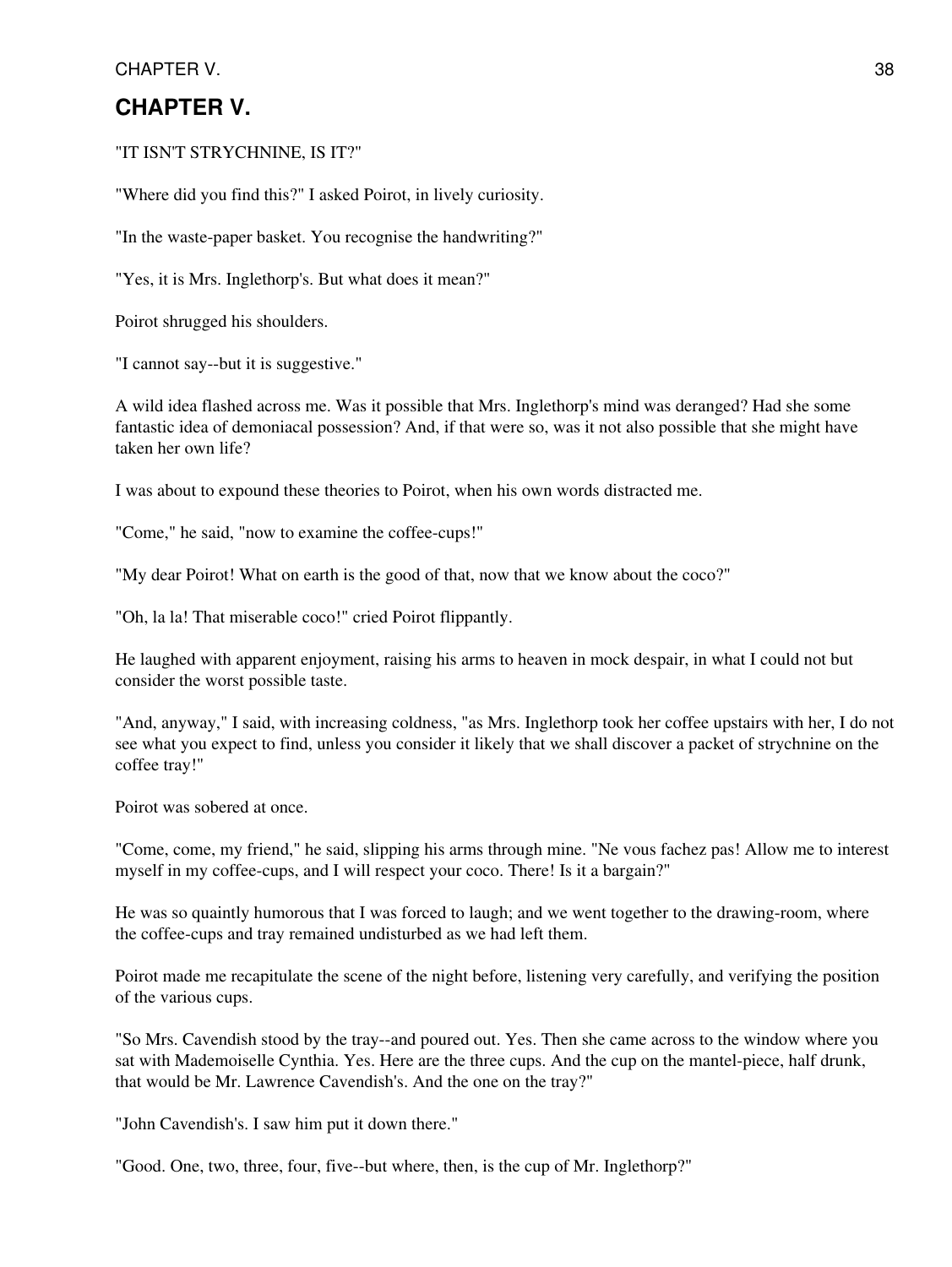"He does not take coffee."

"Then all are accounted for. One moment, my friend."

With infinite care, he took a drop or two from the grounds in each cup, sealing them up in separate test tubes, tasting each in turn as he did so. His physiognomy underwent a curious change. An expression gathered there that I can only describe as half puzzled, and half relieved.

"Bien!" he said at last. "It is evident! I had an idea--but clearly I was mistaken. Yes, altogether I was mistaken. Yet it is strange. But no matter!"

And, with a characteristic shrug, he dismissed whatever it was that was worrying him from his mind. I could have told him from the beginning that this obsession of his over the coffee was bound to end in a blind alley, but I restrained my tongue. After all, though he was old, Poirot had been a great man in his day.

"Breakfast is ready," said John Cavendish, coming in from the hall. "You will breakfast with us, Monsieur Poirot?"

Poirot acquiesced. I observed John. Already he was almost restored to his normal self. The shock of the events of the last night had upset him temporarily, but his equable poise soon swung back to the normal. He was a man of very little imagination, in sharp contrast with his brother, who had, perhaps, too much.

Ever since the early hours of the morning, John had been hard at work, sending telegrams--one of the first had gone to Evelyn Howard--writing notices for the papers, and generally occupying himself with the melancholy duties that a death entails.

"May I ask how things are proceeding?" he said. "Do your investigations point to my mother having died a natural death-- or--or must we prepare ourselves for the worst?"

"I think, Mr. Cavendish," said Poirot gravely, "that you would do well not to buoy yourself up with any false hopes. Can you tell me the views of the other members of the family?"

"My brother Lawrence is convinced that we are making a fuss over nothing. He says that everything points to its being a simple case of heart failure."

"He does, does he? That is very interesting--very interesting," murmured Poirot softly. "And Mrs. Cavendish?"

A faint cloud passed over John's face.

"I have not the least idea what my wife's views on the subject are."

The answer brought a momentary stiffness in its train. John broke the rather awkward silence by saying with a slight effort:

"I told you, didn't I, that Mr. Inglethorp has returned?"

Poirot bent his head.

"It's an awkward position for all of us. Of course one has to treat him as usual--but, hang it all, one's gorge does rise at sitting down to eat with a possible murderer!"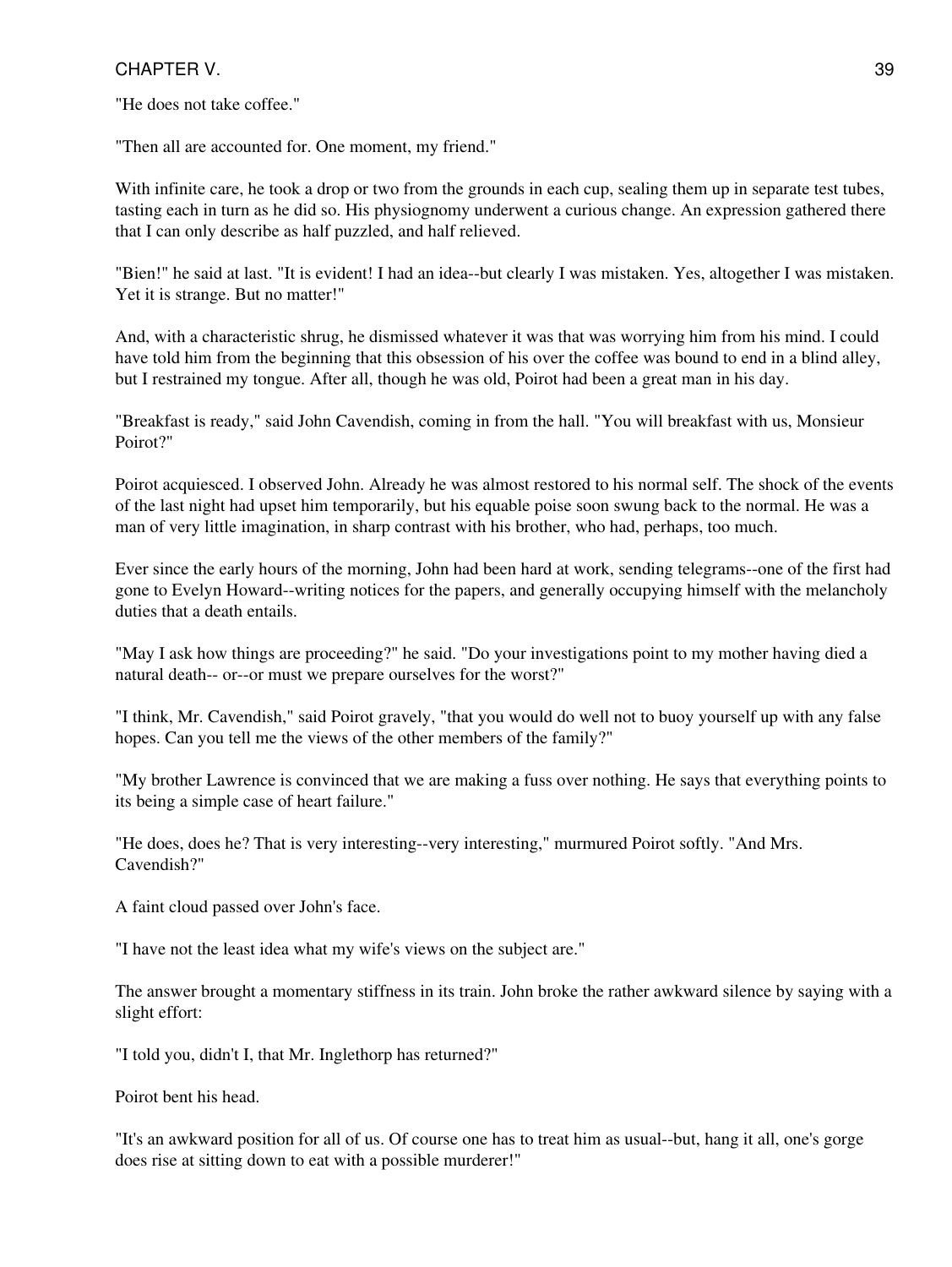Poirot nodded sympathetically.

"I quite understand. It is a very difficult situation for you, Mr. Cavendish. I would like to ask you one question. Mr. Inglethorp's reason for not returning last night was, I believe, that he had forgotten the latch-key. Is not that so?"

"Yes."

"I suppose you are quite sure that the latch-key *was* forgotten--that he did not take it after all?"

"I have no idea. I never thought of looking. We always keep it in the hall drawer. I'll go and see if it's there now."

Poirot held up his hand with a faint smile.

"No, no, Mr. Cavendish, it is too late now. I am certain that you would find it. If Mr. Inglethorp did take it, he has had ample time to replace it by now."

"But do you think----"

"I think nothing. If anyone had chanced to look this morning before his return, and seen it there, it would have been a valuable point in his favour. That is all."

John looked perplexed.

"Do not worry," said Poirot smoothly. "I assure you that you need not let it trouble you. Since you are so kind, let us go and have some breakfast."

Every one was assembled in the dining-room. Under the circumstances, we were naturally not a cheerful party. The reaction after a shock is always trying, and I think we were all suffering from it. Decorum and good breeding naturally enjoined that our demeanour should be much as usual, yet I could not help wondering if this self-control were really a matter of great difficulty. There were no red eyes, no signs of secretly indulged grief. I felt that I was right in my opinion that Dorcas was the person most affected by the personal side of the tragedy.

I pass over Alfred Inglethorp, who acted the bereaved widower in a manner that I felt to be disgusting in its hypocrisy. Did he know that we suspected him, I wondered. Surely he could not be unaware of the fact, conceal it as we would. Did he feel some secret stirring of fear, or was he confident that his crime would go unpunished? Surely the suspicion in the atmosphere must warn him that he was already a marked man.

But did every one suspect him? What about Mrs. Cavendish? I watched her as she sat at the head of the table, graceful, composed, enigmatic. In her soft grey frock, with white ruffles at the wrists falling over her slender hands, she looked very beautiful. When she chose, however, her face could be sphinx-like in its inscrutability. She was very silent, hardly opening her lips, and yet in some queer way I felt that the great strength of her personality was dominating us all.

And little Cynthia? Did she suspect? She looked very tired and ill, I thought. The heaviness and languor of her manner were very marked. I asked her if she were feeling ill, and she answered frankly:

"Yes, I've got the most beastly headache."

"Have another cup of coffee, mademoiselle?" said Poirot solicitously. "It will revive you. It is unparalleled for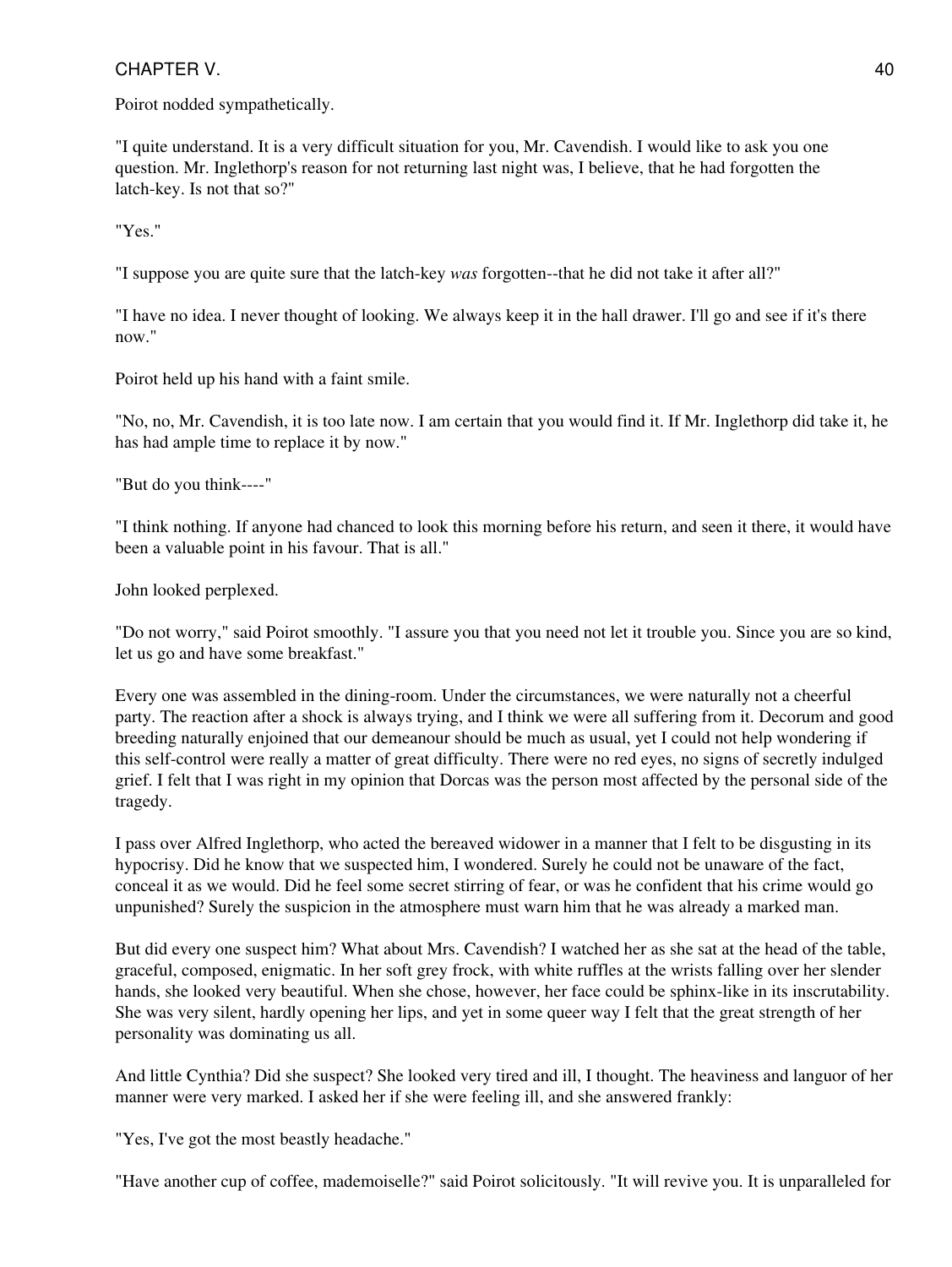the mal de tete." He jumped up and took her cup.

"No sugar," said Cynthia, watching him, as he picked up the sugar-tongs.

"No sugar? You abandon it in the war-time, eh?"

"No, I never take it in coffee."

"Sacre!" murmured Poirot to himself, as he brought back the replenished cup.

Only I heard him, and glancing up curiously at the little man I saw that his face was working with suppressed excitement, and his eyes were as green as a cat's. He had heard or seen something that had affected him strongly--but what was it? I do not usually label myself as dense, but I must confess that nothing out of the ordinary had attracted *my* attention.

In another moment, the door opened and Dorcas appeared.

"Mr. Wells to see you, sir," she said to John.

I remembered the name as being that of the lawyer to whom Mrs. Inglethorp had written the night before.

John rose immediately.

"Show him into my study." Then he turned to us. "My mother's lawyer," he explained. And in a lower voice: "He is also Coroner--you understand. Perhaps you would like to come with me?"

We acquiesced and followed him out of the room. John strode on ahead and I took the opportunity of whispering to Poirot:

"There will be an inquest then?"

Poirot nodded absently. He seemed absorbed in thought; so much so that my curiosity was aroused.

"What is it? You are not attending to what I say."

"It is true, my friend. I am much worried."

"Why?"

"Because Mademoiselle Cynthia does not take sugar in her coffee."

"What? You cannot be serious?"

"But I am most serious. Ah, there is something there that I do not understand. My instinct was right."

"What instinct?"

"The instinct that led me to insist on examining those coffee-cups. Chut! no more now!"

We followed John into his study, and he closed the door behind us.

Mr. Wells was a pleasant man of middle-age, with keen eyes, and the typical lawyer's mouth. John introduced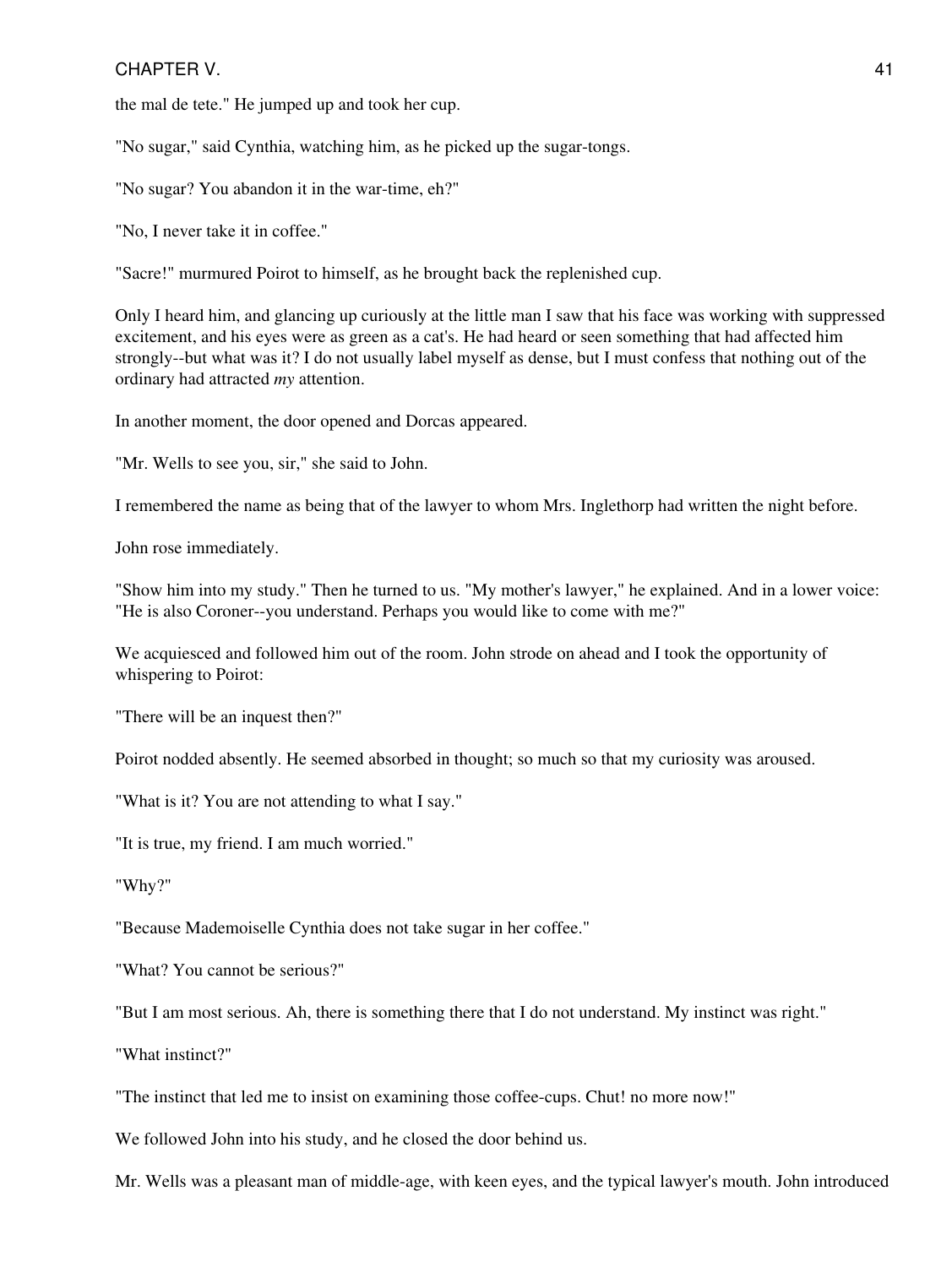us both, and explained the reason of our presence.

"You will understand, Wells," he added, "that this is all strictly private. We are still hoping that there will turn out to be no need for investigation of any kind."

"Quite so, quite so," said Mr. Wells soothingly. "I wish we could have spared you the pain and publicity of an inquest, but of course it's quite unavoidable in the absence of a doctor's certificate."

"Yes, I suppose so."

"Clever man, Bauerstein. Great authority on toxicology, I believe."

"Indeed," said John with a certain stiffness in his manner. Then he added rather hesitatingly: "Shall we have to appear as witnesses--all of us, I mean?"

"You, of course--and ah--er--Mr.--er--Inglethorp."

A slight pause ensued before the lawyer went on in his soothing manner:

"Any other evidence will be simply confirmatory, a mere matter of form."

"I see."

A faint expression of relief swept over John's face. It puzzled me, for I saw no occasion for it.

"If you know of nothing to the contrary," pursued Mr. Wells, "I had thought of Friday. That will give us plenty of time for the doctor's report. The post-mortem is to take place to-night, I believe?"

"Yes."

"Then that arrangement will suit you?"

"Perfectly."

"I need not tell you, my dear Cavendish, how distressed I am at this most tragic affair."

"Can you give us no help in solving it, monsieur?" interposed Poirot, speaking for the first time since we had entered the room.

"I?"

"Yes, we heard that Mrs. Inglethorp wrote to you last night. You should have received the letter this morning."

"I did, but it contains no information. It is merely a note asking me to call upon her this morning, as she wanted my advice on a matter of great importance."

"She gave you no hint as to what that matter might be?"

"Unfortunately, no."

"That is a pity," said John.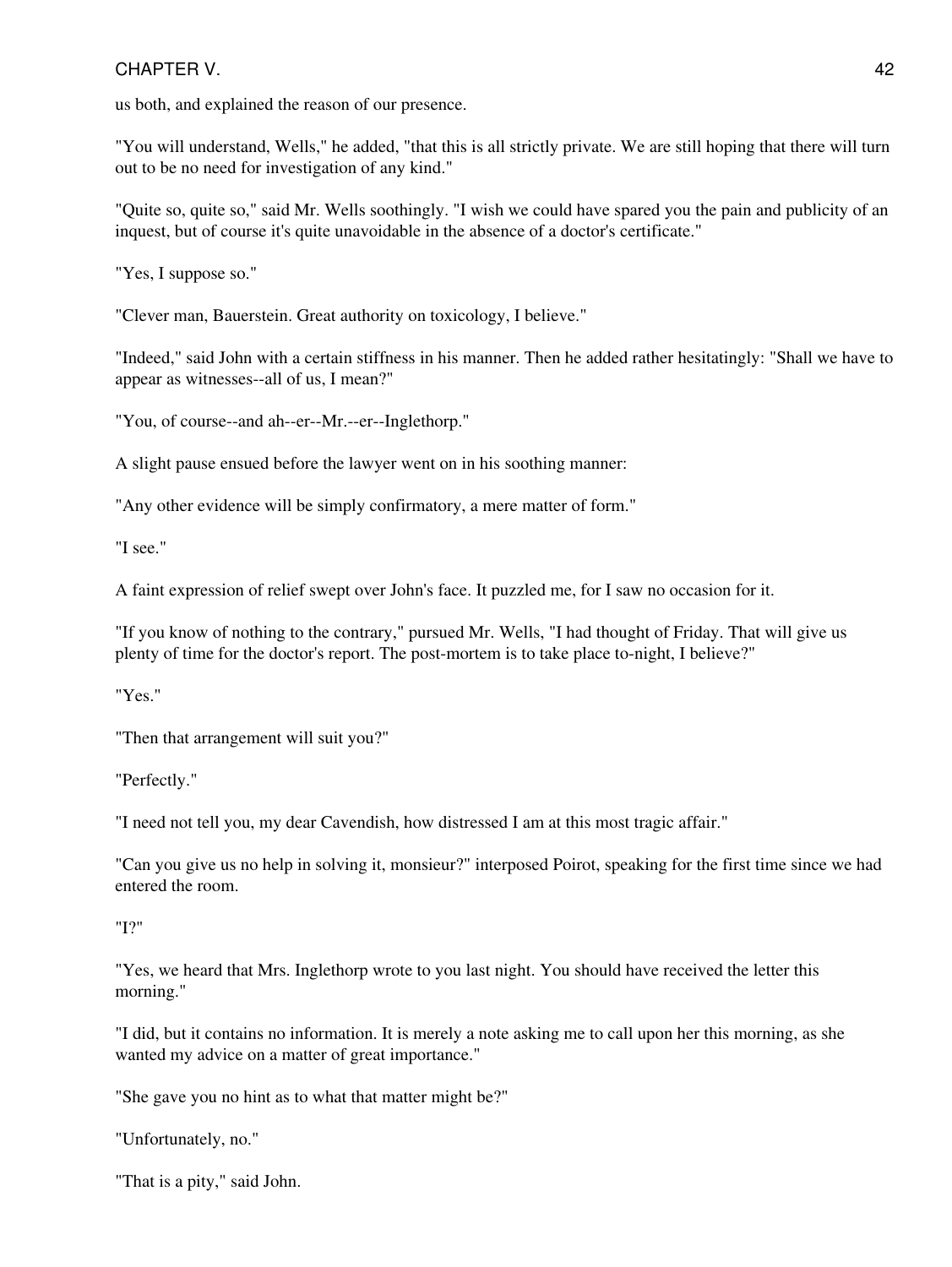"A great pity," agreed Poirot gravely.

There was silence. Poirot remained lost in thought for a few minutes. Finally he turned to the lawyer again.

"Mr. Wells, there is one thing I should like to ask you--that is, if it is not against professional etiquette. In the event of Mrs. Inglethorp's death, who would inherit her money?"

The lawyer hesitated a moment, and then replied:

"The knowledge will be public property very soon, so if Mr. Cavendish does not object----"

"Not at all," interpolated John.

"I do not see any reason why I should not answer your question. By her last will, dated August of last year, after various unimportant legacies to servants, etc., she gave her entire fortune to her stepson, Mr. John Cavendish."

"Was not that--pardon the question, Mr. Cavendish--rather unfair to her other stepson, Mr. Lawrence Cavendish?"

"No, I do not think so. You see, under the terms of their father's will, while John inherited the property, Lawrence, at his stepmother's death, would come into a considerable sum of money. Mrs. Inglethorp left her money to her elder stepson, knowing that he would have to keep up Styles. It was, to my mind, a very fair and equitable distribution."

Poirot nodded thoughtfully.

"I see. But I am right in saying, am I not, that by your English law that will was automatically revoked when Mrs. Inglethorp remarried?"

Mr. Wells bowed his head.

"As I was about to proceed, Monsieur Poirot, that document is now null and void."

"Hein!" said Poirot. He reflected for a moment, and then asked: "Was Mrs. Inglethorp herself aware of that fact?"

"I do not know. She may have been."

"She was," said John unexpectedly. "We were discussing the matter of wills being revoked by marriage only yesterday."

"Ah! One more question, Mr. Wells. You say 'her last will.' Had Mrs. Inglethorp, then, made several former wills?"

"On an average, she made a new will at least once a year," said Mr. Wells imperturbably. "She was given to changing her mind as to her testamentary dispositions, now benefiting one, now another member of her family."

"Suppose," suggested Poirot, "that, unknown to you, she had made a new will in favour of some one who was not, in any sense of the word, a member of the family--we will say Miss Howard, for instance--would you be surprised?"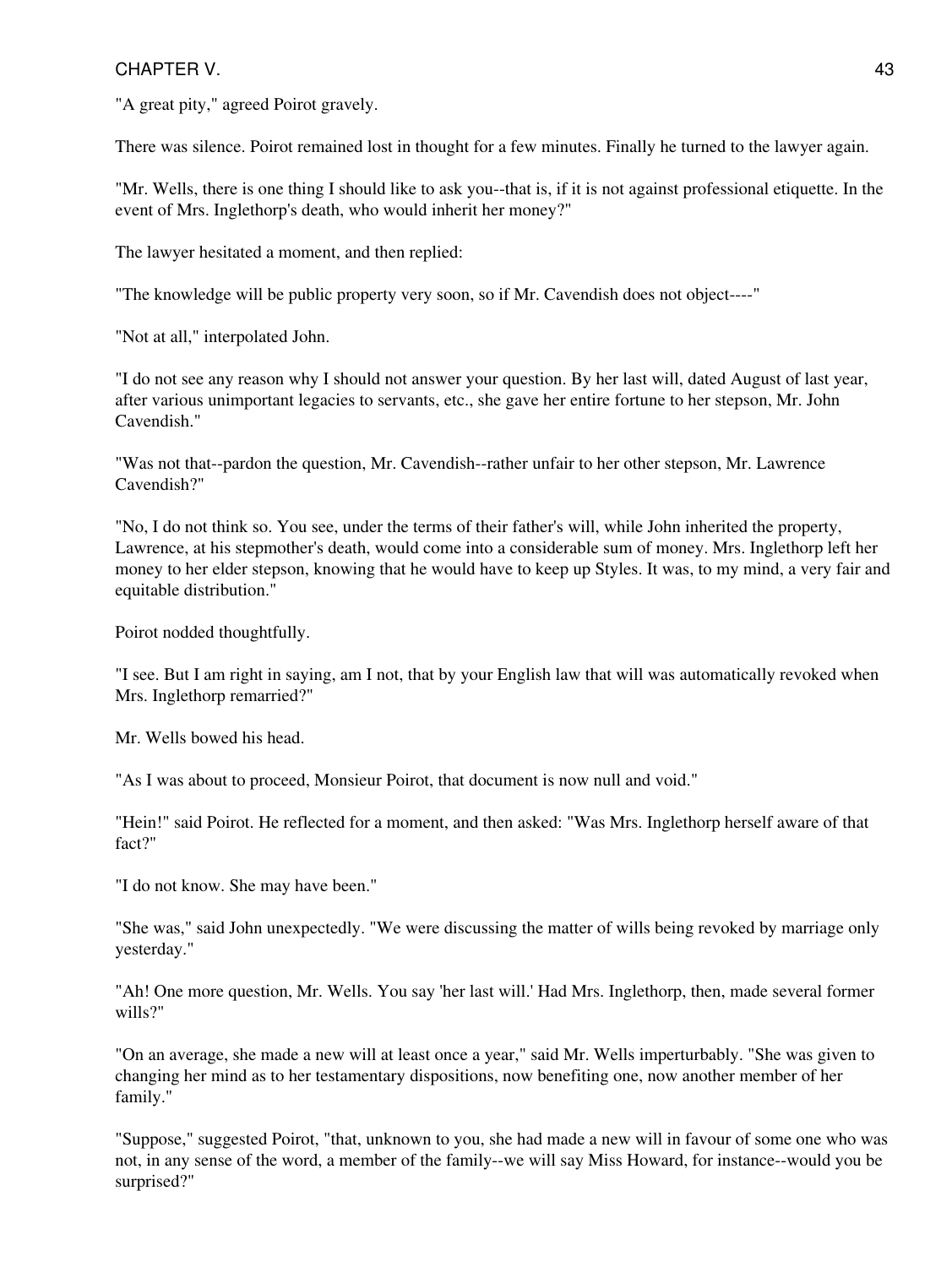"Not in the least."

"Ah!" Poirot seemed to have exhausted his questions.

I drew close to him, while John and the lawyer were debating the question of going through Mrs. Inglethorp's papers.

"Do you think Mrs. Inglethorp made a will leaving all her money to Miss Howard?" I asked in a low voice, with some curiosity.

Poirot smiled.

"No."

"Then why did you ask?"

"Hush!"

John Cavendish had turned to Poirot.

"Will you come with us, Monsieur Poirot? We are going through my mother's papers. Mr. Inglethorp is quite willing to leave it entirely to Mr. Wells and myself."

"Which simplifies matters very much," murmured the lawyer. "As technically, of course, he was entitled----" He did not finish the sentence.

"We will look through the desk in the boudoir first," explained John, "and go up to her bedroom afterwards. She kept her most important papers in a purple despatch-case, which we must look through carefully."

"Yes," said the lawyer, "it is quite possible that there may be a later will than the one in my possession."

"There *is* a later will." It was Poirot who spoke.

"What?" John and the lawyer looked at him startled.

"Or, rather," pursued my friend imperturbably, "there *was* one."

"What do you mean--there was one? Where is it now?"

"Burnt!"

"Burnt?"

"Yes. See here." He took out the charred fragment we had found in the grate in Mrs. Inglethorp's room, and handed it to the lawyer with a brief explanation of when and where he had found it.

"But possibly this is an old will?"

"I do not think so. In fact I am almost certain that it was made no earlier than yesterday afternoon."

"What?" "Impossible!" broke simultaneously from both men.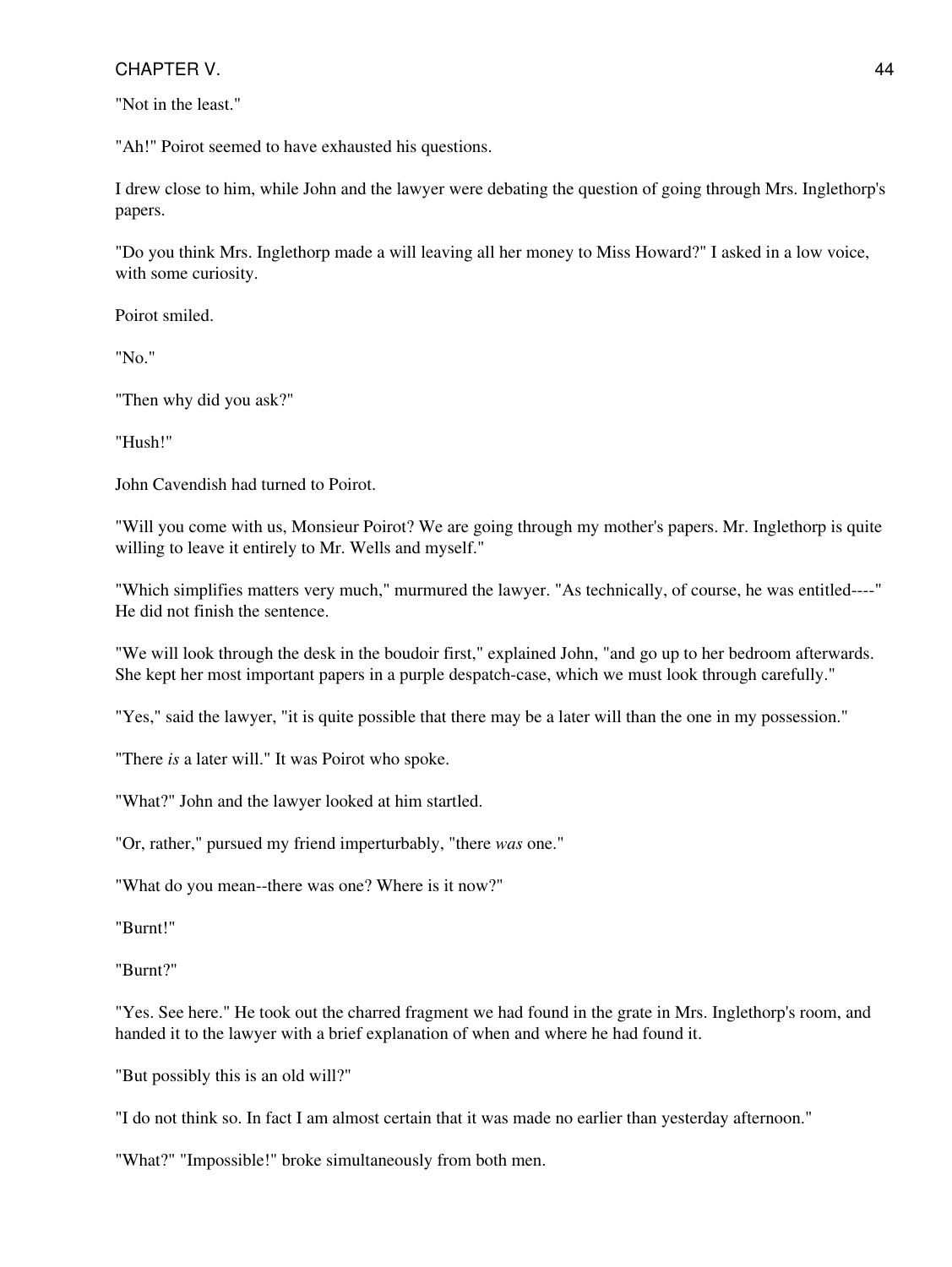Poirot turned to John.

"If you will allow me to send for your gardener, I will prove it to you."

"Oh, of course--but I don't see----"

Poirot raised his hand.

"Do as I ask you. Afterwards you shall question as much as you please."

"Very well." He rang the bell.

Dorcas answered it in due course.

"Dorcas, will you tell Manning to come round and speak to me here."

"Yes, sir."

Dorcas withdrew.

We waited in a tense silence. Poirot alone seemed perfectly at his ease, and dusted a forgotten corner of the bookcase.

The clumping of hobnailed boots on the gravel outside proclaimed the approach of Manning. John looked questioningly at Poirot. The latter nodded.

"Come inside, Manning," said John, "I want to speak to you."

Manning came slowly and hesitatingly through the French window, and stood as near it as he could. He held his cap in his hands, twisting it very carefully round and round. His back was much bent, though he was probably not as old as he looked, but his eyes were sharp and intelligent, and belied his slow and rather cautious speech.

"Manning," said John, "this gentleman will put some questions to you which I want you to answer."

"Yes sir," mumbled Manning.

Poirot stepped forward briskly. Manning's eye swept over him with a faint contempt.

"You were planting a bed of begonias round by the south side of the house yesterday afternoon, were you not, Manning?"

"Yes, sir, me and Willum."

"And Mrs. Inglethorp came to the window and called you, did she not?"

"Yes, sir, she did."

"Tell me in your own words exactly what happened after that."

"Well, sir, nothing much. She just told Willum to go on his bicycle down to the village, and bring back a form of will, or such-like--I don't know what exactly--she wrote it down for him."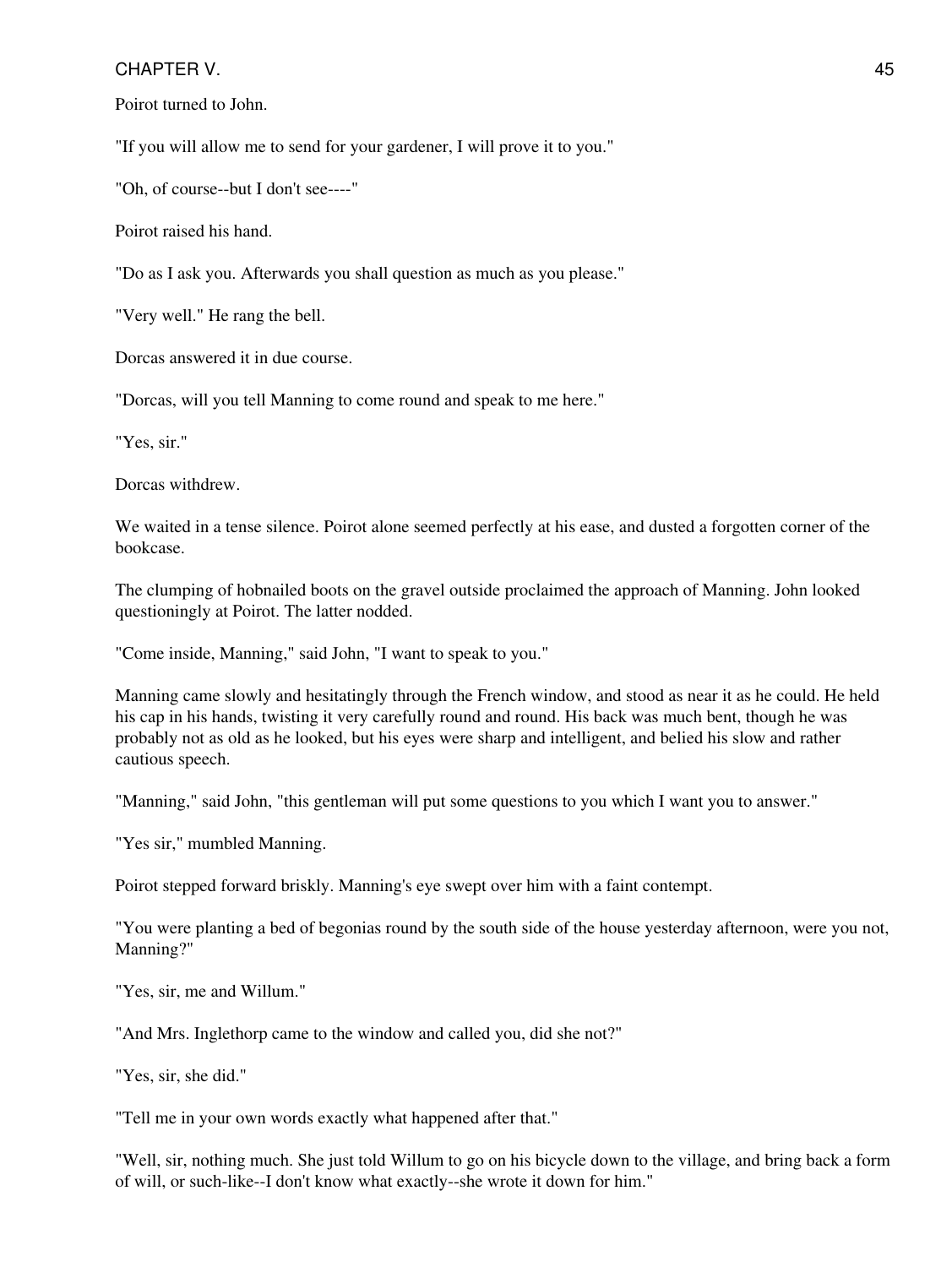"Well?"

"Well, he did, sir."

"And what happened next?"

"We went on with the begonias, sir."

"Did not Mrs. Inglethorp call you again?"

"Yes, sir, both me and Willum, she called."

"And then?"

"She made us come right in, and sign our names at the bottom of a long paper--under where she'd signed."

"Did you see anything of what was written above her signature?" asked Poirot sharply.

"No, sir, there was a bit of blotting paper over that part."

"And you signed where she told you?"

"Yes, sir, first me and then Willum."

"What did she do with it afterwards?"

"Well, sir, she slipped it into a long envelope, and put it inside a sort of purple box that was standing on the desk."

"What time was it when she first called you?"

"About four, I should say, sir."

"Not earlier? Couldn't it have been about half-past three?"

"No, I shouldn't say so, sir. It would be more likely to be a bit after four--not before it."

"Thank you, Manning, that will do," said Poirot pleasantly.

The gardener glanced at his master, who nodded, whereupon Manning lifted a finger to his forehead with a low mumble, and backed cautiously out of the window.

We all looked at each other.

"Good heavens!" murmured John. "What an extraordinary coincidence."

"How--a coincidence?"

"That my mother should have made a will on the very day of her death!"

Mr. Wells cleared his throat and remarked drily: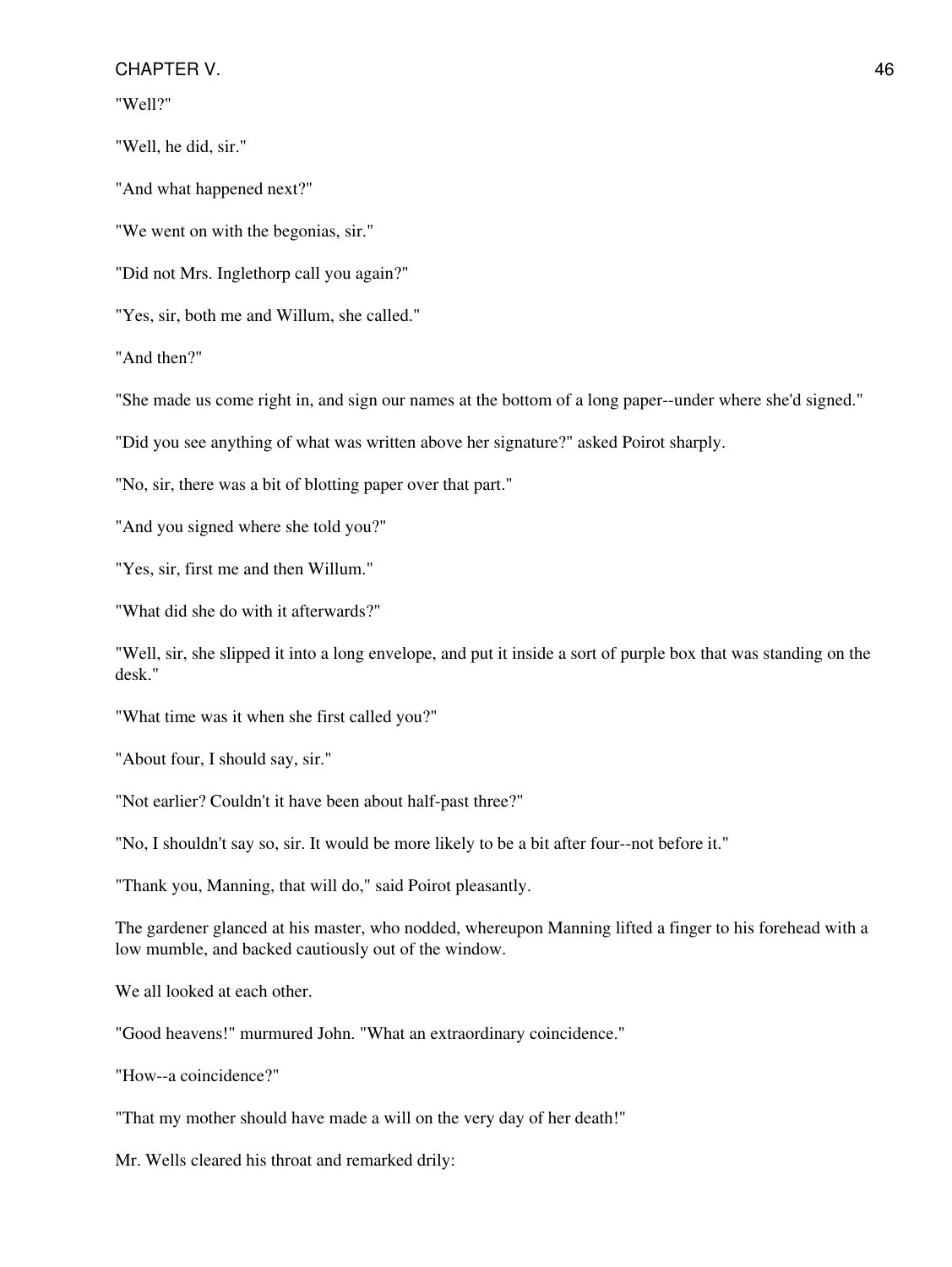"Are you so sure it is a coincidence, Cavendish?"

"What do you mean?"

"Your mother, you tell me, had a violent quarrel with--some one yesterday afternoon----"

"What do you mean?" cried John again. There was a tremor in his voice, and he had gone very pale.

"In consequence of that quarrel, your mother very suddenly and hurriedly makes a new will. The contents of that will we shall never know. She told no one of its provisions. This morning, no doubt, she would have consulted me on the subject--but she had no chance. The will disappears, and she takes its secret with her to her grave. Cavendish, I much fear there is no coincidence there. Monsieur Poirot, I am sure you agree with me that the facts are very suggestive."

"Suggestive, or not," interrupted John, "we are most grateful to Monsieur Poirot for elucidating the matter. But for him, we should never have known of this will. I suppose, I may not ask you, monsieur, what first led you to suspect the fact?"

Poirot smiled and answered:

"A scribbled over old envelope, and a freshly planted bed of begonias."

John, I think, would have pressed his questions further, but at that moment the loud purr of a motor was audible, and we all turned to the window as it swept past.

"Evie!" cried John. "Excuse me, Wells." He went hurriedly out into the hall.

Poirot looked inquiringly at me.

"Miss Howard," I explained.

"Ah, I am glad she has come. There is a woman with a head and a heart too, Hastings. Though the good God gave her no beauty!"

I followed John's example, and went out into the hall, where Miss Howard was endeavouring to extricate herself from the voluminous mass of veils that enveloped her head. As her eyes fell on me, a sudden pang of guilt shot through me. This was the woman who had warned me so earnestly, and to whose warning I had, alas, paid no heed! How soon, and how contemptuously, I had dismissed it from my mind. Now that she had been proved justified in so tragic a manner, I felt ashamed. She had known Alfred Inglethorp only too well. I wondered whether, if she had remained at Styles, the tragedy would have taken place, or would the man have feared her watchful eyes?

I was relieved when she shook me by the hand, with her well remembered painful grip. The eyes that met mine were sad, but not reproachful; that she had been crying bitterly, I could tell by the redness of her eyelids, but her manner was unchanged from its old gruffness.

"Started the moment I got the wire. Just come off night duty. Hired car. Quickest way to get here."

"Have you had anything to eat this morning, Evie?" asked John.

"No."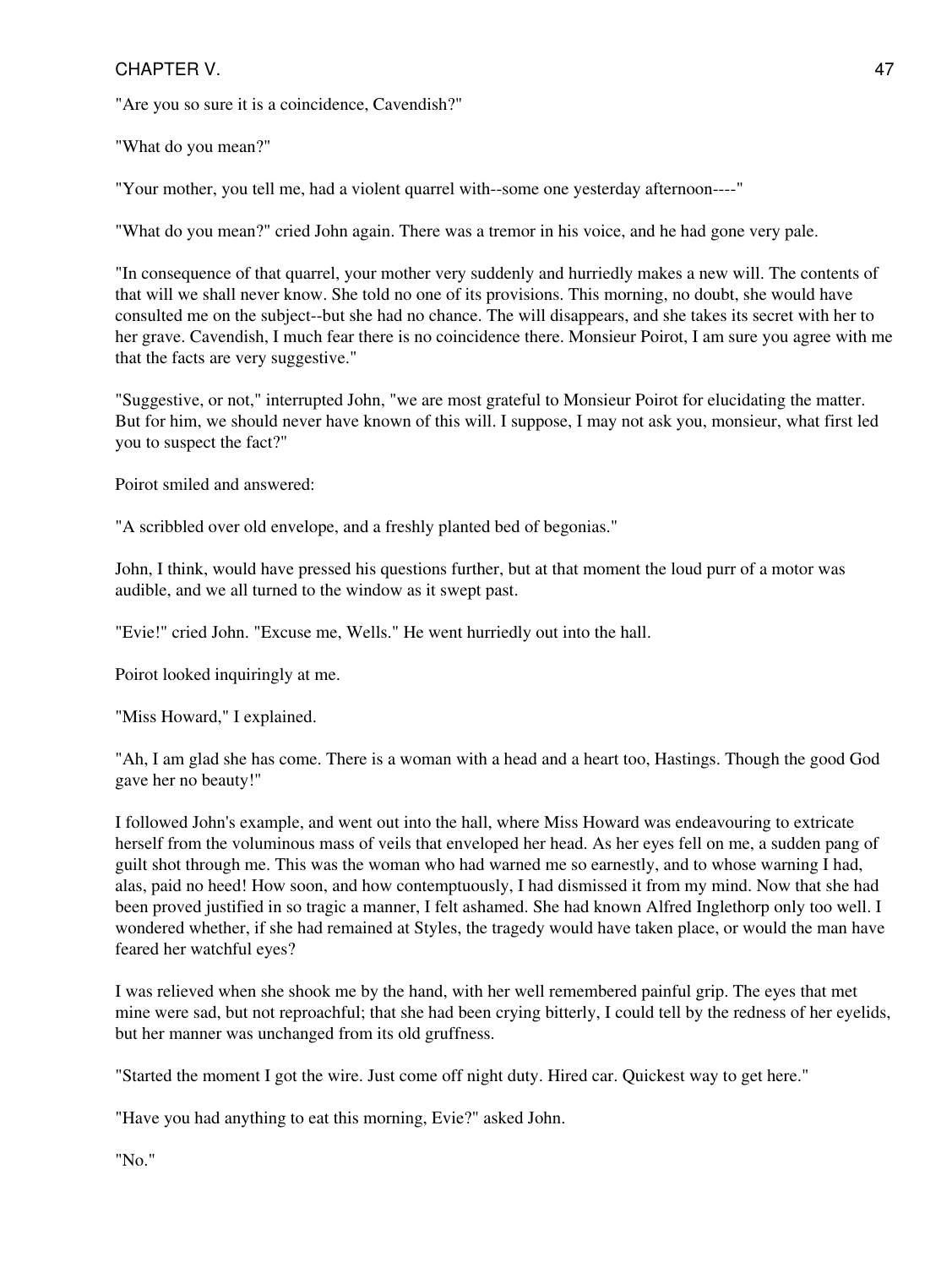"I thought not. Come along, breakfast's not cleared away yet, and they'll make you some fresh tea." He turned to me. "Look after her, Hastings, will you? Wells is waiting for me. Oh, here's Monsieur Poirot. He's helping us, you know, Evie."

Miss Howard shook hands with Poirot, but glanced suspiciously over her shoulder at John.

"What do you mean--helping us?"

"Helping us to investigate."

"Nothing to investigate. Have they taken him to prison yet?"

"Taken who to prison?"

"Who? Alfred Inglethorp, of course!"

"My dear Evie, do be careful. Lawrence is of the opinion that my mother died from heart seizure."

"More fool, Lawrence!" retorted Miss Howard. "Of course Alfred Inglethorp murdered poor Emily--as I always told you he would."

"My dear Evie, don't shout so. Whatever we may think or suspect, it is better to say as little as possible for the present. The inquest isn't until Friday."

"Not until fiddlesticks!" The snort Miss Howard gave was truly magnificent. "You're all off your heads. The man will be out of the country by then. If he's any sense, he won't stay here tamely and wait to be hanged."

John Cavendish looked at her helplessly.

"I know what it is," she accused him, "you've been listening to the doctors. Never should. What do they know? Nothing at all--or just enough to make them dangerous. I ought to know--my own father was a doctor. That little Wilkins is about the greatest fool that even I have ever seen. Heart seizure! Sort of thing he would say. Anyone with any sense could see at once that her husband had poisoned her. I always said he'd murder her in her bed, poor soul. Now he's done it. And all you can do is to murmur silly things about 'heart seizure' and 'inquest on Friday.' You ought to be ashamed of yourself, John Cavendish."

"What do you want me to do?" asked John, unable to help a faint smile. "Dash it all, Evie, I can't haul him down to the local police station by the scruff of his neck."

"Well, you might do something. Find out how he did it. He's a crafty beggar. Dare say he soaked fly papers. Ask Cook if she's missed any."

It occurred to me very forcibly at that moment that to harbour Miss Howard and Alfred Inglethorp under the same roof, and keep the peace between them, was likely to prove a Herculean task, and I did not envy John. I could see by the expression of his face that he fully appreciated the difficulty of the position. For the moment, he sought refuge in retreat, and left the room precipitately.

Dorcas brought in fresh tea. As she left the room, Poirot came over from the window where he had been standing, and sat down facing Miss Howard.

"Mademoiselle," he said gravely, "I want to ask you something."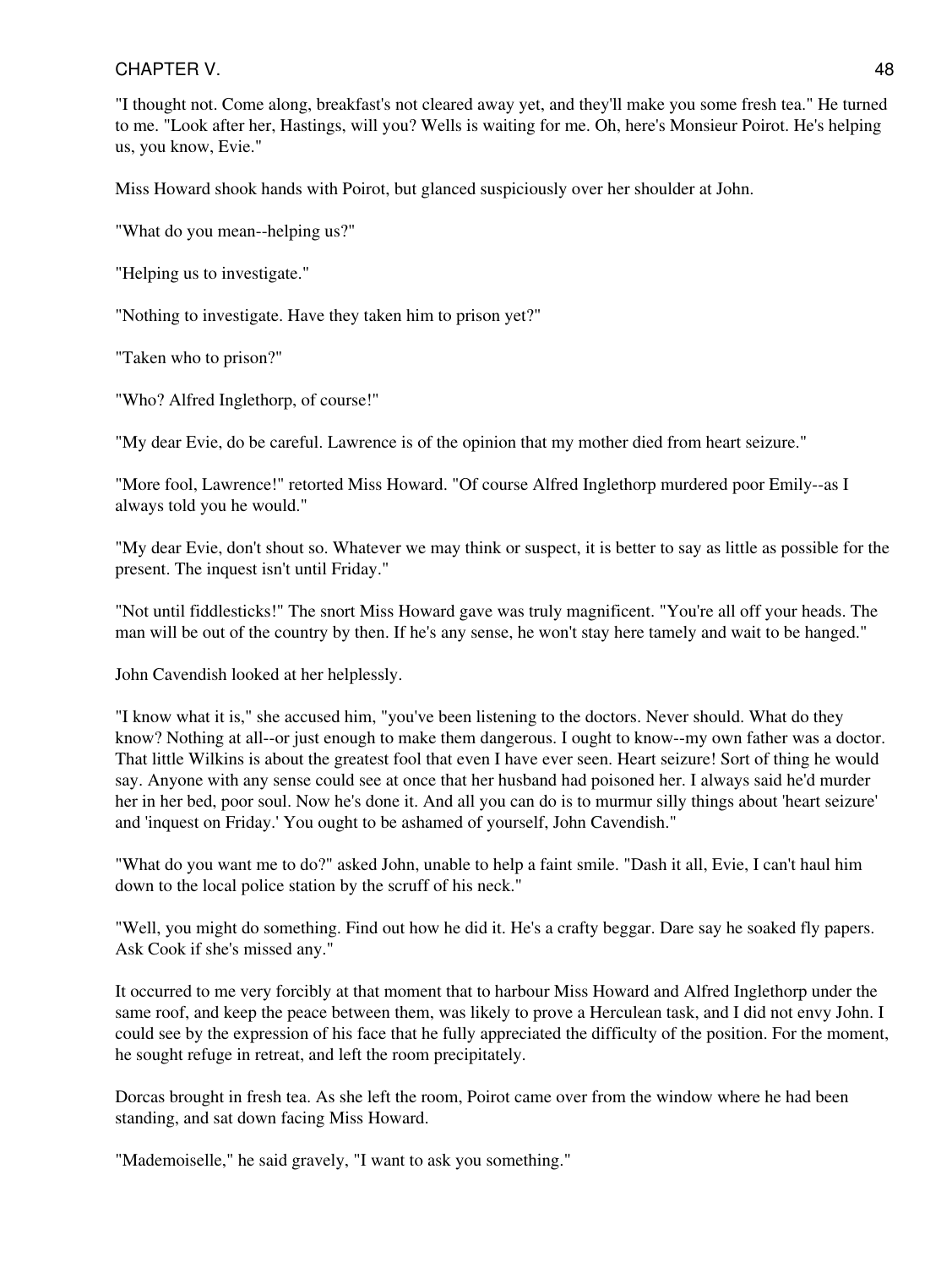"Ask away," said the lady, eyeing him with some disfavour.

"I want to be able to count upon your help."

"I'll help you to hang Alfred with pleasure," she replied gruffly. "Hanging's too good for him. Ought to be drawn and quartered, like in good old times."

"We are at one then," said Poirot, "for I, too, want to hang the criminal."

"Alfred Inglethorp?"

"Him, or another."

"No question of another. Poor Emily was never murdered until *he* came along. I don't say she wasn't surrounded by sharks--she was. But it was only her purse they were after. Her life was safe enough. But along comes Mr. Alfred Inglethorp--and within two months--hey presto!"

"Believe me, Miss Howard," said Poirot very earnestly, "if Mr. Inglethorp is the man, he shall not escape me. On my honour, I will hang him as high as Haman!"

"That's better," said Miss Howard more enthusiastically.

"But I must ask you to trust me. Now your help may be very valuable to me. I will tell you why. Because, in all this house of mourning, yours are the only eyes that have wept."

Miss Howard blinked, and a new note crept into the gruffness of her voice.

"If you mean that I was fond of her--yes, I was. You know, Emily was a selfish old woman in her way. She was very generous, but she always wanted a return. She never let people forget what she had done for them--and, that way she missed love. Don't think she ever realized it, though, or felt the lack of it. Hope not, anyway. I was on a different footing. I took my stand from the first. 'So many pounds a year I'm worth to you. Well and good. But not a penny piece besides--not a pair of gloves, nor a theatre ticket.' She didn't understand--was very offended sometimes. Said I was foolishly proud. It wasn't that--but I couldn't explain. Anyway, I kept my self-respect. And so, out of the whole bunch, I was the only one who could allow myself to be fond of her. I watched over her. I guarded her from the lot of them, and then a glib-tongued scoundrel comes along, and pooh! all my years of devotion go for nothing."

Poirot nodded sympathetically.

"I understand, mademoiselle, I understand all you feel. It is most natural. You think that we are lukewarm--that we lack fire and energy--but trust me, it is not so."

John stuck his head in at this juncture, and invited us both to come up to Mrs. Inglethorp's room, as he and Mr. Wells had finished looking through the desk in the boudoir.

As we went up the stairs, John looked back to the dining-room door, and lowered his voice confidentially:

"Look here, what's going to happen when these two meet?"

I shook my head helplessly.

"I've told Mary to keep them apart if she can."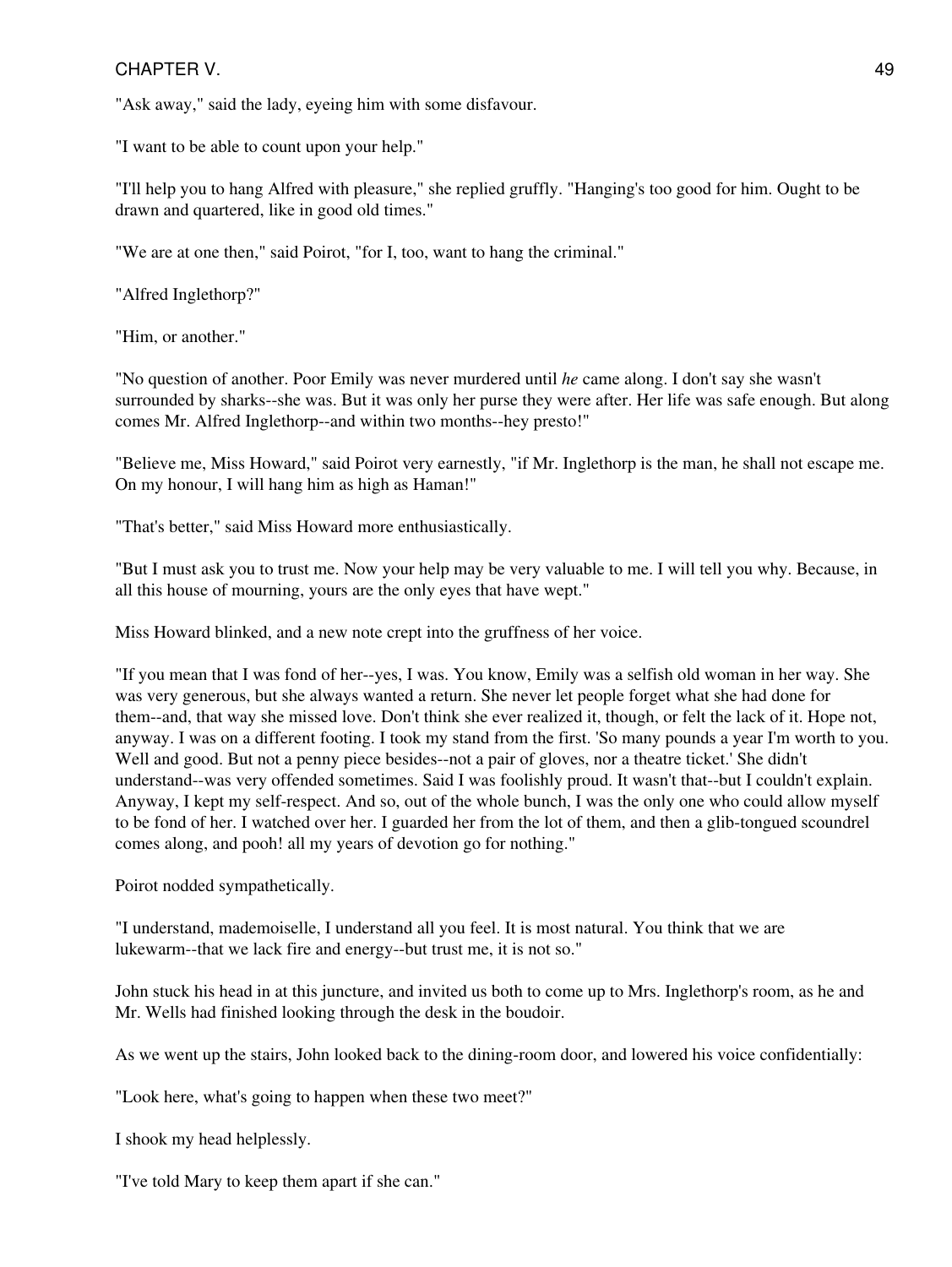"Will she be able to do so?"

"The Lord only knows. There's one thing, Inglethorp himself won't be too keen on meeting her."

"You've got the keys still, haven't you, Poirot?" I asked, as we reached the door of the locked room.

Taking the keys from Poirot, John unlocked it, and we all passed in. The lawyer went straight to the desk, and John followed him.

"My mother kept most of her important papers in this despatch-case, I believe," he said.

Poirot drew out the small bunch of keys.

"Permit me. I locked it, out of precaution, this morning."

"But it's not locked now."

"Impossible!"

"See." And John lifted the lid as he spoke.

"Milles tonnerres!" cried Poirot, dumfounded. "And I--who have both the keys in my pocket!" He flung himself upon the case. Suddenly he stiffened. "En voila une affaire! This lock has been forced."

"What?"

Poirot laid down the case again.

"But who forced it? Why should they? When? But the door was locked?" These exclamations burst from us disjointedly.

Poirot answered them categorically--almost mechanically.

"Who? That is the question. Why? Ah, if I only knew. When? Since I was here an hour ago. As to the door being locked, it is a very ordinary lock. Probably any other of the doorkeys in this passage would fit it."

We stared at one another blankly. Poirot had walked over to the mantel-piece. He was outwardly calm, but I noticed his hands, which from long force of habit were mechanically straightening the spill vases on the mantel-piece, were shaking violently.

"See here, it was like this," he said at last. "There was something in that case--some piece of evidence, slight in itself perhaps, but still enough of a clue to connect the murderer with the crime. It was vital to him that it should be destroyed before it was discovered and its significance appreciated. Therefore, he took the risk, the great risk, of coming in here. Finding the case locked, he was obliged to force it, thus betraying his presence. For him to take that risk, it must have been something of great importance."

"But what was it?"

"Ah!" cried Poirot, with a gesture of anger. "That, I do not know! A document of some kind, without doubt, possibly the scrap of paper Dorcas saw in her hand yesterday afternoon. And I--" his anger burst forth freely--"miserable animal that I am! I guessed nothing! I have behaved like an imbecile! I should never have left that case here. I should have carried it away with me. Ah, triple pig! And now it is gone. It is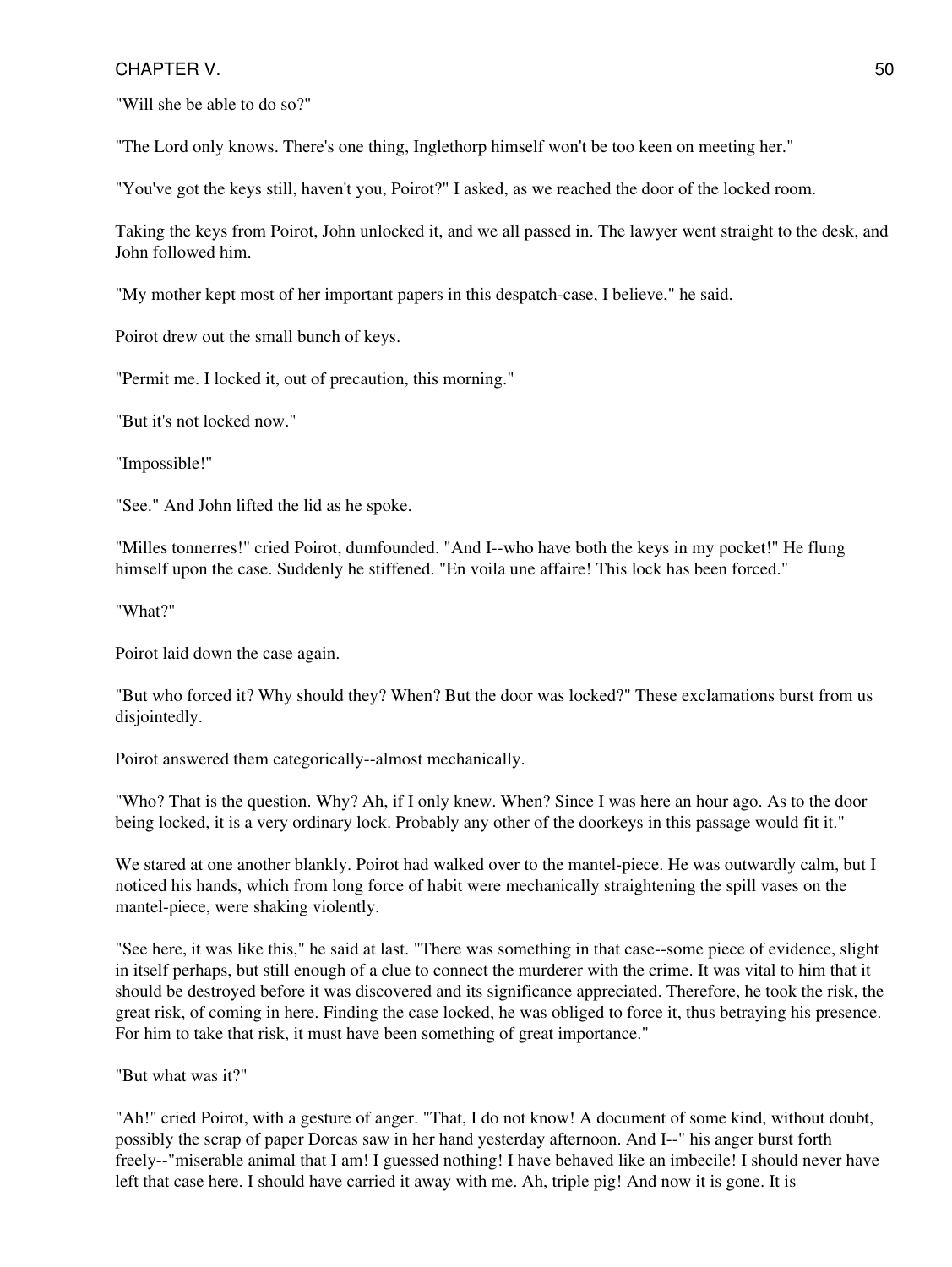destroyed--but is it destroyed? Is there not yet a chance--we must leave no stone unturned--"

He rushed like a madman from the room, and I followed him as soon as I had sufficiently recovered my wits. But, by the time I had reached the top of the stairs, he was out of sight.

Mary Cavendish was standing where the staircase branched, staring down into the hall in the direction in which he had disappeared.

"What has happened to your extraordinary little friend, Mr. Hastings? He has just rushed past me like a mad bull."

"He's rather upset about something," I remarked feebly. I really did not know how much Poirot would wish me to disclose. As I saw a faint smile gather on Mrs. Cavendish's expressive mouth, I endeavoured to try and turn the conversation by saying: "They haven't met yet, have they?"

"Who?"

"Mr. Inglethorp and Miss Howard."

She looked at me in rather a disconcerting manner.

"Do you think it would be such a disaster if they did meet?"

"Well, don't you?" I said, rather taken aback.

"No." She was smiling in her quiet way. "I should like to see a good flare up. It would clear the air. At present we are all thinking so much, and saying so little."

"John doesn't think so," I remarked. "He's anxious to keep them apart."

"Oh, John!"

Something in her tone fired me, and I blurted out:

"Old John's an awfully good sort."

She studied me curiously for a minute or two, and then said, to my great surprise:

"You are loyal to your friend. I like you for that."

"Aren't you my friend too?"

"I am a very bad friend."

"Why do you say that?"

"Because it is true. I am charming to my friends one day, and forget all about them the next."

I don't know what impelled me, but I was nettled, and I said foolishly and not in the best of taste:

"Yet you seem to be invariably charming to Dr. Bauerstein!"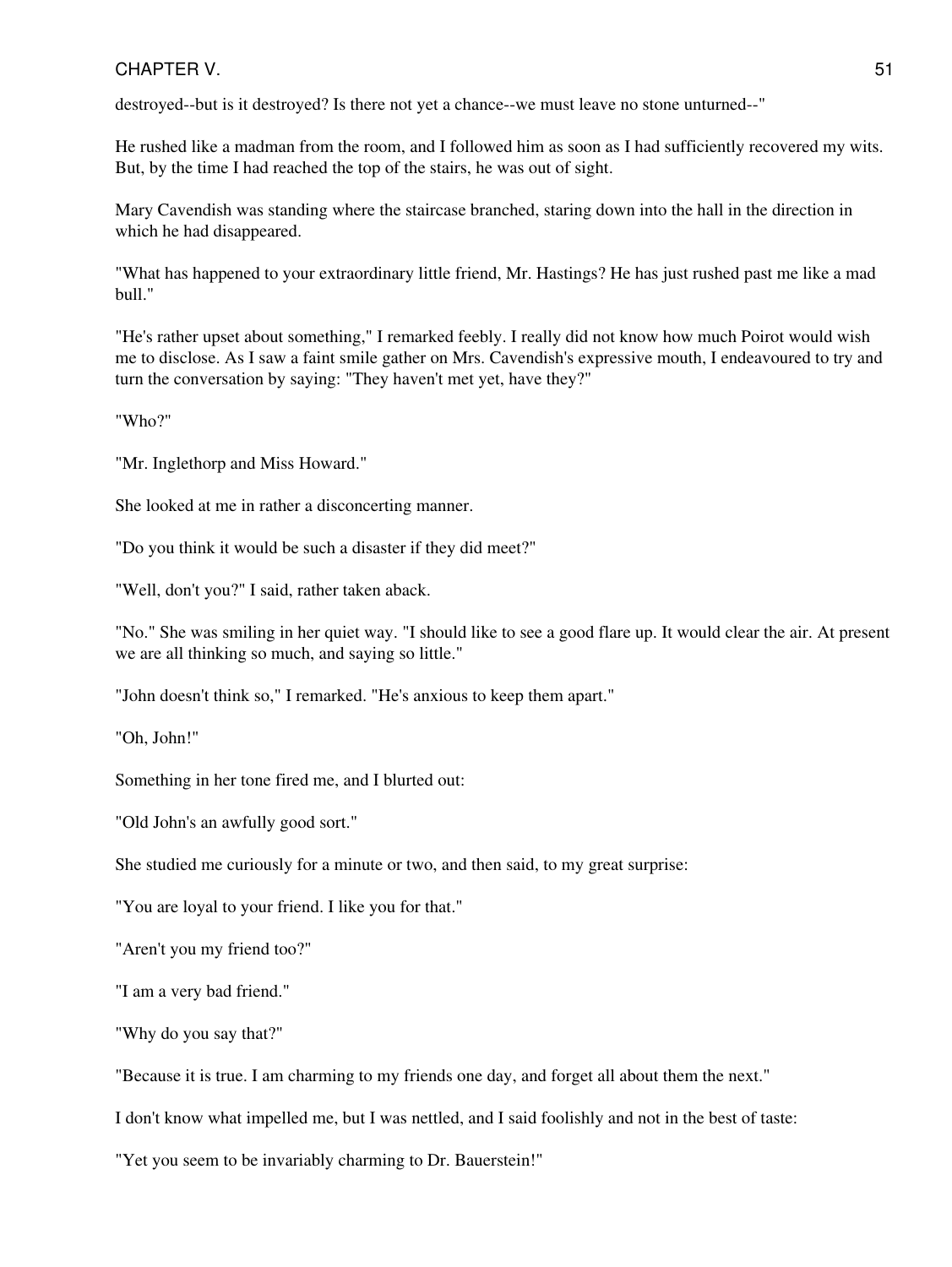Instantly I regretted my words. Her face stiffened. I had the impression of a steel curtain coming down and blotting out the real woman. Without a word, she turned and went swiftly up the stairs, whilst I stood like an idiot gaping after her.

I was recalled to other matters by a frightful row going on below. I could hear Poirot shouting and expounding. I was vexed to think that my diplomacy had been in vain. The little man appeared to be taking the whole house into his confidence, a proceeding of which I, for one, doubted the wisdom. Once again I could not help regretting that my friend was so prone to lose his head in moments of excitement. I stepped briskly down the stairs. The sight of me calmed Poirot almost immediately. I drew him aside.

"My dear fellow," I said, "is this wise? Surely you don't want the whole house to know of this occurrence? You are actually playing into the criminal's hands."

"You think so, Hastings?"

"I am sure of it."

"Well, well, my friend, I will be guided by you."

"Good. Although, unfortunately, it is a little too late now."

"Sure."

He looked so crestfallen and abashed that I felt quite sorry, though I still thought my rebuke a just and wise one.

"Well," he said at last, "let us go, mon ami."

"You have finished here?"

"For the moment, yes. You will walk back with me to the village?"

"Willingly."

He picked up his little suit-case, and we went out through the open window in the drawing-room. Cynthia Murdoch was just coming in, and Poirot stood aside to let her pass.

"Excuse me, mademoiselle, one minute."

"Yes?" she turned inquiringly.

"Did you ever make up Mrs. Inglethorp's medicines?"

A slight flush rose in her face, as she answered rather constrainedly:

"No."

"Only her powders?"

The flush deepened as Cynthia replied:

"Oh, yes, I did make up some sleeping powders for her once."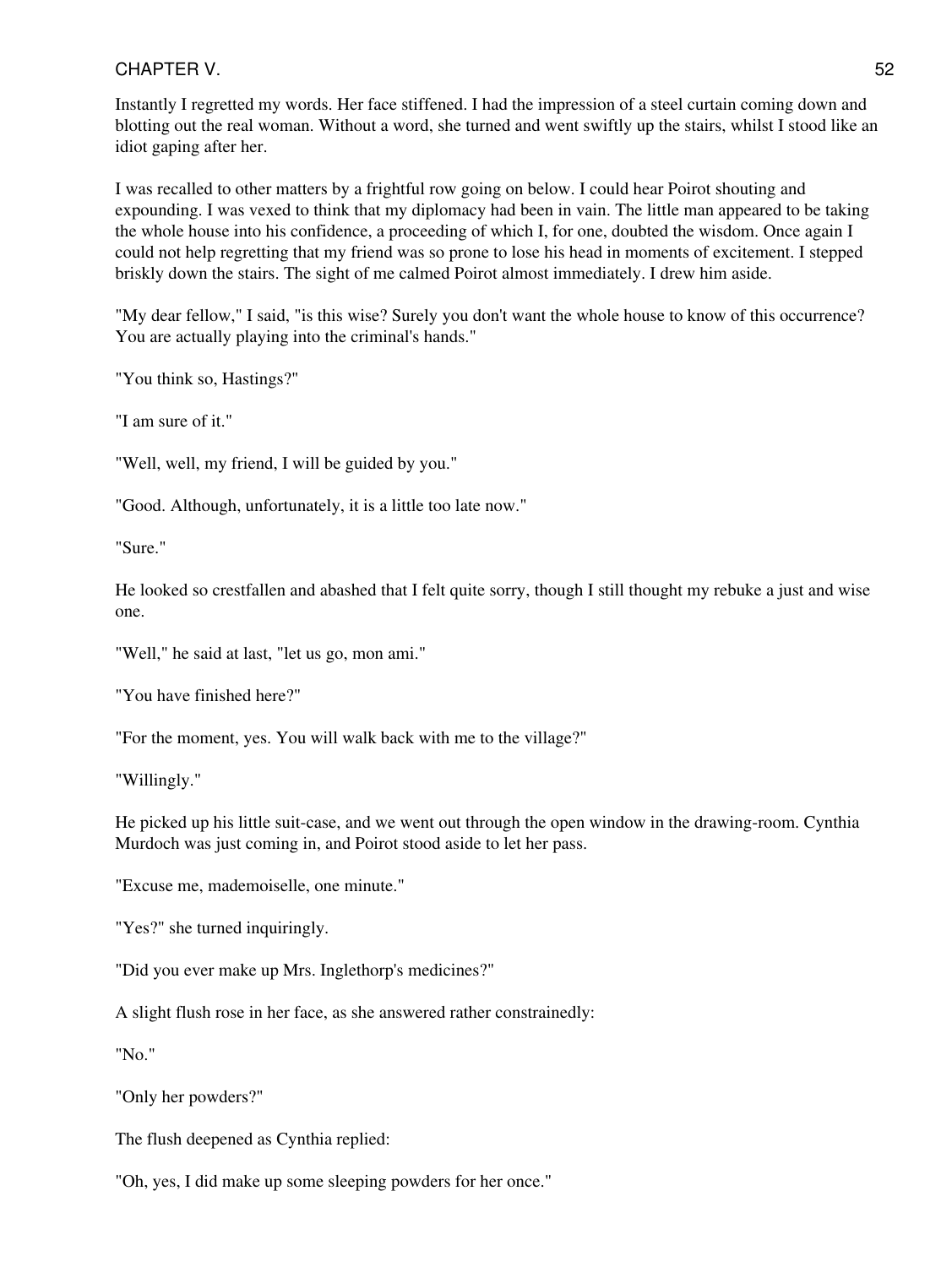"These?"

Poirot produced the empty box which had contained powders.

She nodded.

"Can you tell me what they were? Sulphonal? Veronal?"

"No, they were bromide powders."

"Ah! Thank you, mademoiselle; good morning."

As we walked briskly away from the house, I glanced at him more than once. I had often before noticed that, if anything excited him, his eyes turned green like a cat's. They were shining like emeralds now.

"My friend," he broke out at last, "I have a little idea, a very strange, and probably utterly impossible idea. And yet--it fits in."

I shrugged my shoulders. I privately thought that Poirot was rather too much given to these fantastic ideas. In this case, surely, the truth was only too plain and apparent.

"So that is the explanation of the blank label on the box," I remarked. "Very simple, as you said. I really wonder that I did not think of it myself."

Poirot did not appear to be listening to me.

"They have made one more discovery, la-bas," he observed, jerking his thumb over his shoulder in the direction of Styles. "Mr. Wells told me as we were going upstairs."

"What was it?"

"Locked up in the desk in the boudoir, they found a will of Mrs. Inglethorp's, dated before her marriage, leaving her fortune to Alfred Inglethorp. It must have been made just at the time they were engaged. It came quite as a surprise to Wells--and to John Cavendish also. It was written on one of those printed will forms, and witnessed by two of the servants--not Dorcas."

"Did Mr. Inglethorp know of it?"

"He says not."

"One might take that with a grain of salt," I remarked sceptically. "All these wills are very confusing. Tell me, how did those scribbled words on the envelope help you to discover that a will was made yesterday afternoon?"

Poirot smiled.

"Mon ami, have you ever, when writing a letter, been arrested by the fact that you did not know how to spell a certain word?"

"Yes, often. I suppose every one has."

"Exactly. And have you not, in such a case, tried the word once or twice on the edge of the blotting-paper, or a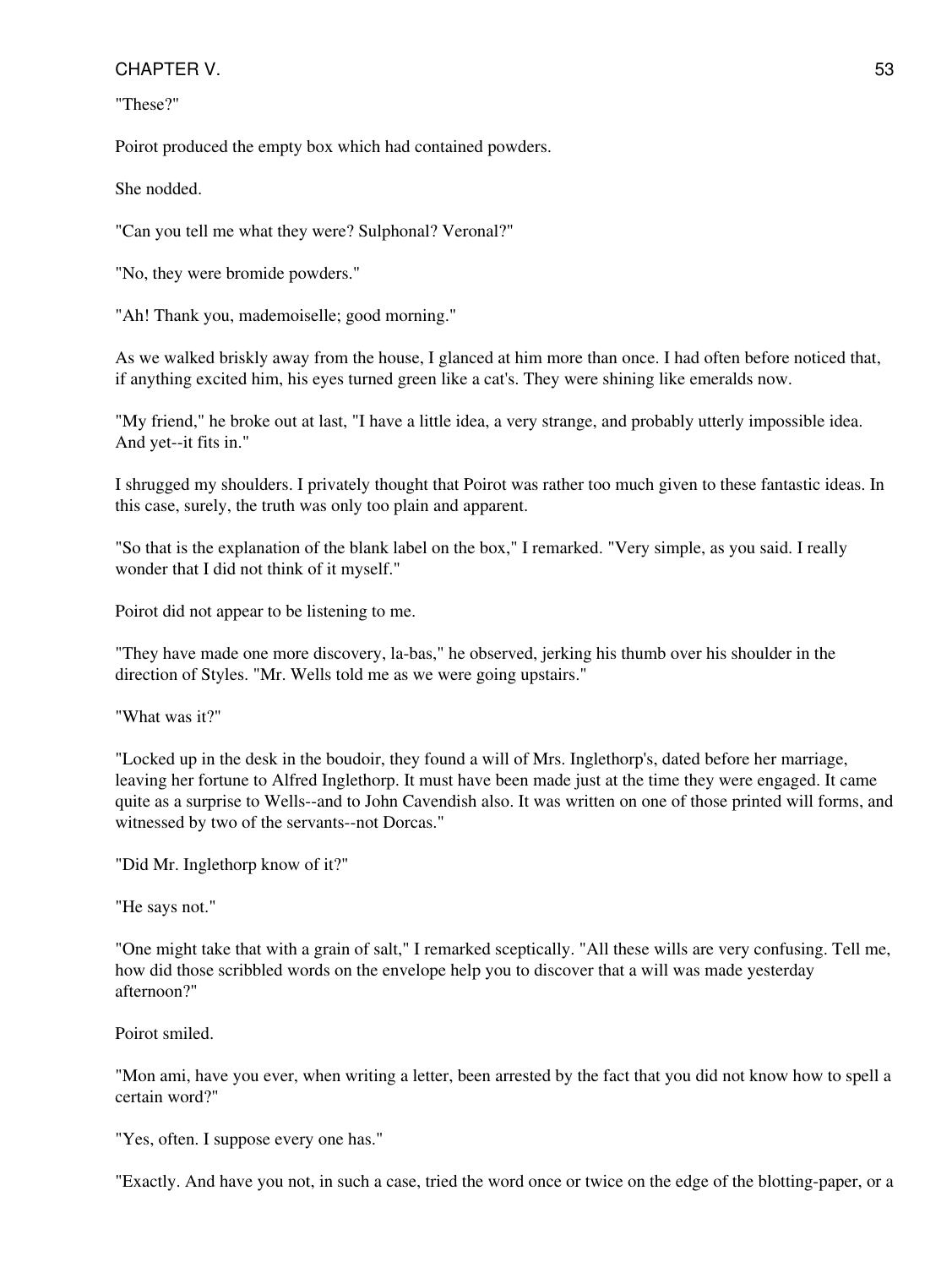spare scrap of paper, to see if it looked right? Well, that is what Mrs. Inglethorp did. You will notice that the word 'possessed' is spelt first with one 's' and subsequently with two--correctly. To make sure, she had further tried it in a sentence, thus: 'I am possessed.' Now, what did that tell me? It told me that Mrs. Inglethorp had been writing the word 'possessed' that afternoon, and, having the fragment of paper found in the grate fresh in my mind, the possibility of a will--(a document almost certain to contain that word)--occurred to me at once. This possibility was confirmed by a further circumstance. In the general confusion, the boudoir had not been swept that morning, and near the desk were several traces of brown mould and earth. The weather had been perfectly fine for some days, and no ordinary boots would have left such a heavy deposit.

"I strolled to the window, and saw at once that the begonia beds had been newly planted. The mould in the beds was exactly similar to that on the floor of the boudoir, and also I learnt from you that they had been planted yesterday afternoon. I was now sure that one, or possibly both of the gardeners--for there were two sets of footprints in the bed--had entered the boudoir, for if Mrs. Inglethorp had merely wished to speak to them she would in all probability have stood at the window, and they would not have come into the room at all. I was now quite convinced that she had made a fresh will, and had called the two gardeners in to witness her signature. Events proved that I was right in my supposition."

"That was very ingenious," I could not help admitting. "I must confess that the conclusions I drew from those few scribbled words were quite erroneous."

He smiled.

"You gave too much rein to your imagination. Imagination is a good servant, and a bad master. The simplest explanation is always the most likely."

"Another point--how did you know that the key of the despatch-case had been lost?"

"I did not know it. It was a guess that turned out to be correct. You observed that it had a piece of twisted wire through the handle. That suggested to me at once that it had possibly been wrenched off a flimsy key-ring. Now, if it had been lost and recovered, Mrs. Inglethorp would at once have replaced it on her bunch; but on her bunch I found what was obviously the duplicate key, very new and bright, which led me to the hypothesis that somebody else had inserted the original key in the lock of the despatch-case."

"Yes," I said, "Alfred Inglethorp, without doubt."

Poirot looked at me curiously.

"You are very sure of his guilt?"

"Well, naturally. Every fresh circumstance seems to establish it more clearly."

"On the contrary," said Poirot quietly, "there are several points in his favour."

"Oh, come now!"

"Yes."

"I see only one."

"And that?"

"That he was not in the house last night."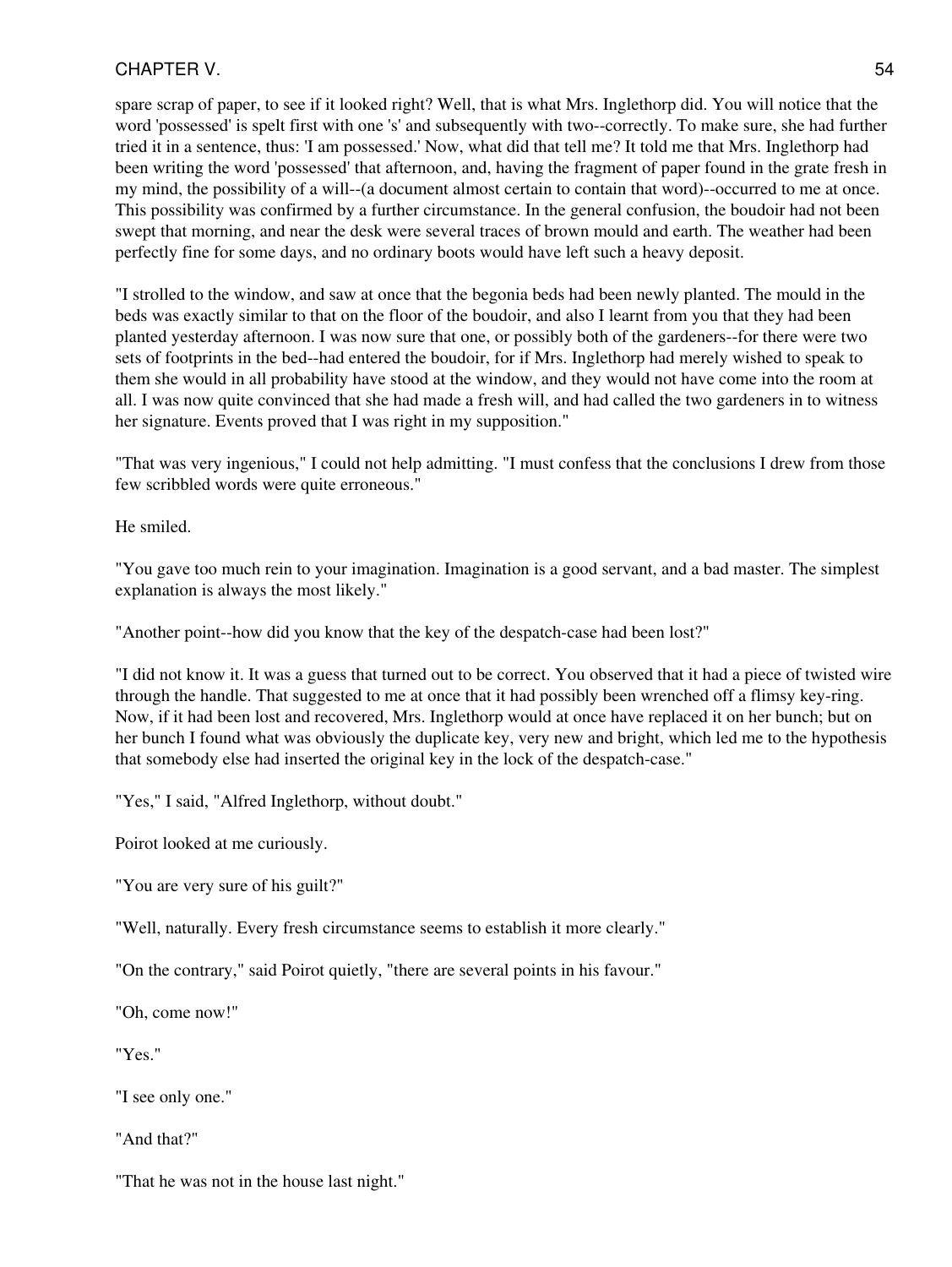" 'Bad shot!' as you English say! You have chosen the one point that to my mind tells against him."

"How is that?"

"Because if Mr. Inglethorp knew that his wife would be poisoned last night, he would certainly have arranged to be away from the house. His excuse was an obviously trumped up one. That leaves us two possibilities: either he knew what was going to happen or he had a reason of his own for his absence."

"And that reason?" I asked sceptically.

Poirot shrugged his shoulders.

"How should I know? Discreditable, without doubt. This Mr. Inglethorp, I should say, is somewhat of a scoundrel--but that does not of necessity make him a murderer."

I shook my head, unconvinced.

"We do not agree, eh?" said Poirot. "Well, let us leave it. Time will show which of us is right. Now let us turn to other aspects of the case. What do you make of the fact that all the doors of the bedroom were bolted on the inside?"

"Well----" I considered. "One must look at it logically."

"True."

"I should put it this way. The doors *were* bolted--our own eyes have told us that--yet the presence of the candle grease on the floor, and the destruction of the will, prove that during the night some one entered the room. You agree so far?"

"Perfectly. Put with admirable clearness. Proceed."

"Well," I said, encouraged, "as the person who entered did not do so by the window, nor by miraculous means, it follows that the door must have been opened from inside by Mrs. Inglethorp herself. That strengthens the conviction that the person in question was her husband. She would naturally open the door to her own husband."

Poirot shook his head.

"Why should she? She had bolted the door leading into his room--a most unusual proceeding on her part--she had had a most violent quarrel with him that very afternoon. No, he was the last person she would admit."

"But you agree with me that the door must have been opened by Mrs. Inglethorp herself?"

"There is another possibility. She may have forgotten to bolt the door into the passage when she went to bed, and have got up later, towards morning, and bolted it then."

"Poirot, is that seriously your opinion?"

"No, I do not say it is so, but it might be. Now, to turn to another feature, what do you make of the scrap of conversation you overheard between Mrs. Cavendish and her mother-in-law?"

"I had forgotten that," I said thoughtfully. "That is as enigmatical as ever. It seems incredible that a woman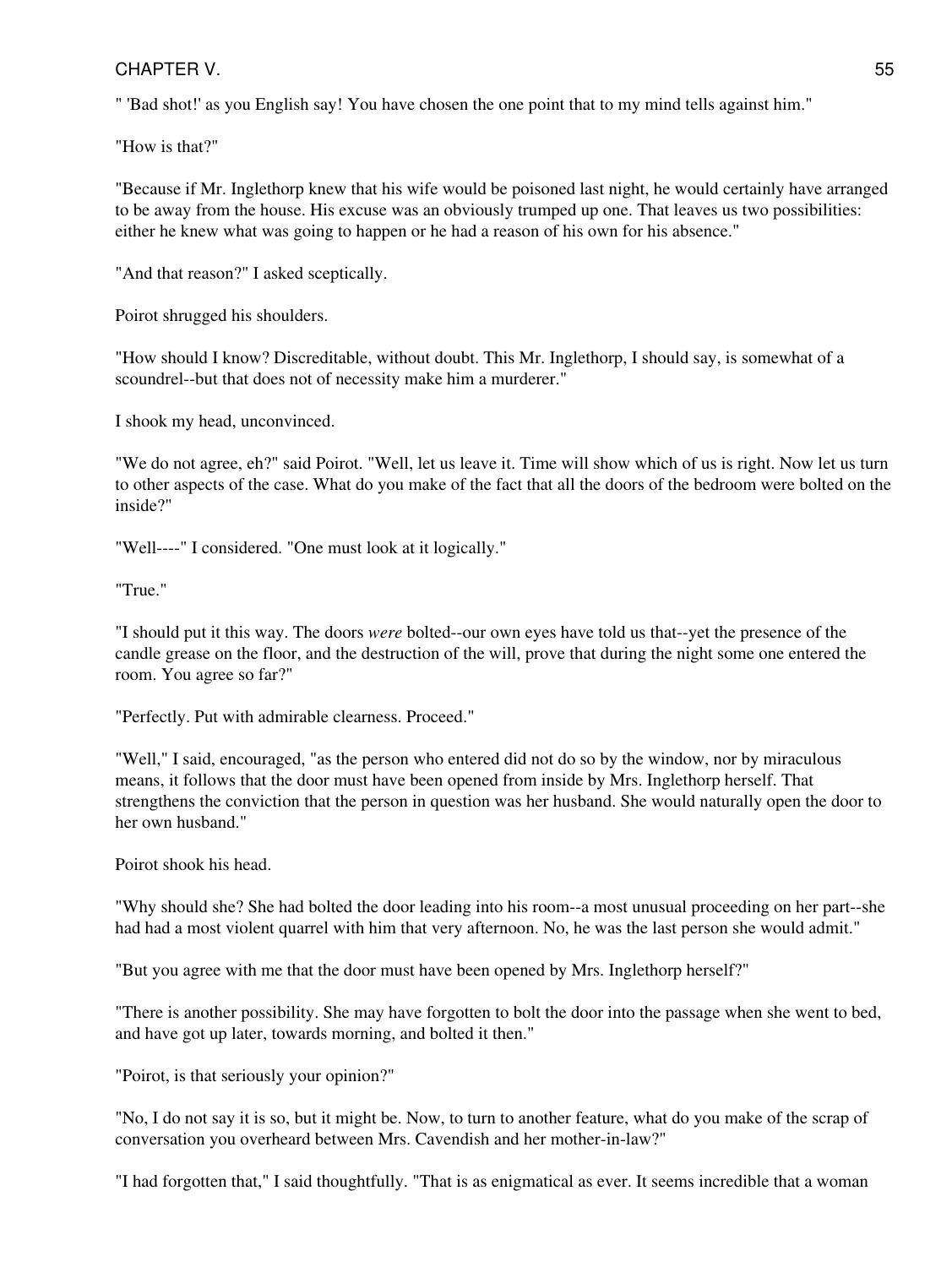like Mrs. Cavendish, proud and reticent to the last degree, should interfere so violently in what was certainly not her affair."

"Precisely. It was an astonishing thing for a woman of her breeding to do."

"It is certainly curious," I agreed. "Still, it is unimportant, and need not be taken into account."

A groan burst from Poirot.

"What have I always told you? Everything must be taken into account. If the fact will not fit the theory--let the theory go."

"Well, we shall see," I said, nettled.

"Yes, we shall see."

We had reached Leastways Cottage, and Poirot ushered me upstairs to his own room. He offered me one of the tiny Russian cigarettes he himself occasionally smoked. I was amused to notice that he stowed away the used matches most carefully in a little china pot. My momentary annoyance vanished.

Poirot had placed our two chairs in front of the open window which commanded a view of the village street. The fresh air blew in warm and pleasant. It was going to be a hot day.

Suddenly my attention was arrested by a weedy looking young man rushing down the street at a great pace. It was the expression on his face that was extraordinary--a curious mingling of terror and agitation.

"Look, Poirot!" I said.

He leant forward.

"Tiens!" he said. "It is Mr. Mace, from the chemist's shop. He is coming here."

The young man came to a halt before Leastways Cottage, and, after hesitating a moment, pounded vigorously at the door.

"A little minute," cried Poirot from the window. "I come."

Motioning to me to follow him, he ran swiftly down the stairs and opened the door. Mr. Mace began at once.

"Oh, Mr. Poirot, I'm sorry for the inconvenience, but I heard that you'd just come back from the Hall?"

"Yes, we have."

The young man moistened his dry lips. His face was working curiously.

"It's all over the village about old Mrs. Inglethorp dying so suddenly. They do say--" he lowered his voice cautiously--"that it's poison?"

Poirot's face remained quite impassive.

"Only the doctors can tell us that, Mr. Mace."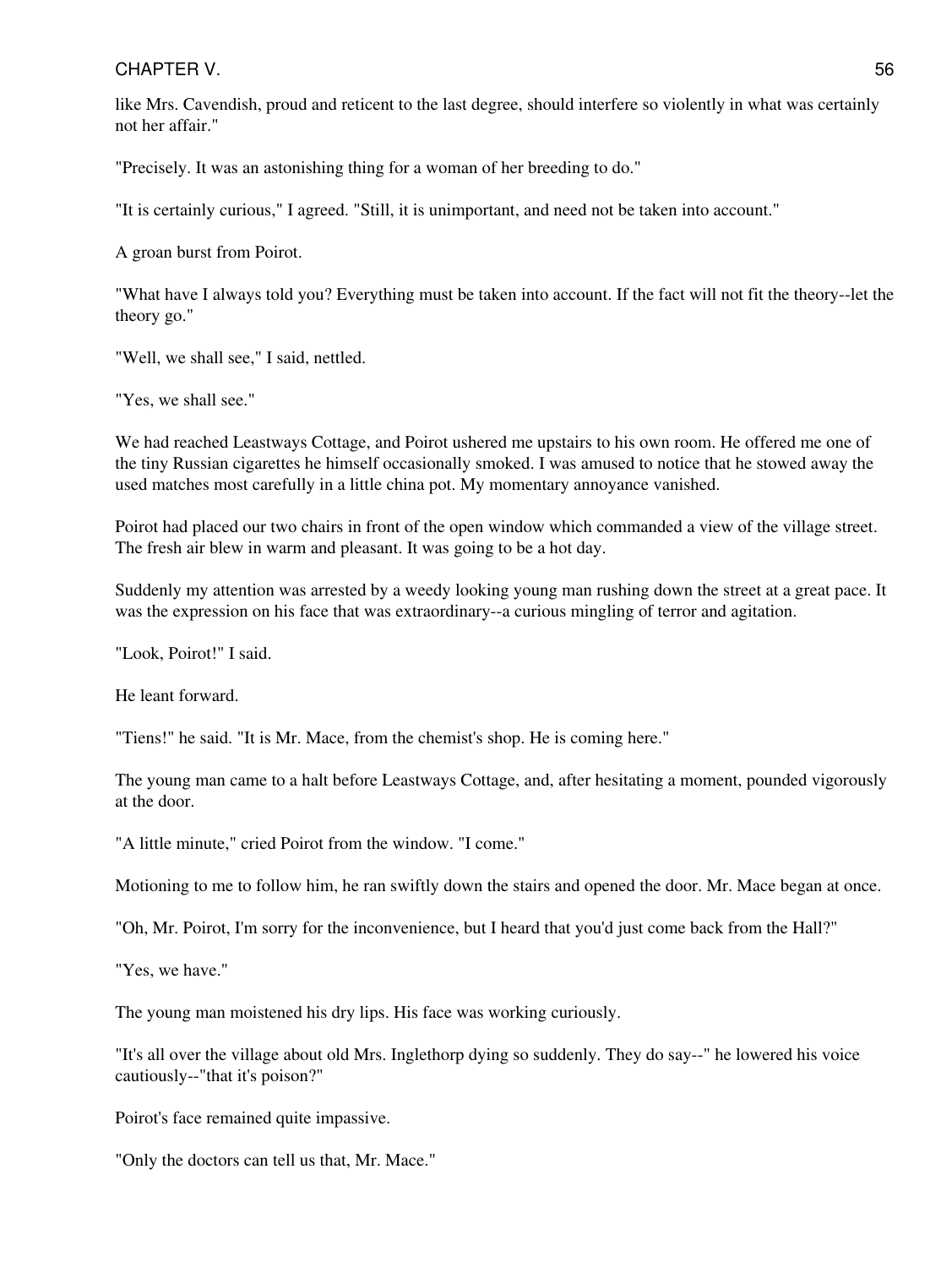"Yes, exactly--of course----" The young man hesitated, and then his agitation was too much for him. He clutched Poirot by the arm, and sank his voice to a whisper: "Just tell me this, Mr. Poirot, it isn't--it isn't strychnine, is it?"

I hardly heard what Poirot replied. Something evidently of a non-committal nature. The young man departed, and as he closed the door Poirot's eyes met mine.

"Yes," he said, nodding gravely. "He will have evidence to give at the inquest."

We went slowly upstairs again. I was opening my lips, when Poirot stopped me with a gesture of his hand.

"Not now, not now, mon ami. I have need of reflection. My mind is in some disorder--which is not well."

For about ten minutes he sat in dead silence, perfectly still, except for several expressive motions of his eyebrows, and all the time his eyes grew steadily greener. At last he heaved a deep sigh.

"It is well. The bad moment has passed. Now all is arranged and classified. One must never permit confusion. The case is not clear yet--no. For it is of the most complicated! It puzzles *me*. *Me*, Hercule Poirot! There are two facts of significance."

"And what are they?"

"The first is the state of the weather yesterday. That is very important."

"But it was a glorious day!" I interrupted. "Poirot, you're pulling my leg!"

"Not at all. The thermometer registered 80 degrees in the shade. Do not forget that, my friend. It is the key to the whole riddle!"

"And the second point?" I asked.

"The important fact that Monsieur Inglethorp wears very peculiar clothes, has a black beard, and uses glasses."

"Poirot, I cannot believe you are serious."

"I am absolutely serious, my friend."

"But this is childish!"

"No, it is very momentous."

"And supposing the Coroner's jury returns a verdict of Wilful Murder against Alfred Inglethorp. What becomes of your theories, then?"

"They would not be shaken because twelve stupid men had happened to make a mistake! But that will not occur. For one thing, a country jury is not anxious to take responsibility upon itself, and Mr. Inglethorp stands practically in the position of local squire. Also," he added placidly, "I should not allow it!"

"*You* would not allow it?"

"No."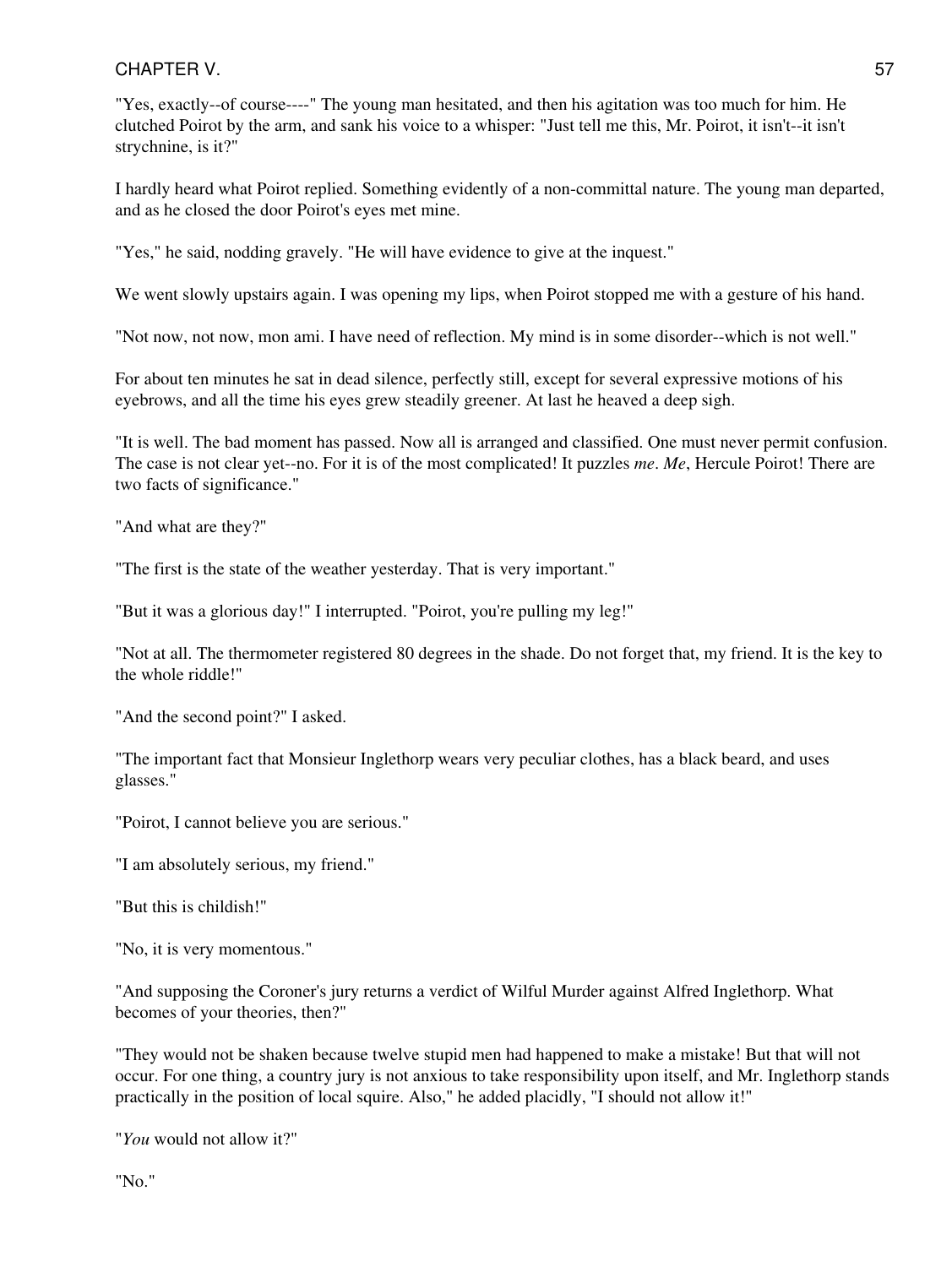I looked at the extraordinary little man, divided between annoyance and amusement. He was so tremendously sure of himself. As though he read my thoughts, he nodded gently.

"Oh, yes, mon ami, I would do what I say." He got up and laid his hand on my shoulder. His physiognomy underwent a complete change. Tears came into his eyes. "In all this, you see, I think of that poor Mrs. Inglethorp who is dead. She was not extravagantly loved--no. But she was very good to us Belgians--I owe her a debt."

I endeavoured to interrupt, but Poirot swept on.

"Let me tell you this, Hastings. She would never forgive me if I let Alfred Inglethorp, her husband, be arrested now--when a word from me could save him!"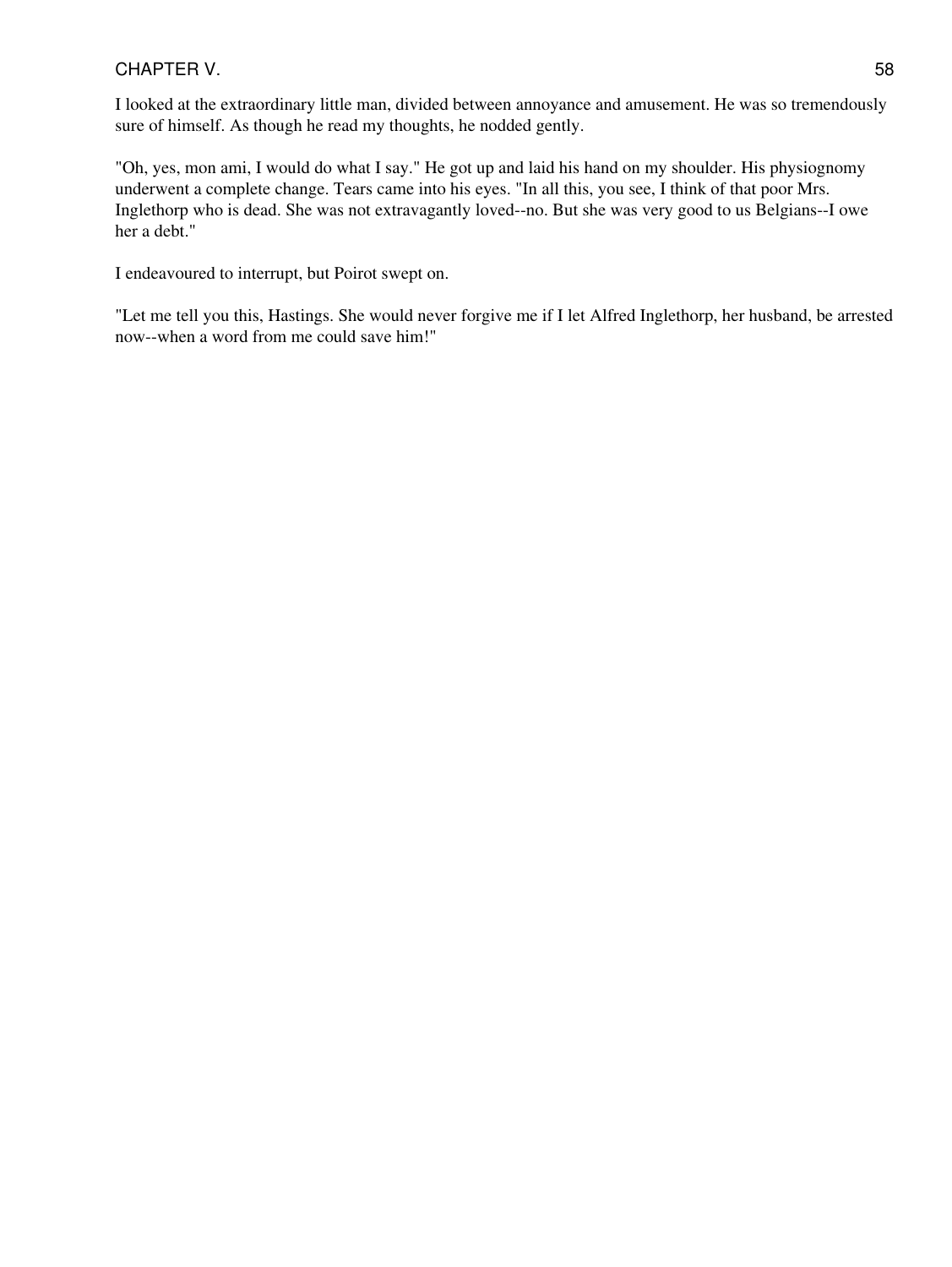# **CHAPTER VI.**

## THE INQUEST

In the interval before the inquest, Poirot was unfailing in his activity. Twice he was closeted with Mr. Wells. He also took long walks into the country. I rather resented his not taking me into his confidence, the more so as I could not in the least guess what he was driving at.

It occurred to me that he might have been making inquiries at Raikes's farm; so, finding him out when I called at Leastways Cottage on Wednesday evening, I walked over there by the fields, hoping to meet him. But there was no sign of him, and I hesitated to go right up to the farm itself. As I walked away, I met an aged rustic, who leered at me cunningly.

"You'm from the Hall, bain't you?" he asked.

"Yes. I'm looking for a friend of mine whom I thought might have walked this way."

"A little chap? As waves his hands when he talks? One of them Belgies from the village?"

"Yes," I said eagerly. "He has been here, then?"

"Oh, ay, he's been here, right enough. More'n once too. Friend of yours, is he? Ah, you gentlemen from the Hall--you'n a pretty lot!" And he leered more jocosely than ever.

"Why, do the gentlemen from the Hall come here often?" I asked, as carelessly as I could.

He winked at me knowingly.

"*One* does, mister. Naming no names, mind. And a very liberal gentleman too! Oh, thank you, sir, I'm sure."

I walked on sharply. Evelyn Howard had been right then, and I experienced a sharp twinge of disgust, as I thought of Alfred Inglethorp's liberality with another woman's money. Had that piquant gipsy face been at the bottom of the crime, or was it the baser mainspring of money? Probably a judicious mixture of both.

On one point, Poirot seemed to have a curious obsession. He once or twice observed to me that he thought Dorcas must have made an error in fixing the time of the quarrel. He suggested to her repeatedly that it was 4.30, and not 4 o'clock when she had heard the voices.

But Dorcas was unshaken. Quite an hour, or even more, had elapsed between the time when she had heard the voices and 5 o'clock, when she had taken tea to her mistress.

The inquest was held on Friday at the Stylites Arms in the village. Poirot and I sat together, not being required to give evidence.

The preliminaries were gone through. The jury viewed the body, and John Cavendish gave evidence of identification.

Further questioned, he described his awakening in the early hours of the morning, and the circumstances of his mother's death.

The medical evidence was next taken. There was a breathless hush, and every eye was fixed on the famous London specialist, who was known to be one of the greatest authorities of the day on the subject of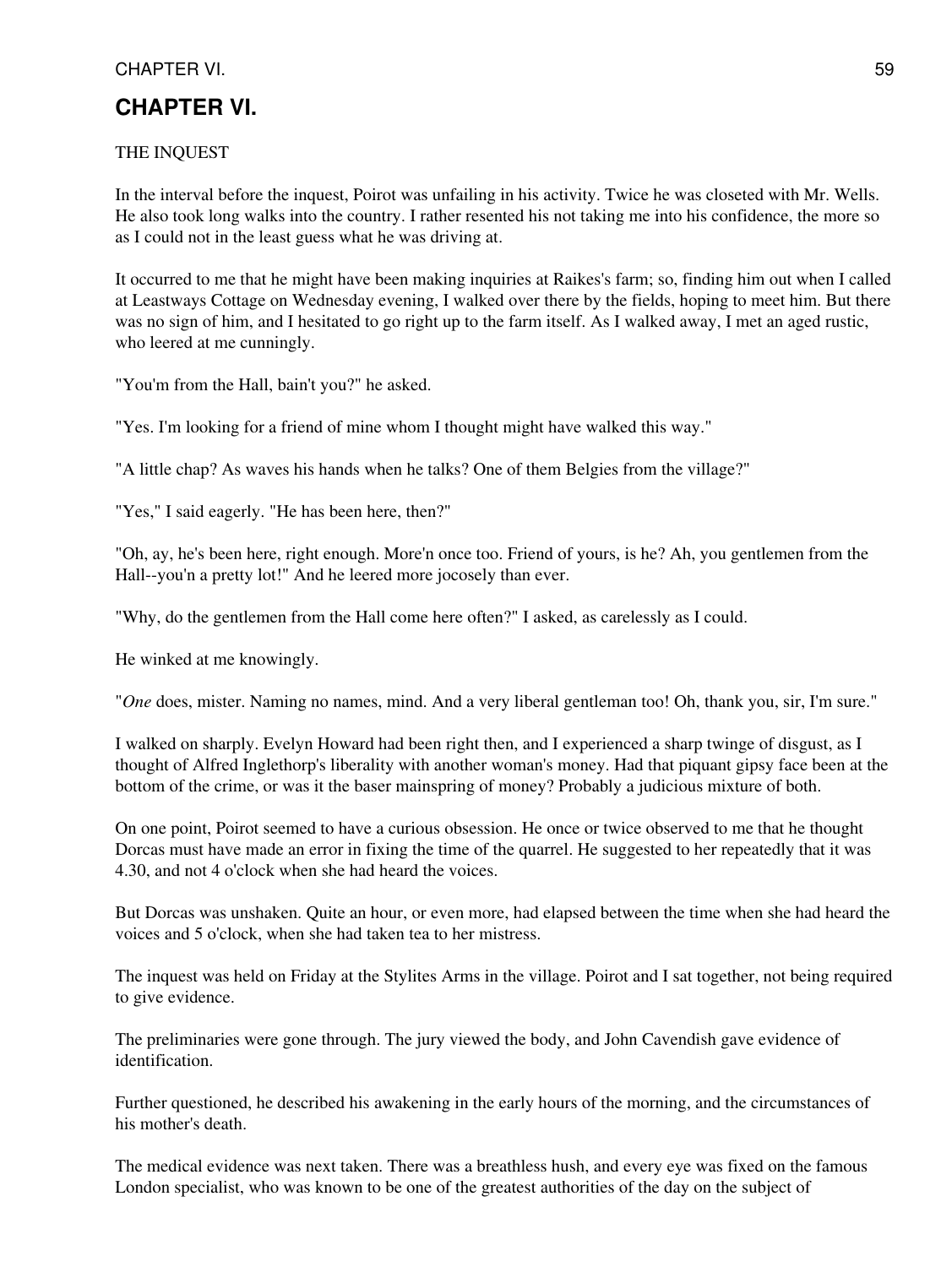toxicology.

In a few brief words, he summed up the result of the post-mortem. Shorn of its medical phraseology and technicalities, it amounted to the fact that Mrs. Inglethorp had met her death as the result of strychnine poisoning. Judging from the quantity recovered, she must have taken not less than three-quarters of a grain of strychnine, but probably one grain or slightly over.

"Is it possible that she could have swallowed the poison by accident?" asked the Coroner.

"I should consider it very unlikely. Strychnine is not used for domestic purposes, as some poisons are, and there are restrictions placed on its sale."

"Does anything in your examination lead you to determine how the poison was administered?"

"No."

"You arrived at Styles before Dr. Wilkins, I believe?"

"That is so. The motor met me just outside the lodge gates, and I hurried there as fast as I could."

"Will you relate to us exactly what happened next?"

"I entered Mrs. Inglethorp's room. She was at that moment in a typical tetanic convulsion. She turned towards me, and gasped out: 'Alfred--Alfred----' "

"Could the strychnine have been administered in Mrs. Inglethorp's after-dinner coffee which was taken to her by her husband?"

"Possibly, but strychnine is a fairly rapid drug in its action. The symptoms appear from one to two hours after it has been swallowed. It is retarded under certain conditions, none of which, however, appear to have been present in this case. I presume Mrs. Inglethorp took the coffee after dinner about eight o'clock, whereas the symptoms did not manifest themselves until the early hours of the morning, which, on the face of it, points to the drug having been taken much later in the evening."

"Mrs. Inglethorp was in the habit of drinking a cup of coco in the middle of the night. Could the strychnine have been administered in that?"

"No, I myself took a sample of the coco remaining in the saucepan and had it analysed. There was no strychnine present."

I heard Poirot chuckle softly beside me.

"How did you know?" I whispered.

"Listen."

"I should say"--the doctor was continuing--"that I would have been considerably surprised at any other result."

"Why?"

"Simply because strychnine has an unusually bitter taste. It can be detected in a solution of 1 in 70,000, and can only be disguised by some strongly flavoured substance. Coco would be quite powerless to mask it."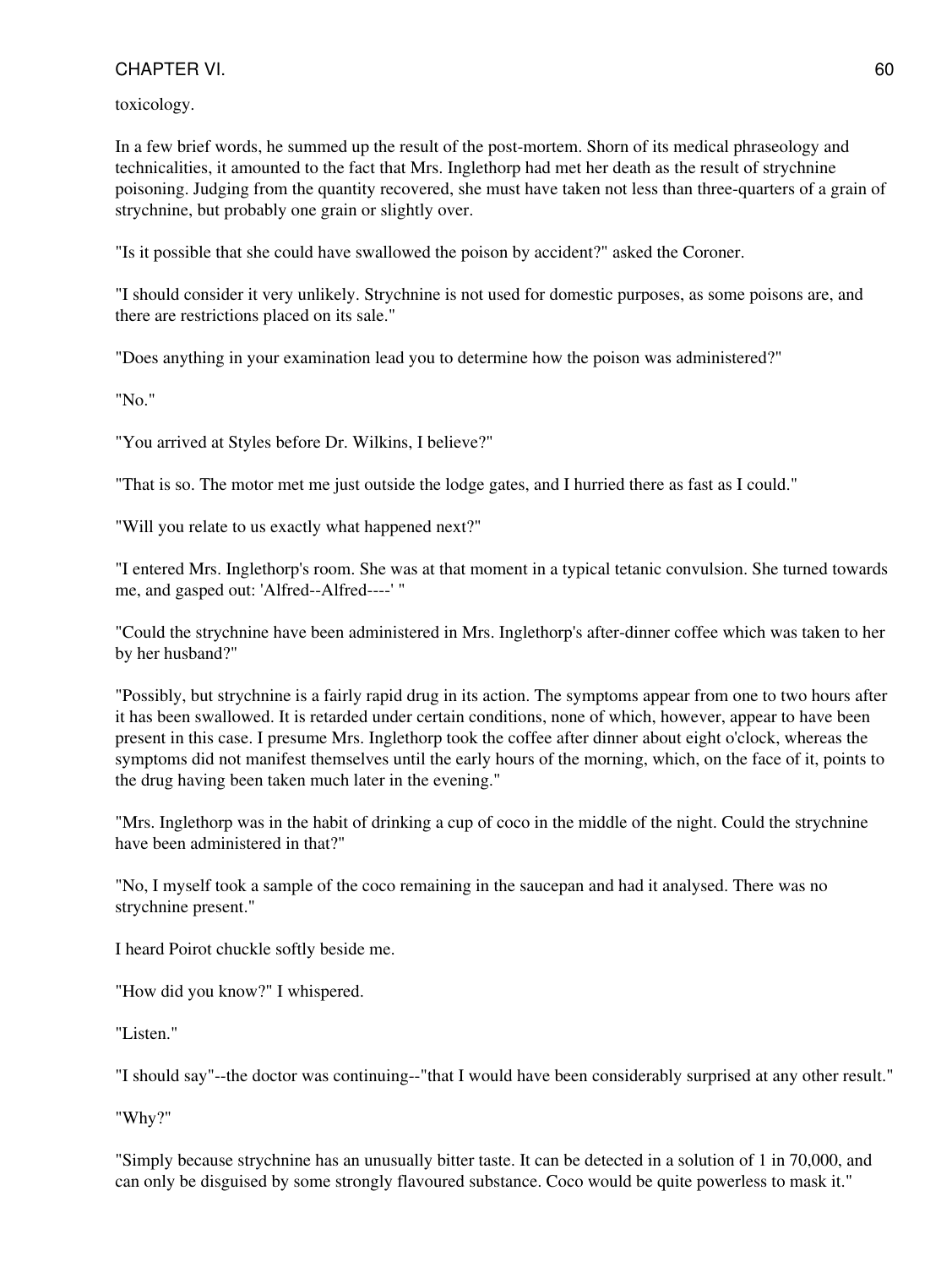One of the jury wanted to know if the same objection applied to coffee.

"No. Coffee has a bitter taste of its own which would probably cover the taste of strychnine."

"Then you consider it more likely that the drug was administered in the coffee, but that for some unknown reason its action was delayed."

"Yes, but, the cup being completely smashed, there is no possibility of analyzing its contents."

This concluded Dr. Bauerstein's evidence. Dr. Wilkins corroborated it on all points. Sounded as to the possibility of suicide, he repudiated it utterly. The deceased, he said, suffered from a weak heart, but otherwise enjoyed perfect health, and was of a cheerful and well-balanced disposition. She would be one of the last people to take her own life.

Lawrence Cavendish was next called. His evidence was quite unimportant, being a mere repetition of that of his brother. Just as he was about to step down, he paused, and said rather hesitatingly:

"I should like to make a suggestion if I may?"

He glanced deprecatingly at the Coroner, who replied briskly:

"Certainly, Mr. Cavendish, we are here to arrive at the truth of this matter, and welcome anything that may lead to further elucidation."

"It is just an idea of mine," explained Lawrence. "Of course I may be quite wrong, but it still seems to me that my mother's death might be accounted for by natural means."

"How do you make that out, Mr. Cavendish?"

"My mother, at the time of her death, and for some time before it, was taking a tonic containing strychnine."

"Ah!" said the Coroner.

The jury looked up, interested.

"I believe," continued Lawrence, "that there have been cases where the cumulative effect of a drug, administered for some time, has ended by causing death. Also, is it not possible that she may have taken an overdose of her medicine by accident?"

"This is the first we have heard of the deceased taking strychnine at the time of her death. We are much obliged to you, Mr. Cavendish."

Dr. Wilkins was recalled and ridiculed the idea.

"What Mr. Cavendish suggests is quite impossible. Any doctor would tell you the same. Strychnine is, in a certain sense, a cumulative poison, but it would be quite impossible for it to result in sudden death in this way. There would have to be a long period of chronic symptoms which would at once have attracted my attention. The whole thing is absurd."

"And the second suggestion? That Mrs. Inglethorp may have inadvertently taken an overdose?"

"Three, or even four doses, would not have resulted in death. Mrs. Inglethorp always had an extra large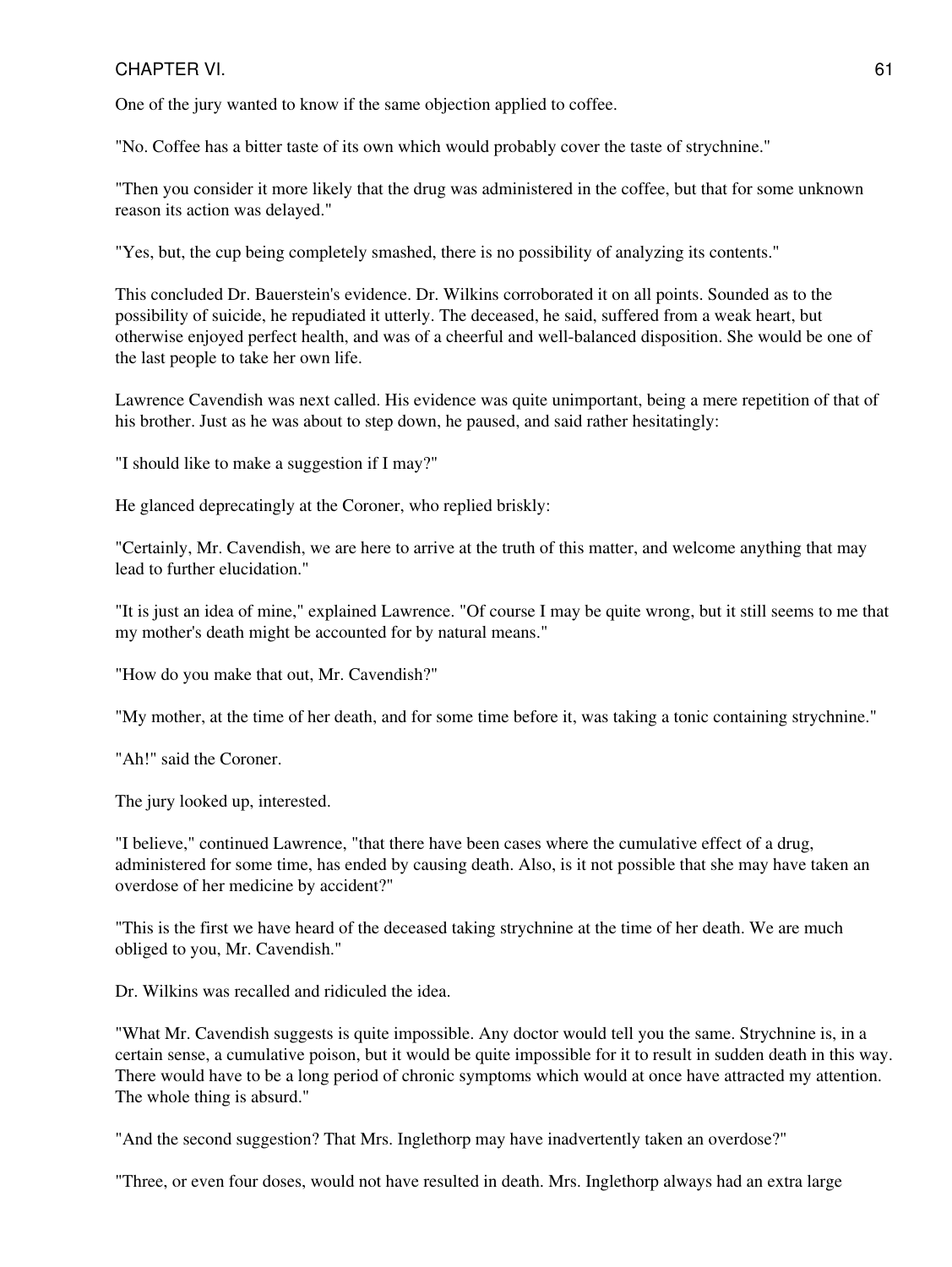amount of medicine made up at a time, as she dealt with Coot's, the Cash Chemists in Tadminster. She would have had to take very nearly the whole bottle to account for the amount of strychnine found at the post-mortem."

"Then you consider that we may dismiss the tonic as not being in any way instrumental in causing her death?"

"Certainly. The supposition is ridiculous."

The same juryman who had interrupted before here suggested that the chemist who made up the medicine might have committed an error.

"That, of course, is always possible," replied the doctor.

But Dorcas, who was the next witness called, dispelled even that possibility. The medicine had not been newly made up. On the contrary, Mrs. Inglethorp had taken the last dose on the day of her death.

So the question of the tonic was finally abandoned, and the Coroner proceeded with his task. Having elicited from Dorcas how she had been awakened by the violent ringing of her mistress's bell, and had subsequently roused the household, he passed to the subject of the quarrel on the preceding afternoon.

Dorcas's evidence on this point was substantially what Poirot and I had already heard, so I will not repeat it here.

The next witness was Mary Cavendish. She stood very upright, and spoke in a low, clear, and perfectly composed voice. In answer to the Coroner's question, she told how, her alarm clock having aroused her at 4.30 as usual, she was dressing, when she was startled by the sound of something heavy falling.

"That would have been the table by the bed?" commented the Coroner.

"I opened my door," continued Mary, "and listened. In a few minutes a bell rang violently. Dorcas came running down and woke my husband, and we all went to my mother-in-law's room, but it was locked----"

The Coroner interrupted her.

"I really do not think we need trouble you further on that point. We know all that can be known of the subsequent happenings. But I should be obliged if you would tell us all you overheard of the quarrel the day before."

"I?"

There was a faint insolence in her voice. She raised her hand and adjusted the ruffle of lace at her neck, turning her head a little as she did so. And quite spontaneously the thought flashed across my mind: "She is gaining time!"

"Yes. I understand," continued the Coroner deliberately, "that you were sitting reading on the bench just outside the long window of the boudoir. That is so, is it not?"

This was news to me and glancing sideways at Poirot, I fancied that it was news to him as well.

There was the faintest pause, the mere hesitation of a moment, before she answered:

"Yes, that is so."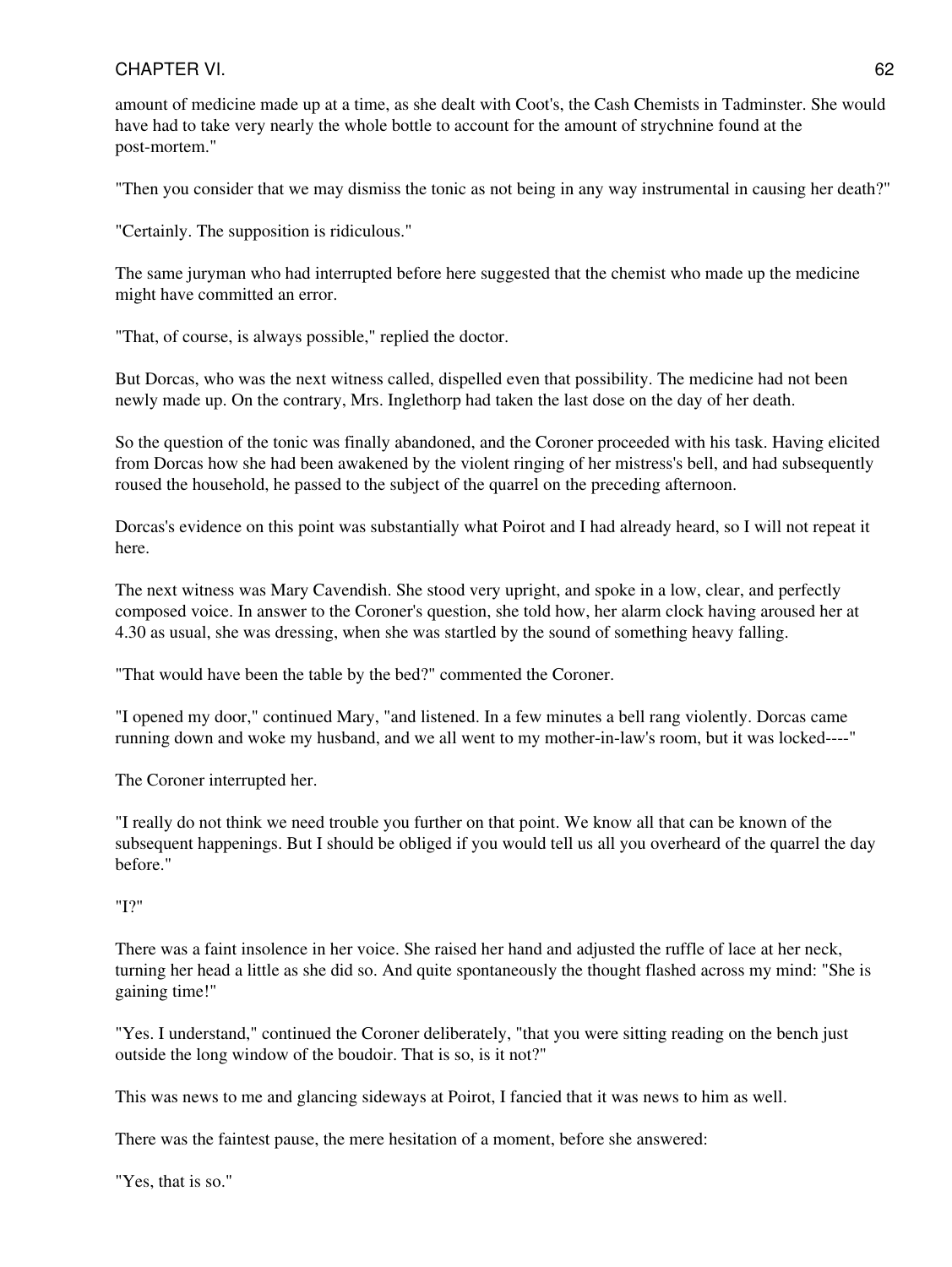"And the boudoir window was open, was it not?"

Surely her face grew a little paler as she answered:

"Yes."

"Then you cannot have failed to hear the voices inside, especially as they were raised in anger. In fact, they would be more audible where you were than in the hall."

"Possibly."

"Will you repeat to us what you overheard of the quarrel?"

"I really do not remember hearing anything."

"Do you mean to say you did not hear voices?"

"Oh, yes, I heard the voices, but I did not hear what they said." A faint spot of colour came into her cheek. "I am not in the habit of listening to private conversations."

The Coroner persisted.

"And you remember nothing at all? *Nothing*, Mrs. Cavendish? Not one stray word or phrase to make you realize that it *was* a private conversation?"

She paused, and seemed to reflect, still outwardly as calm as ever.

"Yes; I remember. Mrs. Inglethorp said something--I do not remember exactly what--about causing scandal between husband and wife."

"Ah!" the Coroner leant back satisfied. "That corresponds with what Dorcas heard. But excuse me, Mrs. Cavendish, although you realized it was a private conversation, you did not move away? You remained where you were?"

I caught the momentary gleam of her tawny eyes as she raised them. I felt certain that at that moment she would willingly have torn the little lawyer, with his insinuations, into pieces, but she replied quietly enough:

"No. I was very comfortable where I was. I fixed my mind on my book."

"And that is all you can tell us?"

"That is all."

The examination was over, though I doubted if the Coroner was entirely satisfied with it. I think he suspected that Mary Cavendish could tell more if she chose.

Amy Hill, shop assistant, was next called, and deposed to having sold a will form on the afternoon of the 17th to William Earl, under-gardener at Styles.

William Earl and Manning succeeded her, and testified to witnessing a document. Manning fixed the time at about 4.30, William was of the opinion that it was rather earlier.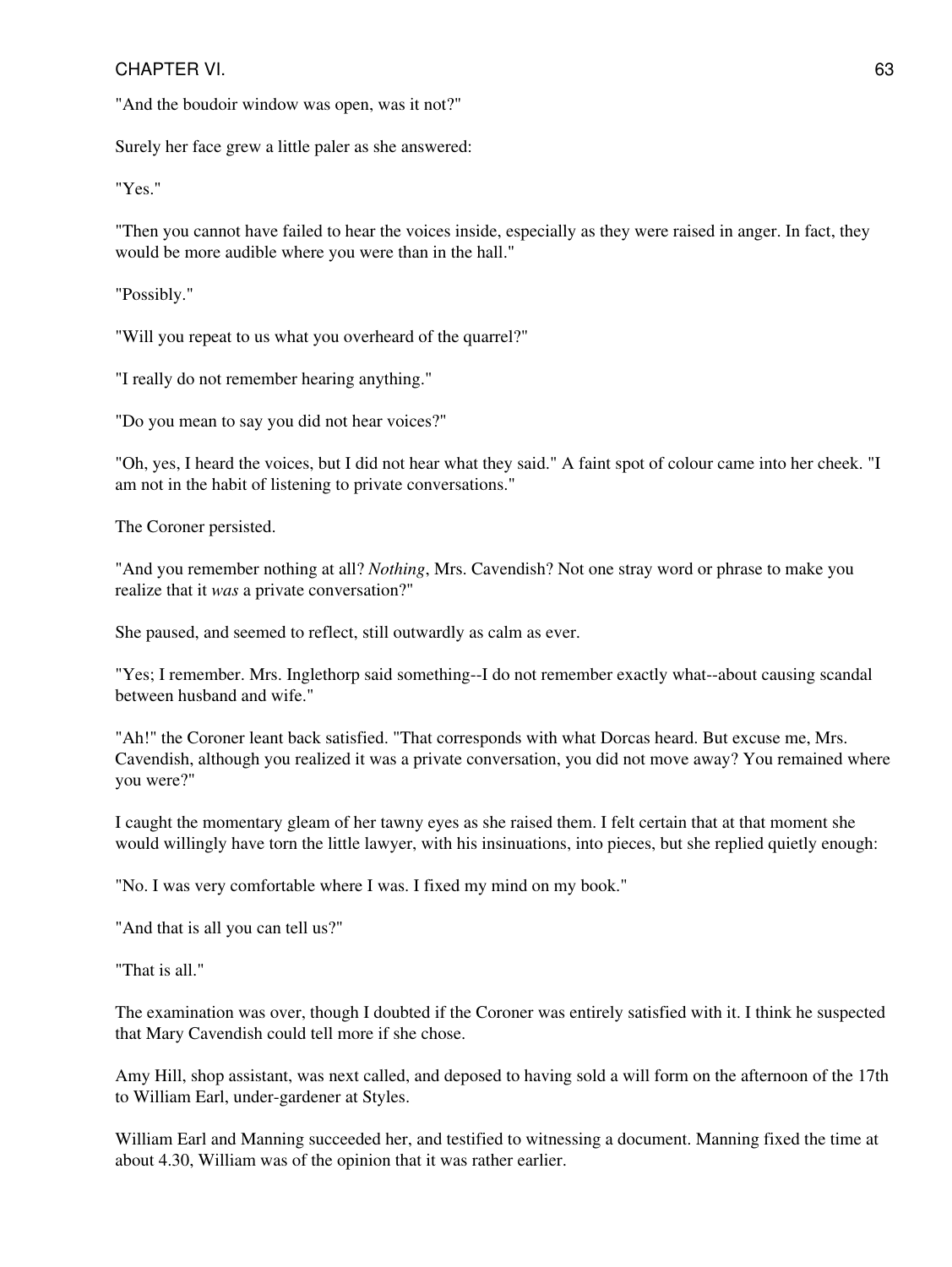Cynthia Murdoch came next. She had, however, little to tell. She had known nothing of the tragedy, until awakened by Mrs. Cavendish.

"You did not hear the table fall?"

"No. I was fast asleep."

The Coroner smiled.

"A good conscience makes a sound sleeper," he observed. "Thank you, Miss Murdoch, that is all."

"Miss Howard."

Miss Howard produced the letter written to her by Mrs. Inglethorp on the evening of the 17th. Poirot and I had, of course already seen it. It added nothing to our knowledge of the tragedy. The following is a facsimile:

STYLES COURT ESSEX hand written note: July 17th My dear Evelyn

Can we not bury the hachet? I have found it hard to forgive the things you said

against my dear husband but I am an old woman & very fond of you

Yours affectionately,

Emily Inglethorpe

It was handed to the jury who scrutinized it attentively.

"I fear it does not help us much," said the Coroner, with a sigh. "There is no mention of any of the events of that afternoon."

"Plain as a pikestaff to me," said Miss Howard shortly. "It shows clearly enough that my poor old friend had just found out she'd been made a fool of!"

"It says nothing of the kind in the letter," the Coroner pointed out.

"No, because Emily never could bear to put herself in the wrong. But I know her. She wanted me back. But she wasn't going to own that I'd been right. She went round about. Most people do. Don't believe in it myself."

Mr. Wells smiled faintly. So, I noticed, did several of the jury. Miss Howard was obviously quite a public character.

"Anyway, all this tomfoolery is a great waste of time," continued the lady, glancing up and down the jury disparagingly. "Talk--talk--talk! When all the time we know perfectly well----"

The Coroner interrupted her in an agony of apprehension:

"Thank you, Miss Howard, that is all."

I fancy he breathed a sigh of relief when she complied.

Then came the sensation of the day. The Coroner called Albert Mace, chemist's assistant.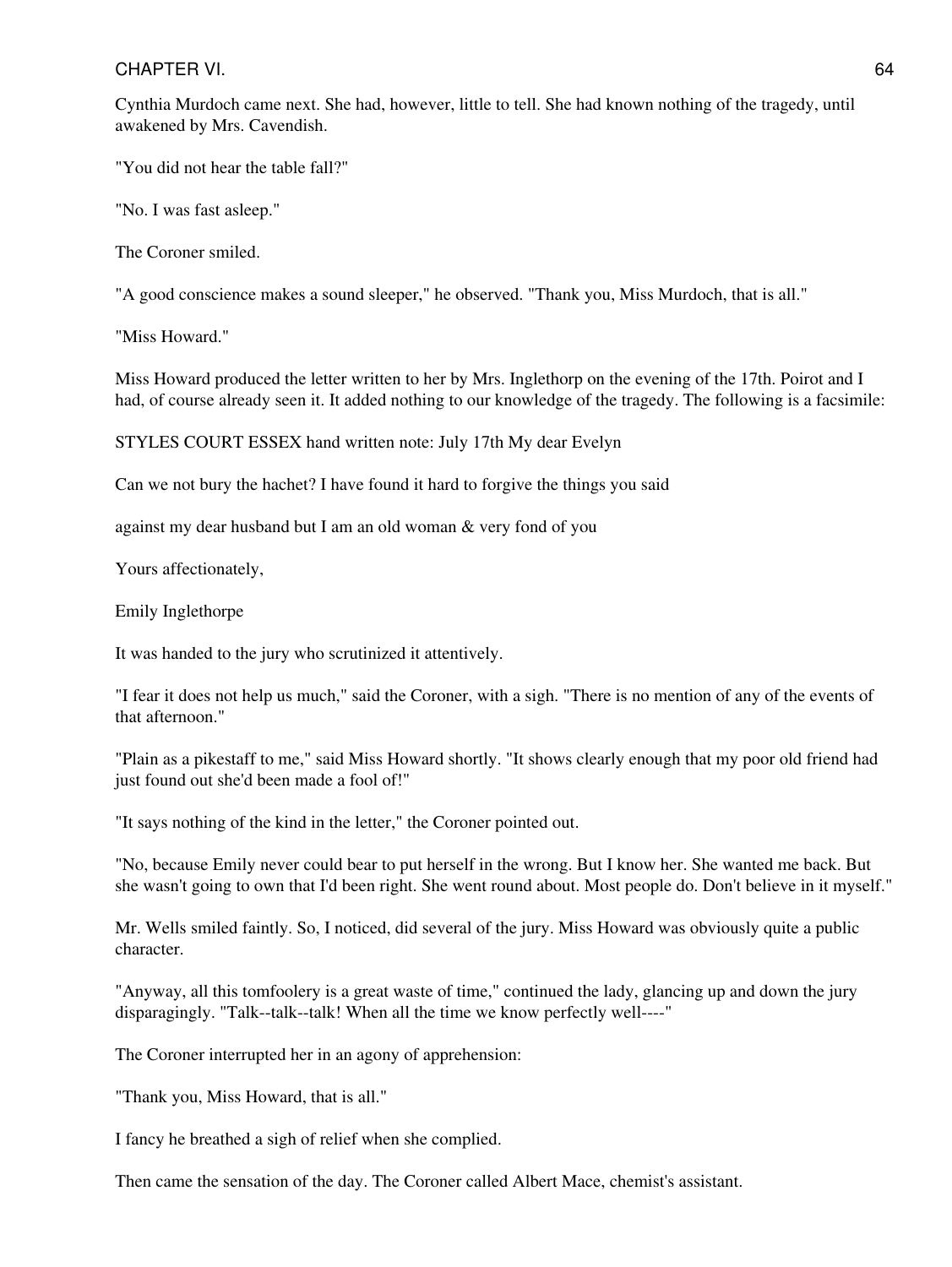It was our agitated young man of the pale face. In answer to the Coroner's questions, he explained that he was a qualified pharmacist, but had only recently come to this particular shop, as the assistant formerly there had just been called up for the army.

These preliminaries completed, the Coroner proceeded to business.

"Mr. Mace, have you lately sold strychnine to any unauthorized person?"

"Yes, sir."

"When was this?"

"Last Monday night."

"Monday? Not Tuesday?"

"No, sir, Monday, the 16th."

"Will you tell us to whom you sold it?"

You could have heard a pin drop.

"Yes, sir. It was to Mr. Inglethorp."

Every eye turned simultaneously to where Alfred Inglethorp was sitting, impassive and wooden. He started slightly, as the damning words fell from the young man's lips. I half thought he was going to rise from his chair, but he remained seated, although a remarkably well acted expression of astonishment rose on his face.

"You are sure of what you say?" asked the Coroner sternly.

"Quite sure, sir."

"Are you in the habit of selling strychnine indiscriminately over the counter?"

The wretched young man wilted visibly under the Coroner's frown.

"Oh, no, sir--of course not. But, seeing it was Mr. Inglethorp of the Hall, I thought there was no harm in it. He said it was to poison a dog."

Inwardly I sympathized. It was only human nature to endeavour to please "The Hall"--especially when it might result in custom being transferred from Coot's to the local establishment.

"Is it not customary for anyone purchasing poison to sign a book?"

"Yes, sir, Mr. Inglethorp did so."

"Have you got the book here?"

"Yes, sir."

It was produced; and, with a few words of stern censure, the Coroner dismissed the wretched Mr. Mace.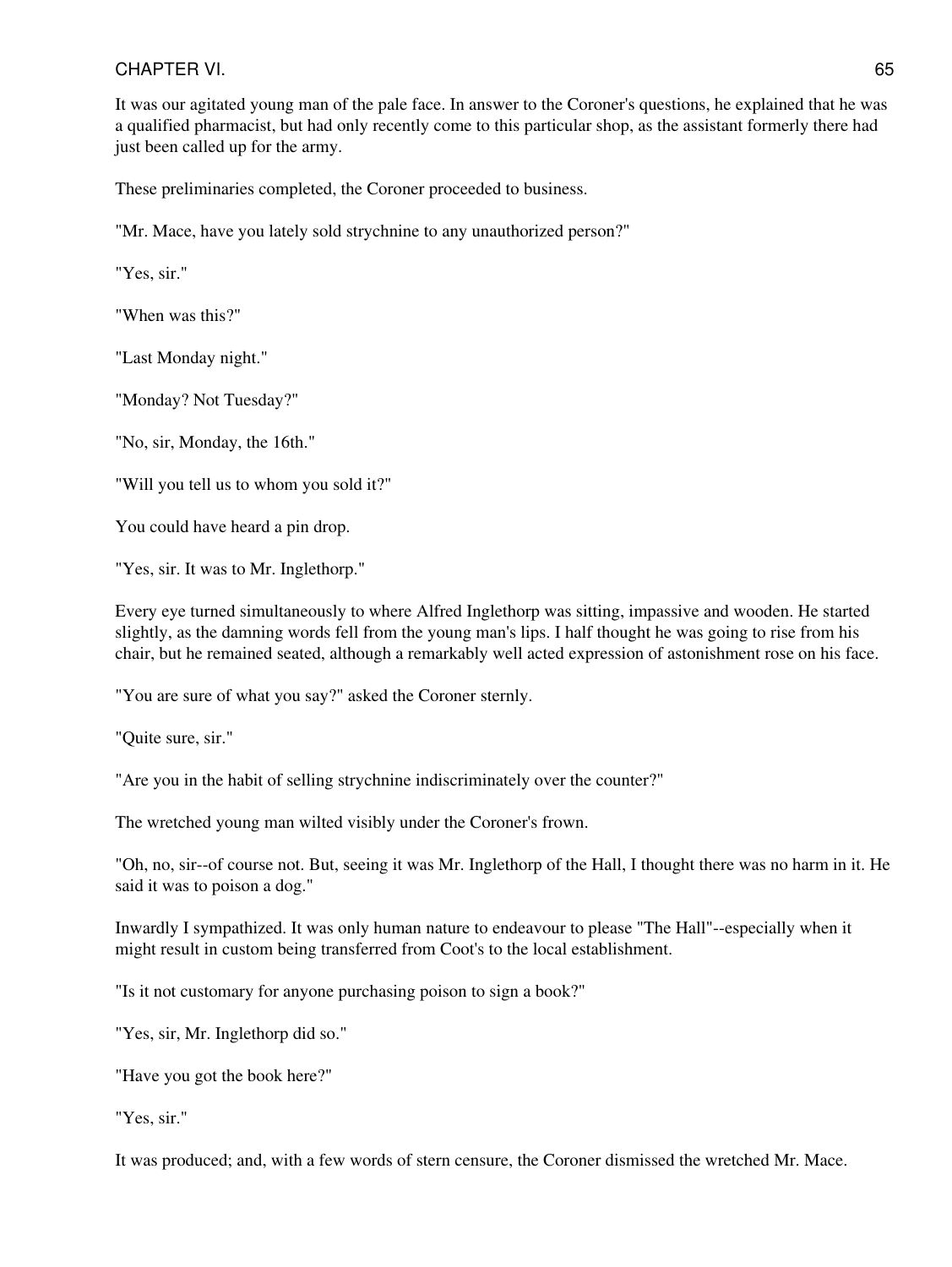Then, amidst a breathless silence, Alfred Inglethorp was called. Did he realize, I wondered, how closely the halter was being drawn around his neck?

The Coroner went straight to the point.

"On Monday evening last, did you purchase strychnine for the purpose of poisoning a dog?"

Inglethorp replied with perfect calmness:

"No, I did not. There is no dog at Styles, except an outdoor sheepdog, which is in perfect health."

"You deny absolutely having purchased strychnine from Albert Mace on Monday last?"

"I do."

"Do you also deny *this*?"

The Coroner handed him the register in which his signature was inscribed.

"Certainly I do. The hand-writing is quite different from mine. I will show you."

He took an old envelope out of his pocket, and wrote his name on it, handing it to the jury. It was certainly utterly dissimilar.

"Then what is your explanation of Mr. Mace's statement?"

Alfred Inglethorp replied imperturbably:

"Mr. Mace must have been mistaken."

The Coroner hesitated for a moment, and then said:

"Mr. Inglethorp, as a mere matter of form, would you mind telling us where you were on the evening of Monday, July 16th?"

"Really--I can't remember."

"That is absurd, Mr. Inglethorp," said the Coroner sharply. "Think again."

Inglethorp shook his head.

"I cannot tell you. I have an idea that I was out walking."

"In what direction?"

"I really can't remember."

The Coroner's face grew graver.

"Were you in company with anyone?"

"No."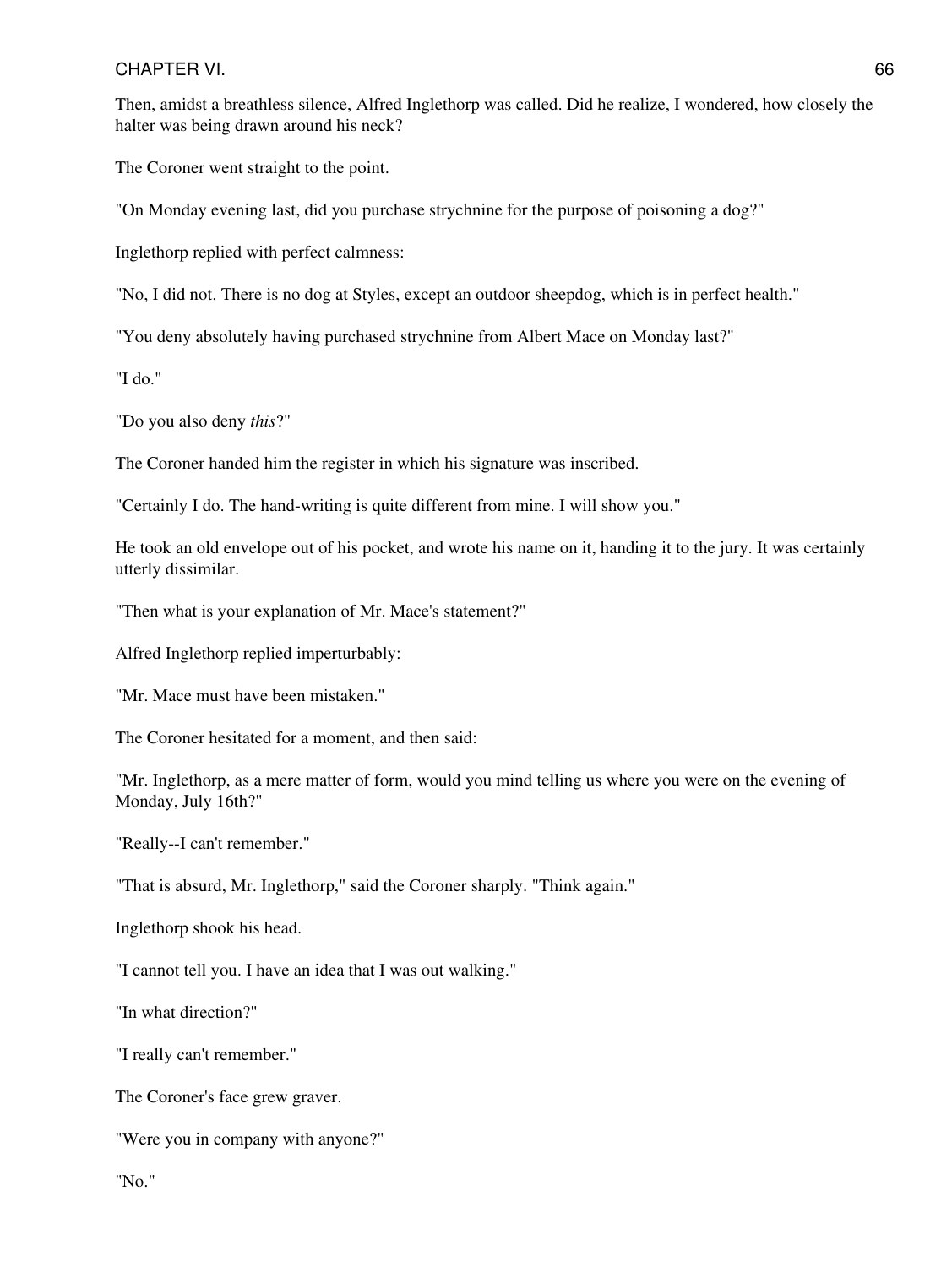"Did you meet anyone on your walk?"

"No."

"That is a pity," said the Coroner dryly. "I am to take it then that you decline to say where you were at the time that Mr. Mace positively recognized you as entering the shop to purchase strychnine?"

"If you like to take it that way, yes."

"Be careful, Mr. Inglethorp."

Poirot was fidgeting nervously.

"Sacre!" he murmured. "Does this imbecile of a man *want* to be arrested?"

Inglethorp was indeed creating a bad impression. His futile denials would not have convinced a child. The Coroner, however, passed briskly to the next point, and Poirot drew a deep breath of relief.

"You had a discussion with your wife on Tuesday afternoon?"

"Pardon me," interrupted Alfred Inglethorp, "you have been misinformed. I had no quarrel with my dear wife. The whole story is absolutely untrue. I was absent from the house the entire afternoon."

"Have you anyone who can testify to that?"

"You have my word," said Inglethorp haughtily.

The Coroner did not trouble to reply.

"There are two witnesses who will swear to having heard your disagreement with Mrs. Inglethorp."

"Those witnesses were mistaken."

I was puzzled. The man spoke with such quiet assurance that I was staggered. I looked at Poirot. There was an expression of exultation on his face which I could not understand. Was he at last convinced of Alfred Inglethorp's guilt?

"Mr. Inglethorp," said the Coroner, "you have heard your wife's dying words repeated here. Can you explain them in any way?"

"Certainly I can."

"You can?"

"It seems to me very simple. The room was dimly lighted. Dr. Bauerstein is much of my height and build, and, like me, wears a beard. In the dim light, and suffering as she was, my poor wife mistook him for me."

"Ah!" murmured Poirot to himself. "But it is an idea, that!"

"You think it is true?" I whispered.

"I do not say that. But it is truly an ingenious supposition."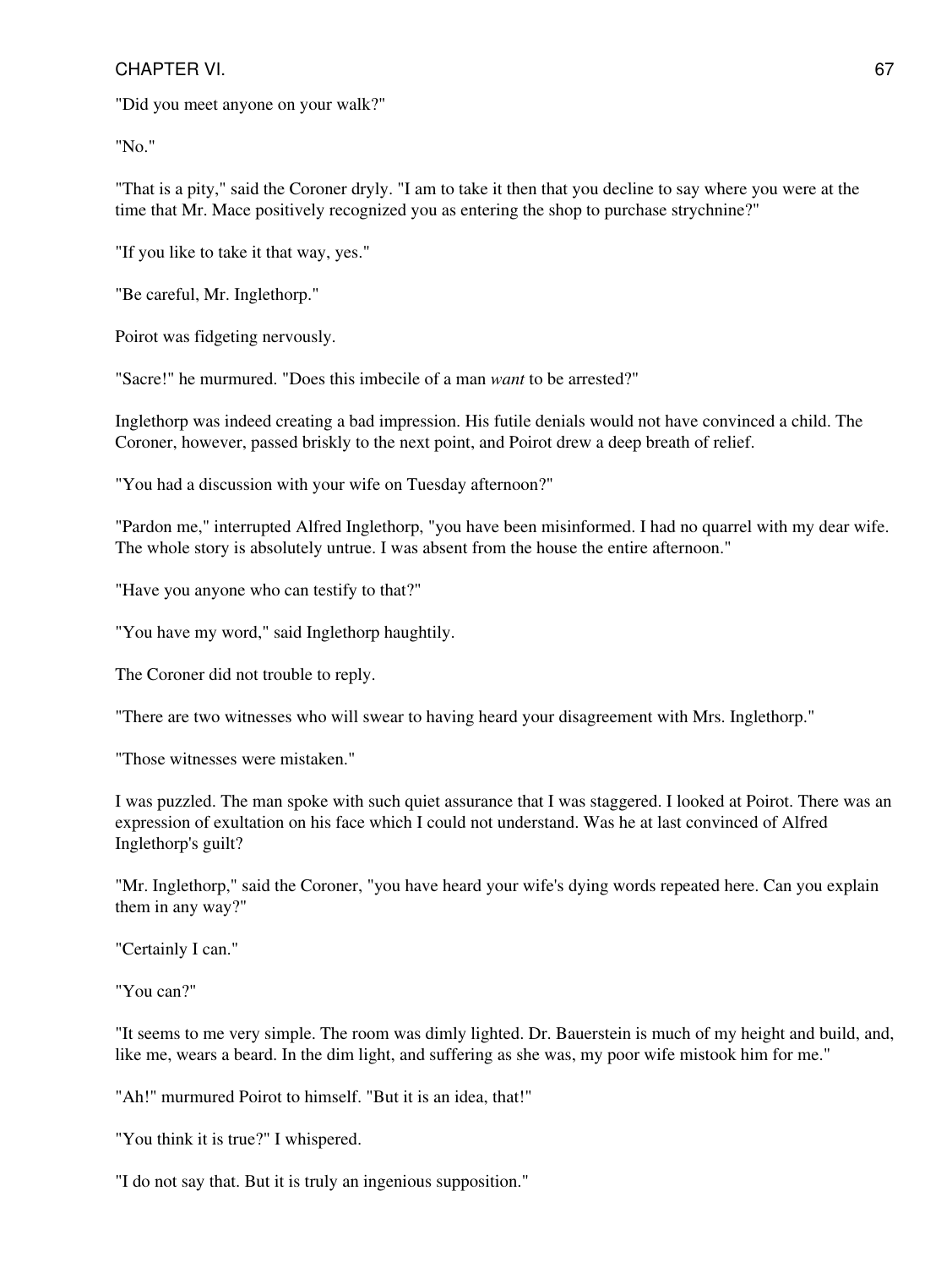"You read my wife's last words as an accusation"--Inglethorp was continuing--"they were, on the contrary, an appeal to me."

The Coroner reflected a moment, then he said:

"I believe, Mr. Inglethorp, that you yourself poured out the coffee, and took it to your wife that evening?"

"I poured it out, yes. But I did not take it to her. I meant to do so, but I was told that a friend was at the hall door, so I laid down the coffee on the hall table. When I came through the hall again a few minutes later, it was gone."

This statement might, or might not, be true, but it did not seem to me to improve matters much for Inglethorp. In any case, he had had ample time to introduce the poison.

At that point, Poirot nudged me gently, indicating two men who were sitting together near the door. One was a little, sharp, dark, ferret-faced man, the other was tall and fair.

I questioned Poirot mutely. He put his lips to my ear.

"Do you know who that little man is?"

I shook my head.

"That is Detective Inspector James Japp of Scotland Yard--Jimmy Japp. The other man is from Scotland Yard too. Things are moving quickly, my friend."

I stared at the two men intently. There was certainly nothing of the policeman about them. I should never have suspected them of being official personages.

I was still staring, when I was startled and recalled by the verdict being given:

"Wilful Murder against some person or persons unknown."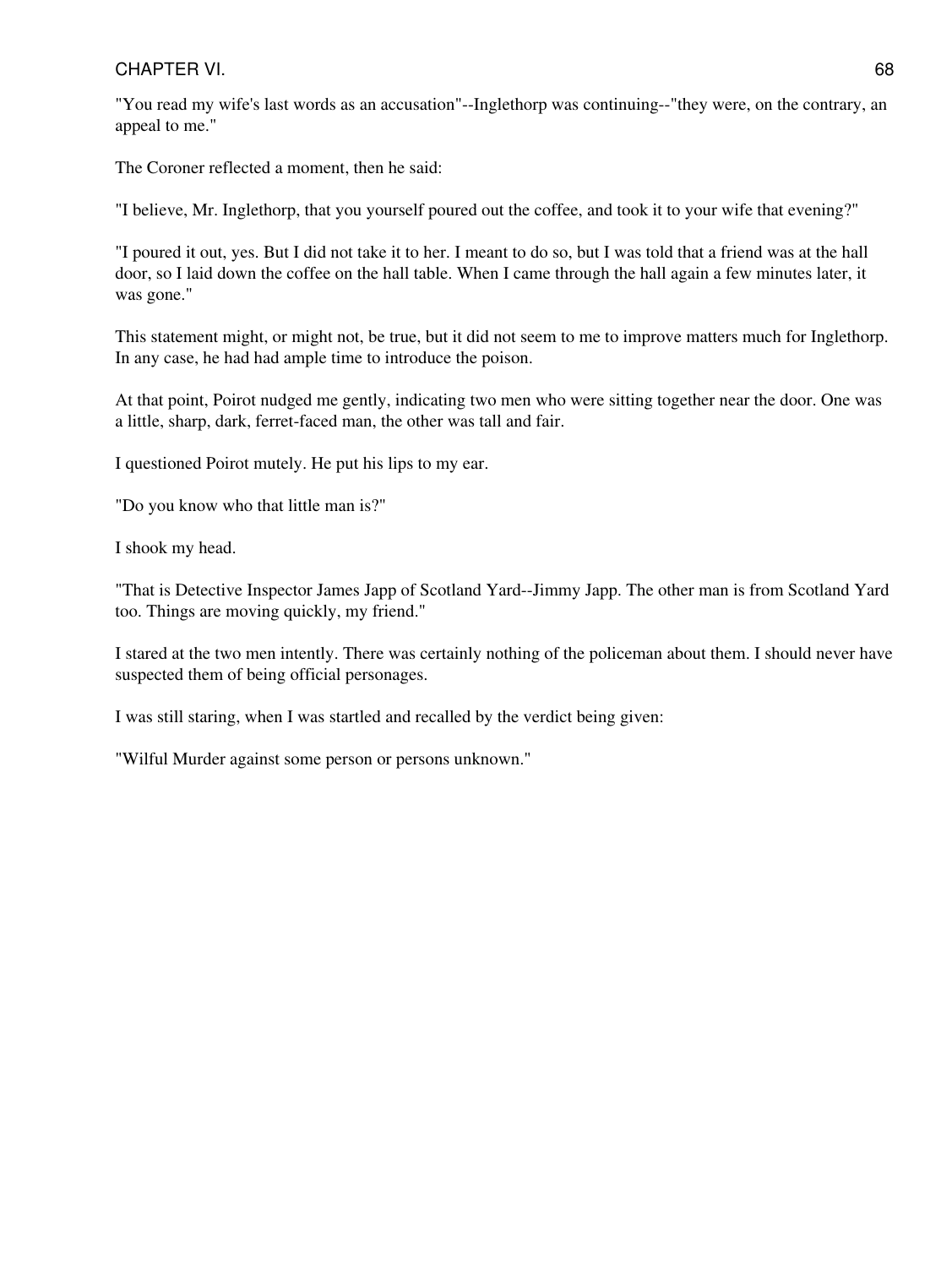# **CHAPTER VII.**

#### POIROT PAYS HIS DEBTS

As we came out of the Stylites Arms, Poirot drew me aside by a gentle pressure of the arm. I understood his object. He was waiting for the Scotland Yard men.

In a few moments, they emerged, and Poirot at once stepped forward, and accosted the shorter of the two.

"I fear you do not remember me, Inspector Japp."

"Why, if it isn't Mr. Poirot!" cried the Inspector. He turned to the other man. "You've heard me speak of Mr. Poirot? It was in 1904 he and I worked together--the Abercrombie forgery case--you remember, he was run down in Brussels. Ah, those were great days, moosier. Then, do you remember 'Baron' Altara? There was a pretty rogue for you! He eluded the clutches of half the police in Europe. But we nailed him in Antwerp--thanks to Mr. Poirot here."

As these friendly reminiscences were being indulged in, I drew nearer, and was introduced to Detective-Inspector Japp, who, in his turn, introduced us both to his companion, Superintendent Summerhaye.

"I need hardly ask what you are doing here, gentlemen," remarked Poirot.

Japp closed one eye knowingly.

"No, indeed. Pretty clear case I should say."

But Poirot answered gravely:

"There I differ from you."

"Oh, come!" said Summerhaye, opening his lips for the first time. "Surely the whole thing is clear as daylight. The man's caught red-handed. How he could be such a fool beats me!"

But Japp was looking attentively at Poirot.

"Hold your fire, Summerhaye," he remarked jocularly. "Me and Moosier here have met before--and there's no man's judgment I'd sooner take than his. If I'm not greatly mistaken, he's got something up his sleeve. Isn't that so, moosier?"

Poirot smiled.

"I have drawn certain conclusions--yes."

Summerhaye was still looking rather sceptical, but Japp continued his scrutiny of Poirot.

"It's this way," he said, "so far, we've only seen the case from the outside. That's where the Yard's at a disadvantage in a case of this kind, where the murder's only out, so to speak, after the inquest. A lot depends on being on the spot first thing, and that's where Mr. Poirot's had the start of us. We shouldn't have been here as soon as this even, if it hadn't been for the fact that there was a smart doctor on the spot, who gave us the tip through the Coroner. But you've been on the spot from the first, and you may have picked up some little hints. From the evidence at the inquest, Mr. Inglethorp murdered his wife as sure as I stand here, and if anyone but you hinted the contrary I'd laugh in his face. I must say I was surprised the jury didn't bring it in Wilful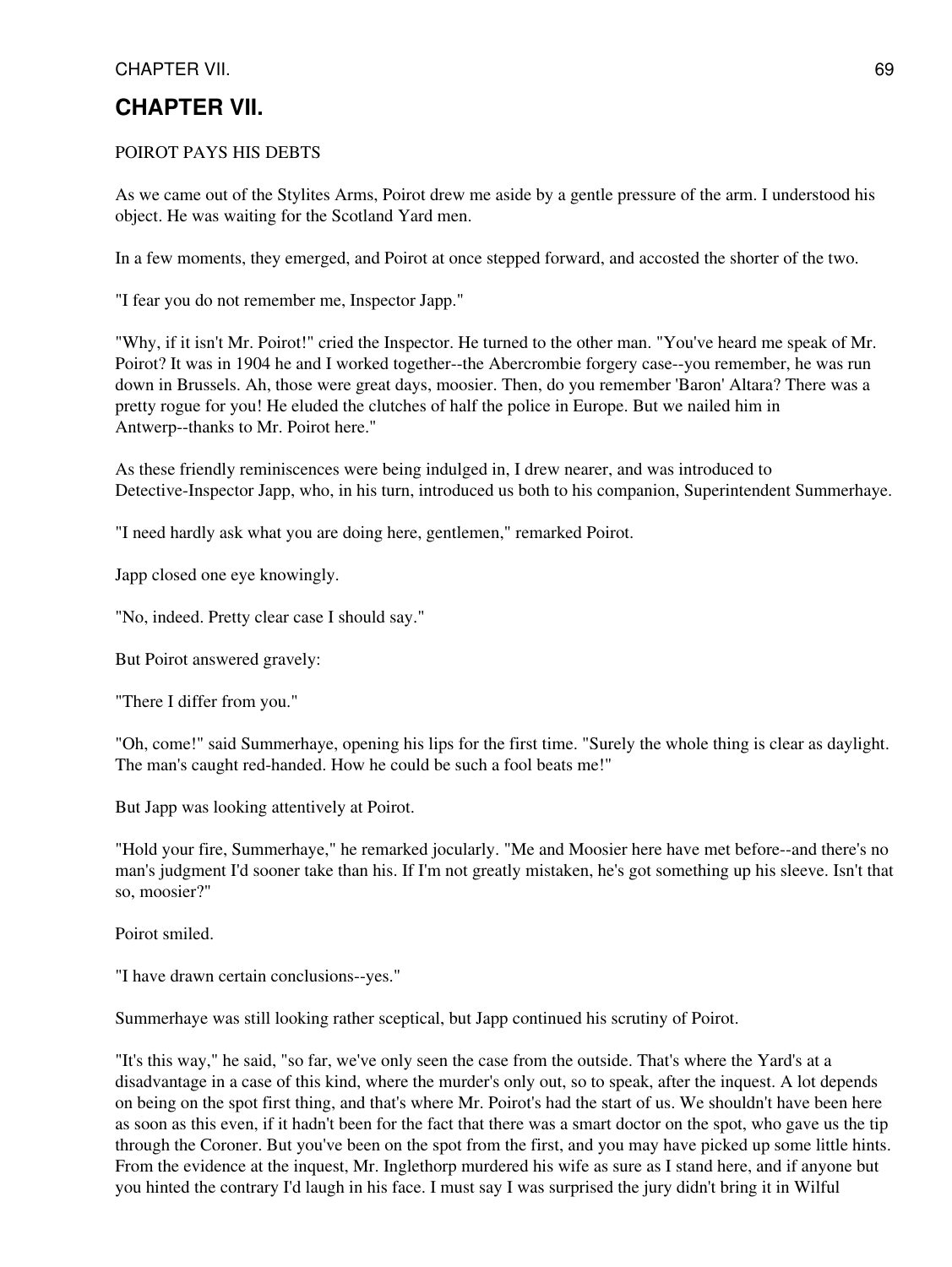#### CHAPTER VII. 2002. 2003. THE STATE STATE STATE STATE STATE STATE STATE STATE STATE STATE STATE STATE STATE STATE STATE STATE STATE STATE STATE STATE STATE STATE STATE STATE STATE STATE STATE STATE STATE STATE STATE STATE S

Murder against him right off. I think they would have, if it hadn't been for the Coroner--he seemed to be holding them back."

"Perhaps, though, you have a warrant for his arrest in your pocket now," suggested Poirot.

A kind of wooden shutter of officialdom came down from Japp's expressive countenance.

"Perhaps I have, and perhaps I haven't," he remarked dryly.

Poirot looked at him thoughtfully.

"I am very anxious, Messieurs, that he should not be arrested."

"I dare say," observed Summerhaye sarcastically.

Japp was regarding Poirot with comical perplexity.

"Can't you go a little further, Mr. Poirot? A wink's as good as a nod--from you. You've been on the spot--and the Yard doesn't want to make any mistakes, you know."

Poirot nodded gravely.

"That is exactly what I thought. Well, I will tell you this. Use your warrant: Arrest Mr. Inglethorp. But it will bring you no kudos--the case against him will be dismissed at once! Comme ca!" And he snapped his fingers expressively.

Japp's face grew grave, though Summerhaye gave an incredulous snort.

As for me, I was literally dumb with astonishment. I could only conclude that Poirot was mad.

Japp had taken out a handkerchief, and was gently dabbing his brow.

"I daren't do it, Mr. Poirot. I'd take your word, but there's others over me who'll be asking what the devil I mean by it. Can't you give me a little more to go on?"

Poirot reflected a moment.

"It can be done," he said at last. "I admit I do not wish it. It forces my hand. I would have preferred to work in the dark just for the present, but what you say is very just--the word of a Belgian policeman, whose day is past, is not enough! And Alfred Inglethorp must not be arrested. That I have sworn, as my friend Hastings here knows. See, then, my good Japp, you go at once to Styles?"

"Well, in about half an hour. We're seeing the Coroner and the doctor first."

"Good. Call for me in passing--the last house in the village. I will go with you. At Styles, Mr. Inglethorp will give you, or if he refuses--as is probable--I will give you such proofs that shall satisfy you that the case against him could not possibly be sustained. Is that a bargain?"

"That's a bargain," said Japp heartily. "And, on behalf of the Yard, I'm much obliged to you, though I'm bound to confess I can't at present see the faintest possible loop-hole in the evidence, but you always were a marvel! So long, then, moosier."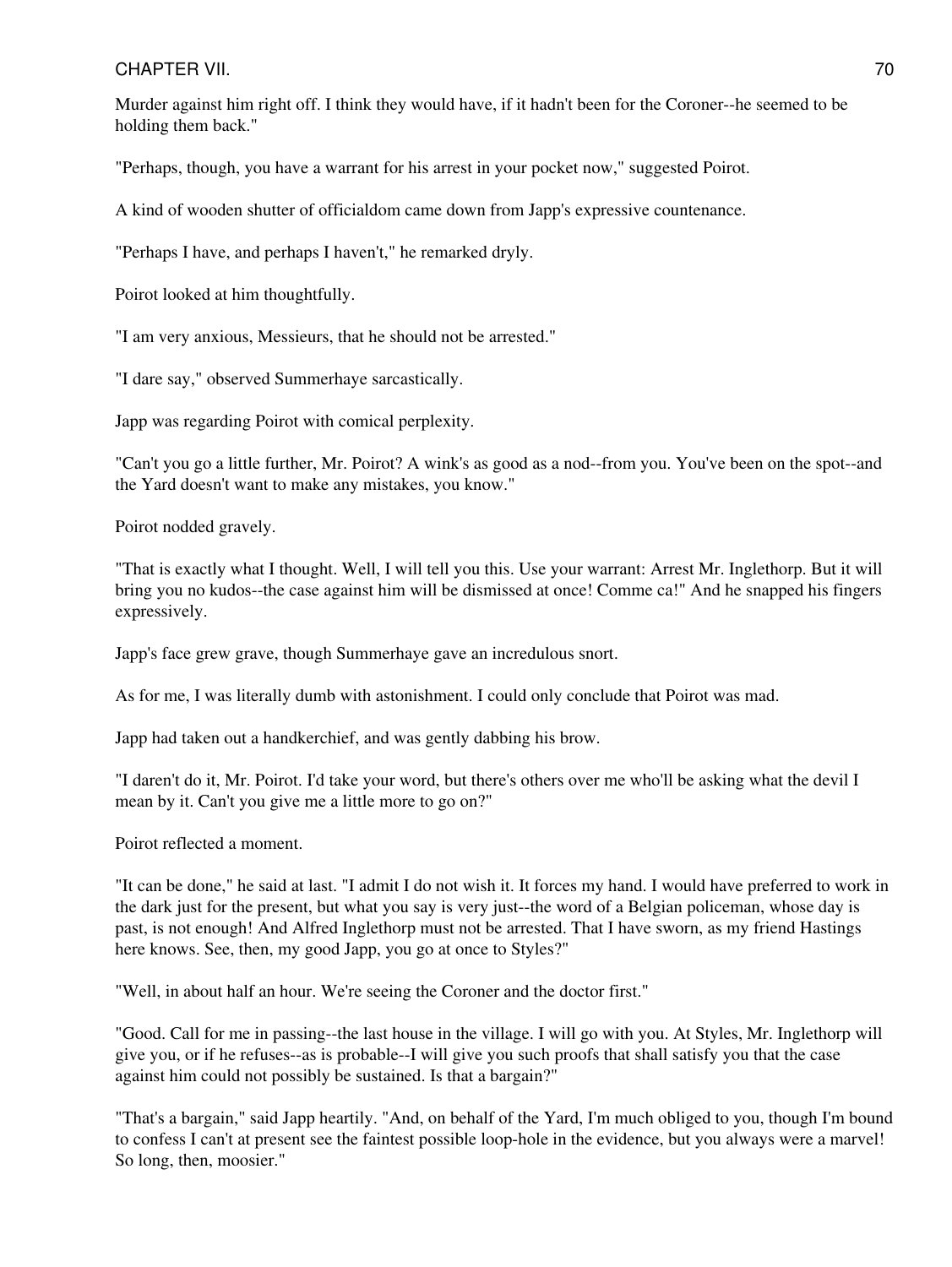### CHAPTER VII. 21 No. 2014 12:30 12:30 12:30 12:30 12:30 12:30 12:30 12:30 12:30 12:30 12:30 12:30 12:30 12:30 1

The two detectives strode away, Summerhaye with an incredulous grin on his face.

"Well, my friend," cried Poirot, before I could get in a word, "what do you think? Mon Dieu! I had some warm moments in that court; I did not figure to myself that the man would be so pig-headed as to refuse to say anything at all. Decidedly, it was the policy of an imbecile."

"H'm! There are other explanations besides that of imbecility," I remarked. "For, if the case against him is true, how could he defend himself except by silence?"

"Why, in a thousand ingenious ways," cried Poirot. "See; say that it is I who have committed this murder, I can think of seven most plausible stories! Far more convincing than Mr. Inglethorp's stony denials!"

I could not help laughing.

"My dear Poirot, I am sure you are capable of thinking of seventy! But, seriously, in spite of what I heard you say to the detectives, you surely cannot still believe in the possibility of Alfred Inglethorp's innocence?"

"Why not now as much as before? Nothing has changed."

"But the evidence is so conclusive."

"Yes, too conclusive."

We turned in at the gate of Leastways Cottage, and proceeded up the now familiar stairs.

"Yes, yes, too conclusive," continued Poirot, almost to himself. "Real evidence is usually vague and unsatisfactory. It has to be examined--sifted. But here the whole thing is cut and dried. No, my friend, this evidence has been very cleverly manufactured--so cleverly that it has defeated its own ends."

"How do you make that out?"

"Because, so long as the evidence against him was vague and intangible, it was very hard to disprove. But, in his anxiety, the criminal has drawn the net so closely that one cut will set Inglethorp free."

I was silent. And in a minute or two, Poirot continued:

"Let us look at the matter like this. Here is a man, let us say, who sets out to poison his wife. He has lived by his wits as the saying goes. Presumably, therefore, he has some wits. He is not altogether a fool. Well, how does he set about it? He goes boldly to the village chemist's and purchases strychnine under his own name, with a trumped up story about a dog which is bound to be proved absurd. He does not employ the poison that night. No, he waits until he has had a violent quarrel with her, of which the whole household is cognisant, and which naturally directs their suspicions upon him. He prepares no defence--no shadow of an alibi, yet he knows the chemist's assistant must necessarily come forward with the facts. Bah! do not ask me to believe that any man could be so idiotic! Only a lunatic, who wished to commit suicide by causing himself to be hanged, would act so!"

"Still--I do not see--" I began.

"Neither do I see. I tell you, mon ami, it puzzles me. Me --Hercule Poirot!"

"But if you believe him innocent, how do you explain his buying the strychnine?"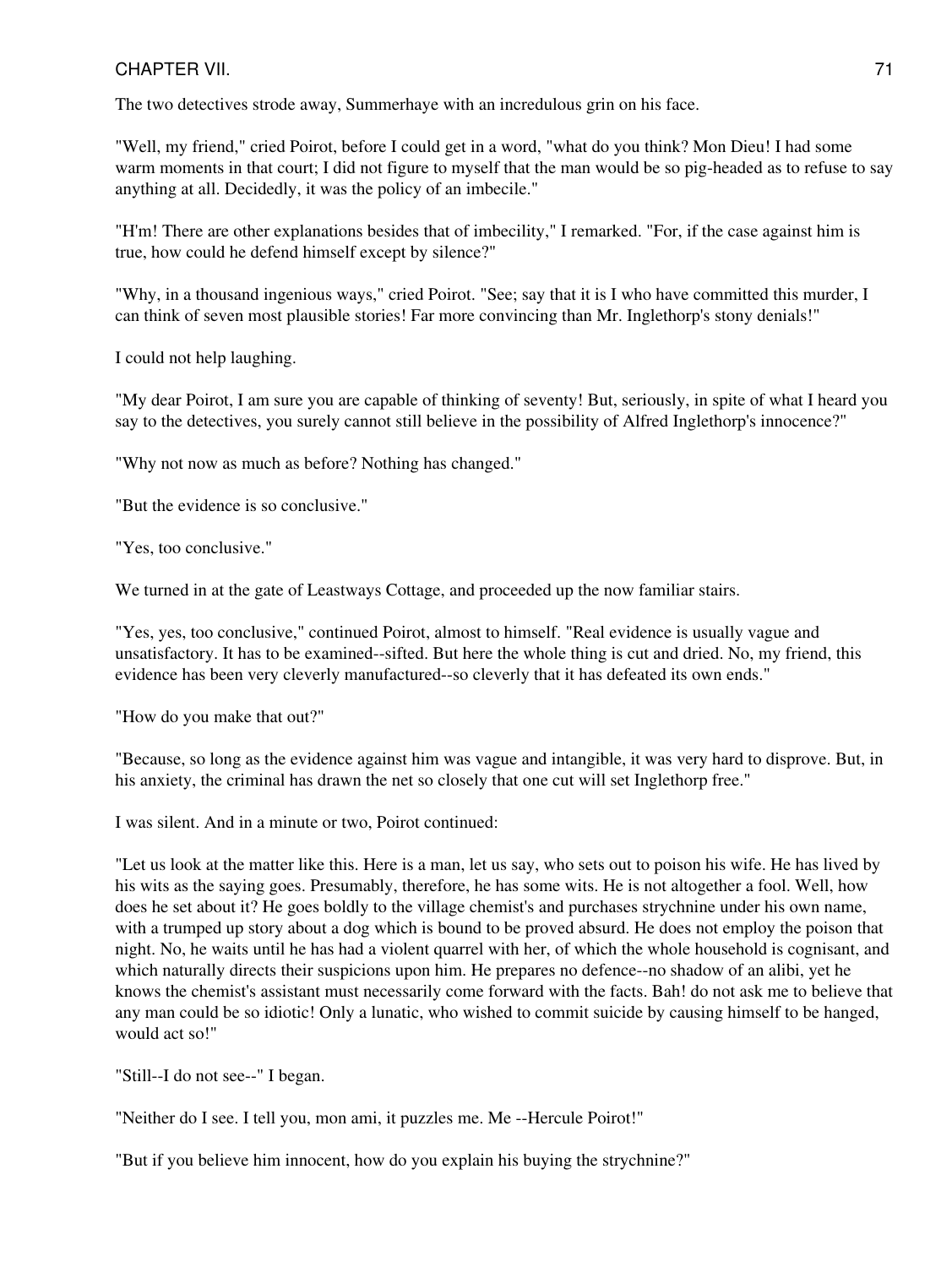"Very simply. He did *not* buy it."

"But Mace recognized him!"

"I beg your pardon, he saw a man with a black beard like Mr. Inglethorp's, and wearing glasses like Mr. Inglethorp, and dressed in Mr. Inglethorp's rather noticeable clothes. He could not recognize a man whom he had probably only seen in the distance, since, you remember, he himself had only been in the village a fortnight, and Mrs. Inglethorp dealt principally with Coot's in Tadminster."

"Then you think----"

"Mon ami, do you remember the two points I laid stress upon? Leave the first one for the moment, what was the second?"

"The important fact that Alfred Inglethorp wears peculiar clothes, has a black beard, and uses glasses," I quoted.

"Exactly. Now suppose anyone wished to pass himself off as John or Lawrence Cavendish. Would it be easy?"

"No," I said thoughtfully. "Of course an actor----"

But Poirot cut me short ruthlessly.

"And why would it not be easy? I will tell you, my friend: Because they are both clean-shaven men. To make up successfully as one of these two in broad daylight, it would need an actor of genius, and a certain initial facial resemblance. But in the case of Alfred Inglethorp, all that is changed. His clothes, his beard, the glasses which hide his eyes--those are the salient points about his personal appearance. Now, what is the first instinct of the criminal? To divert suspicion from himself, is it not so? And how can he best do that? By throwing it on some one else. In this instance, there was a man ready to his hand. Everybody was predisposed to believe in Mr. Inglethorp's guilt. It was a foregone conclusion that he would be suspected; but, to make it a sure thing there must be tangible proof--such as the actual buying of the poison, and that, with a man of the peculiar appearance of Mr. Inglethorp, was not difficult. Remember, this young Mace had never actually spoken to Mr. Inglethorp. How should he doubt that the man in his clothes, with his beard and his glasses, was not Alfred Inglethorp?"

"It may be so," I said, fascinated by Poirot's eloquence. "But, if that was the case, why does he not say where he was at six o'clock on Monday evening?"

"Ah, why indeed?" said Poirot, calming down. "If he were arrested, he probably would speak, but I do not want it to come to that. I must make him see the gravity of his position. There is, of course, something discreditable behind his silence. If he did not murder his wife, he is, nevertheless, a scoundrel, and has something of his own to conceal, quite apart from the murder."

"What can it be?" I mused, won over to Poirot's views for the moment, although still retaining a faint conviction that the obvious deduction was the correct one.

"Can you not guess?" asked Poirot, smiling.

"No, can you?"

"Oh, yes, I had a little idea sometime ago--and it has turned out to be correct."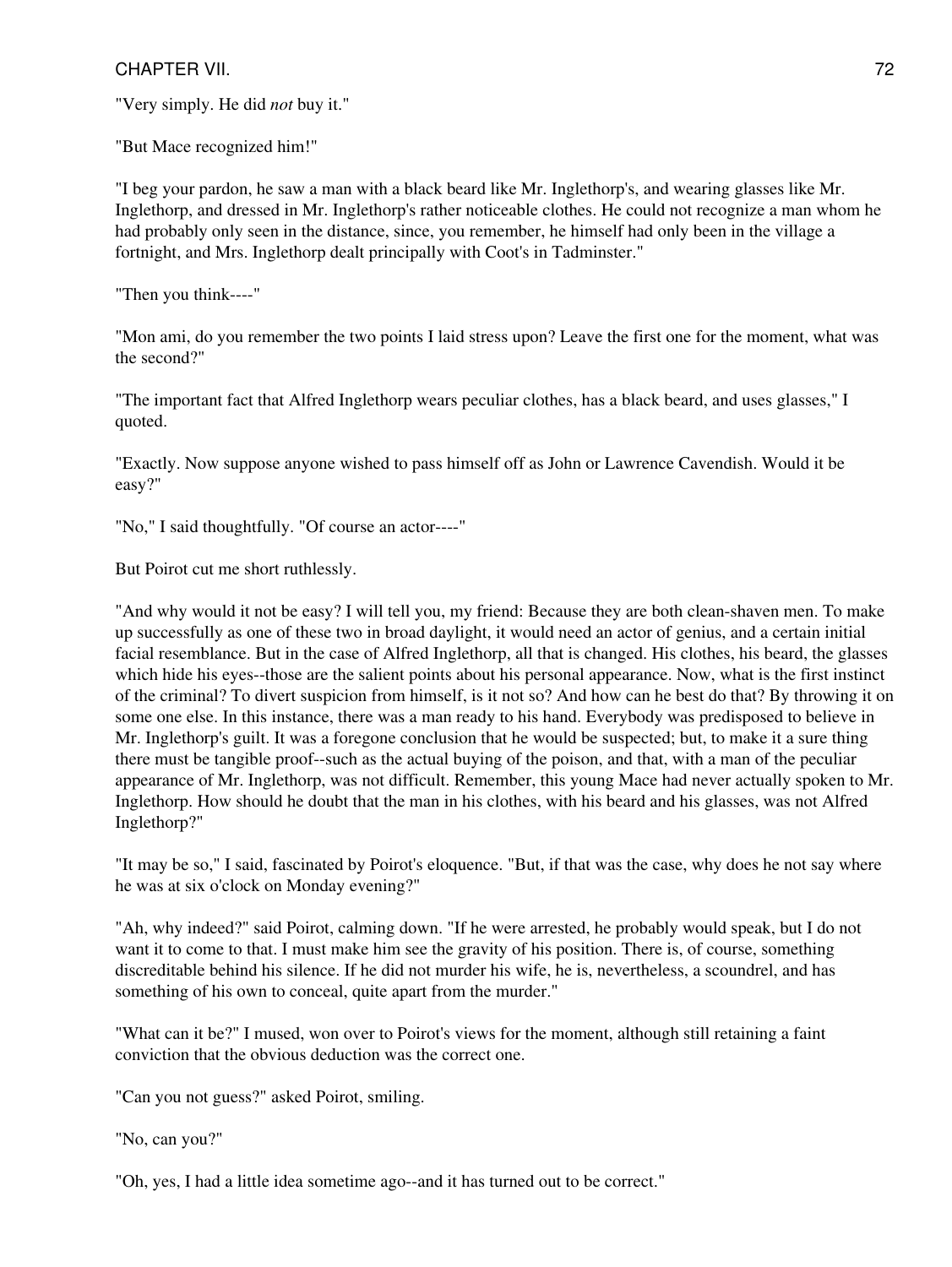"You never told me," I said reproachfully.

Poirot spread out his hands apologetically.

"Pardon me, mon ami, you were not precisely sympathique." He turned to me earnestly. "Tell me--you see now that he must not be arrested?"

"Perhaps," I said doubtfully, for I was really quite indifferent to the fate of Alfred Inglethorp, and thought that a good fright would do him no harm.

Poirot, who was watching me intently, gave a sigh.

"Come, my friend," he said, changing the subject, "apart from Mr. Inglethorp, how did the evidence at the inquest strike you?"

"Oh, pretty much what I expected."

"Did nothing strike you as peculiar about it?"

My thoughts flew to Mary Cavendish, and I hedged:

"In what way?"

"Well, Mr. Lawrence Cavendish's evidence for instance?"

I was relieved.

"Oh, Lawrence! No, I don't think so. He's always a nervous chap."

"His suggestion that his mother might have been poisoned accidentally by means of the tonic she was taking, that did not strike you as strange--hein?"

"No, I can't say it did. The doctors ridiculed it of course. But it was quite a natural suggestion for a layman to make."

"But Monsieur Lawrence is not a layman. You told me yourself that he had started by studying medicine, and that he had taken his degree."

"Yes, that's true. I never thought of that." I was rather startled. "It *is* odd."

Poirot nodded.

"From the first, his behaviour has been peculiar. Of all the household, he alone would be likely to recognize the symptoms of strychnine poisoning, and yet we find him the only member of the family to uphold strenuously the theory of death from natural causes. If it had been Monsieur John, I could have understood it. He has no technical knowledge, and is by nature unimaginative. But Monsieur Lawrence--no! And now, to-day, he puts forward a suggestion that he himself must have known was ridiculous. There is food for thought in this, mon ami!"

"It's very confusing," I agreed.

"Then there is Mrs. Cavendish," continued Poirot. "That's another who is not telling all she knows! What do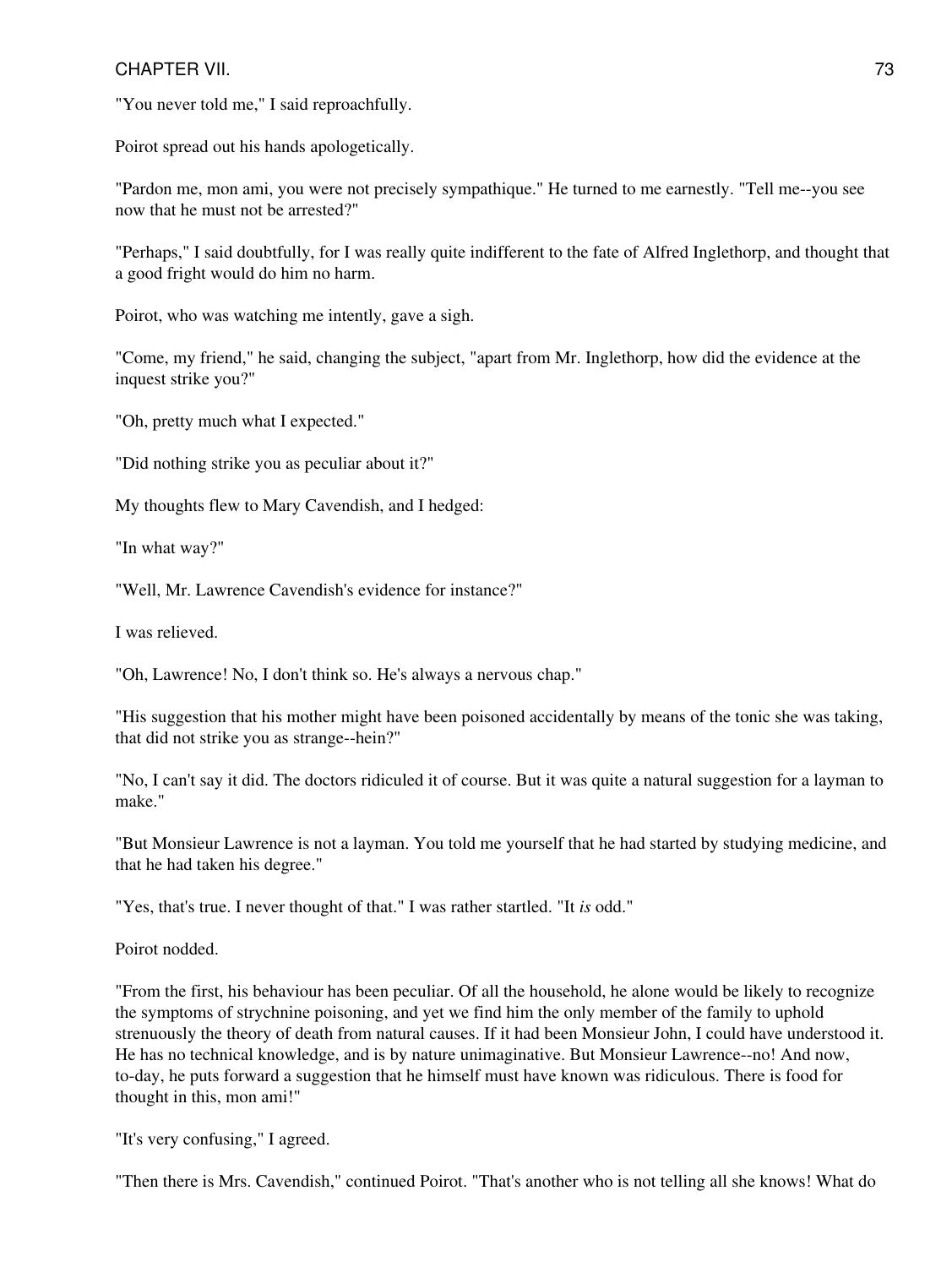you make of her attitude?"

"I don't know what to make of it. It seems inconceivable that she should be shielding Alfred Inglethorp. Yet that is what it looks like."

Poirot nodded reflectively.

"Yes, it is queer. One thing is certain, she overheard a good deal more of that 'private conversation' than she was willing to admit."

"And yet she is the last person one would accuse of stooping to eavesdrop!"

"Exactly. One thing her evidence *has* shown me. I made a mistake. Dorcas was quite right. The quarrel did take place earlier in the afternoon, about four o'clock, as she said."

I looked at him curiously. I had never understood his insistence on that point.

"Yes, a good deal that was peculiar came out to-day," continued Poirot. "Dr. Bauerstein, now, what was *he* doing up and dressed at that hour in the morning? It is astonishing to me that no one commented on the fact."

"He has insomnia, I believe," I said doubtfully.

"Which is a very good, or a very bad explanation," remarked Poirot. "It covers everything, and explains nothing. I shall keep my eye on our clever Dr. Bauerstein."

"Any more faults to find with the evidence?" I inquired satirically.

"Mon ami," replied Poirot gravely, "when you find that people are not telling you the truth--look out! Now, unless I am much mistaken, at the inquest to-day only one--at most, two persons were speaking the truth without reservation or subterfuge."

"Oh, come now, Poirot! I won't cite Lawrence, or Mrs. Cavendish. But there's John--and Miss Howard, surely they were speaking the truth?"

"Both of them, my friend? One, I grant you, but both----!"

His words gave me an unpleasant shock. Miss Howard's evidence, unimportant as it was, had been given in such a downright straightforward manner that it had never occurred to me to doubt her sincerity. Still, I had a great respect for Poirot's sagacity--except on the occasions when he was what I described to myself as "foolishly pig-headed."

"Do you really think so?" I asked. "Miss Howard had always seemed to me so essentially honest--almost uncomfortably so."

Poirot gave me a curious look, which I could not quite fathom. He seemed to speak, and then checked himself.

"Miss Murdoch too," I continued, "there's nothing untruthful about *her*."

"No. But it was strange that she never heard a sound, sleeping next door; whereas Mrs. Cavendish, in the other wing of the building, distinctly heard the table fall."

"Well, she's young. And she sleeps soundly."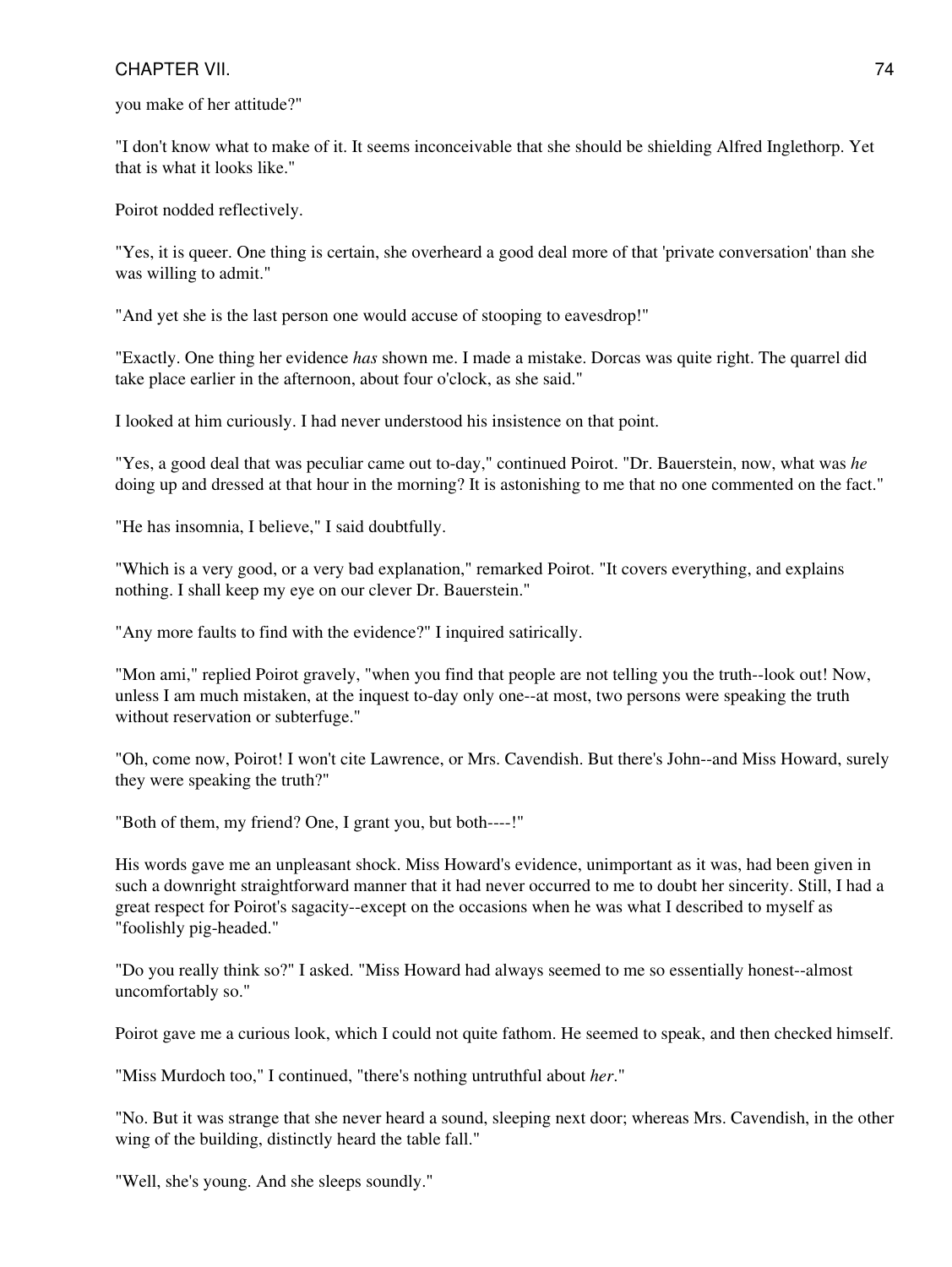"Ah, yes, indeed! She must be a famous sleeper, that one!"

I did not quite like the tone of his voice, but at that moment a smart knock reached our ears, and looking out of the window we perceived the two detectives waiting for us below.

Poirot seized his hat, gave a ferocious twist to his moustache, and, carefully brushing an imaginary speck of dust from his sleeve, motioned me to precede him down the stairs; there we joined the detectives and set out for Styles.

I think the appearance of the two Scotland Yard men was rather a shock--especially to John, though of course after the verdict, he had realized that it was only a matter of time. Still, the presence of the detectives brought the truth home to him more than anything else could have done.

Poirot had conferred with Japp in a low tone on the way up, and it was the latter functionary who requested that the household, with the exception of the servants, should be assembled together in the drawing-room. I realized the significance of this. It was up to Poirot to make his boast good.

Personally, I was not sanguine. Poirot might have excellent reasons for his belief in Inglethorp's innocence, but a man of the type of Summerhaye would require tangible proofs, and these I doubted if Poirot could supply.

Before very long we had all trooped into the drawing-room, the door of which Japp closed. Poirot politely set chairs for every one. The Scotland Yard men were the cynosure of all eyes. I think that for the first time we realized that the thing was not a bad dream, but a tangible reality. We had read of such things--now we ourselves were actors in the drama. To-morrow the daily papers, all over England, would blazon out the news in staring headlines:

#### "MYSTERIOUS TRAGEDY IN ESSEX"

## "WEALTHY LADY POISONED"

There would be pictures of Styles, snap-shots of "The family leaving the Inquest"--the village photographer had not been idle! All the things that one had read a hundred times--things that happen to other people, not to oneself. And now, in this house, a murder had been committed. In front of us were "the detectives in charge of the case." The well-known glib phraseology passed rapidly through my mind in the interval before Poirot opened the proceedings.

I think every one was a little surprised that it should be he and not one of the official detectives who took the initiative.

"Mesdames and messieurs," said Poirot, bowing as though he were a celebrity about to deliver a lecture, "I have asked you to come here all together, for a certain object. That object, it concerns Mr. Alfred Inglethorp."

Inglethorp was sitting a little by himself--I think, unconsciously, every one had drawn his chair slightly away from him--and he gave a faint start as Poirot pronounced his name.

"Mr. Inglethorp," said Poirot, addressing him directly, "a very dark shadow is resting on this house--the shadow of murder."

Inglethorp shook his head sadly.

"My poor wife," he murmured. "Poor Emily! It is terrible."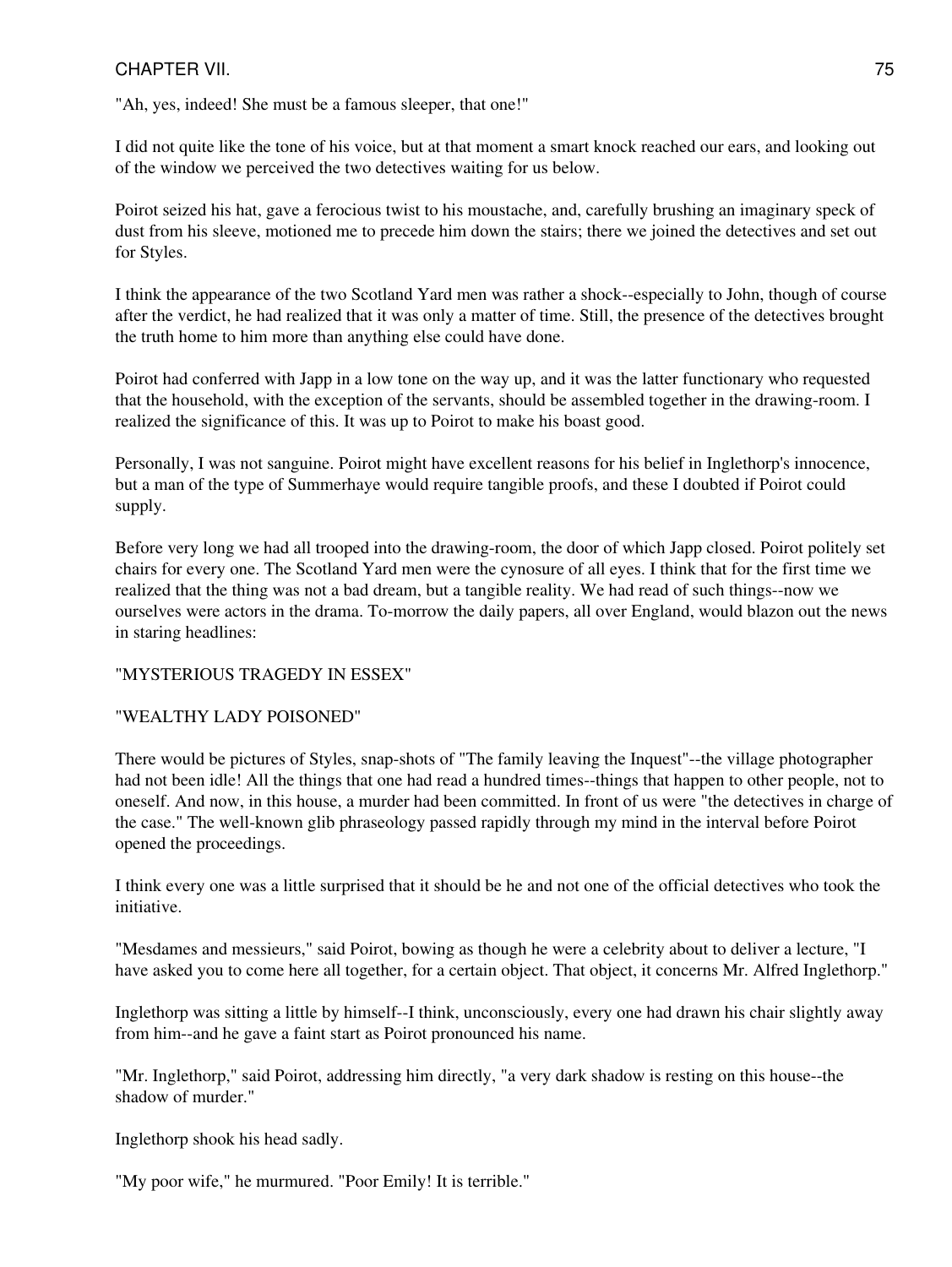## CHAPTER VII. 26 and 20 and 20 and 20 and 20 and 20 and 20 and 20 and 20 and 20 and 20 and 20 and 20 and 20 and 20 and 20 and 20 and 20 and 20 and 20 and 20 and 20 and 20 and 20 and 20 and 20 and 20 and 20 and 20 and 20 and

"I do not think, monsieur," said Poirot pointedly, "that you quite realize how terrible it may be--for you." And as Inglethorp did not appear to understand, he added: "Mr. Inglethorp, you are standing in very grave danger."

The two detectives fidgeted. I saw the official caution "Anything you say will be used in evidence against you," actually hovering on Summerhaye's lips. Poirot went on.

"Do you understand now, monsieur?"

"No; What do you mean?"

"I mean," said Poirot deliberately, "that you are suspected of poisoning your wife."

A little gasp ran round the circle at this plain speaking.

"Good heavens!" cried Inglethorp, starting up. "What a monstrous idea! *I*--poison my dearest Emily!"

"I do not think"--Poirot watched him narrowly--"that you quite realize the unfavourable nature of your evidence at the inquest. Mr. Inglethorp, knowing what I have now told you, do you still refuse to say where you were at six o'clock on Monday afternoon?"

With a groan, Alfred Inglethorp sank down again and buried his face in his hands. Poirot approached and stood over him.

"Speak!" he cried menacingly.

With an effort, Inglethorp raised his face from his hands. Then, slowly and deliberately, he shook his head.

"You will not speak?"

"No. I do not believe that anyone could be so monstrous as to accuse me of what you say."

Poirot nodded thoughtfully, like a man whose mind is made up.

"Soit!" he said. "Then I must speak for you."

Alfred Inglethorp sprang up again.

"You? How can you speak? You do not know----" he broke off abruptly.

Poirot turned to face us. "Mesdames and messieurs! I speak! Listen! I, Hercule Poirot, affirm that the man who entered the chemist's shop, and purchased strychnine at six o'clock on Monday last was not Mr. Inglethorp, for at six o'clock on that day Mr. Inglethorp was escorting Mrs. Raikes back to her home from a neighbouring farm. I can produce no less than five witnesses to swear to having seen them together, either at six or just after and, as you may know, the Abbey Farm, Mrs. Raikes's home, is at least two and a half miles distant from the village. There is absolutely no question as to the alibi!"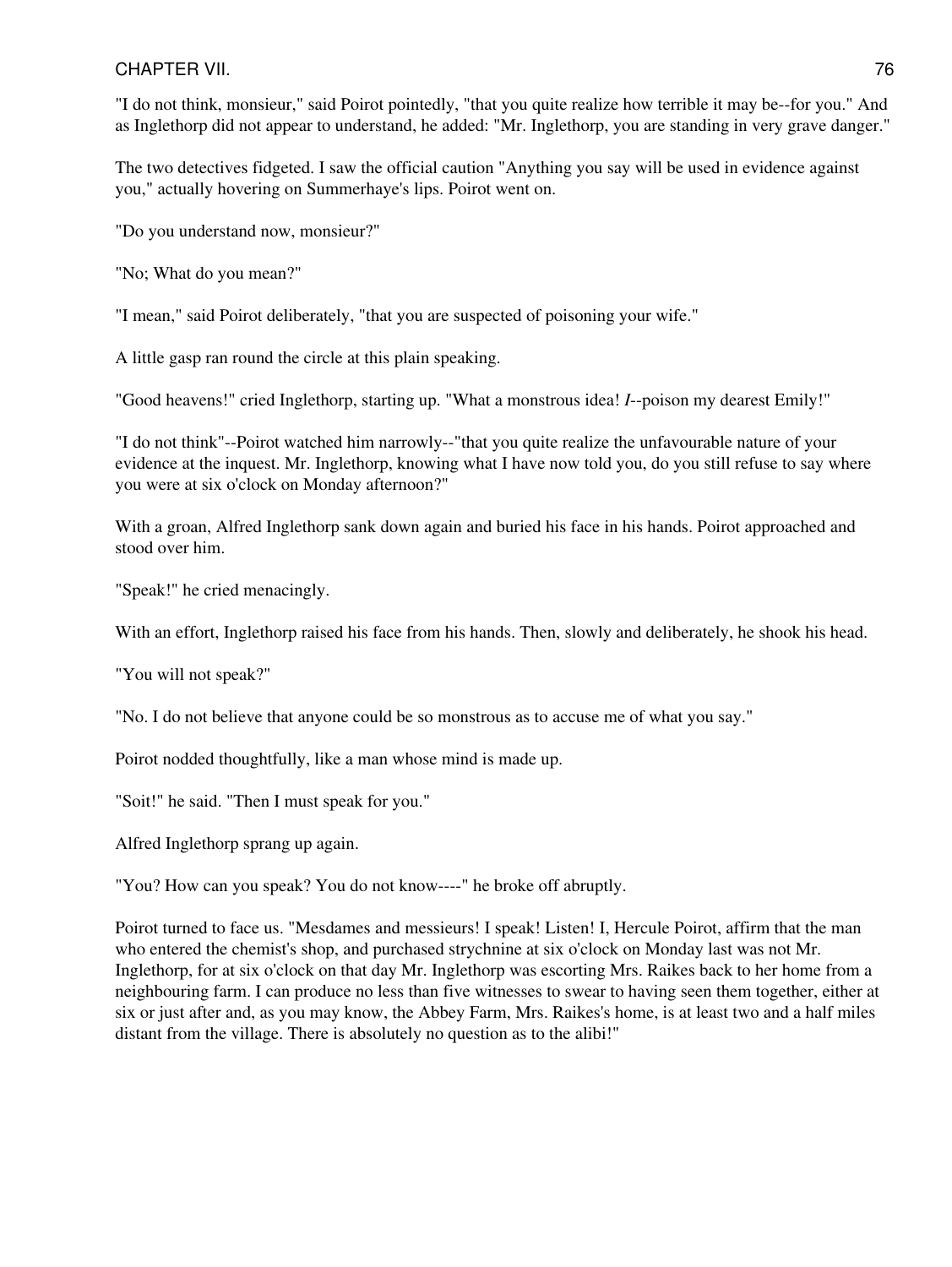## FRESH SUSPICIONS

There was a moment's stupefied silence. Japp, who was the least surprised of any of us, was the first to speak.

"My word," he cried, "you're the goods! And no mistake, Mr. Poirot! These witnesses of yours are all right, I suppose?"

"Voila! I have prepared a list of them--names and addresses. You must see them, of course. But you will find it all right."

"I'm sure of that." Japp lowered his voice. "I'm much obliged to you. A pretty mare's nest arresting him would have been." He turned to Inglethorp. "But, if you'll excuse me, sir, why couldn't you say all this at the inquest?"

"I will tell you why," interrupted Poirot. "There was a certain rumour----"

"A most malicious and utterly untrue one," interrupted Alfred Inglethorp in an agitated voice.

"And Mr. Inglethorp was anxious to have no scandal revived just at present. Am I right?"

"Quite right." Inglethorp nodded. "With my poor Emily not yet buried, can you wonder I was anxious that no more lying rumours should be started."

"Between you and me, sir," remarked Japp, "I'd sooner have any amount of rumours than be arrested for murder. And I venture to think your poor lady would have felt the same. And, if it hadn't been for Mr. Poirot here, arrested you would have been, as sure as eggs is eggs!"

"I was foolish, no doubt," murmured Inglethorp. "But you do not know, inspector, how I have been persecuted and maligned." And he shot a baleful glance at Evelyn Howard.

"Now, sir," said Japp, turning briskly to John, "I should like to see the lady's bedroom, please, and after that I'll have a little chat with the servants. Don't you bother about anything. Mr. Poirot, here, will show me the way."

As they all went out of the room, Poirot turned and made me a sign to follow him upstairs. There he caught me by the arm, and drew me aside.

"Quick, go to the other wing. Stand there--just this side of the baize door. Do not move till I come." Then, turning rapidly, he rejoined the two detectives.

I followed his instructions, taking up my position by the baize door, and wondering what on earth lay behind the request. Why was I to stand in this particular spot on guard? I looked thoughtfully down the corridor in front of me. An idea struck me. With the exception of Cynthia Murdoch's, every one's room was in this left wing. Had that anything to do with it? Was I to report who came or went? I stood faithfully at my post. The minutes passed. Nobody came. Nothing happened.

It must have been quite twenty minutes before Poirot rejoined me.

"You have not stirred?"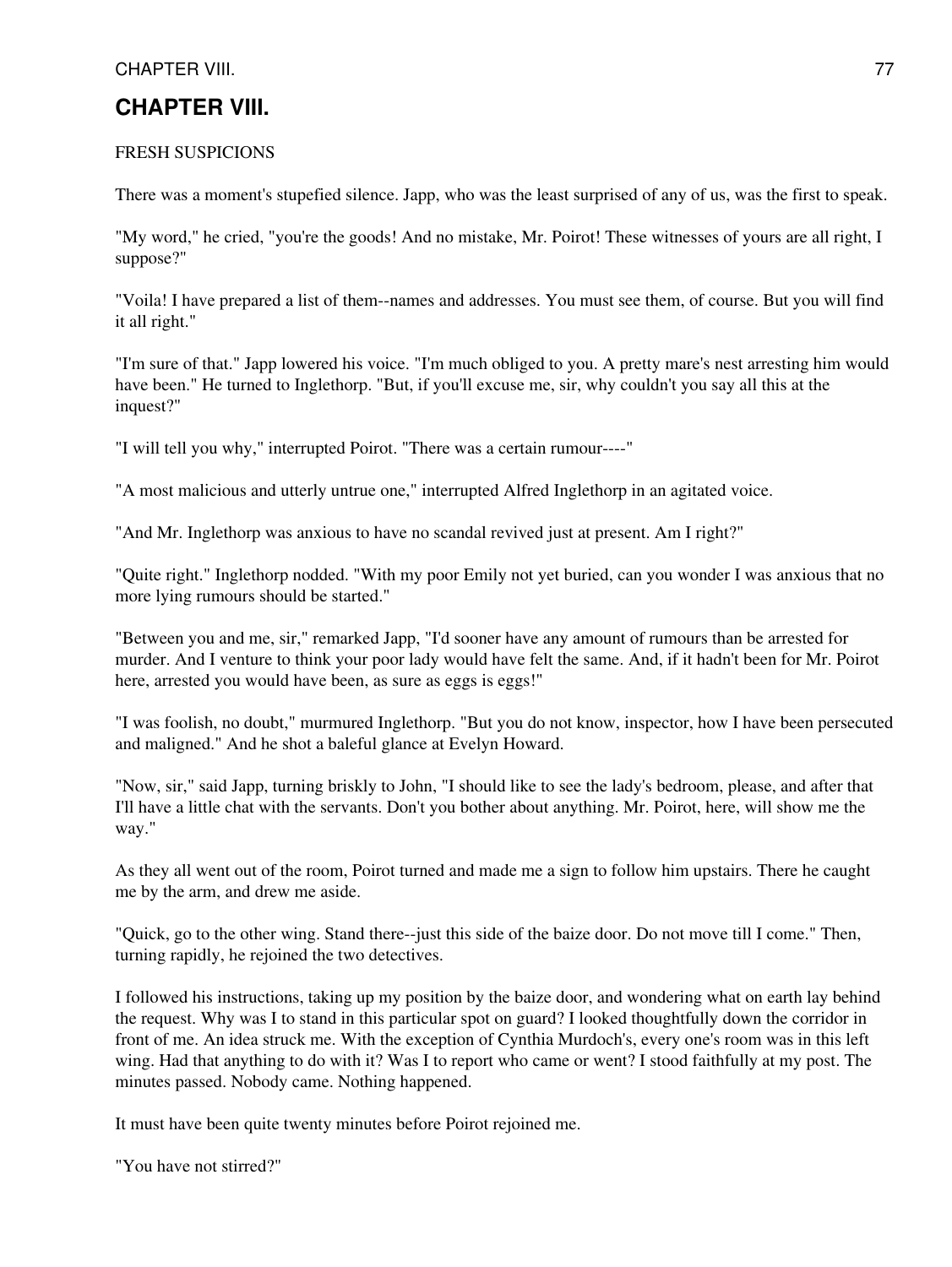#### CHAPTER VIII. 28 and 20 and 20 and 20 and 20 and 20 and 20 and 20 and 20 and 20 and 20 and 20 and 20 and 20 and 20 and 20 and 20 and 20 and 20 and 20 and 20 and 20 and 20 and 20 and 20 and 20 and 20 and 20 and 20 and 20 an

"No, I've stuck here like a rock. Nothing's happened."

"Ah!" Was he pleased, or disappointed? "You've seen nothing at all?"

"No."

"But you have probably heard something? A big bump--eh, mon ami?"

"No."

"Is it possible? Ah, but I am vexed with myself! I am not usually clumsy. I made but a slight gesture"--I know Poirot's gestures--"with the left hand, and over went the table by the bed!"

He looked so childishly vexed and crest-fallen that I hastened to console him.

"Never mind, old chap. What does it matter? Your triumph downstairs excited you. I can tell you, that was a surprise to us all. There must be more in this affair of Inglethorp's with Mrs. Raikes than we thought, to make him hold his tongue so persistently. What are you going to do now? Where are the Scotland Yard fellows?"

"Gone down to interview the servants. I showed them all our exhibits. I am disappointed in Japp. He has no method!"

"Hullo!" I said, looking out of the window. "Here's Dr. Bauerstein. I believe you're right about that man, Poirot. I don't like him."

"He is clever," observed Poirot meditatively.

"Oh, clever as the devil! I must say I was overjoyed to see him in the plight he was in on Tuesday. You never saw such a spectacle!" And I described the doctor's adventure. "He looked a regular scarecrow! Plastered with mud from head to foot."

"You saw him, then?"

"Yes. Of course, he didn't want to come in--it was just after dinner--but Mr. Inglethorp insisted."

"What?" Poirot caught me violently by the shoulders. "Was Dr. Bauerstein here on Tuesday evening? Here? And you never told me? Why did you not tell me? Why? Why?"

He appeared to be in an absolute frenzy.

"My dear Poirot," I expostulated, "I never thought it would interest you. I didn't know it was of any importance."

"Importance? It is of the first importance! So Dr. Bauerstein was here on Tuesday night--the night of the murder. Hastings, do you not see? That alters everything--everything!"

I had never seen him so upset. Loosening his hold of me, he mechanically straightened a pair of candlesticks, still murmuring to himself: "Yes, that alters everything--everything."

Suddenly he seemed to come to a decision.

"Allons!" he said. "We must act at once. Where is Mr. Cavendish?"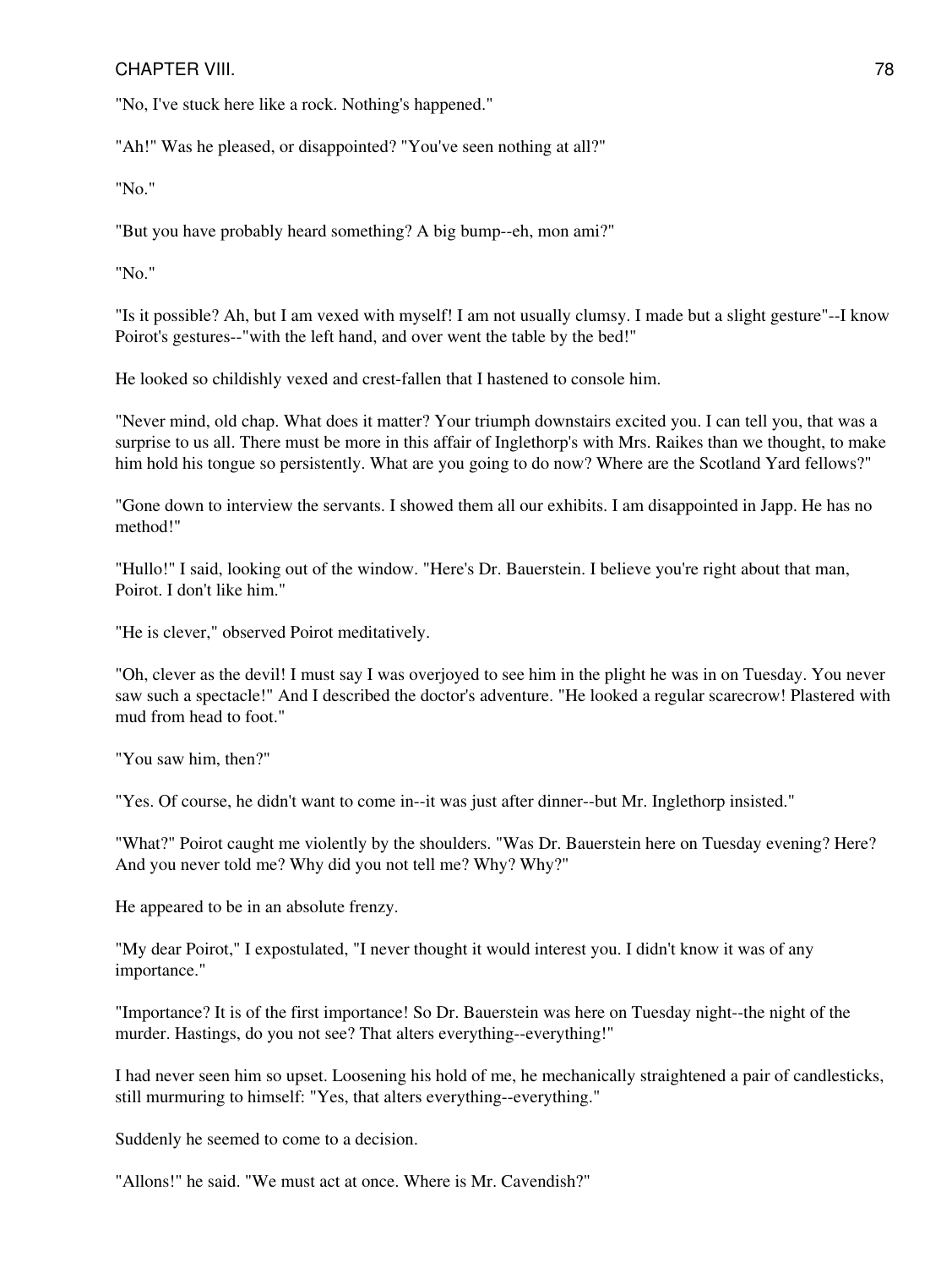John was in the smoking-room. Poirot went straight to him.

"Mr. Cavendish, I have some important business in Tadminster. A new clue. May I take your motor?"

"Why, of course. Do you mean at once?"

"If you please."

John rang the bell, and ordered round the car. In another ten minutes, we were racing down the park and along the high road to Tadminster.

"Now, Poirot," I remarked resignedly, "perhaps you will tell me what all this is about?"

"Well, mon ami, a good deal you can guess for yourself. Of course you realize that, now Mr. Inglethorp is out of it, the whole position is greatly changed. We are face to face with an entirely new problem. We know now that there is one person who did not buy the poison. We have cleared away the manufactured clues. Now for the real ones. I have ascertained that anyone in the household, with the exception of Mrs. Cavendish, who was playing tennis with you, could have personated Mr. Inglethorp on Monday evening. In the same way, we have his statement that he put the coffee down in the hall. No one took much notice of that at the inquest--but now it has a very different significance. We must find out who did take that coffee to Mrs. Inglethorp eventually, or who passed through the hall whilst it was standing there. From your account, there are only two people whom we can positively say did not go near the coffee--Mrs. Cavendish, and Mademoiselle Cynthia."

"Yes, that is so." I felt an inexpressible lightening of the heart. Mary Cavendish could certainly not rest under suspicion.

"In clearing Alfred Inglethorp," continued Poirot, "I have been obliged to show my hand sooner than I intended. As long as I might be thought to be pursuing him, the criminal would be off his guard. Now, he will be doubly careful. Yes--doubly careful." He turned to me abruptly. "Tell me, Hastings, you yourself--have you no suspicions of anybody?"

I hesitated. To tell the truth, an idea, wild and extravagant in itself, had once or twice that morning flashed through my brain. I had rejected it as absurd, nevertheless it persisted.

"You couldn't call it a suspicion," I murmured. "It's so utterly foolish."

"Come now," urged Poirot encouragingly. "Do not fear. Speak your mind. You should always pay attention to your instincts."

"Well then," I blurted out, "it's absurd--but I suspect Miss Howard of not telling all she knows!"

"Miss Howard?"

"Yes--you'll laugh at me----"

"Not at all. Why should I?"

"I can't help feeling," I continued blunderingly; "that we've rather left her out of the possible suspects, simply on the strength of her having been away from the place. But, after all, she was only fifteen miles away. A car would do it in half an hour. Can we say positively that she was away from Styles on the night of the murder?"

"Yes, my friend," said Poirot unexpectedly, "we can. One of my first actions was to ring up the hospital where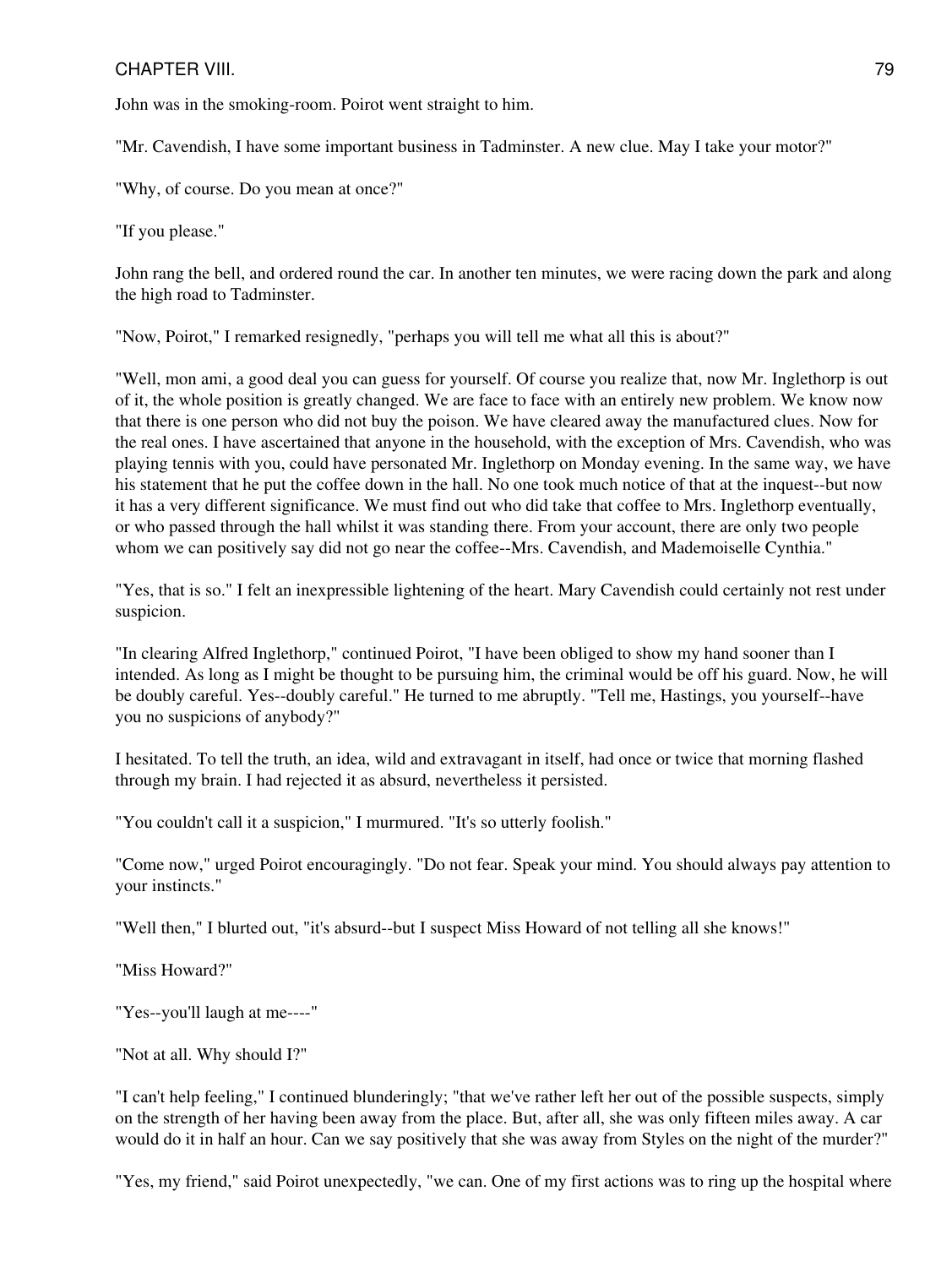she was working."

"Well?"

"Well, I learnt that Miss Howard had been on afternoon duty on Tuesday, and that--a convoy coming in unexpectedly--she had kindly offered to remain on night duty, which offer was gratefully accepted. That disposes of that."

"Oh!" I said, rather nonplussed. "Really," I continued, "it's her extraordinary vehemence against Inglethorp that started me off suspecting her. I can't help feeling she'd do anything against him. And I had an idea she might know something about the destroying of the will. She might have burnt the new one, mistaking it for the earlier one in his favour. She is so terribly bitter against him."

"You consider her vehemence unnatural?"

"Y--es. She is so very violent. I wondered really whether she is quite sane on that point."

Poirot shook his head energetically.

"No, no, you are on a wrong tack there. There is nothing weak-minded or degenerate about Miss Howard. She is an excellent specimen of well-balanced English beef and brawn. She is sanity itself."

"Yet her hatred of Inglethorp seems almost a mania. My idea was--a very ridiculous one, no doubt--that she had intended to poison him--and that, in some way, Mrs. Inglethorp got hold of it by mistake. But I don't at all see how it could have been done. The whole thing is absurd and ridiculous to the last degree."

"Still you are right in one thing. It is always wise to suspect everybody until you can prove logically, and to your own satisfaction, that they are innocent. Now, what reasons are there against Miss Howard's having deliberately poisoned Mrs. Inglethorp?"

"Why, she was devoted to her!" I exclaimed.

"Tcha! Tcha!" cried Poirot irritably. "You argue like a child. If Miss Howard were capable of poisoning the old lady, she would be quite equally capable of simulating devotion. No, we must look elsewhere. You are perfectly correct in your assumption that her vehemence against Alfred Inglethorp is too violent to be natural; but you are quite wrong in the deduction you draw from it. I have drawn my own deductions, which I believe to be correct, but I will not speak of them at present." He paused a minute, then went on. "Now, to my way of thinking, there is one insuperable objection to Miss Howard's being the murderess."

"And that is?"

"That in no possible way could Mrs. Inglethorp's death benefit Miss Howard. Now there is no murder without a motive."

I reflected.

"Could not Mrs. Inglethorp have made a will in her favour?" Poirot shook his head.

"But you yourself suggested that possibility to Mr. Wells?"

Poirot smiled.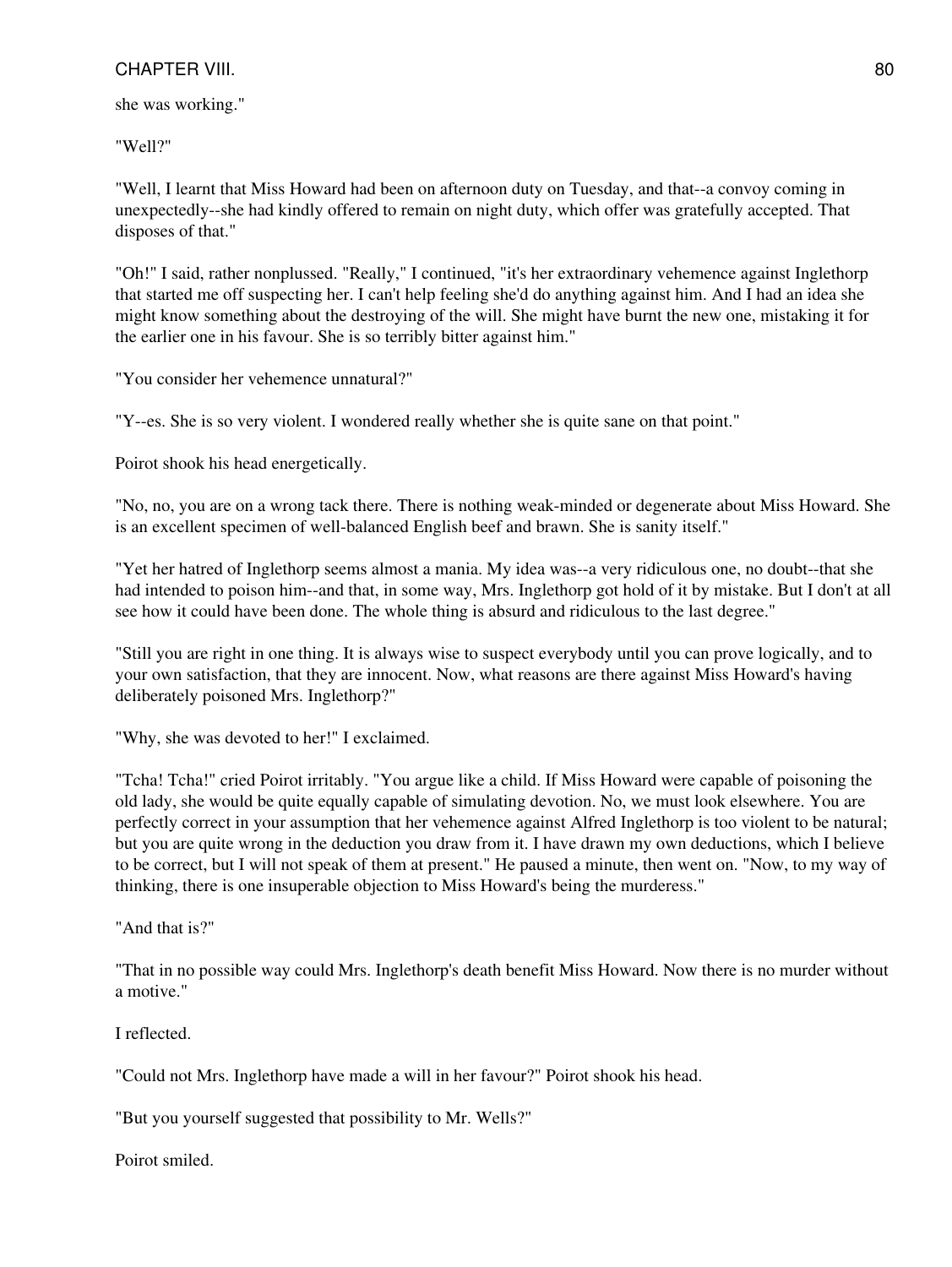"That was for a reason. I did not want to mention the name of the person who was actually in my mind. Miss Howard occupied very much the same position, so I used her name instead."

"Still, Mrs. Inglethorp might have done so. Why, that will, made on the afternoon of her death may----"

But Poirot's shake of the head was so energetic that I stopped.

"No, my friend. I have certain little ideas of my own about that will. But I can tell you this much--it was not in Miss Howard's favour."

I accepted his assurance, though I did not really see how he could be so positive about the matter.

"Well," I said, with a sigh, "we will acquit Miss Howard, then. It is partly your fault that I ever came to suspect her. It was what you said about her evidence at the inquest that set me off."

Poirot looked puzzled.

"What did I say about her evidence at the inquest?"

"Don't you remember? When I cited her and John Cavendish as being above suspicion?"

"Oh--ah--yes." He seemed a little confused, but recovered himself. "By the way, Hastings, there is something I want you to do for me."

"Certainly. What is it?"

"Next time you happen to be alone with Lawrence Cavendish, I want you to say this to him. 'I have a message for you, from Poirot. He says: "Find the extra coffee-cup, and you can rest in peace!" ' Nothing more. Nothing less."

" 'Find the extra coffee-cup, and you can rest in peace.' Is that right?" I asked, much mystified.

"Excellent."

"But what does it mean?"

"Ah, that I will leave you to find out. You have access to the facts. Just say that to him, and see what he says."

"Very well--but it's all extremely mysterious."

We were running into Tadminster now, and Poirot directed the car to the "Analytical Chemist."

Poirot hopped down briskly, and went inside. In a few minutes he was back again.

"There," he said. "That is all my business."

"What were you doing there?" I asked, in lively curiosity.

"I left something to be analysed."

"Yes, but what?"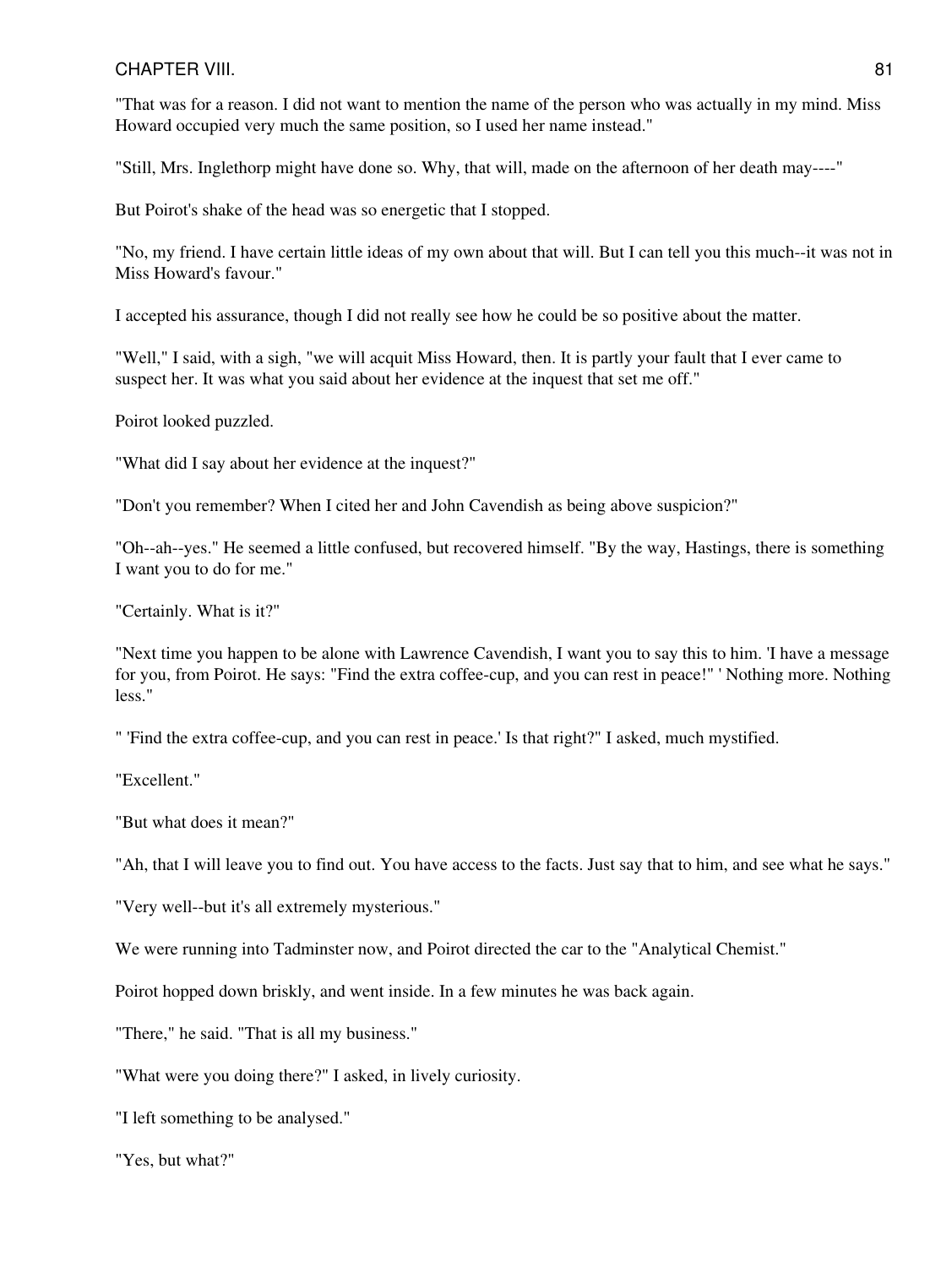"The sample of coco I took from the saucepan in the bedroom."

"But that has already been tested!" I cried, stupefied. "Dr. Bauerstein had it tested, and you yourself laughed at the possibility of there being strychnine in it."

"I know Dr. Bauerstein had it tested," replied Poirot quietly.

"Well, then?"

"Well, I have a fancy for having it analysed again, that is all."

And not another word on the subject could I drag out of him.

This proceeding of Poirot's, in respect of the coco, puzzled me intensely. I could see neither rhyme nor reason in it. However, my confidence in him, which at one time had rather waned, was fully restored since his belief in Alfred Inglethorp's innocence had been so triumphantly vindicated.

The funeral of Mrs. Inglethorp took place the following day, and on Monday, as I came down to a late breakfast, John drew me aside, and informed me that Mr. Inglethorp was leaving that morning, to take up his quarters at the Stylites Arms until he should have completed his plans.

"And really it's a great relief to think he's going, Hastings," continued my honest friend. "It was bad enough before, when we thought he'd done it, but I'm hanged if it isn't worse now, when we all feel guilty for having been so down on the fellow. The fact is, we've treated him abominably. Of course, things did look black against him. I don't see how anyone could blame us for jumping to the conclusions we did. Still, there it is, we were in the wrong, and now there's a beastly feeling that one ought to make amends; which is difficult, when one doesn't like the fellow a bit better than one did before. The whole thing's damned awkward! And I'm thankful he's had the tact to take himself off. It's a good thing Styles wasn't the mater's to leave to him. Couldn't bear to think of the fellow lording it here. He's welcome to her money."

"You'll be able to keep up the place all right?" I asked.

"Oh, yes. There are the death duties, of course, but half my father's money goes with the place, and Lawrence will stay with us for the present, so there is his share as well. We shall be pinched at first, of course, because, as I once told you, I am in a bit of a hole financially myself. Still, the Johnnies will wait now."

In the general relief at Inglethorp's approaching departure, we had the most genial breakfast we had experienced since the tragedy. Cynthia, whose young spirits were naturally buoyant, was looking quite her pretty self again, and we all, with the exception of Lawrence, who seemed unalterably gloomy and nervous, were quietly cheerful, at the opening of a new and hopeful future.

The papers, of course, had been full of the tragedy. Glaring headlines, sandwiched biographies of every member of the household, subtle innuendoes, the usual familiar tag about the police having a clue. Nothing was spared us. It was a slack time. The war was momentarily inactive, and the newspapers seized with avidity on this crime in fashionable life: "The Mysterious Affair at Styles" was the topic of the moment.

Naturally it was very annoying for the Cavendishes. The house was constantly besieged by reporters, who were consistently denied admission, but who continued to haunt the village and the grounds, where they lay in wait with cameras, for any unwary members of the household. We all lived in a blast of publicity. The Scotland Yard men came and went, examining, questioning, lynx-eyed and reserved of tongue. Towards what end they were working, we did not know. Had they any clue, or would the whole thing remain in the category of undiscovered crimes?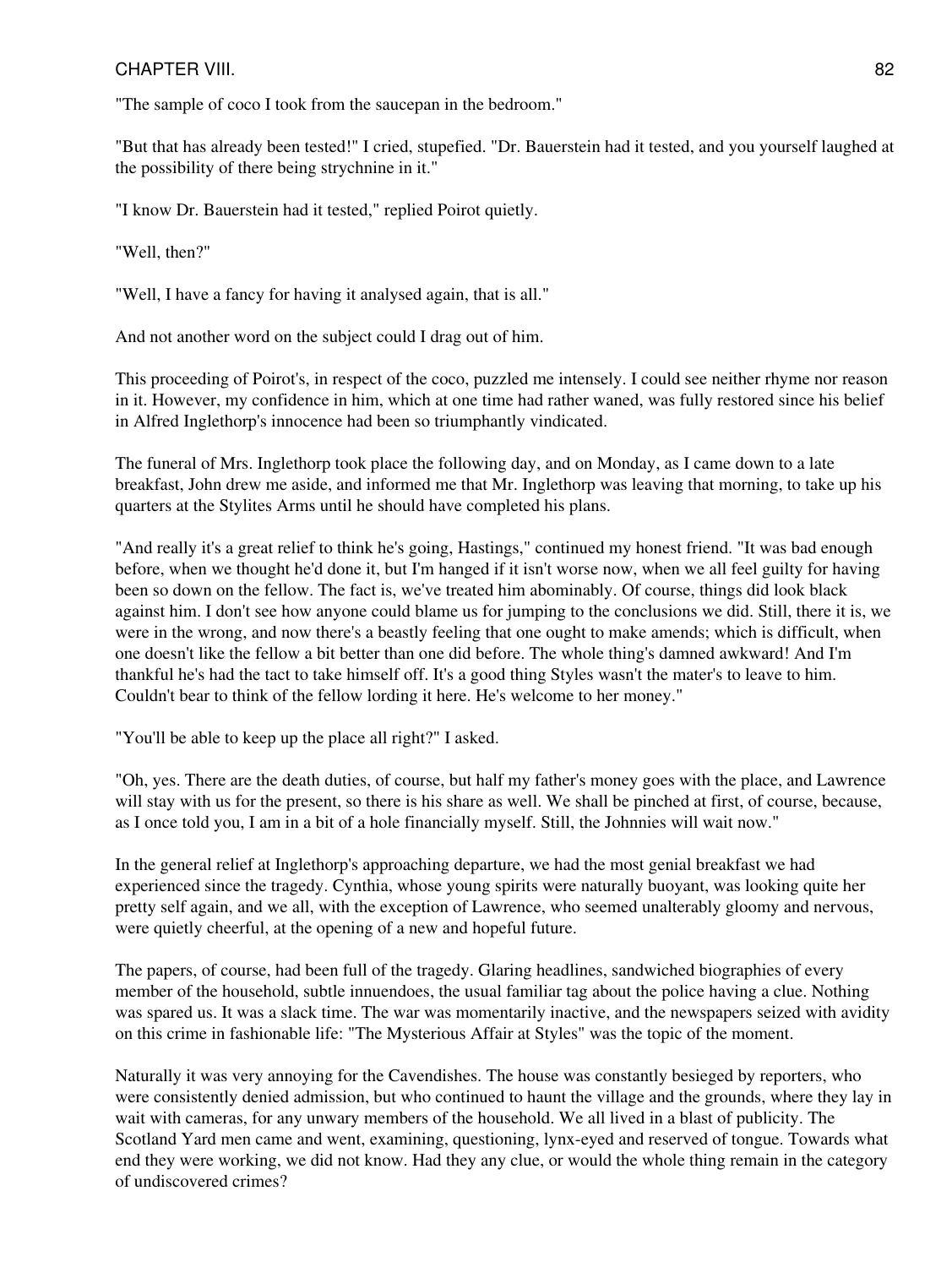After breakfast, Dorcas came up to me rather mysteriously, and asked if she might have a few words with me.

"Certainly. What is it, Dorcas?"

"Well, it's just this, sir. You'll be seeing the Belgian gentleman to-day perhaps?" I nodded. "Well, sir, you know how he asked me so particular if the mistress, or anyone else, had a green dress?"

"Yes, yes. You have found one?" My interest was aroused.

"No, not that, sir. But since then I've remembered what the young gentlemen"--John and Lawrence were still the "young gentlemen" to Dorcas--"call the 'dressing-up box.' It's up in the front attic, sir. A great chest, full of old clothes and fancy dresses, and what not. And it came to me sudden like that there might be a green dress amongst them. So, if you'd tell the Belgian gentleman----"

"I will tell him, Dorcas," I promised.

"Thank you very much, sir. A very nice gentleman he is, sir. And quite a different class from them two detectives from London, what goes prying about, and asking questions. I don't hold with foreigners as a rule, but from what the newspapers say I make out as how these brave Belges isn't the ordinary run of foreigners, and certainly he's a most polite spoken gentleman."

Dear old Dorcas! As she stood there, with her honest face upturned to mine, I thought what a fine specimen she was of the old-fashioned servant that is so fast dying out.

I thought I might as well go down to the village at once, and look up Poirot; but I met him half-way, coming up to the house, and at once gave him Dorcas's message.

"Ah, the brave Dorcas! We will look at the chest, although--but no matter--we will examine it all the same."

We entered the house by one of the windows. There was no one in the hall, and we went straight up to the attic.

Sure enough, there was the chest, a fine old piece, all studded with brass nails, and full to overflowing with every imaginable type of garment.

Poirot bundled everything out on the floor with scant ceremony. There were one or two green fabrics of varying shades; but Poirot shook his head over them all. He seemed somewhat apathetic in the search, as though he expected no great results from it. Suddenly he gave an exclamation.

"What is it?"

"Look!"

The chest was nearly empty, and there, reposing right at the bottom, was a magnificent black beard.

"Oho!" said Poirot. "Oho!" He turned it over in his hands, examining it closely. "New," he remarked. "Yes, quite new."

After a moment's hesitation, he replaced it in the chest, heaped all the other things on top of it as before, and made his way briskly downstairs. He went straight to the pantry, where we found Dorcas busily polishing her silver.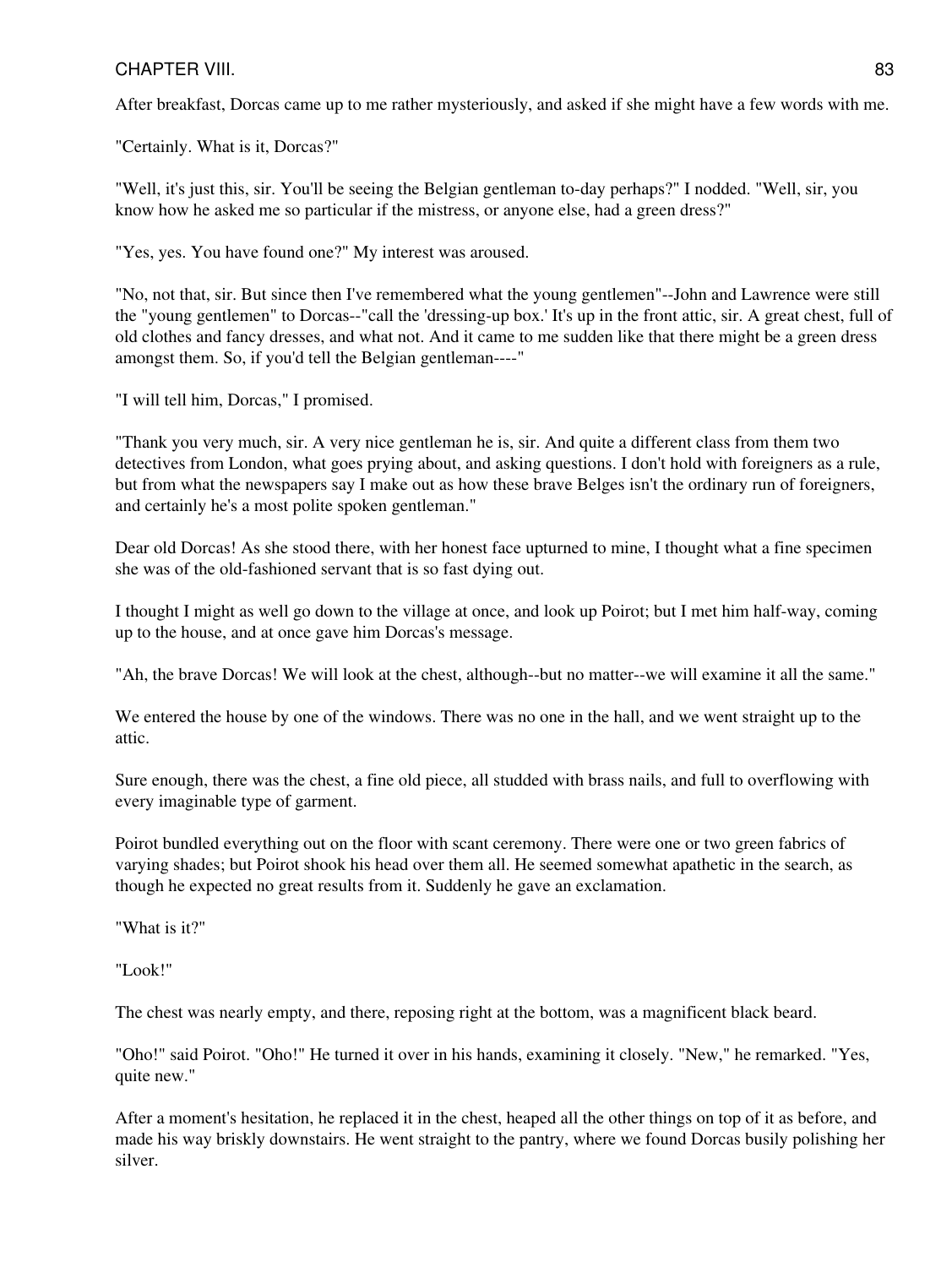Poirot wished her good morning with Gallic politeness, and went on:

"We have been looking through that chest, Dorcas. I am much obliged to you for mentioning it. There is, indeed, a fine collection there. Are they often used, may I ask?"

"Well, sir, not very often nowadays, though from time to time we do have what the young gentlemen call 'a dress-up night.' And very funny it is sometimes, sir. Mr. Lawrence, he's wonderful. Most comic! I shall never forget the night he came down as the Char of Persia, I think he called it--a sort of Eastern King it was. He had the big paper knife in his hand, and 'Mind, Dorcas,' he says, 'you'll have to be very respectful. This is my specially sharpened scimitar, and it's off with your head if I'm at all displeased with you!' Miss Cynthia, she was what they call an Apache, or some such name--a Frenchified sort of cut-throat, I take it to be. A real sight she looked. You'd never have believed a pretty young lady like that could have made herself into such a ruffian. Nobody would have known her."

"These evenings must have been great fun," said Poirot genially. "I suppose Mr. Lawrence wore that fine black beard in the chest upstairs, when he was Shah of Persia?"

"He did have a beard, sir," replied Dorcas, smiling. "And well I know it, for he borrowed two skeins of my black wool to make it with! And I'm sure it looked wonderfully natural at a distance. I didn't know as there was a beard up there at all. It must have been got quite lately, I think. There was a red wig, I know, but nothing else in the way of hair. Burnt corks they use mostly--though 'tis messy getting it off again. Miss Cynthia was a nigger once, and, oh, the trouble she had."

"So Dorcas knows nothing about that black beard," said Poirot thoughtfully, as we walked out into the hall again.

"Do you think it is *the* one?" I whispered eagerly.

Poirot nodded.

"I do. You notice it had been trimmed?"

"No."

"Yes. It was cut exactly the shape of Mr. Inglethorp's, and I found one or two snipped hairs. Hastings, this affair is very deep."

"Who put it in the chest, I wonder?"

"Some one with a good deal of intelligence," remarked Poirot dryly. "You realize that he chose the one place in the house to hide it where its presence would not be remarked? Yes, he is intelligent. But we must be more intelligent. We must be so intelligent that he does not suspect us of being intelligent at all."

I acquiesced.

"There, mon ami, you will be of great assistance to me."

I was pleased with the compliment. There had been times when I hardly thought that Poirot appreciated me at my true worth.

"Yes," he continued, staring at me thoughtfully, "you will be invaluable."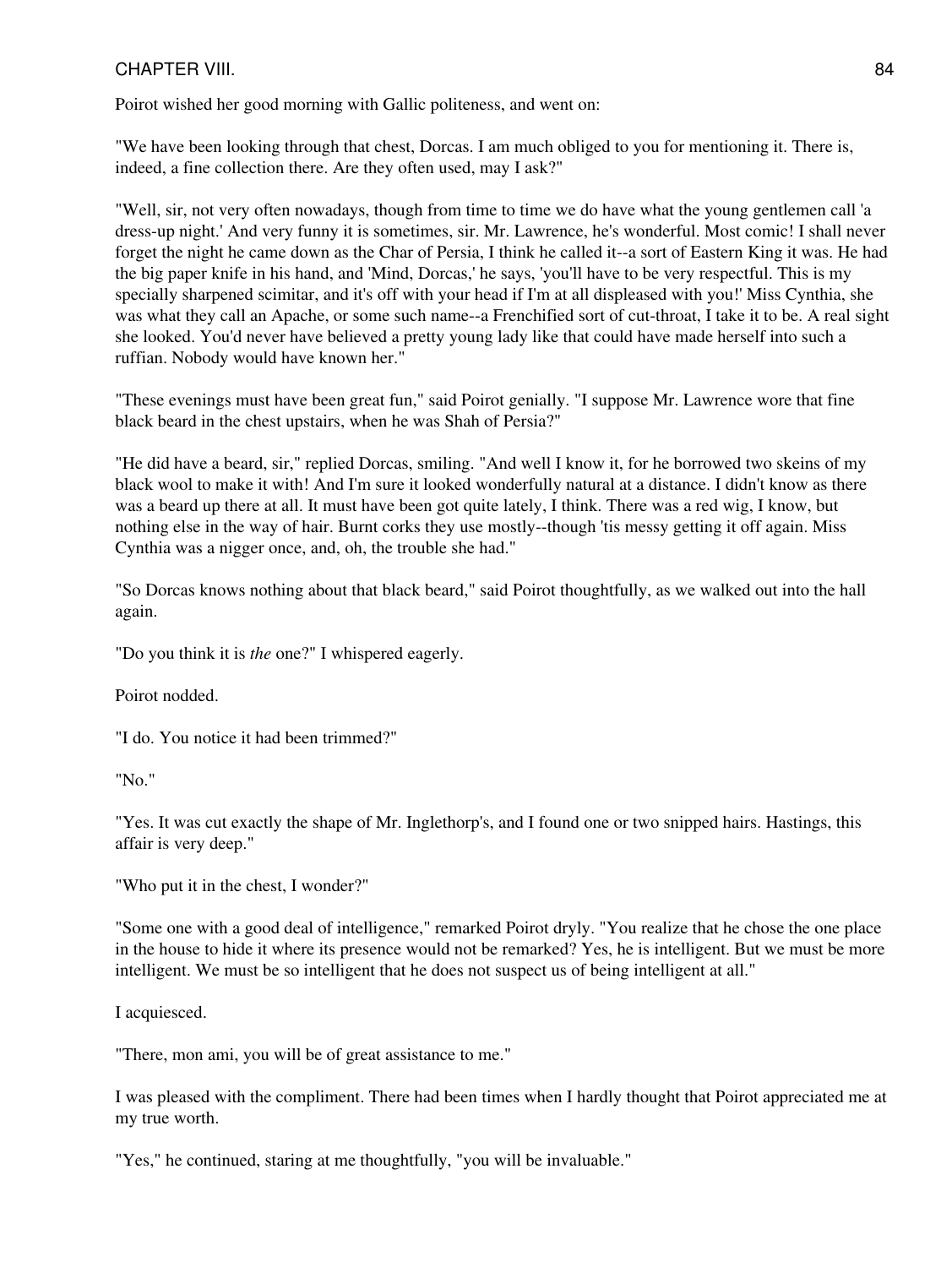This was naturally gratifying, but Poirot's next words were not so welcome.

"I must have an ally in the house," he observed reflectively.

"You have me," I protested.

"True, but you are not sufficient."

I was hurt, and showed it. Poirot hurried to explain himself.

"You do not quite take my meaning. You are known to be working with me. I want somebody who is not associated with us in any way."

"Oh, I see. How about John?"

"No, I think not."

"The dear fellow isn't perhaps very bright," I said thoughtfully.

"Here comes Miss Howard," said Poirot suddenly. "She is the very person. But I am in her black books, since I cleared Mr. Inglethorp. Still, we can but try."

With a nod that was barely civil, Miss Howard assented to Poirot's request for a few minutes' conversation.

We went into the little morning-room, and Poirot closed the door.

"Well, Monsieur Poirot," said Miss Howard impatiently, "what is it? Out with it. I'm busy."

"Do you remember, mademoiselle, that I once asked you to help me?"

"Yes, I do." The lady nodded. "And I told you I'd help you with pleasure--to hang Alfred Inglethorp."

"Ah!" Poirot studied her seriously. "Miss Howard, I will ask you one question. I beg of you to reply to it truthfully."

"Never tell lies," replied Miss Howard.

"It is this. Do you still believe that Mrs. Inglethorp was poisoned by her husband?"

"What do you mean?" she asked sharply. "You needn't think your pretty explanations influence me in the slightest. I'll admit that it wasn't he who bought strychnine at the chemist's shop. What of that? I dare say he soaked fly paper, as I told you at the beginning."

"That is arsenic--not strychnine," said Poirot mildly.

"What does that matter? Arsenic would put poor Emily out of the way just as well as strychnine. If I'm convinced he did it, it doesn't matter a jot to me *how* he did it."

"Exactly. *If* you are convinced he did it," said Poirot quietly. "I will put my question in another form. Did you ever in your heart of hearts believe that Mrs. Inglethorp was poisoned by her husband?"

"Good heavens!" cried Miss Howard. "Haven't I always told you the man is a villain? Haven't I always told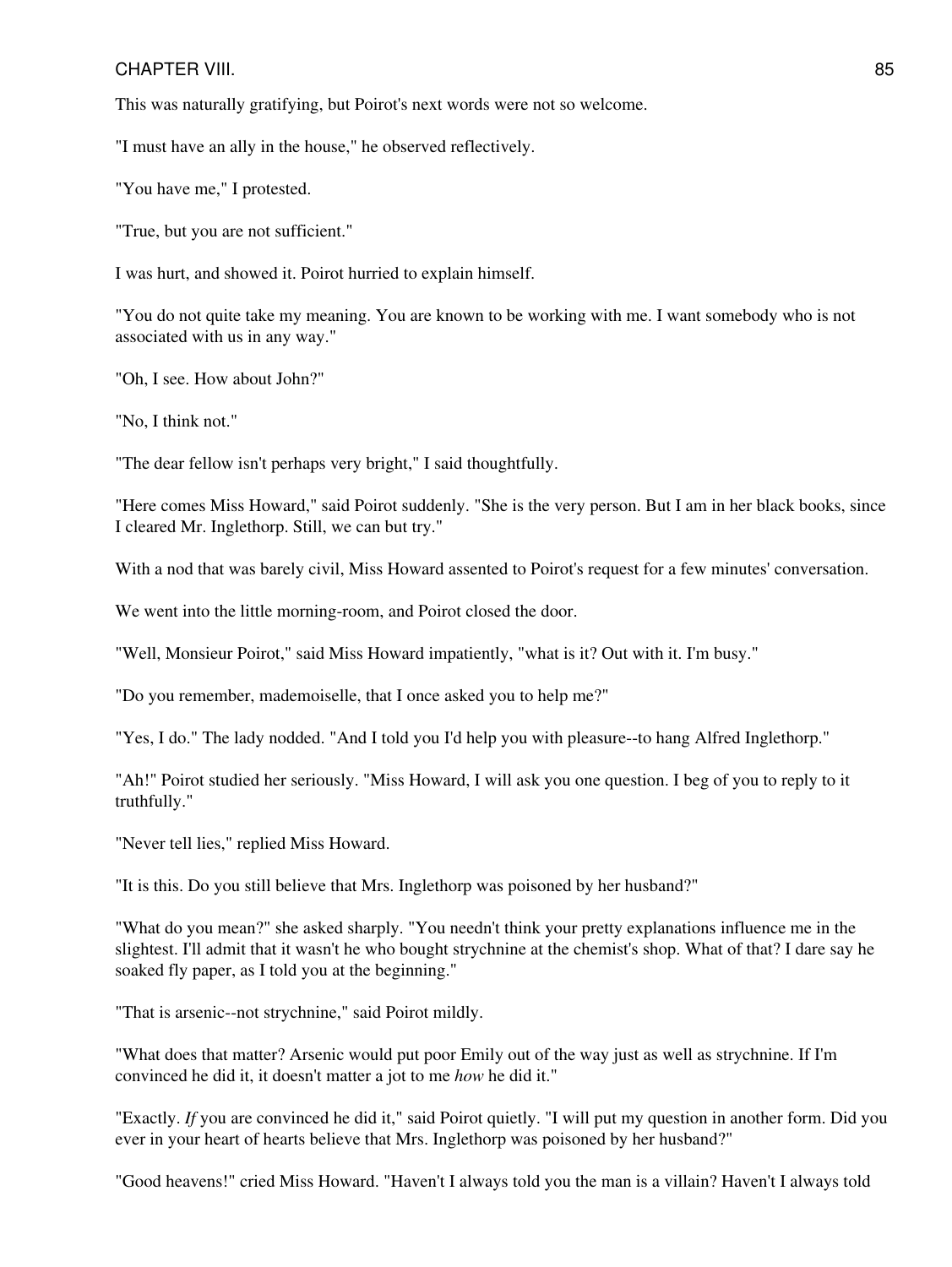you he would murder her in her bed? Haven't I always hated him like poison?"

"Exactly," said Poirot. "That bears out my little idea entirely."

"What little idea?"

"Miss Howard, do you remember a conversation that took place on the day of my friend's arrival here? He repeated it to me, and there is a sentence of yours that has impressed me very much. Do you remember affirming that if a crime had been committed, and anyone you loved had been murdered, you felt certain that you would know by instinct who the criminal was, even if you were quite unable to prove it?"

"Yes, I remember saying that. I believe it too. I suppose you think it nonsense?"

"Not at all."

"And yet you will pay no attention to my instinct against Alfred Inglethorp."

"No," said Poirot curtly. "Because your instinct is not against Mr. Inglethorp."

"What?"

"No. You wish to believe he committed the crime. You believe him capable of committing it. But your instinct tells you he did not commit it. It tells you more--shall I go on?"

She was staring at him, fascinated, and made a slight affirmative movement of the hand.

"Shall I tell you why you have been so vehement against Mr. Inglethorp? It is because you have been trying to believe what you wish to believe. It is because you are trying to drown and stifle your instinct, which tells you another name----"

"No, no, no!" cried Miss Howard wildly, flinging up her hands. "Don't say it! Oh, don't say it! It isn't true! It can't be true. I don't know what put such a wild--such a dreadful--idea into my head!"

"I am right, am I not?" asked Poirot.

"Yes, yes; you must be a wizard to have guessed. But it can't be so--it's too monstrous, too impossible. It must be Alfred Inglethorp."

Poirot shook his head gravely.

"Don't ask me about it," continued Miss Howard, "because I shan't tell you. I won't admit it, even to myself. I must be mad to think of such a thing."

Poirot nodded, as if satisfied.

"I will ask you nothing. It is enough for me that it is as I thought. And I--I, too, have an instinct. We are working together towards a common end."

"Don't ask me to help you, because I won't. I wouldn't lift a finger to--to----" She faltered.

"You will help me in spite of yourself. I ask you nothing--but you will be my ally. You will not be able to help yourself. You will do the only thing that I want of you."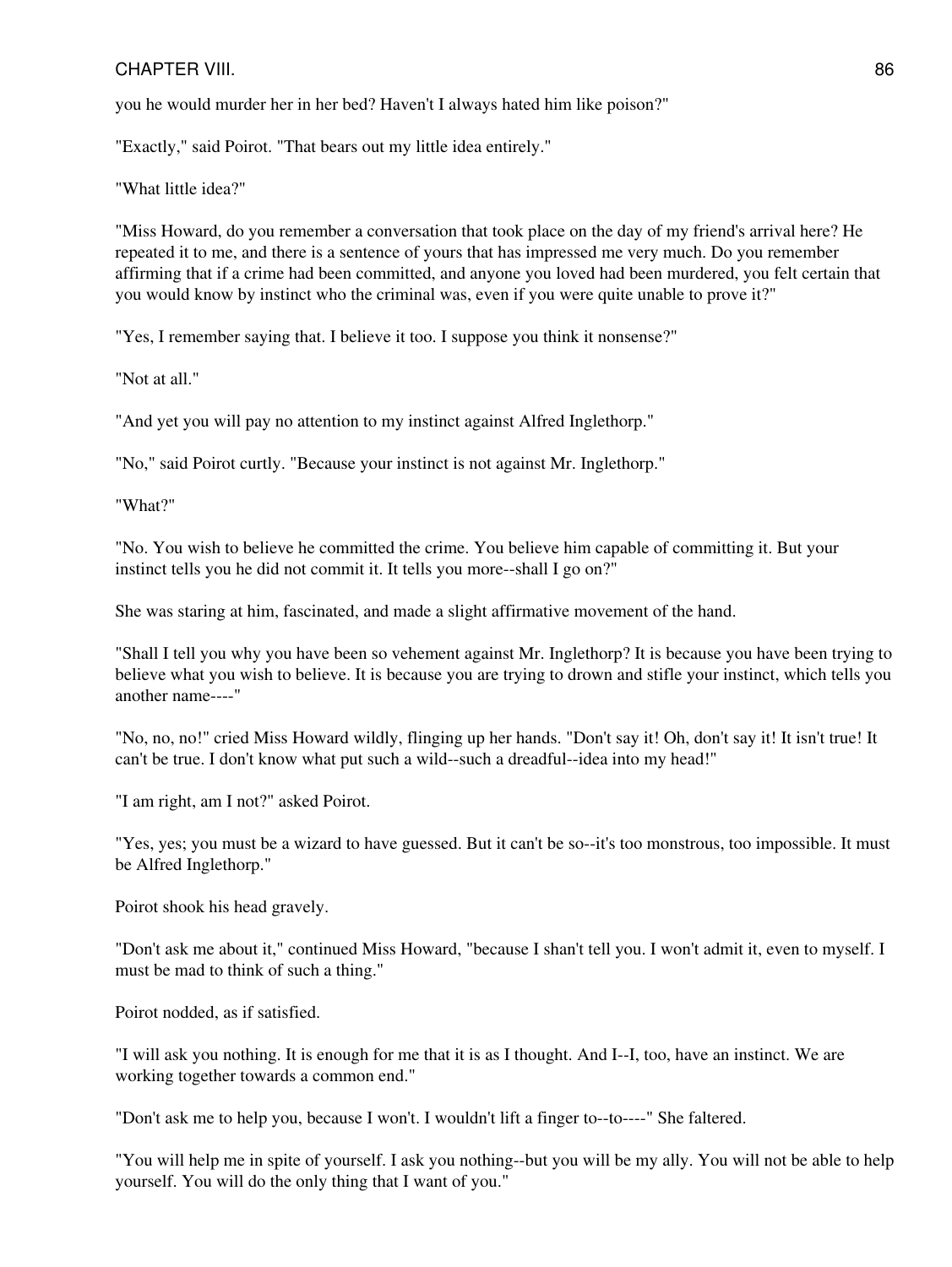"And that is?"

"You will watch!"

Evelyn Howard bowed her head.

"Yes, I can't help doing that. I am always watching--always hoping I shall be proved wrong."

"If we are wrong, well and good," said Poirot. "No one will be more pleased than I shall. But, if we are right? If we are right, Miss Howard, on whose side are you then?"

"I don't know, I don't know----"

"Come now."

"It could be hushed up."

"There must be no hushing up."

"But Emily herself----" She broke off.

"Miss Howard," said Poirot gravely, "this is unworthy of you."

Suddenly she took her face from her hands.

"Yes," she said quietly, "that was not Evelyn Howard who spoke!" She flung her head up proudly. "*This* is Evelyn Howard! And she is on the side of Justice! Let the cost be what it may." And with these words, she walked firmly out of the room.

"There," said Poirot, looking after her, "goes a very valuable ally. That woman, Hastings, has got brains as well as a heart."

I did not reply.

"Instinct is a marvellous thing," mused Poirot. "It can neither be explained nor ignored."

"You and Miss Howard seem to know what you are talking about," I observed coldly. "Perhaps you don't realize that I am still in the dark."

"Really? Is that so, mon ami?"

"Yes. Enlighten me, will you?"

Poirot studied me attentively for a moment or two. Then, to my intense surprise, he shook his head decidedly.

"No, my friend."

"Oh, look here, why not?"

"Two is enough for a secret."

"Well, I think it is very unfair to keep back facts from me."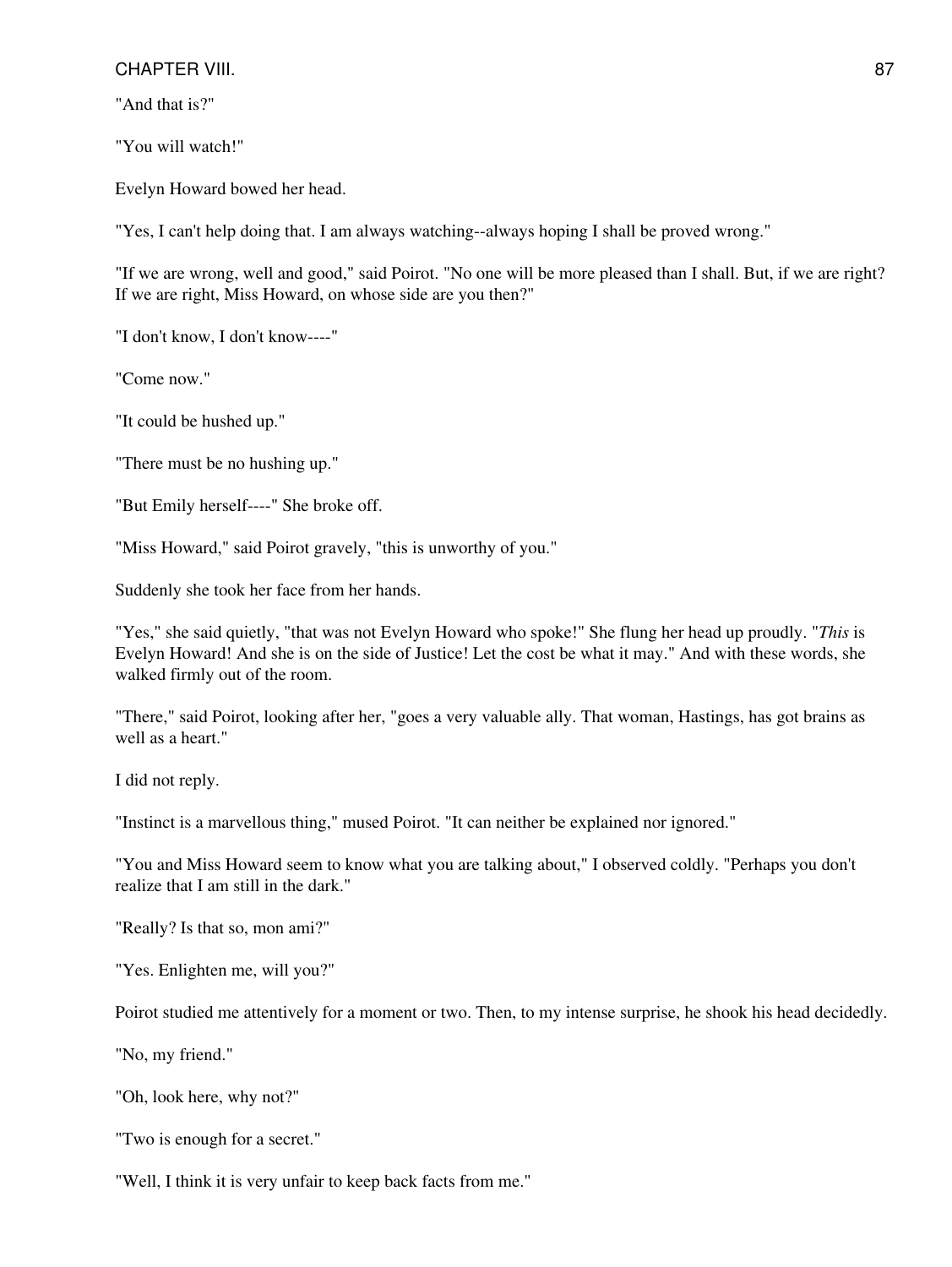"I am not keeping back facts. Every fact that I know is in your possession. You can draw your own deductions from them. This time it is a question of ideas."

"Still, it would be interesting to know."

Poirot looked at me very earnestly, and again shook his head.

"You see," he said sadly, "*you* have no instincts."

"It was intelligence you were requiring just now," I pointed out.

"The two often go together," said Poirot enigmatically.

The remark seemed so utterly irrelevant that I did not even take the trouble to answer it. But I decided that if I made any interesting and important discoveries--as no doubt I should--I would keep them to myself, and surprise Poirot with the ultimate result.

There are times when it is one's duty to assert oneself.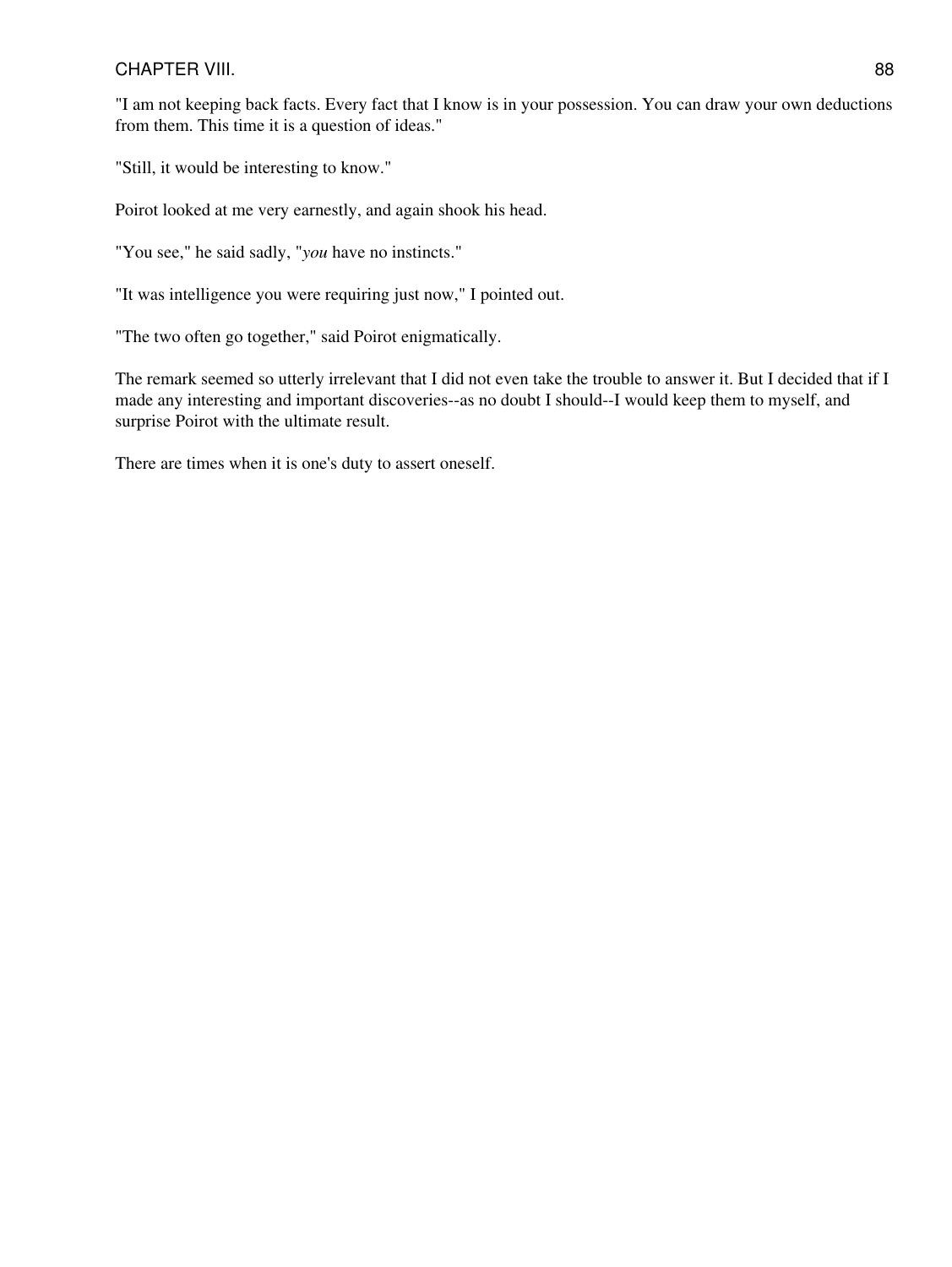# **CHAPTER IX**

## DR. BAUERSTEIN

I HAD had no opportunity as yet of passing on Poirot's message to Lawrence. But now, as I strolled out on the lawn, still nursing a grudge against my friend's high-handedness, I saw Lawrence on the croquet lawn, aimlessly knocking a couple of very ancient balls about, with a still more ancient mallet.

It struck me that it would be a good opportunity to deliver my message. Otherwise, Poirot himself might relieve me of it. It was true that I did not quite gather its purport, but I flattered myself that by Lawrence's reply, and perhaps a little skillful cross-examination on my part, I should soon perceive its significance. Accordingly I accosted him.

"I've been looking for you," I remarked untruthfully.

"Have you?"

"Yes. The truth is, I've got a message for you--from Poirot."

"Yes?"

"He told me to wait until I was alone with you," I said, dropping my voice significantly, and watching him intently out of the corner of my eye. I have always been rather good at what is called, I believe, creating an atmosphere.

"Well?"

There was no change of expression in the dark melancholic face. Had he any idea of what I was about to say?

"This is the message." I dropped my voice still lower. " 'Find the extra coffee-cup, and you can rest in peace.' "

"What on earth does he mean?" Lawrence stared at me in quite unaffected astonishment.

"Don't you know?"

"Not in the least. Do you?"

I was compelled to shake my head.

"What extra coffee-cup?"

"I don't know."

"He'd better ask Dorcas, or one of the maids, if he wants to know about coffee-cups. It's their business, not mine. I don't know anything about the coffee-cups, except that we've got some that are never used, which are a perfect dream! Old Worcester. You're not a connoisseur, are you, Hastings?"

I shook my head.

"You miss a lot. A really perfect bit of old china--it's pure delight to handle it, or even to look at it."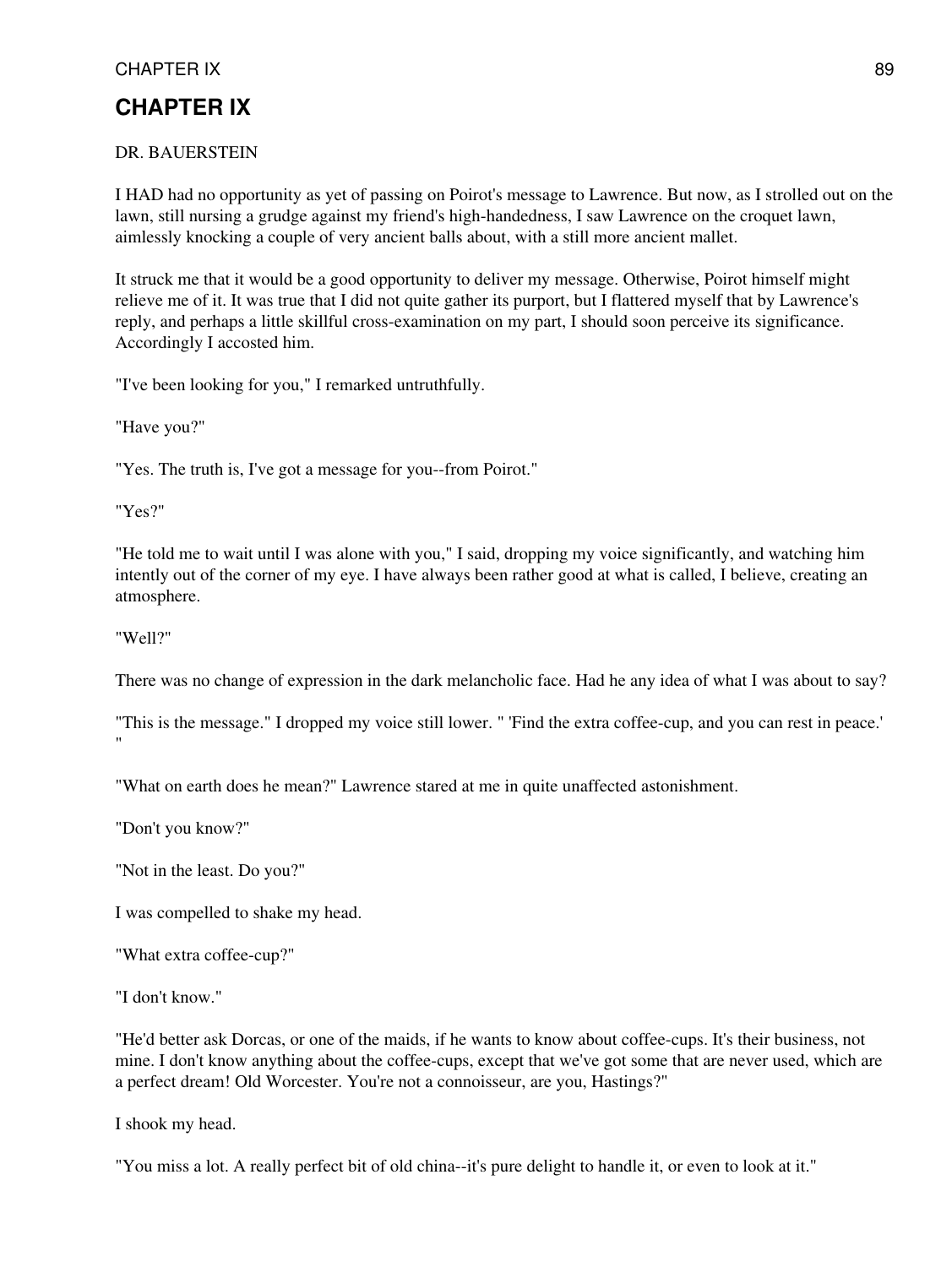"Well, what am I to tell Poirot?"

"Tell him I don't know what he's talking about. It's double Dutch to me."

"All right."

I was moving off towards the house again when he suddenly called me back.

"I say, what was the end of that message? Say it over again, will you?"

" 'Find the extra coffee-cup, and you can rest in peace.' Are you sure you don't know what it means?" I asked him earnestly.

He shook his head.

"No," he said musingly, "I don't. I--I wish I did."

The boom of the gong sounded from the house, and we went in together. Poirot had been asked by John to remain to lunch, and was already seated at the table.

By tacit consent, all mention of the tragedy was barred. We conversed on the war, and other outside topics. But after the cheese and biscuits had been handed round, and Dorcas had left the room, Poirot suddenly leant forward to Mrs. Cavendish.

"Pardon me, madame, for recalling unpleasant memories, but I have a little idea"--Poirot's "little ideas" were becoming a perfect byword--"and would like to ask one or two questions."

"Of me? Certainly."

"You are too amiable, madame. What I want to ask is this: the door leading into Mrs. Inglethorp's room from that of Mademoiselle Cynthia, it was bolted, you say?"

"Certainly it was bolted," replied Mary Cavendish, rather surprised. "I said so at the inquest."

"Bolted?"

"Yes." She looked perplexed.

"I mean," explained Poirot, "you are sure it was bolted, and not merely locked?"

"Oh, I see what you mean. No, I don't know. I said bolted, meaning that it was fastened, and I could not open it, but I believe all the doors were found bolted on the inside."

"Still, as far as you are concerned, the door might equally well have been locked?"

"Oh, yes."

"You yourself did not happen to notice, madame, when you entered Mrs. Inglethorp's room, whether that door was bolted or not?"

"I--I believe it was."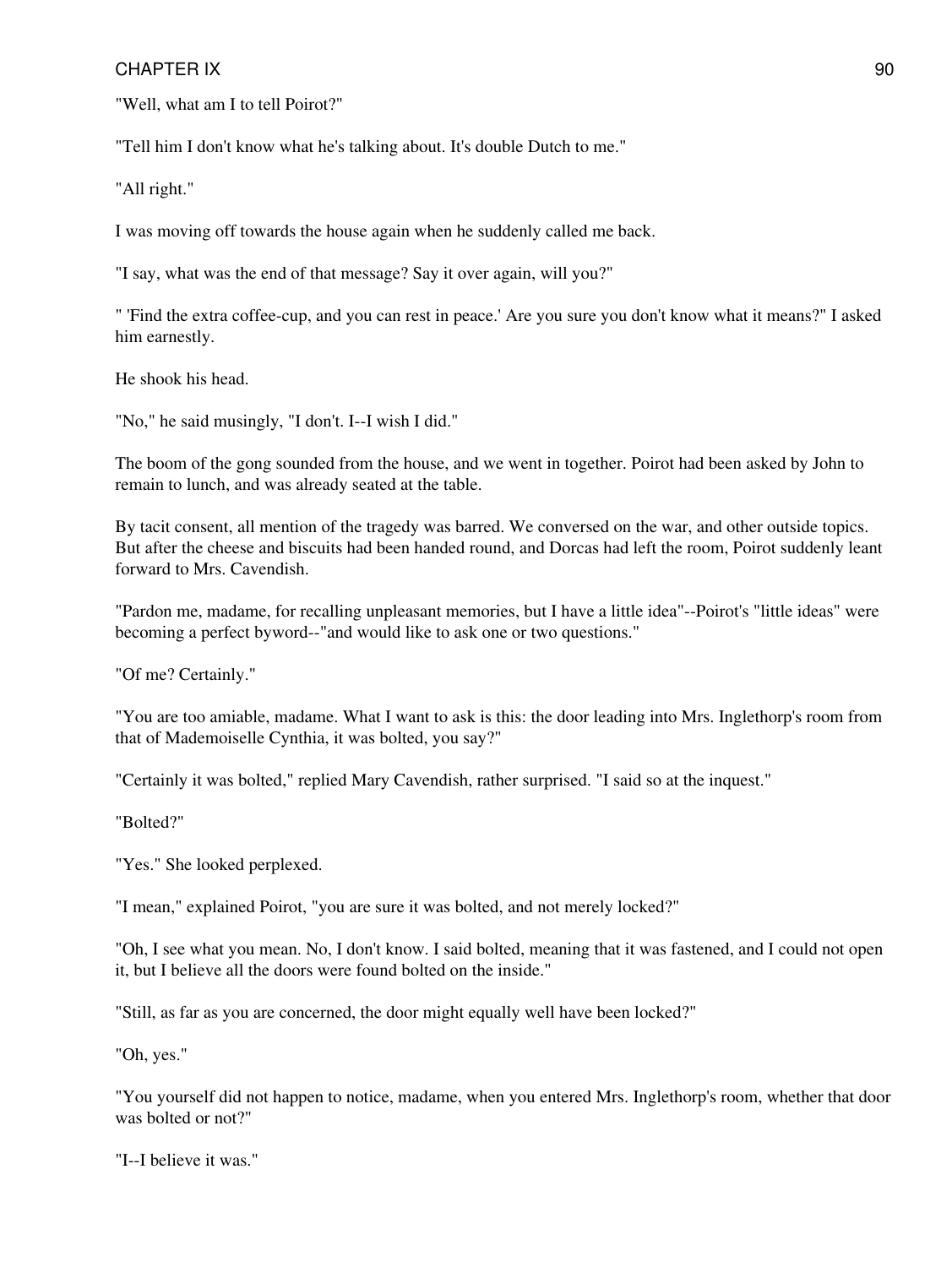"But you did not see it?"

"No. I--never looked."

"But I did," interrupted Lawrence suddenly. "I happened to notice that it *was* bolted."

"Ah, that settles it." And Poirot looked crestfallen.

I could not help rejoicing that, for once, one of his "little ideas" had come to naught.

After lunch Poirot begged me to accompany him home. I consented rather stiffly.

"You are annoyed, is it not so?" he asked anxiously, as we walked through the park.

"Not at all," I said coldly.

"That is well. That lifts a great load from my mind."

This was not quite what I had intended. I had hoped that he would have observed the stiffness of my manner. Still, the fervour of his words went towards the appeasing of my just displeasure. I thawed.

"I gave Lawrence your message," I said.

"And what did he say? He was entirely puzzled?"

"Yes. I am quite sure he had no idea of what you meant."

I had expected Poirot to be disappointed; but, to my surprise, he replied that that was as he had thought, and that he was very glad. My pride forbade me to ask any questions.

Poirot switched off on another tack.

"Mademoiselle Cynthia was not at lunch to-day? How was that?"

"She is at the hospital again. She resumed work to-day."

"Ah, she is an industrious little demoiselle. And pretty too. She is like pictures I have seen in Italy. I would rather like to see that dispensary of hers. Do you think she would show it to me?"

"I am sure she would be delighted. It's an interesting little place."

"Does she go there every day?"

"She has all Wednesdays off, and comes back to lunch on Saturdays. Those are her only times off."

"I will remember. Women are doing great work nowadays, and Mademoiselle Cynthia is clever--oh, yes, she has brains, that little one."

"Yes. I believe she has passed quite a stiff exam."

"Without doubt. After all, it is very responsible work. I suppose they have very strong poisons there?"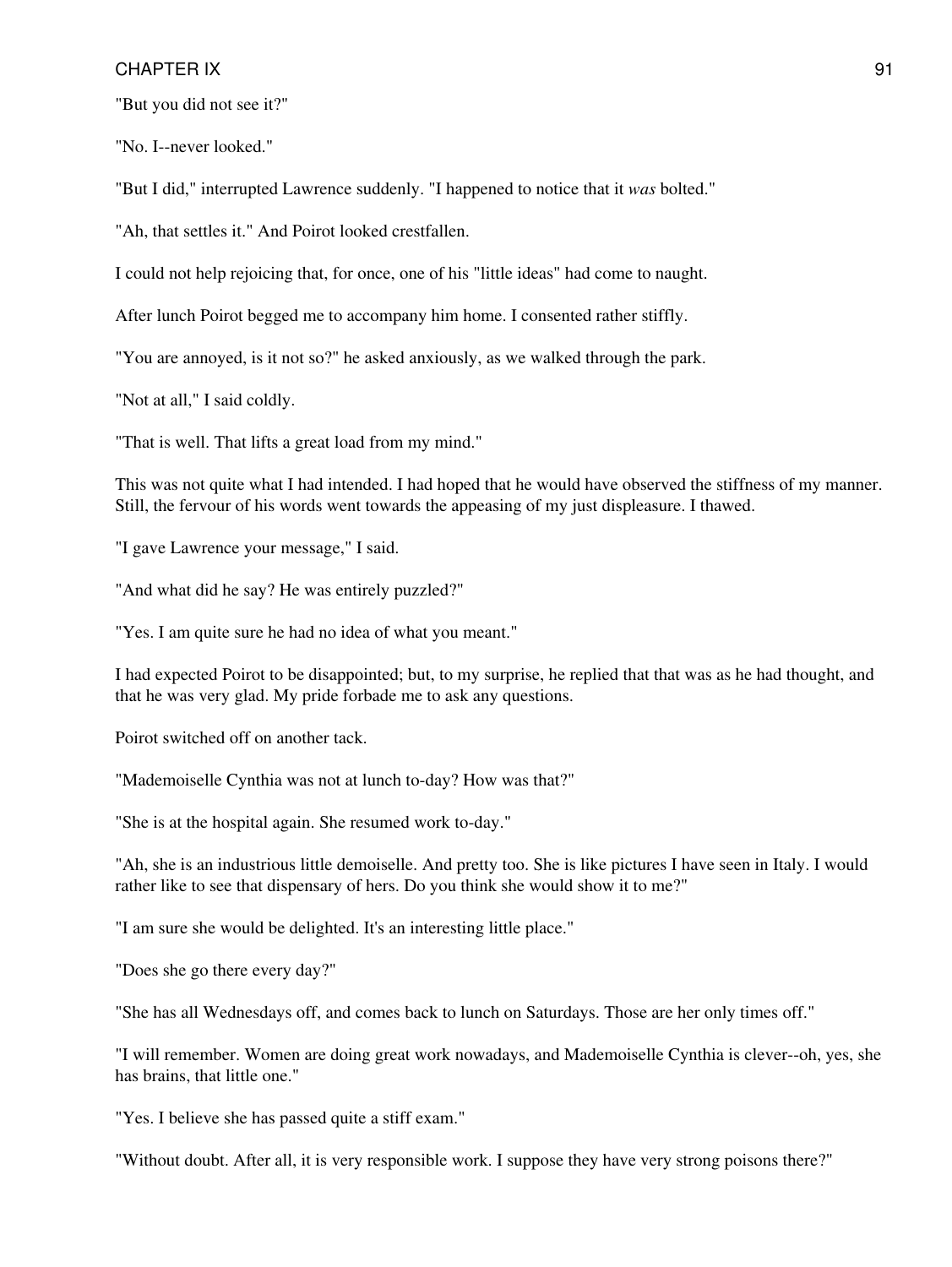"Yes, she showed them to us. They are kept locked up in a little cupboard. I believe they have to be very careful. They always take out the key before leaving the room."

"Indeed. It is near the window, this cupboard?"

"No, right the other side of the room. Why?"

Poirot shrugged his shoulders.

"I wondered. That is all. Will you come in?"

We had reached the cottage.

"No. I think I'll be getting back. I shall go round the long way through the woods."

The woods round Styles were very beautiful. After the walk across the open park, it was pleasant to saunter lazily through the cool glades. There was hardly a breath of wind, the very chirp of the birds was faint and subdued. I strolled on a little way, and finally flung myself down at the foot of a grand old beech-tree. My thoughts of mankind were kindly and charitable. I even forgave Poirot for his absurd secrecy. In fact, I was at peace with the world. Then I yawned.

I thought about the crime, and it struck me as being very unreal and far off.

I yawned again.

Probably, I thought, it really never happened. Of course, it was all a bad dream. The truth of the matter was that it was Lawrence who had murdered Alfred Inglethorp with a croquet mallet. But it was absurd of John to make such a fuss about it, and to go shouting out: "I tell you I won't have it!"

I woke up with a start.

At once I realized that I was in a very awkward predicament. For, about twelve feet away from me, John and Mary Cavendish were standing facing each other, and they were evidently quarrelling. And, quite as evidently, they were unaware of my vicinity, for before I could move or speak John repeated the words which had aroused me from my dream.

"I tell you, Mary, I won't have it."

Mary's voice came, cool and liquid:

"Have *you* any right to criticize my actions?"

"It will be the talk of the village! My mother was only buried on Saturday, and here you are gadding about with the fellow."

"Oh," she shrugged her shoulders, "if it is only village gossip that you mind!"

"But it isn't. I've had enough of the fellow hanging about. He's a Polish Jew, anyway."

"A tinge of Jewish blood is not a bad thing. It leavens the"--she looked at him--"stolid stupidity of the ordinary Englishman."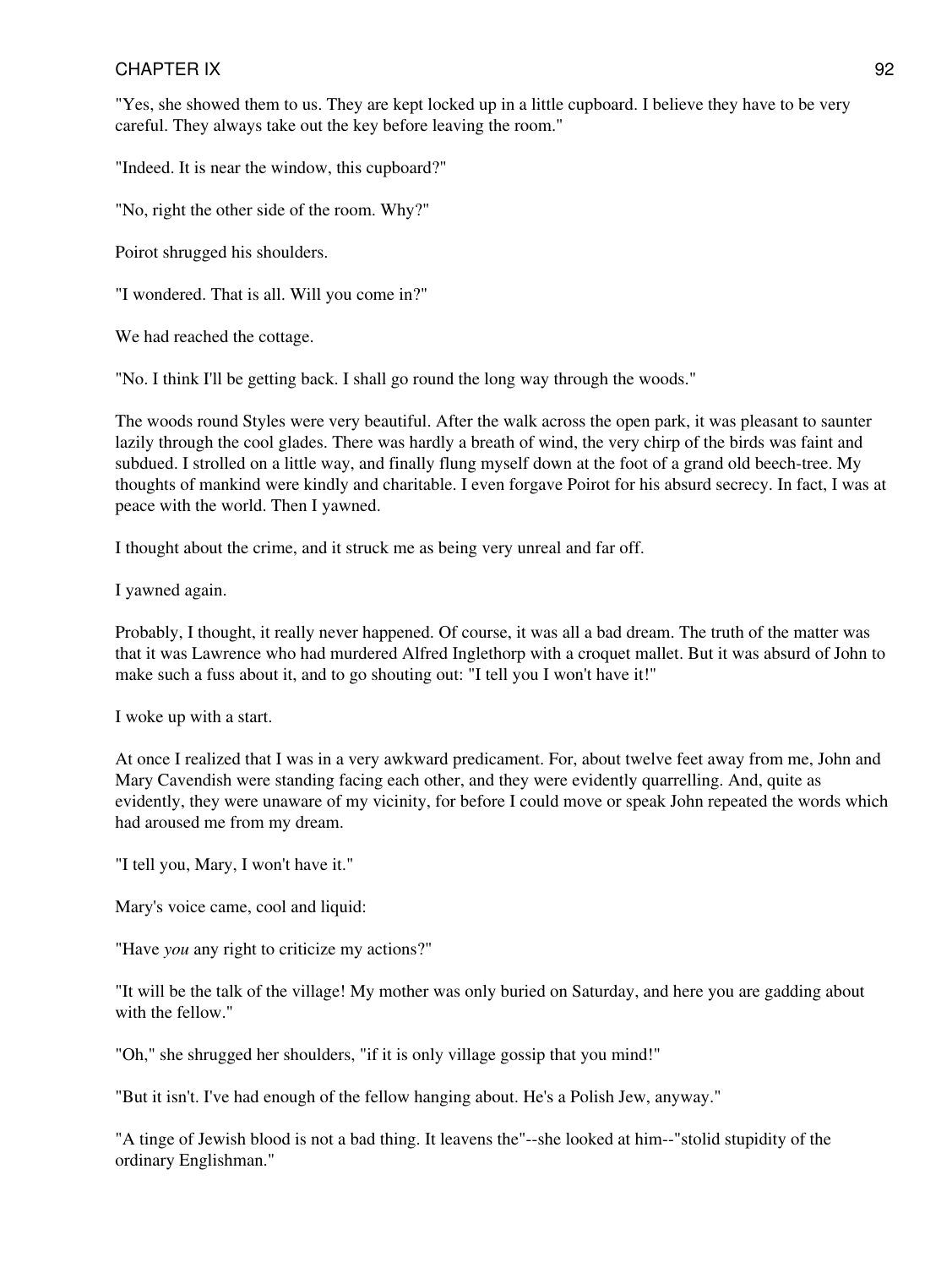Fire in her eyes, ice in her voice. I did not wonder that the blood rose to John's face in a crimson tide.

"Mary!"

"Well?" Her tone did not change.

The pleading died out of his voice.

"Am I to understand that you will continue to see Bauerstein against my express wishes?"

"If I choose."

"You defy me?"

"No, but I deny your right to criticize my actions. Have *you* no friends of whom I should disapprove?"

John fell back a pace. The colour ebbed slowly from his face.

"What do you mean?" he said, in an unsteady voice.

"You see!" said Mary quietly. "You *do* see, don't you, that *you* have no right to dictate to *me* as to the choice of my friends?"

John glanced at her pleadingly, a stricken look on his face.

"No right? Have I *no* right, Mary?" he said unsteadily. He stretched out his hands. "Mary----"

For a moment, I thought she wavered. A softer expression came over her face, then suddenly she turned almost fiercely away.

"None!"

She was walking away when John sprang after her, and caught her by the arm.

"Mary"--his voice was very quiet now--"are you in love with this fellow Bauerstein?"

She hesitated, and suddenly there swept across her face a strange expression, old as the hills, yet with something eternally young about it. So might some Egyptian sphinx have smiled.

She freed herself quietly from his arm, and spoke over her shoulder.

"Perhaps," she said; and then swiftly passed out of the little glade, leaving John standing there as though he had been turned to stone.

Rather ostentatiously, I stepped forward, crackling some dead branches with my feet as I did so. John turned. Luckily, he took it for granted that I had only just come upon the scene.

"Hullo, Hastings. Have you seen the little fellow safely back to his cottage? Quaint little chap! Is he any good, though, really?"

"He was considered one of the finest detectives of his day."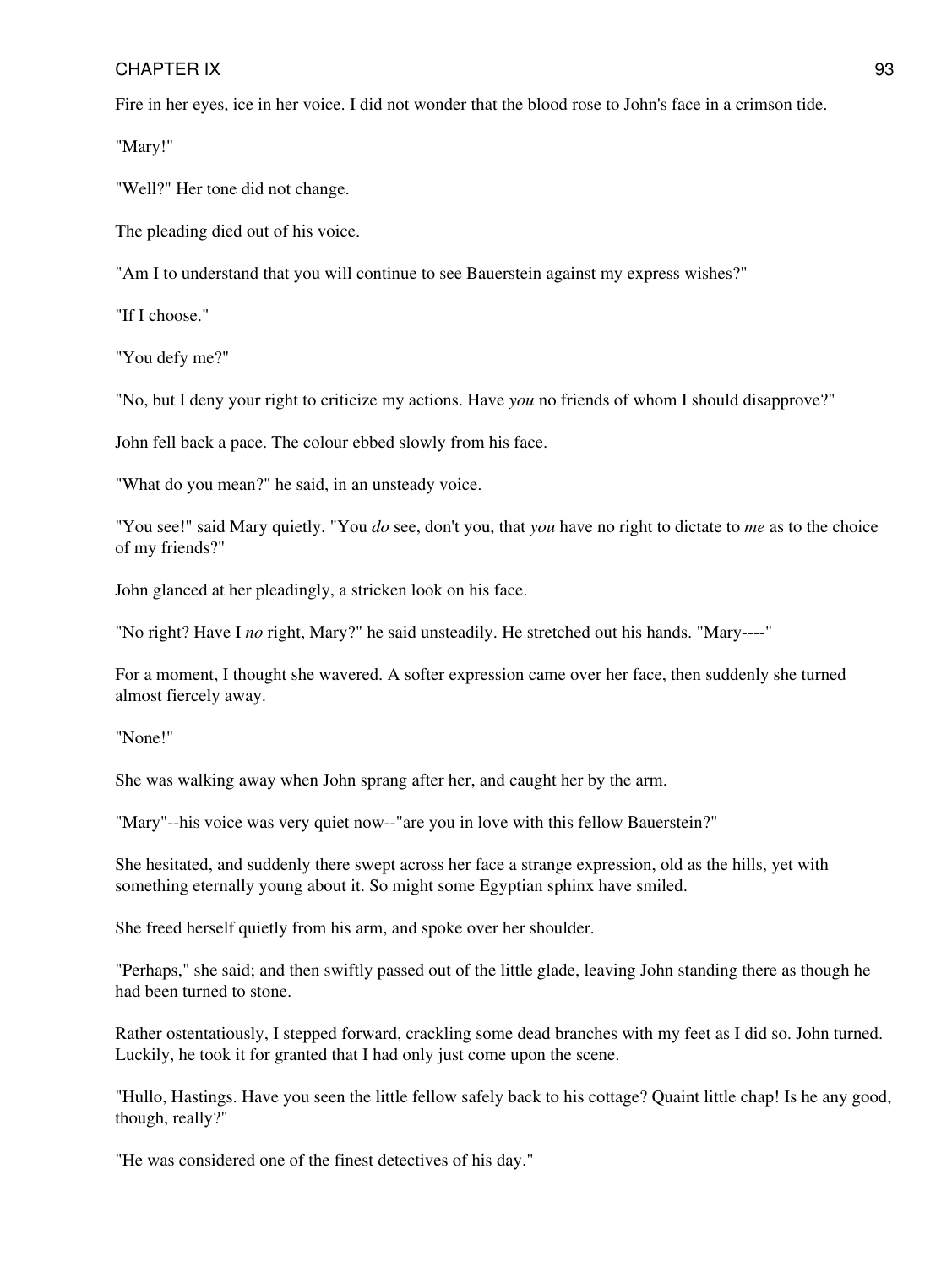"Oh, well, I suppose there must be something in it, then. What a rotten world it is, though!"

"You find it so?" I asked.

"Good Lord, yes! There's this terrible business to start with. Scotland Yard men in and out of the house like a jack-in-the-box! Never know where they won't turn up next. Screaming headlines in every paper in the country--damn all journalists, I say! Do you know there was a whole crowd staring in at the lodge gates this morning. Sort of Madame Tussaud's chamber of horrors business that can be seen for nothing. Pretty thick, isn't it?"

"Cheer up, John!" I said soothingly. "It can't last for ever."

"Can't it, though? It can last long enough for us never to be able to hold up our heads again."

"No, no, you're getting morbid on the subject."

"Enough to make a man morbid, to be stalked by beastly journalists and stared at by gaping moon-faced idiots, wherever he goes! But there's worse than that."

"What?"

John lowered his voice:

"Have you ever thought, Hastings--it's a nightmare to me--who did it? I can't help feeling sometimes it must have been an accident. Because--because--who could have done it? Now Inglethorp's out of the way, there's no one else; no one, I mean, except--one of us."

Yes, indeed, that was nightmare enough for any man! One of us? Yes, surely it must be so, unless-----

A new idea suggested itself to my mind. Rapidly, I considered it. The light increased. Poirot's mysterious doings, his hints--they all fitted in. Fool that I was not to have thought of this possibility before, and what a relief for us all.

"No, John," I said, "it isn't one of us. How could it be?"

"I know, but, still, who else is there?"

"Can't you guess?"

"No."

I looked cautiously round, and lowered my voice.

"Dr. Bauerstein!" I whispered.

"Impossible!"

"Not at all."

"But what earthly interest could he have in my mother's death?"

"That I don't see," I confessed, "but I'll tell you this: Poirot thinks so."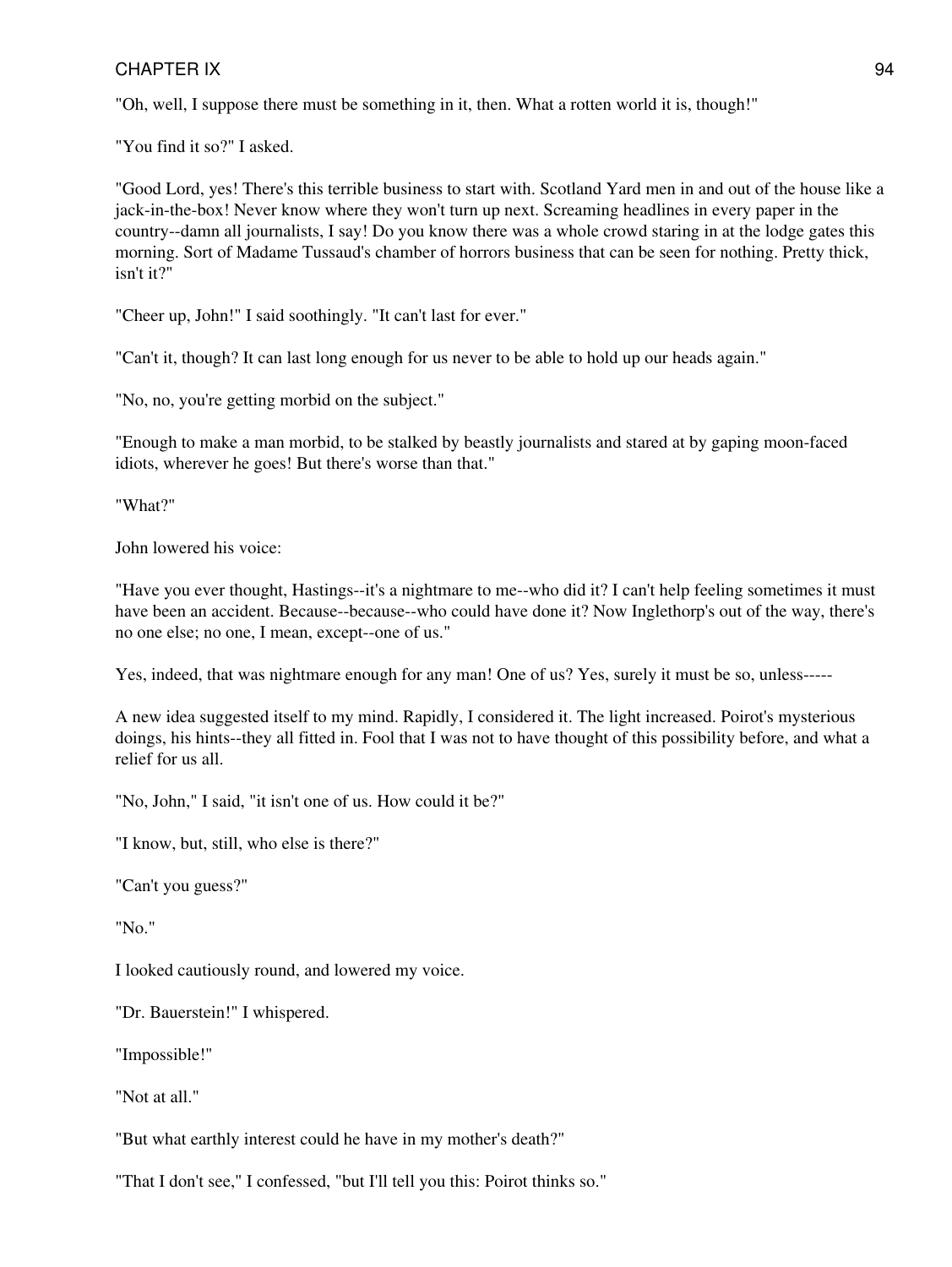"Poirot? Does he? How do you know?"

I told him of Poirot's intense excitement on hearing that Dr. Bauerstein had been at Styles on the fatal night, and added:

"He said twice: 'That alters everything.' And I've been thinking. You know Inglethorp said he had put down the coffee in the hall? Well, it was just then that Bauerstein arrived. Isn't it possible that, as Inglethorp brought him through the hall, the doctor dropped something into the coffee in passing?"

"H'm," said John. "It would have been very risky."

"Yes, but it was possible."

"And then, how could he know it was her coffee? No, old fellow, I don't think that will wash."

But I had remembered something else.

"You're quite right. That wasn't how it was done. Listen." And I then told him of the coco sample which Poirot had taken to be analysed.

John interrupted just as I had done.

"But, look here, Bauerstein had had it analysed already?"

"Yes, yes, that's the point. I didn't see it either until now. Don't you understand? Bauerstein had it analysed--that's just it! If Bauerstein's the murderer, nothing could be simpler than for him to substitute some ordinary coco for his sample, and send that to be tested. And of course they would find no strychnine! But no one would dream of suspecting Bauerstein, or think of taking another sample--except Poirot," I added, with belated recognition.

"Yes, but what about the bitter taste that coco won't disguise?"

"Well, we've only his word for that. And there are other possibilities. He's admittedly one of the world's greatest toxicologists----"

"One of the world's greatest what? Say it again."

"He knows more about poisons than almost anybody," I explained. "Well, my idea is, that perhaps he's found some way of making strychnine tasteless. Or it may not have been strychnine at all, but some obscure drug no one has ever heard of, which produces much the same symptoms."

"H'm, yes, that might be," said John. "But look here, how could he have got at the coco? That wasn't downstairs?"

"No, it wasn't," I admitted reluctantly.

And then, suddenly, a dreadful possibility flashed through my mind. I hoped and prayed it would not occur to John also. I glanced sideways at him. He was frowning perplexedly, and I drew a deep breath of relief, for the terrible thought that had flashed across my mind was this: that Dr. Bauerstein might have had an accomplice.

Yet surely it could not be! Surely no woman as beautiful as Mary Cavendish could be a murderess. Yet beautiful women had been known to poison.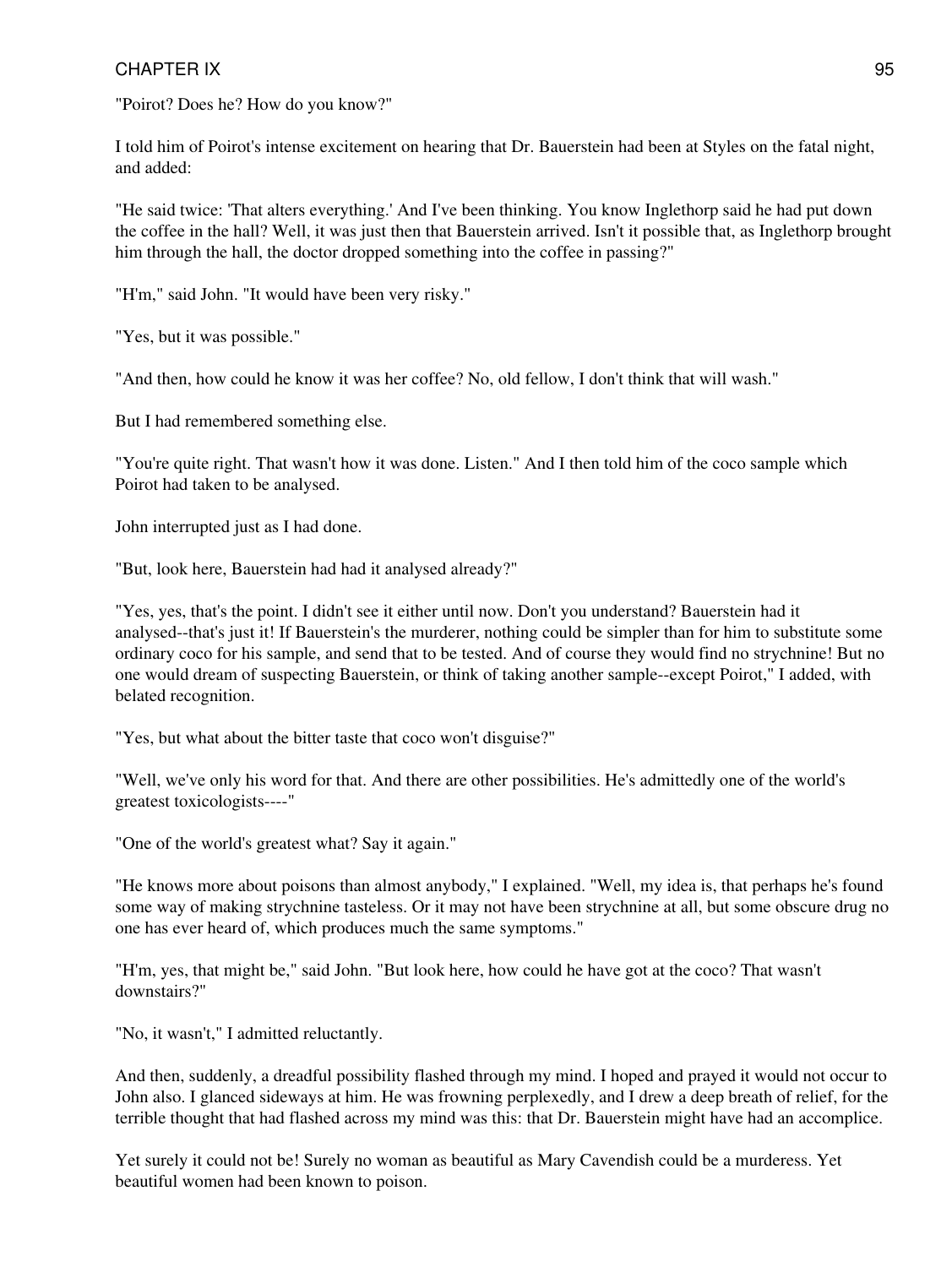And suddenly I remembered that first conversation at tea on the day of my arrival, and the gleam in her eyes as she had said that poison was a woman's weapon. How agitated she had been on that fatal Tuesday evening! Had Mrs. Inglethorp discovered something between her and Bauerstein, and threatened to tell her husband? Was it to stop that denunciation that the crime had been committed?

Then I remembered that enigmatical conversation between Poirot and Evelyn Howard. Was this what they had meant? Was this the monstrous possibility that Evelyn had tried not to believe?

Yes, it all fitted in.

No wonder Miss Howard had suggested "hushing it up." Now I understood that unfinished sentence of hers: "Emily herself----" And in my heart I agreed with her. Would not Mrs. Inglethorp have preferred to go unavenged rather than have such terrible dishonour fall upon the name of Cavendish.

"There's another thing," said John suddenly, and the unexpected sound of his voice made me start guiltily. "Something which makes me doubt if what you say can be true."

"What's that?" I asked, thankful that he had gone away from the subject of how the poison could have been introduced into the coco.

"Why, the fact that Bauerstein demanded a post-mortem. He needn't have done so. Little Wilkins would have been quite content to let it go at heart disease."

"Yes," I said doubtfully. "But we don't know. Perhaps he thought it safer in the long run. Some one might have talked afterwards. Then the Home Office might have ordered exhumation. The whole thing would have come out, then, and he would have been in an awkward position, for no one would have believed that a man of his reputation could have been deceived into calling it heart disease."

"Yes, that's possible," admitted John. "Still," he added, "I'm blest if I can see what his motive could have been."

I trembled.

"Look here," I said, "I may be altogether wrong. And, remember, all this is in confidence."

"Oh, of course--that goes without saying."

We had walked, as we talked, and now we passed through the little gate into the garden. Voices rose near at hand, for tea was spread out under the sycamore-tree, as it had been on the day of my arrival.

Cynthia was back from the hospital, and I placed my chair beside her, and told her of Poirot's wish to visit the dispensary.

"Of course! I'd love him to see it. He'd better come to tea there one day. I must fix it up with him. He's such a dear little man! But he *is* funny. He made me take the brooch out of my tie the other day, and put it in again, because he said it wasn't straight."

I laughed.

"It's quite a mania with him."

"Yes, isn't it?"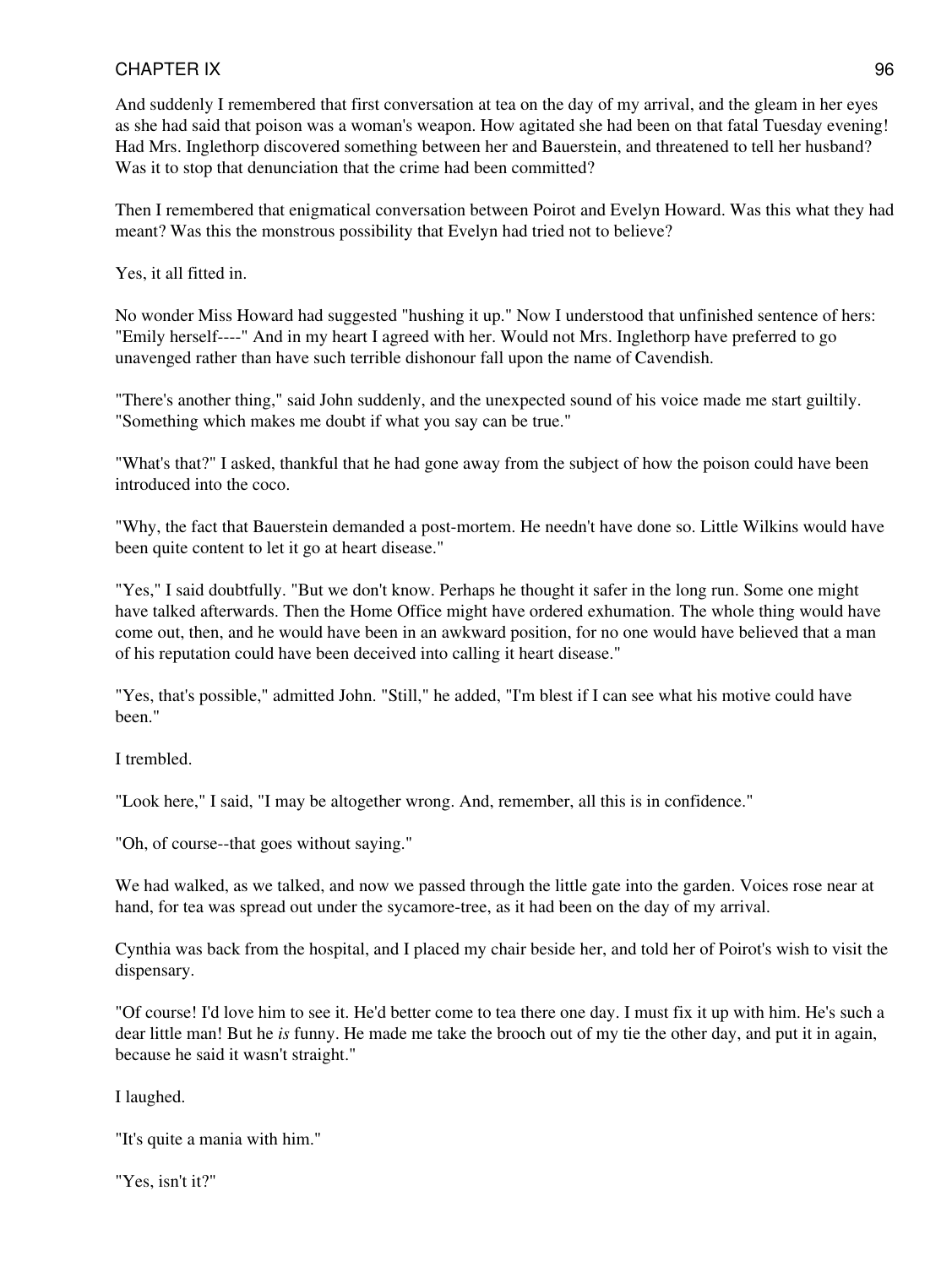We were silent for a minute or two, and then, glancing in the direction of Mary Cavendish, and dropping her voice, Cynthia said:

"Mr. Hastings."

"Yes?"

"After tea, I want to talk to you."

Her glance at Mary had set me thinking. I fancied that between these two there existed very little sympathy. For the first time, it occurred to me to wonder about the girl's future. Mrs. Inglethorp had made no provisions of any kind for her, but I imagined that John and Mary would probably insist on her making her home with them--at any rate until the end of the war. John, I knew, was very fond of her, and would be sorry to let her go.

John, who had gone into the house, now reappeared. His good-natured face wore an unaccustomed frown of anger.

"Confound those detectives! I can't think what they're after! They've been in every room in the house--turning things inside out, and upside down. It really is too bad! I suppose they took advantage of our all being out. I shall go for that fellow Japp, when I next see him!"

"Lot of Paul Prys," grunted Miss Howard.

Lawrence opined that they had to make a show of doing something.

Mary Cavendish said nothing.

After tea, I invited Cynthia to come for a walk, and we sauntered off into the woods together.

"Well?" I inquired, as soon as we were protected from prying eyes by the leafy screen.

With a sigh, Cynthia flung herself down, and tossed off her hat. The sunlight, piercing through the branches, turned the auburn of her hair to quivering gold.

"Mr. Hastings--you are always so kind, and you know such a lot."

It struck me at this moment that Cynthia was really a very charming girl! Much more charming than Mary, who never said things of that kind.

"Well?" I asked benignantly, as she hesitated.

"I want to ask your advice. What shall I do?"

"Do?"

"Yes. You see, Aunt Emily always told me I should be provided for. I suppose she forgot, or didn't think she was likely to die--anyway, I am *not* provided for! And I don't know what to do. Do you think I ought to go away from here at once?"

"Good heavens, no! They don't want to part with you, I'm sure."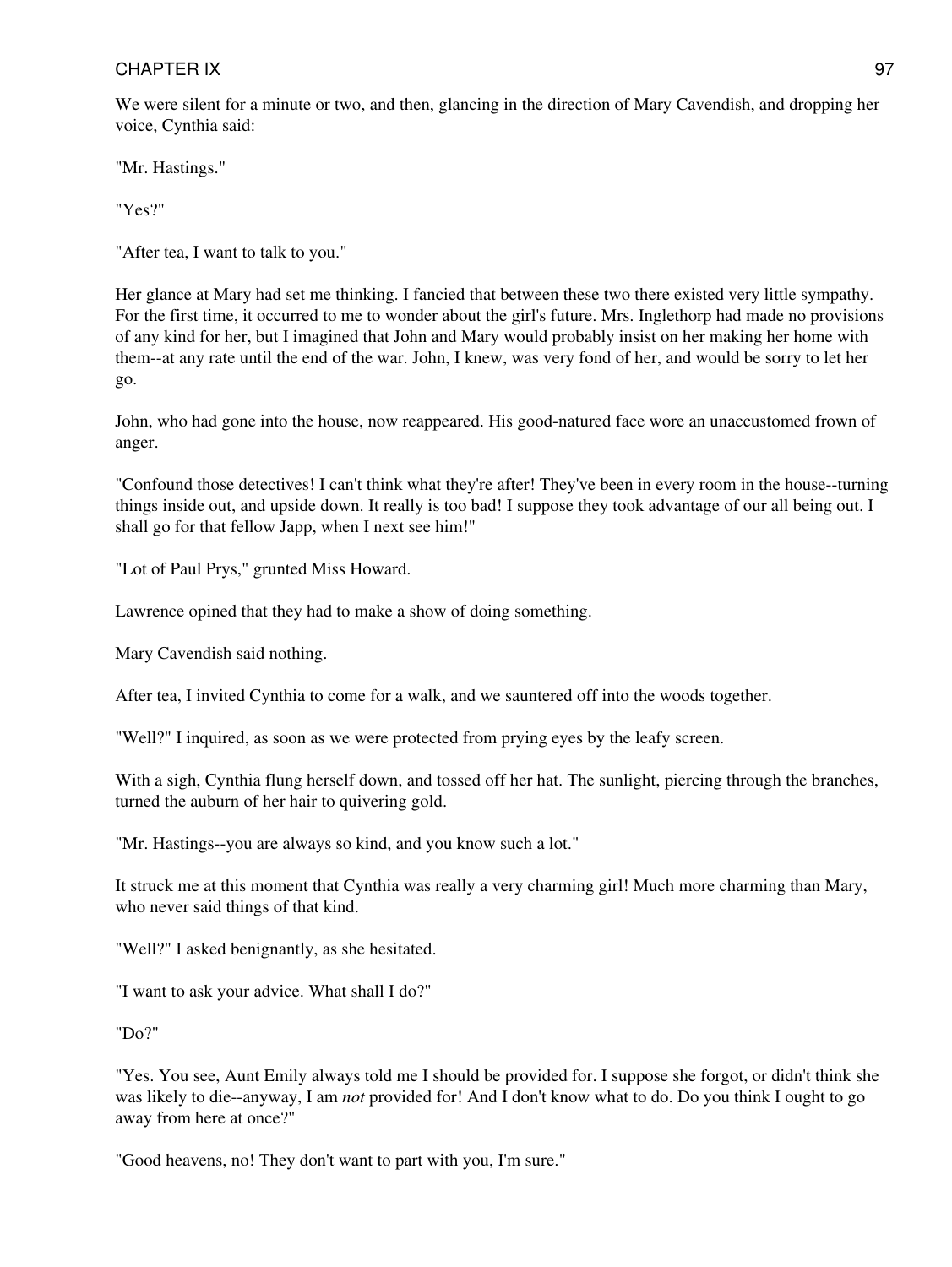Cynthia hesitated a moment, plucking up the grass with her tiny hands. Then she said: "Mrs. Cavendish does. She hates me."

"Hates you?" I cried, astonished.

Cynthia nodded.

"Yes. I don't know why, but she can't bear me; and *he* can't, either."

"There I know you're wrong," I said warmly. "On the contrary, John is very fond of you."

"Oh, yes--*John*. I meant Lawrence. Not, of course, that I care whether Lawrence hates me or not. Still, it's rather horrid when no one loves you, isn't it?"

"But they do, Cynthia dear," I said earnestly. "I'm sure you are mistaken. Look, there is John--and Miss Howard--"

Cynthia nodded rather gloomily. "Yes, John likes me, I think, and of course Evie, for all her gruff ways, wouldn't be unkind to a fly. But Lawrence never speaks to me if he can help it, and Mary can hardly bring herself to be civil to me. She wants Evie to stay on, is begging her to, but she doesn't want me, and--and--I don't know what to do." Suddenly the poor child burst out crying.

I don't know what possessed me. Her beauty, perhaps, as she sat there, with the sunlight glinting down on her head; perhaps the sense of relief at encountering someone who so obviously could have no connection with the tragedy; perhaps honest pity for her youth and loneliness. Anyway, I leant forward, and taking her little hand, I said awkwardly:

"Marry me, Cynthia."

Unwittingly, I had hit upon a sovereign remedy for her tears. She sat up at once, drew her hand away, and said, with some asperity:

"Don't be silly!"

I was a little annoyed.

"I'm not being silly. I am asking you to do me the honour of becoming my wife."

To my intense surprise, Cynthia burst out laughing, and called me a "funny dear."

"It's perfectly sweet of you," she said, "but you know you don't want to!"

"Yes, I do. I've got--"

"Never mind what you've got. You don't really want to--and I don't either."

"Well, of course, that settles it," I said stiffly. "But I don't see anything to laugh at. There's nothing funny about a proposal."

"No, indeed," said Cynthia. "Somebody might accept you next time. Good-bye, you've cheered me up very much."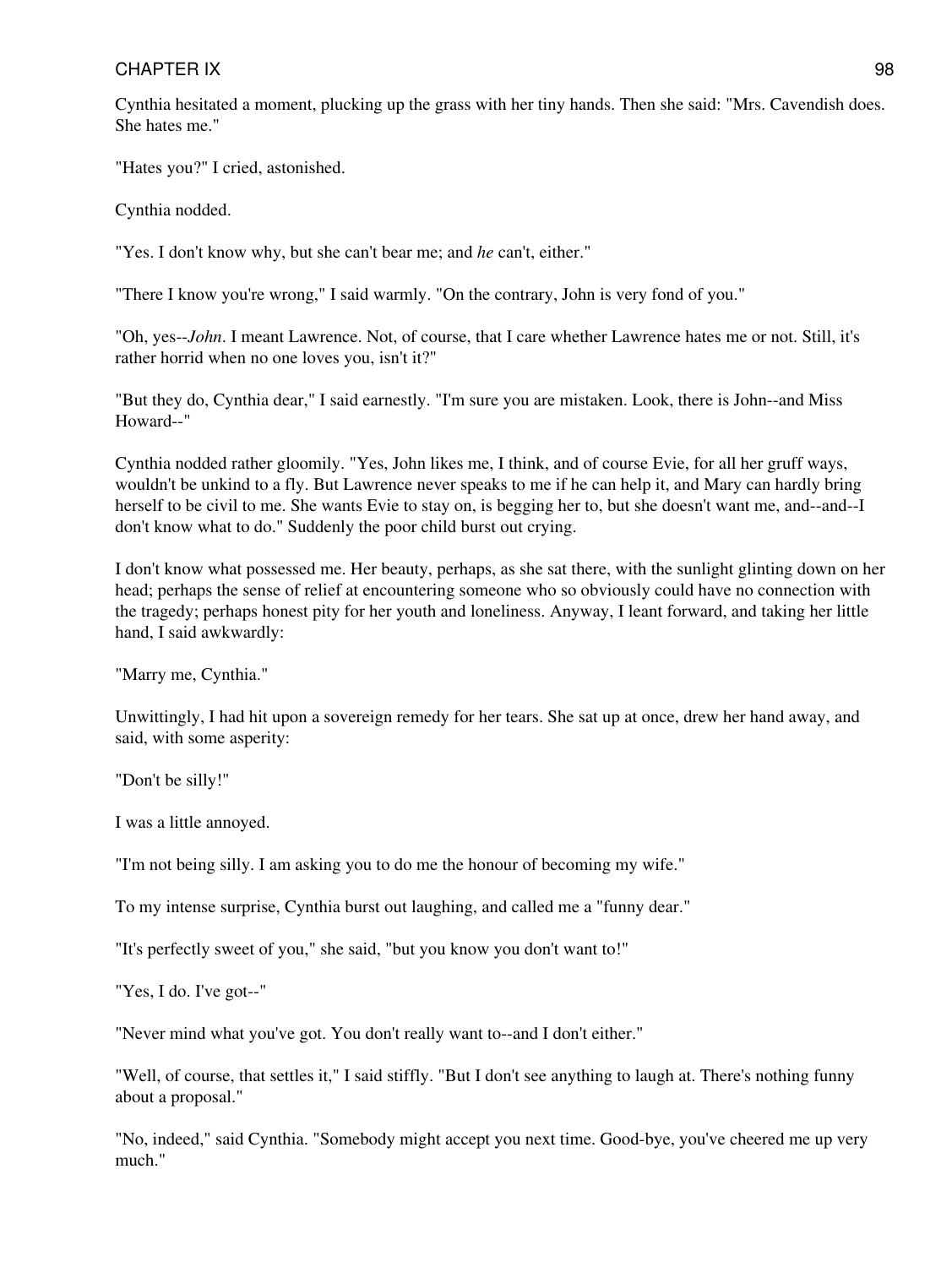And, with a final uncontrollable burst of merriment, she vanished through the trees.

Thinking over the interview, it struck me as being profoundly unsatisfactory.

It occurred to me suddenly that I would go down to the village, and look up Bauerstein. Somebody ought to be keeping an eye on the fellow. At the same time, it would be wise to allay any suspicions he might have as to his being suspected. I remembered how Poirot had relied on my diplomacy. Accordingly, I went to the little house with the "Apartments" card inserted in the window, where I knew he lodged, and tapped on the door.

An old woman came and opened it.

"Good afternoon," I said pleasantly. "Is Dr. Bauerstein in?"

She stared at me.

"Haven't you heard?"

"Heard what?"

"About him."

"What about him?"

"He's took."

"Took? Dead?"

"By the police!" I gasped. "Do you mean they've arrested him?"

"Yes, that's it, and--"

I waited to hear no more, but tore up the village to find Poirot.

<sup>&</sup>quot;No, took by the perlice."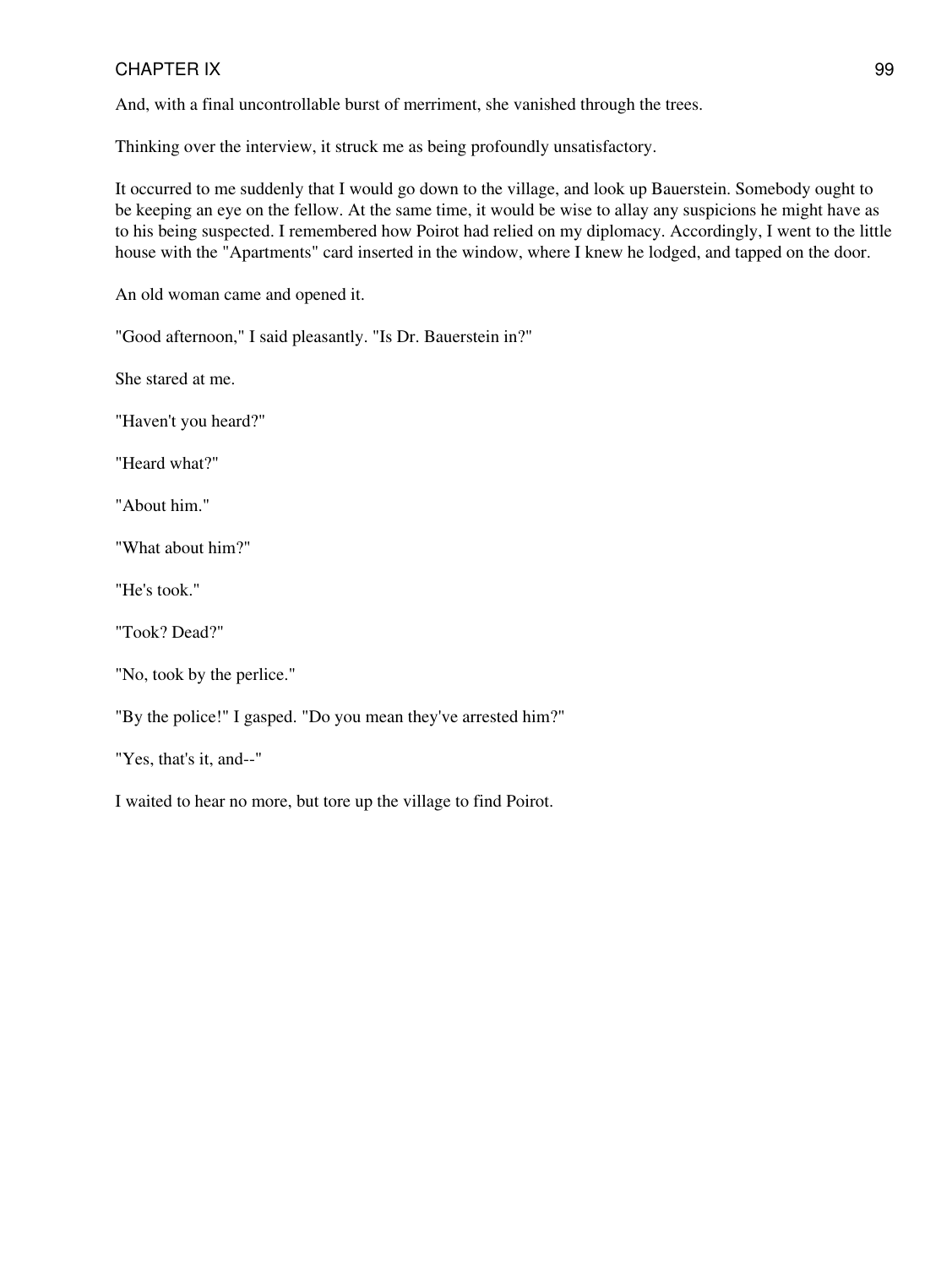# **CHAPTER X.**

## THE ARREST

To my extreme annoyance, Poirot was not in, and the old Belgian who answered my knock informed me that he believed he had gone to London.

I was dumbfounded. What on earth could Poirot be doing in London! Was it a sudden decision on his part, or had he already made up his mind when he parted from me a few hours earlier?

I retraced my steps to Styles in some annoyance. With Poirot away, I was uncertain how to act. Had he foreseen this arrest? Had he not, in all probability, been the cause of it? Those questions I could not resolve. But in the meantime what was I to do? Should I announce the arrest openly at Styles, or not? Though I did not acknowledge it to myself, the thought of Mary Cavendish was weighing on me. Would it not be a terrible shock to her? For the moment, I set aside utterly any suspicions of her. She could not be implicated--otherwise I should have heard some hint of it.

Of course, there was no possibility of being able permanently to conceal Dr. Bauerstein's arrest from her. It would be announced in every newspaper on the morrow. Still, I shrank from blurting it out. If only Poirot had been accessible, I could have asked his advice. What possessed him to go posting off to London in this unaccountable way?

In spite of myself, my opinion of his sagacity was immeasurably heightened. I would never have dreamt of suspecting the doctor, had not Poirot put it into my head. Yes, decidedly, the little man was clever.

After some reflecting, I decided to take John into my confidence, and leave him to make the matter public or not, as he thought fit.

He gave vent to a prodigious whistle, as I imparted the news.

"Great Scot! You *were* right, then. I couldn't believe it at the time."

"No, it is astonishing until you get used to the idea, and see how it makes everything fit in. Now, what are we to do? Of course, it will be generally known to-morrow."

John reflected.

"Never mind," he said at last, "we won't say anything at present. There is no need. As you say, it will be known soon enough."

But to my intense surprise, on getting down early the next morning, and eagerly opening the newspapers, there was not a word about the arrest! There was a column of mere padding about "The Styles Poisoning Case," but nothing further. It was rather inexplicable, but I supposed that, for some reason or other, Japp wished to keep it out of the papers. It worried me just a little, for it suggested the possibility that there might be further arrests to come.

After breakfast, I decided to go down to the village, and see if Poirot had returned yet; but, before I could start, a well-known face blocked one of the windows, and the well-known voice said:

"Bon jour, mon ami!"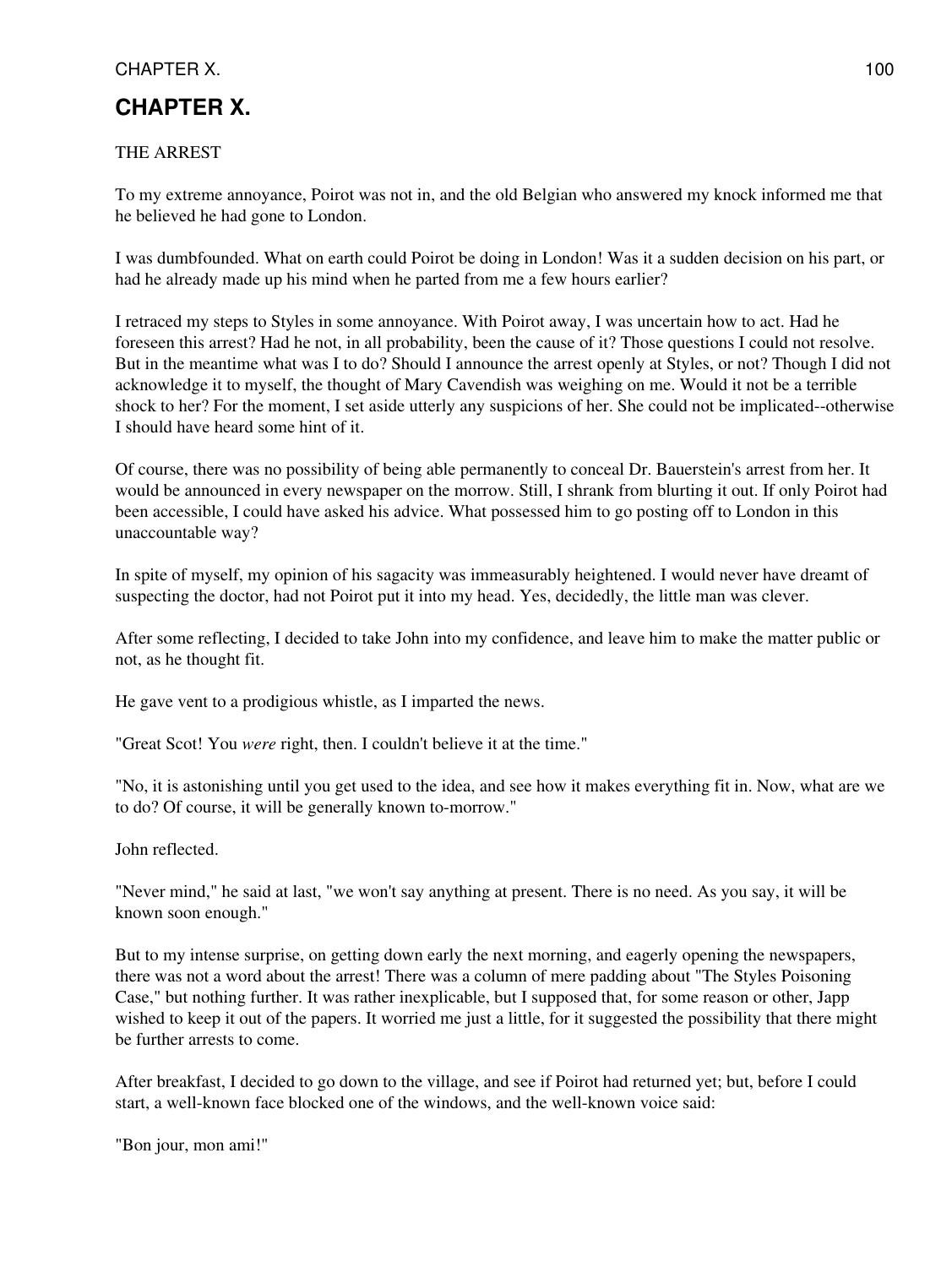"Poirot," I exclaimed, with relief, and seizing him by both hands, I dragged him into the room. "I was never so glad to see anyone. Listen, I have said nothing to anybody but John. Is that right?"

"My friend," replied Poirot, "I do not know what you are talking about."

"Dr. Bauerstein's arrest, of course," I answered impatiently.

"Is Bauerstein arrested, then?"

"Did you not know it?"

"Not the least in the world." But, pausing a moment, he added: "Still, it does not surprise me. After all, we are only four miles from the coast."

"The coast?" I asked, puzzled. "What has that got to do with it?"

Poirot shrugged his shoulders.

"Surely, it is obvious!"

"Not to me. No doubt I am very dense, but I cannot see what the proximity of the coast has got to do with the murder of Mrs. Inglethorp."

"Nothing at all, of course," replied Poirot, smiling. "But we were speaking of the arrest of Dr. Bauerstein."

"Well, he is arrested for the murder of Mrs. Inglethorp----"

"What?" cried Poirot, in apparently lively astonishment. "Dr. Bauerstein arrested for the murder of Mrs. Inglethorp?"

"Yes."

"Impossible! That would be too good a farce! Who told you that, my friend?"

"Well, no one exactly told me," I confessed. "But he is arrested."

"Oh, yes, very likely. But for espionage, mon ami."

"Espionage?" I gasped.

"Precisely."

"Not for poisoning Mrs. Inglethorp?"

"Not unless our friend Japp has taken leave of his senses," replied Poirot placidly.

"But--but I thought you thought so too?"

Poirot gave me one look, which conveyed a wondering pity, and his full sense of the utter absurdity of such an idea.

"Do you mean to say," I asked, slowly adapting myself to the new idea, "that Dr. Bauerstein is a spy?"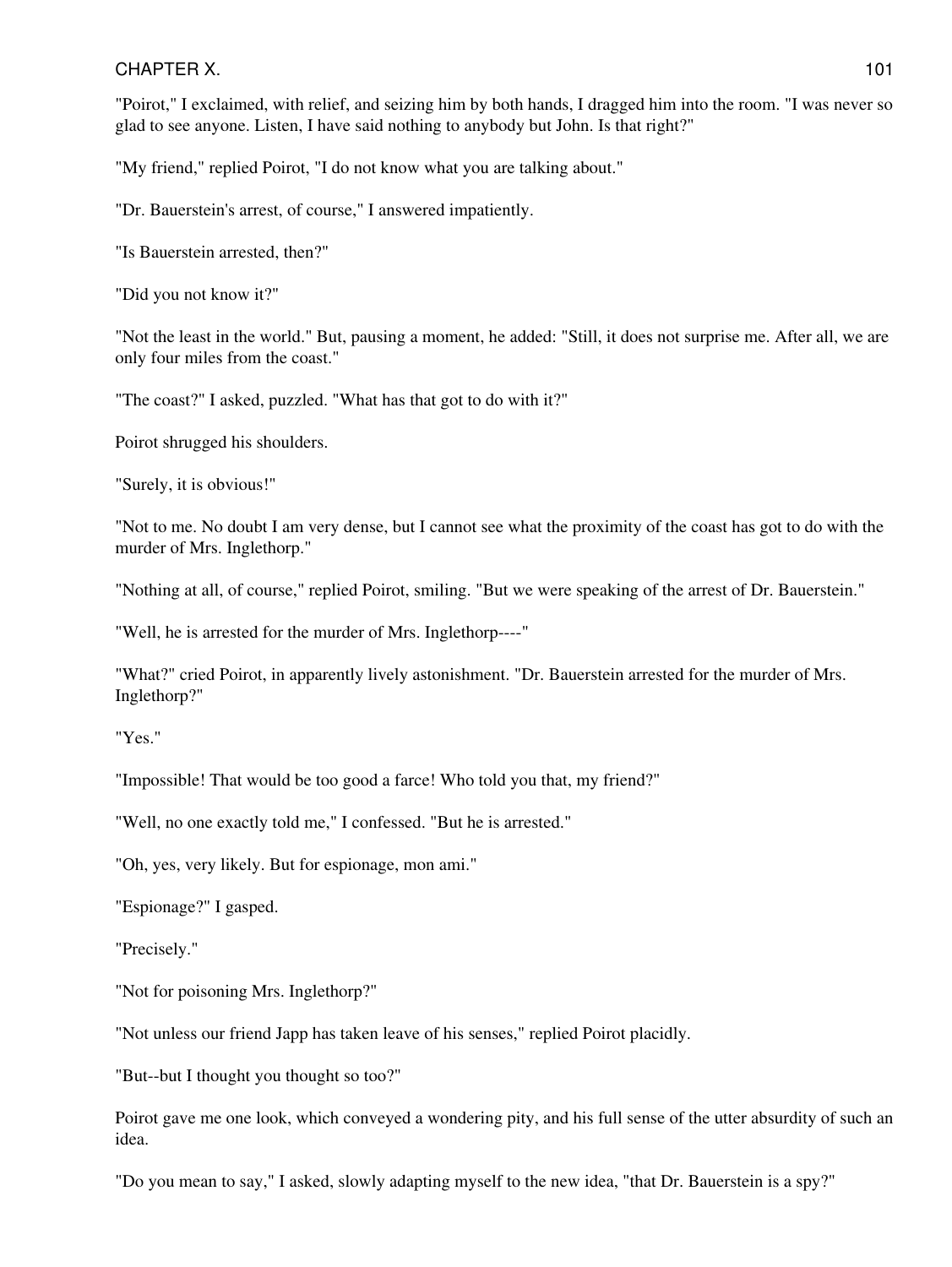Poirot nodded.

"Have you never suspected it?"

"It never entered my head."

"It did not strike you as peculiar that a famous London doctor should bury himself in a little village like this, and should be in the habit of walking about at all hours of the night, fully dressed?"

"No," I confessed, "I never thought of such a thing."

"He is, of course, a German by birth," said Poirot thoughtfully, "though he has practiced so long in this country that nobody thinks of him as anything but an Englishman. He was naturalized about fifteen years ago. A very clever man--a Jew, of course."

"The blackguard!" I cried indignantly.

"Not at all. He is, on the contrary, a patriot. Think what he stands to lose. I admire the man myself."

But I could not look at it in Poirot's philosophical way.

"And this is the man with whom Mrs. Cavendish has been wandering about all over the country!" I cried indignantly.

"Yes. I should fancy he had found her very useful," remarked Poirot. "So long as gossip busied itself in coupling their names together, any other vagaries of the doctor's passed unobserved."

"Then you think he never really cared for her?" I asked eagerly--rather too eagerly, perhaps, under the circumstances.

"That, of course, I cannot say, but--shall I tell you my own private opinion, Hastings?"

"Yes."

"Well, it is this: that Mrs. Cavendish does not care, and never has cared one little jot about Dr. Bauerstein!"

"Do you really think so?" I could not disguise my pleasure.

"I am quite sure of it. And I will tell you why."

"Yes?"

"Because she cares for some one else, mon ami."

"Oh!" What did he mean? In spite of myself, an agreeable warmth spread over me. I am not a vain man where women are concerned, but I remembered certain evidences, too lightly thought of at the time, perhaps, but which certainly seemed to indicate----

My pleasing thoughts were interrupted by the sudden entrance of Miss Howard. She glanced round hastily to make sure there was no one else in the room, and quickly produced an old sheet of brown paper. This she handed to Poirot, murmuring as she did so the cryptic words: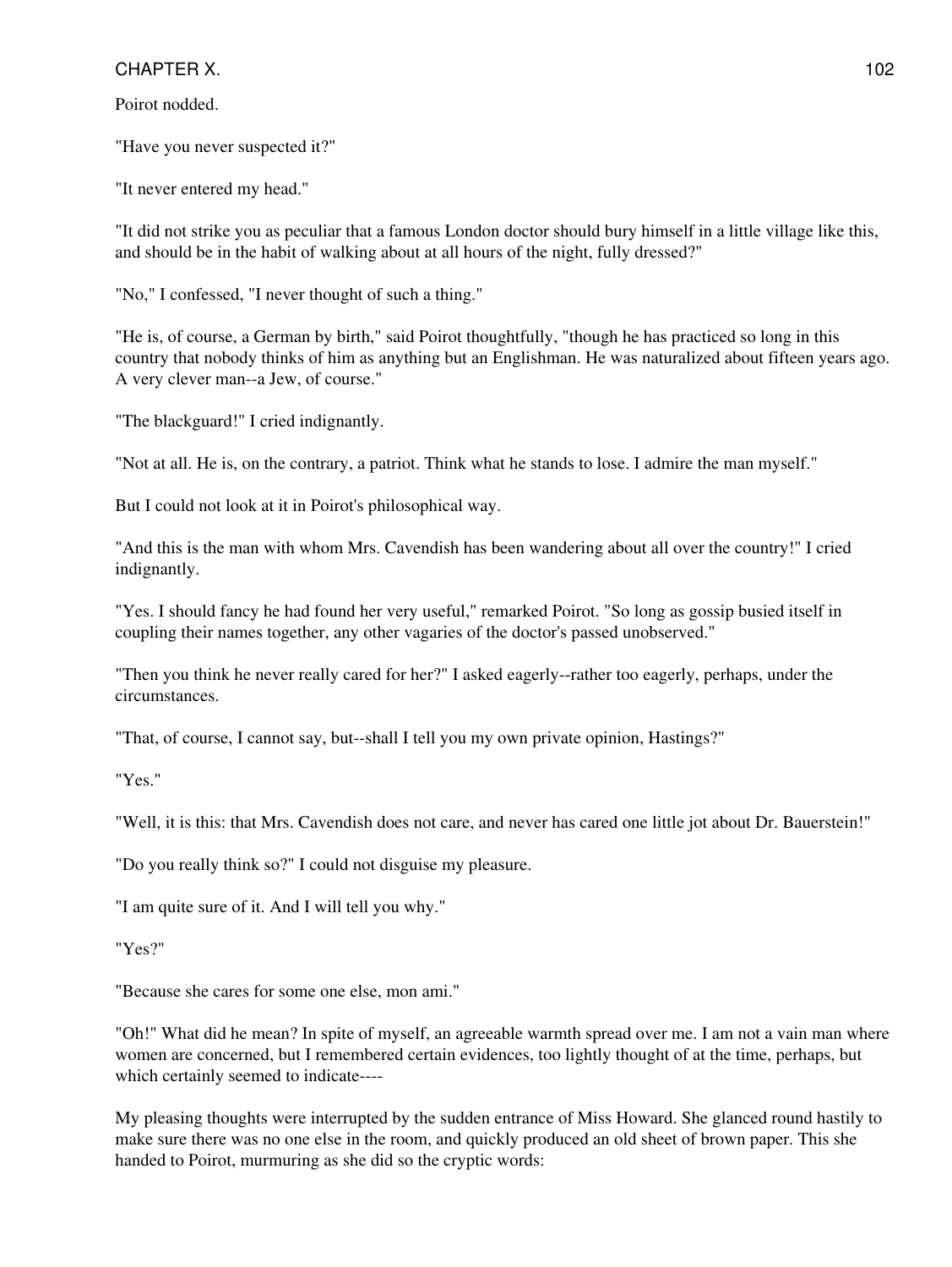"On top of the wardrobe." Then she hurriedly left the room.

Poirot unfolded the sheet of paper eagerly, and uttered an exclamation of satisfaction. He spread it out on the table.

"Come here, Hastings. Now tell me, what is that initial--J. or L.?"

It was a medium sized sheet of paper, rather dusty, as though it had lain by for some time. But it was the label that was attracting Poirot's attention. At the top, it bore the printed stamp of Messrs. Parkson's, the well-known theatrical costumiers, and it was addressed to "--(the debatable initial) Cavendish, Esq., Styles Court, Styles St. Mary, Essex."

"It might be T., or it might be L.," I said, after studying the thing for a minute or two. "It certainly isn't a J."

"Good," replied Poirot, folding up the paper again. "I, also, am of your way of thinking. It is an L., depend upon it!"

"Where did it come from?" I asked curiously. "Is it important?"

"Moderately so. It confirms a surmise of mine. Having deduced its existence, I set Miss Howard to search for it, and, as you see, she has been successful."

"What did she mean by 'On the top of the wardrobe'?"

"She meant," replied Poirot promptly, "that she found it on top of a wardrobe."

"A funny place for a piece of brown paper," I mused.

"Not at all. The top of a wardrobe is an excellent place for brown paper and cardboard boxes. I have kept them there myself. Neatly arranged, there is nothing to offend the eye."

"Poirot," I asked earnestly, "have you made up your mind about this crime?"

"Yes--that is to say, I believe I know how it was committed."

"Ah!"

"Unfortunately, I have no proof beyond my surmise, unless----" With sudden energy, he caught me by the arm, and whirled me down the hall, calling out in French in his excitement: "Mademoiselle Dorcas, Mademoiselle Dorcas, un moment, s'il vous plait!"

Dorcas, quite flurried by the noise, came hurrying out of the pantry.

"My good Dorcas, I have an idea--a little idea--if it should prove justified, what magnificent chance! Tell me, on Monday, not Tuesday, Dorcas, but Monday, the day before the tragedy, did anything go wrong with Mrs. Inglethorp's bell?"

Dorcas looked very surprised.

"Yes, sir, now you mention it, it did; though I don't know how you came to hear of it. A mouse, or some such, must have nibbled the wire through. The man came and put it right on Tuesday morning."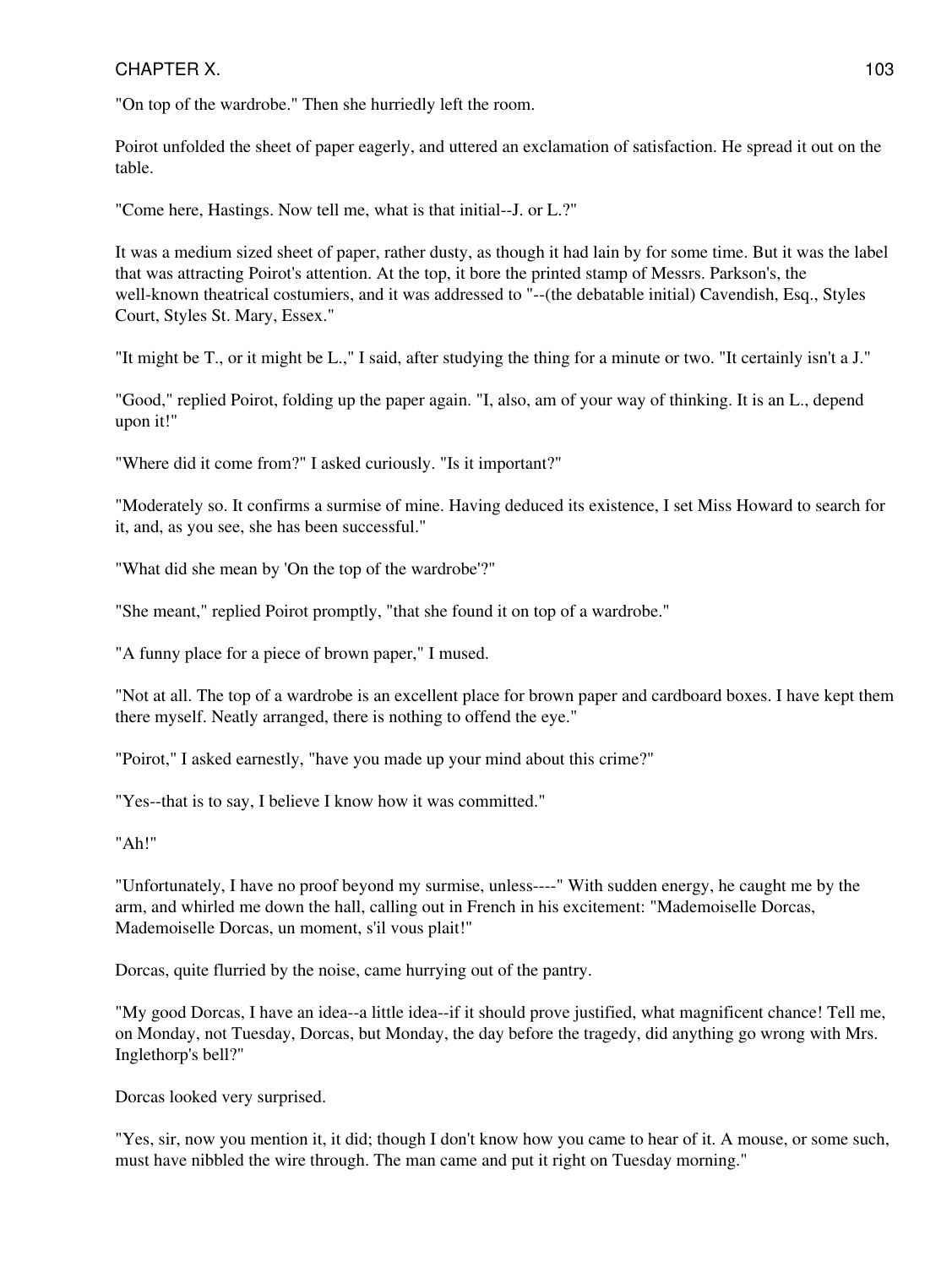With a long drawn exclamation of ecstasy, Poirot led the way back to the morning-room.

"See you, one should not ask for outside proof--no, reason should be enough. But the flesh is weak, it is consolation to find that one is on the right track. Ah, my friend, I am like a giant refreshed. I run! I leap!"

And, in very truth, run and leap he did, gambolling wildly down the stretch of lawn outside the long window.

"What is your remarkable little friend doing?" asked a voice behind me, and I turned to find Mary Cavendish at my elbow. She smiled, and so did I. "What is it all about?"

"Really, I can't tell you. He asked Dorcas some question about a bell, and appeared so delighted with her answer that he is capering about as you see!"

Mary laughed.

"How ridiculous! He's going out of the gate. Isn't he coming back to-day?"

"I don't know. I've given up trying to guess what he'll do next."

"Is he quite mad, Mr. Hastings?"

"I honestly don't know. Sometimes, I feel sure he is as mad as a hatter; and then, just as he is at his maddest, I find there is method in his madness."

"I see."

In spite of her laugh, Mary was looking thoughtful this morning. She seemed grave, almost sad.

It occurred to me that it would be a good opportunity to tackle her on the subject of Cynthia. I began rather tactfully, I thought, but I had not gone far before she stopped me authoritatively.

"You are an excellent advocate, I have no doubt, Mr. Hastings, but in this case your talents are quite thrown away. Cynthia will run no risk of encountering any unkindness from me."

I began to stammer feebly that I hoped she hadn't thought--But again she stopped me, and her words were so unexpected that they quite drove Cynthia, and her troubles, out of my mind.

"Mr. Hastings," she said, "do you think I and my husband are happy together?"

I was considerably taken aback, and murmured something about it's not being my business to think anything of the sort.

"Well," she said quietly, "whether it is your business or not, I will tell you that we are *not* happy."

I said nothing, for I saw that she had not finished.

She began slowly, walking up and down the room, her head a little bent, and that slim, supple figure of hers swaying gently as she walked. She stopped suddenly, and looked up at me.

"You don't know anything about me, do you?" she asked. "Where I come from, who I was before I married John--anything, in fact? Well, I will tell you. I will make a father confessor of you. You are kind, I think--yes, I am sure you are kind."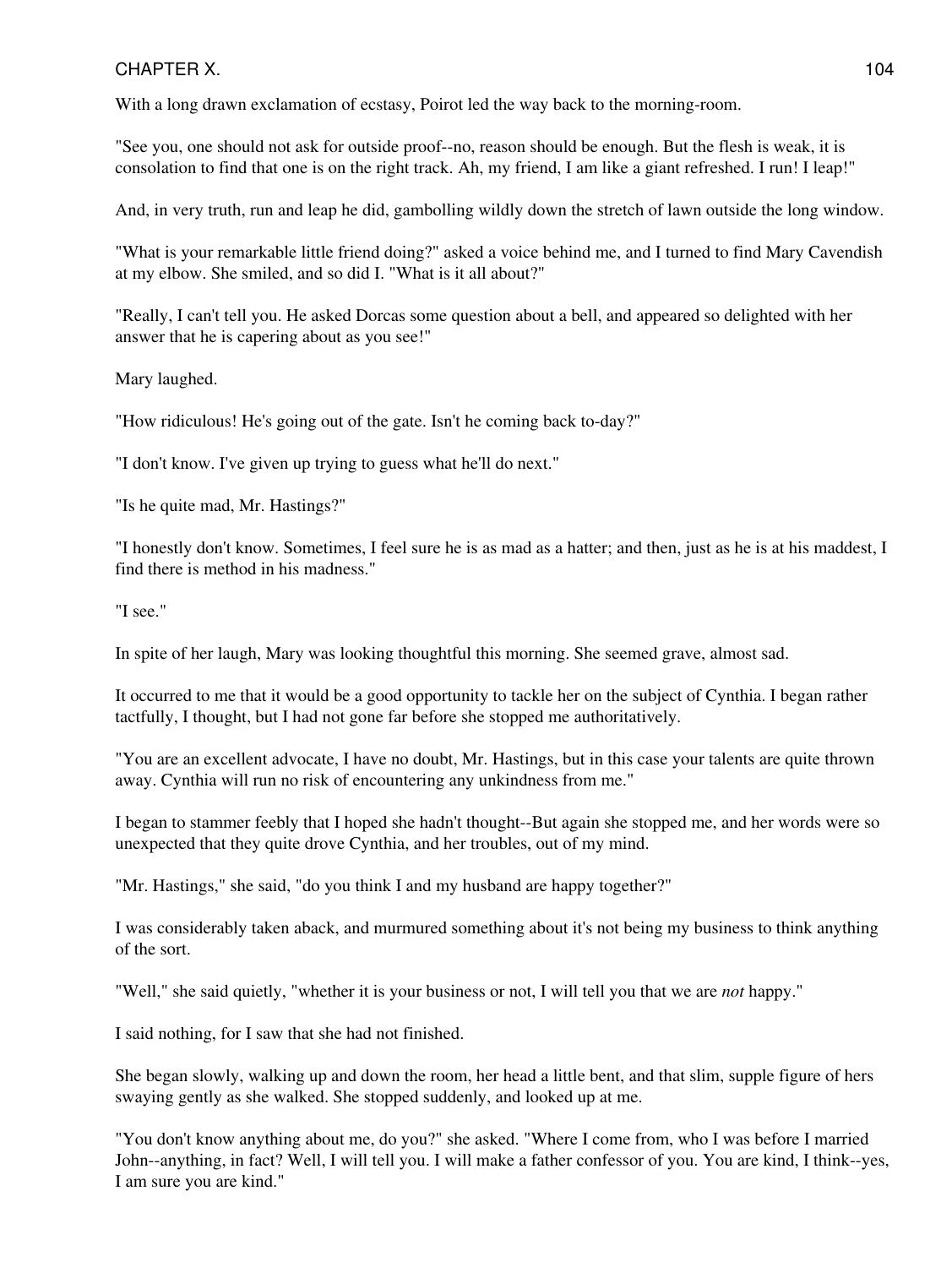Somehow, I was not quite as elated as I might have been. I remembered that Cynthia had begun her confidences in much the same way. Besides, a father confessor should be elderly, it is not at all the role for a young man.

"My father was English," said Mrs. Cavendish, "but my mother was a Russian."

"Ah," I said, "now I understand--"

"Understand what?"

"A hint of something foreign--different--that there has always been about you."

"My mother was very beautiful, I believe. I don't know, because I never saw her. She died when I was quite a little child. I believe there was some tragedy connected with her death--she took an overdose of some sleeping draught by mistake. However that may be, my father was broken-hearted. Shortly afterwards, he went into the Consular Service. Everywhere he went, I went with him. When I was twenty-three, I had been nearly all over the world. It was a splendid life--I loved it."

There was a smile on her face, and her head was thrown back. She seemed living in the memory of those old glad days.

"Then my father died. He left me very badly off. I had to go and live with some old aunts in Yorkshire." She shuddered. "You will understand me when I say that it was a deadly life for a girl brought up as I had been. The narrowness, the deadly monotony of it, almost drove me mad." She paused a minute, and added in a different tone: "And then I met John Cavendish."

"Yes?"

"You can imagine that, from my aunts' point of view, it was a very good match for me. But I can honestly say it was not this fact which weighed with me. No, he was simply a way of escape from the insufferable monotony of my life."

I said nothing, and after a moment, she went on:

"Don't misunderstand me. I was quite honest with him. I told him, what was true, that I liked him very much, that I hoped to come to like him more, but that I was not in any way what the world calls 'in love' with him. He declared that that satisfied him, and so--we were married."

She waited a long time, a little frown had gathered on her forehead. She seemed to be looking back earnestly into those past days.

"I think--I am sure--he cared for me at first. But I suppose we were not well matched. Almost at once, we drifted apart. He--it is not a pleasing thing for my pride, but it is the truth--tired of me very soon." I must have made some murmur of dissent, for she went on quickly: "Oh, yes, he did! Not that it matters now--now that we've come to the parting of the ways."

"What do you mean?"

She answered quietly:

"I mean that I am not going to remain at Styles."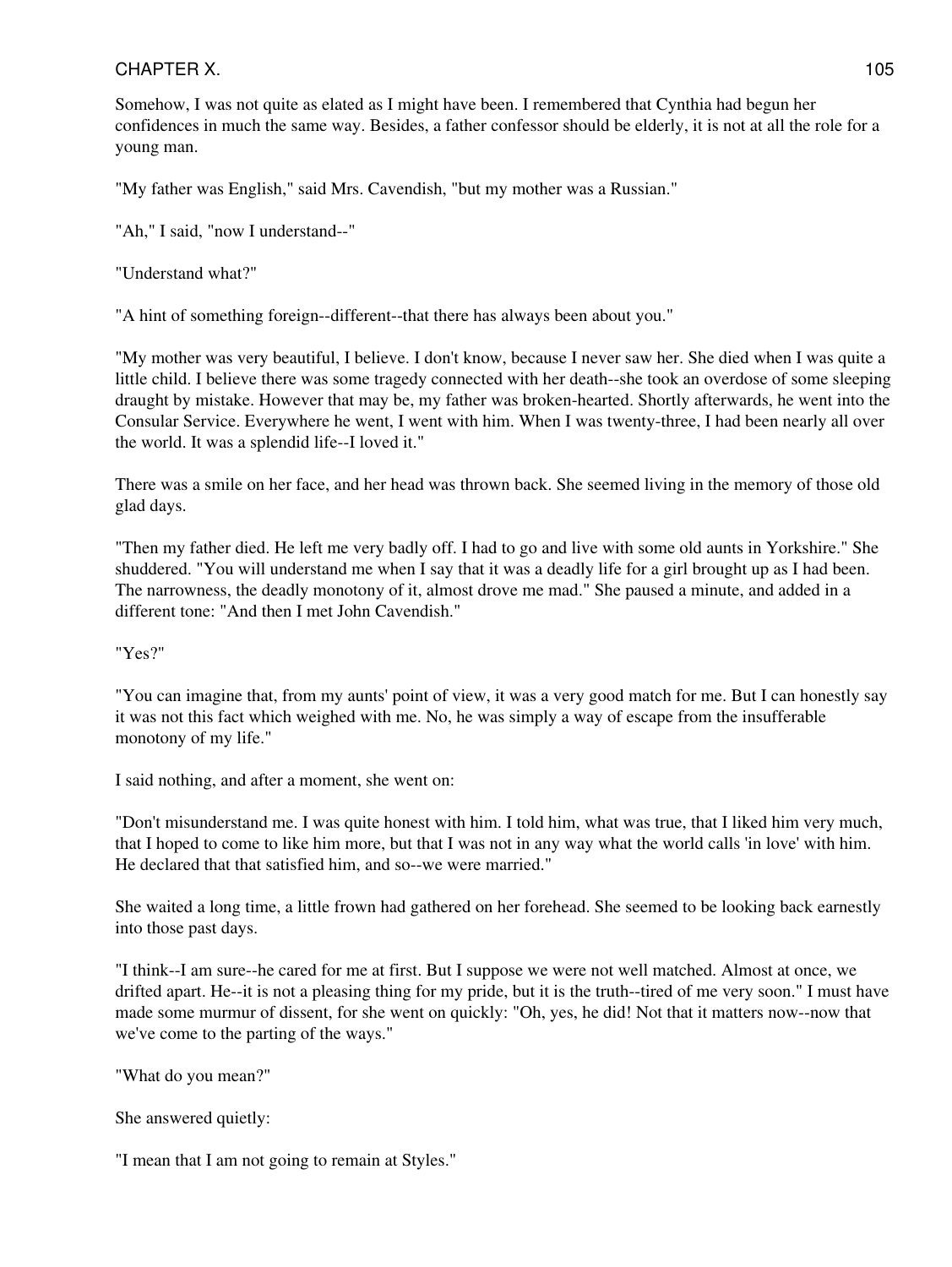"You and John are not going to live here?"

"John may live here, but I shall not."

"You are going to leave him?"

"Yes."

"But why?"

She paused a long time, and said at last:

"Perhaps--because I want to be--free!"

And, as she spoke, I had a sudden vision of broad spaces, virgin tracts of forests, untrodden lands--and a realization of what freedom would mean to such a nature as Mary Cavendish. I seemed to see her for a moment as she was, a proud wild creature, as untamed by civilization as some shy bird of the hills. A little cry broke from her lips:

"You don't know, you don't know, how this hateful place has been prison to me!"

"I understand," I said, "but--but don't do anything rash."

"Oh, rash!" Her voice mocked at my prudence.

Then suddenly I said a thing I could have bitten out my tongue for:

"You know that Dr. Bauerstein has been arrested?"

An instant coldness passed like a mask over her face, blotting out all expression.

"John was so kind as to break that to me this morning."

"Well, what do you think?" I asked feebly.

"Of what?"

"Of the arrest?"

"What should I think? Apparently he is a German spy; so the gardener had told John."

Her face and voice were absolutely cold and expressionless. Did she care, or did she not?

She moved away a step or two, and fingered one of the flower vases.

"These are quite dead. I must do them again. Would you mind moving--thank you, Mr. Hastings." And she walked quietly past me out of the window, with a cool little nod of dismissal.

No, surely she could not care for Bauerstein. No woman could act her part with that icy unconcern.

Poirot did not make his appearance the following morning, and there was no sign of the Scotland Yard men.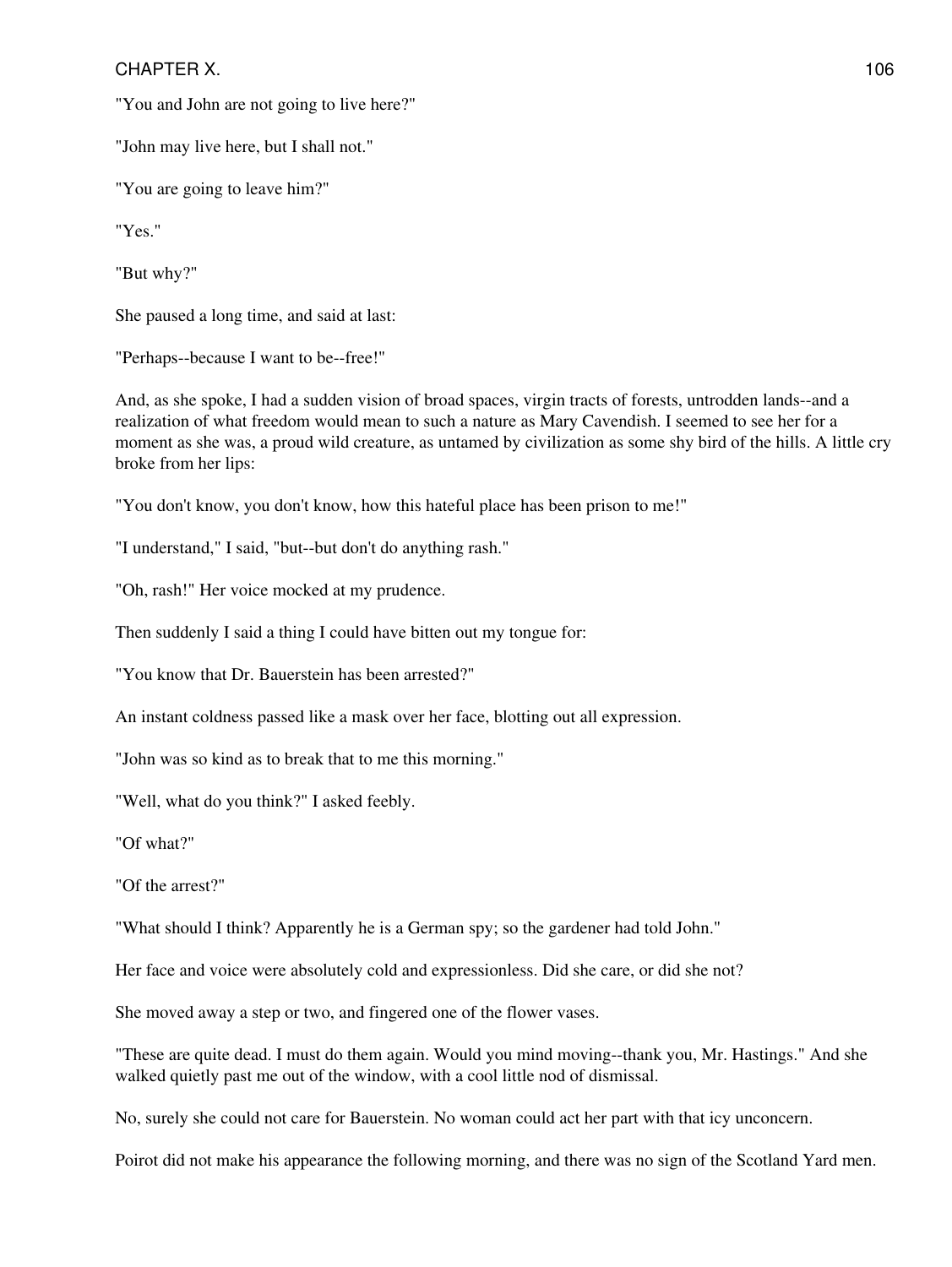But, at lunch-time, there arrived a new piece of evidence--or rather lack of evidence. We had vainly tried to trace the fourth letter, which Mrs. Inglethorp had written on the evening preceding her death. Our efforts having been in vain, we had abandoned the matter, hoping that it might turn up of itself one day. And this is just what did happen, in the shape of a communication, which arrived by the second post from a firm of French music publishers, acknowledging Mrs. Inglethorp's cheque, and regretting they had been unable to trace a certain series of Russian folksongs. So the last hope of solving the mystery, by means of Mrs. Inglethorp's correspondence on the fatal evening, had to be abandoned.

Just before tea, I strolled down to tell Poirot of the new disappointment, but found, to my annoyance, that he was once more out.

"Gone to London again?"

"Oh, no, monsieur, he has but taken the train to Tadminster. 'To see a young lady's dispensary,' he said."

"Silly ass!" I ejaculated. "I told him Wednesday was the one day she wasn't there! Well, tell him to look us up to-morrow morning, will you?"

"Certainly, monsieur."

But, on the following day, no sign of Poirot. I was getting angry. He was really treating us in the most cavalier fashion.

After lunch, Lawrence drew me aside, and asked if I was going down to see him.

"No, I don't think I shall. He can come up here if he wants to see us."

"Oh!" Lawrence looked indeterminate. Something unusually nervous and excited in his manner roused my curiosity.

"What is it?" I asked. "I could go if there's anything special."

"It's nothing much, but--well, if you are going, will you tell him--" he dropped his voice to a whisper--"I think I've found the extra coffee-cup!"

I had almost forgotten that enigmatical message of Poirot's, but now my curiosity was aroused afresh.

Lawrence would say no more, so I decided that I would descend from my high horse, and once more seek out Poirot at Leastways Cottage.

This time I was received with a smile. Monsieur Poirot was within. Would I mount? I mounted accordingly.

Poirot was sitting by the table, his head buried in his hands. He sprang up at my entrance.

"What is it?" I asked solicitously. "You are not ill, I trust?"

"No, no, not ill. But I decide an affair of great moment."

"Whether to catch the criminal or not?" I asked facetiously.

But, to my great surprise, Poirot nodded gravely.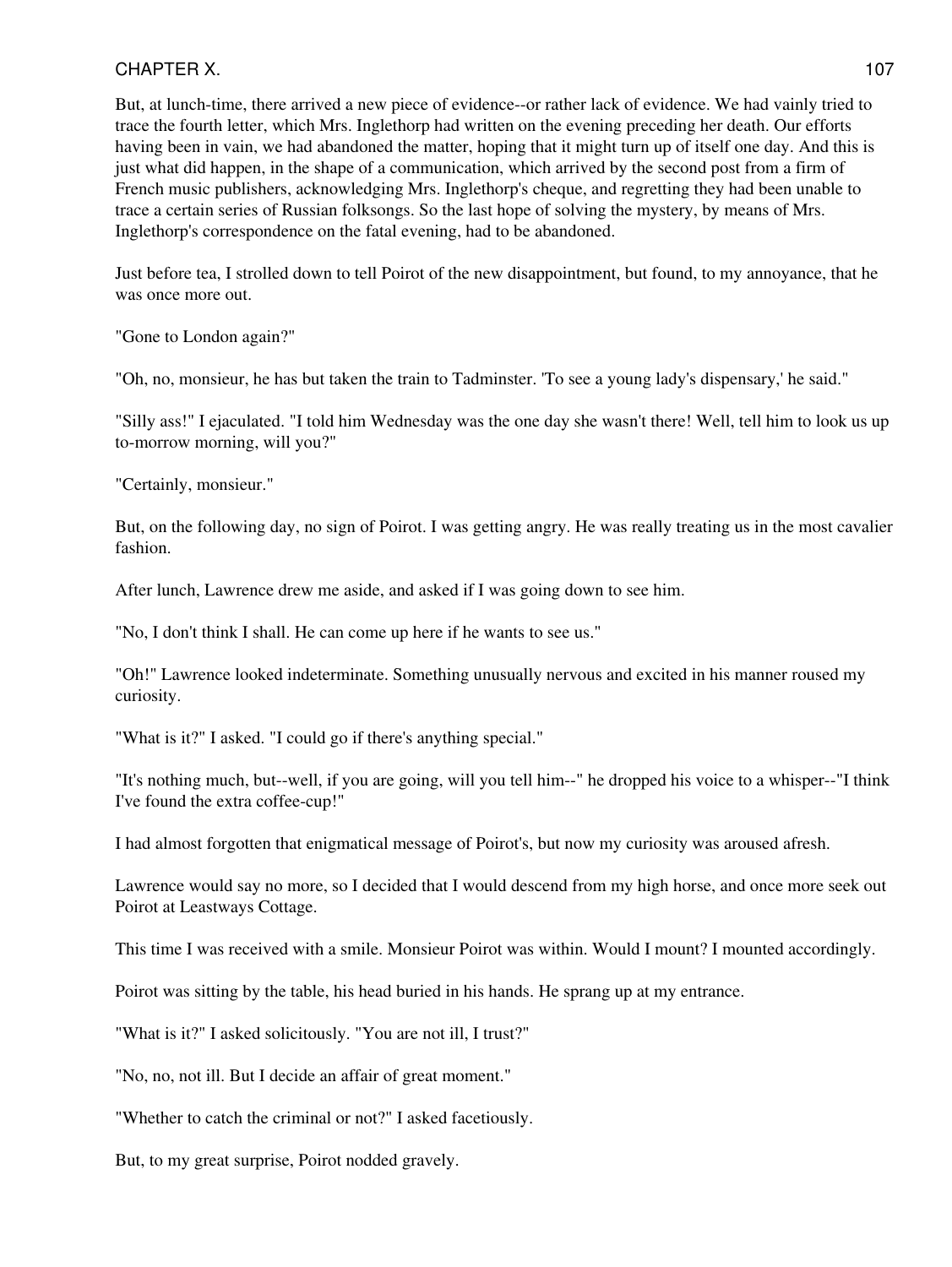" 'To speak or not to speak,' as your so great Shakespeare says, 'that is the question.' "

I did not trouble to correct the quotation.

"You are not serious, Poirot?"

"I am of the most serious. For the most serious of all things hangs in the balance."

"And that is?"

"A woman's happiness, mon ami," he said gravely.

I did not quite know what to say.

"The moment has come," said Poirot thoughtfully, "and I do not know what to do. For, see you, it is a big stake for which I play. No one but I, Hercule Poirot, would attempt it!" And he tapped himself proudly on the breast.

After pausing a few minutes respectfully, so as not to spoil his effect, I gave him Lawrence's message.

"Aha!" he cried. "So he has found the extra coffee-cup. That is good. He has more intelligence than would appear, this long-faced Monsieur Lawrence of yours!"

I did not myself think very highly of Lawrence's intelligence; but I forebore to contradict Poirot, and gently took him to task for forgetting my instructions as to which were Cynthia's days off.

"It is true. I have the head of a sieve. However, the other young lady was most kind. She was sorry for my disappointment, and showed me everything in the kindest way."

"Oh, well, that's all right, then, and you must go to tea with Cynthia another day."

I told him about the letter.

"I am sorry for that," he said. "I always had hopes of that letter. But no, it was not to be. This affair must all be unravelled from within." He tapped his forehead. "These little grey cells. It is 'up to them'--as you say over here." Then, suddenly, he asked: "Are you a judge of finger-marks, my friend?"

"No," I said, rather surprised, "I know that there are no two finger-marks alike, but that's as far as my science goes."

"Exactly."

He unlocked a little drawer, and took out some photographs which he laid on the table.

"I have numbered them, 1, 2, 3. Will you describe them to me?"

I studied the proofs attentively.

"All greatly magnified, I see. No. 1, I should say, are a man's finger-prints; thumb and first finger. No. 2 are a lady's; they are much smaller, and quite different in every way. No. 3"--I paused for some time--"there seem to be a lot of confused finger-marks, but here, very distinctly, are No. 1's."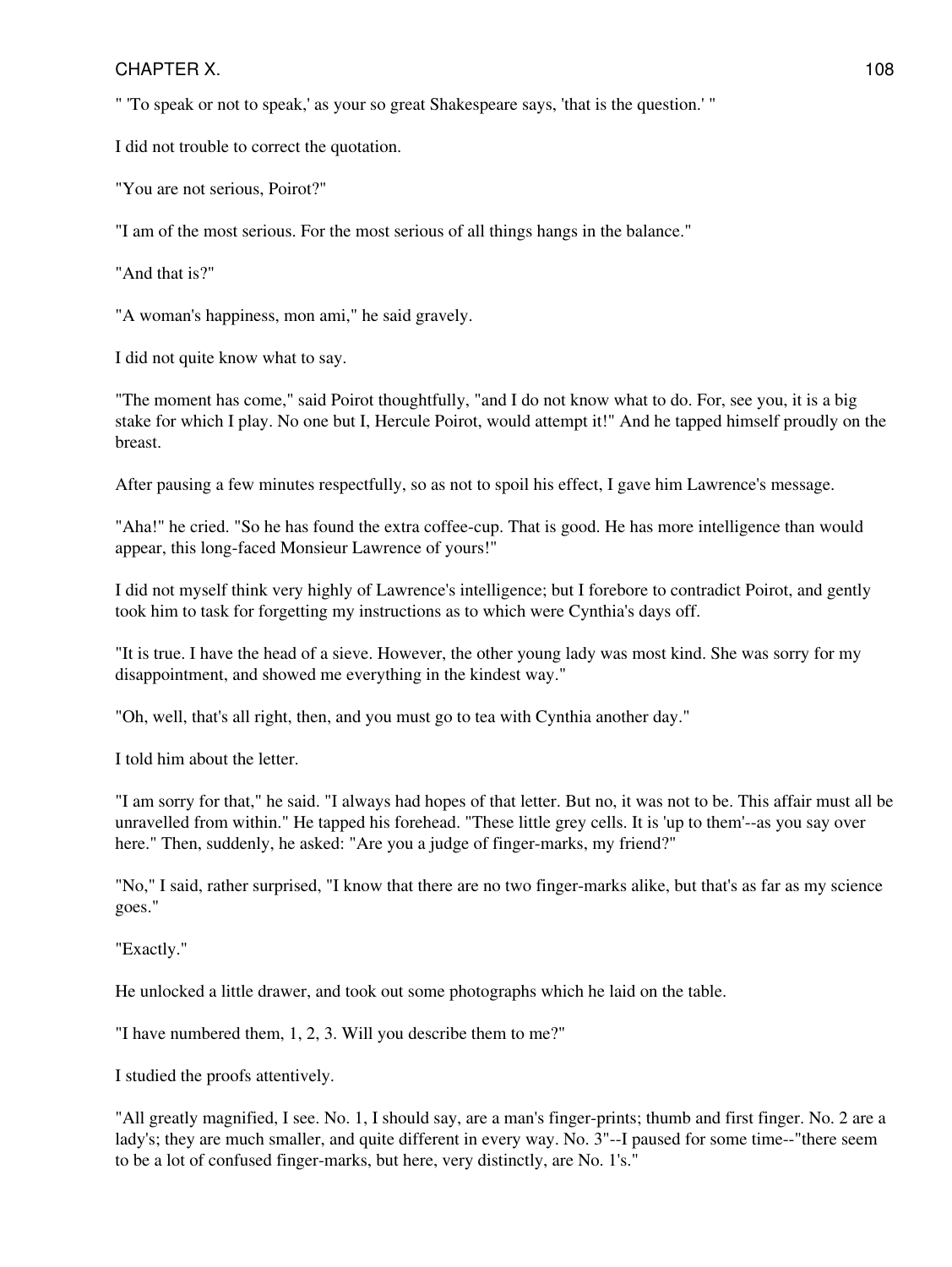"Overlapping the others?"

"Yes."

"You recognize them beyond fail?"

"Oh, yes; they are identical."

Poirot nodded, and gently taking the photographs from me locked them up again.

"I suppose," I said, "that as usual, you are not going to explain?"

"On the contrary. No. 1 were the finger-prints of Monsieur Lawrence. No. 2 were those of Mademoiselle Cynthia. They are not important. I merely obtained them for comparison. No. 3 is a little more complicated."

"Yes?"

"It is, as you see, highly magnified. You may have noticed a sort of blur extending all across the picture. I will not describe to you the special apparatus, dusting powder, etc., which I used. It is a well-known process to the police, and by means of it you can obtain a photograph of the finger-prints of any object in a very short space of time. Well, my friend, you have seen the finger-marks--it remains to tell you the particular object on which they had been left."

"Go on--I am really excited."

"Eh bien! Photo No. 3 represents the highly magnified surface of a tiny bottle in the top poison cupboard of the dispensary in the Red Cross Hospital at Tadminster--which sounds like the house that Jack built!"

"Good heavens!" I exclaimed. "But what were Lawrence Cavendish's finger-marks doing on it? He never went near the poison cupboard the day we were there!"

"Oh, yes, he did!"

"Impossible! We were all together the whole time."

Poirot shook his head.

"No, my friend, there was a moment when you were not all together. There was a moment when you could not have been all together, or it would not have been necessary to call to Monsieur Lawrence to come and join you on the balcony."

"I'd forgotten that," I admitted. "But it was only for a moment."

"Long enough."

"Long enough for what?"

Poirot's smile became rather enigmatical.

"Long enough for a gentleman who had once studied medicine to gratify a very natural interest and curiosity."

Our eyes met. Poirot's were pleasantly vague. He got up and hummed a little tune. I watched him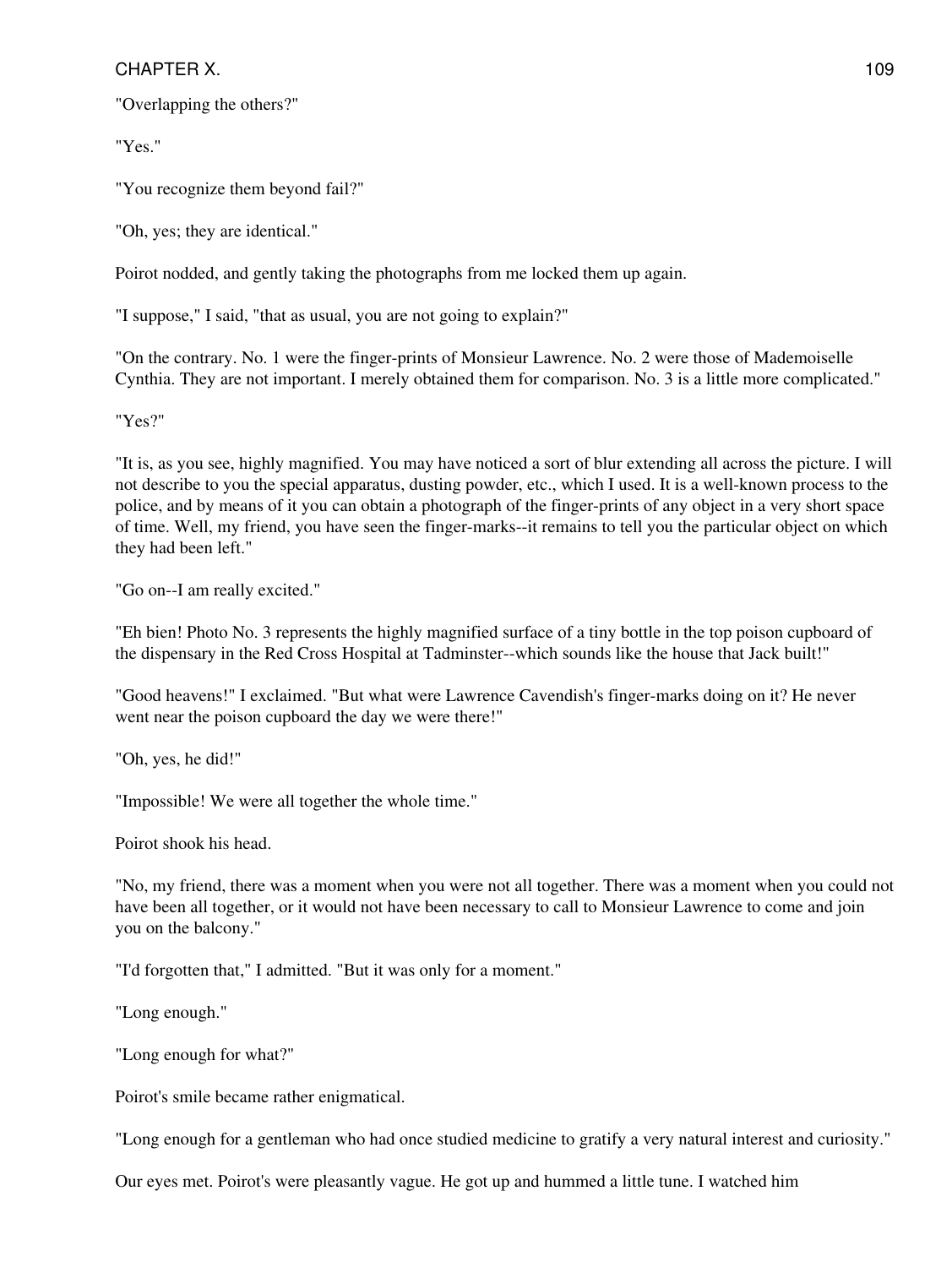suspiciously.

"Poirot," I said, "what was in this particular little bottle?"

Poirot looked out of the window.

"Hydro-chloride of strychnine," he said, over his shoulder, continuing to hum.

"Good heavens!" I said it quite quietly. I was not surprised. I had expected that answer.

"They use the pure hydro-chloride of strychnine very little-- only occasionally for pills. It is the official solution, Liq. Strychnine Hydro-clor. that is used in most medicines. That is why the finger-marks have remained undisturbed since then."

"How did you manage to take this photograph?"

"I dropped my hat from the balcony," explained Poirot simply. "Visitors were not permitted below at that hour, so, in spite of my many apologies, Mademoiselle Cynthia's colleague had to go down and fetch it for me."

"Then you knew what you were going to find?"

"No, not at all. I merely realized that it was possible, from your story, for Monsieur Lawrence to go to the poison cupboard. The possibility had to be confirmed, or eliminated."

"Poirot," I said, "your gaiety does not deceive me. This is a very important discovery."

"I do not know," said Poirot. "But one thing does strike me. No doubt it has struck you too."

"What is that?"

"Why, that there is altogether too much strychnine about this case. This is the third time we run up against it. There was strychnine in Mrs. Inglethorp's tonic. There is the strychnine sold across the counter at Styles St. Mary by Mace. Now we have more strychnine, handled by one of the household. It is confusing; and, as you know, I do not like confusion."

Before I could reply, one of the other Belgians opened the door and stuck his head in.

"There is a lady below, asking for Mr Hastings."

"A lady?"

I jumped up. Poirot followed me down the narrow stairs. Mary Cavendish was standing in the doorway.

"I have been visiting an old woman in the village," she explained, "and as Lawrence told me you were with Monsieur Poirot I thought I would call for you."

"Alas, madame," said Poirot, "I thought you had come to honour me with a visit!"

"I will some day, if you ask me," she promised him, smiling.

"That is well. If you should need a father confessor, madame" --she started ever so slightly--"remember, Papa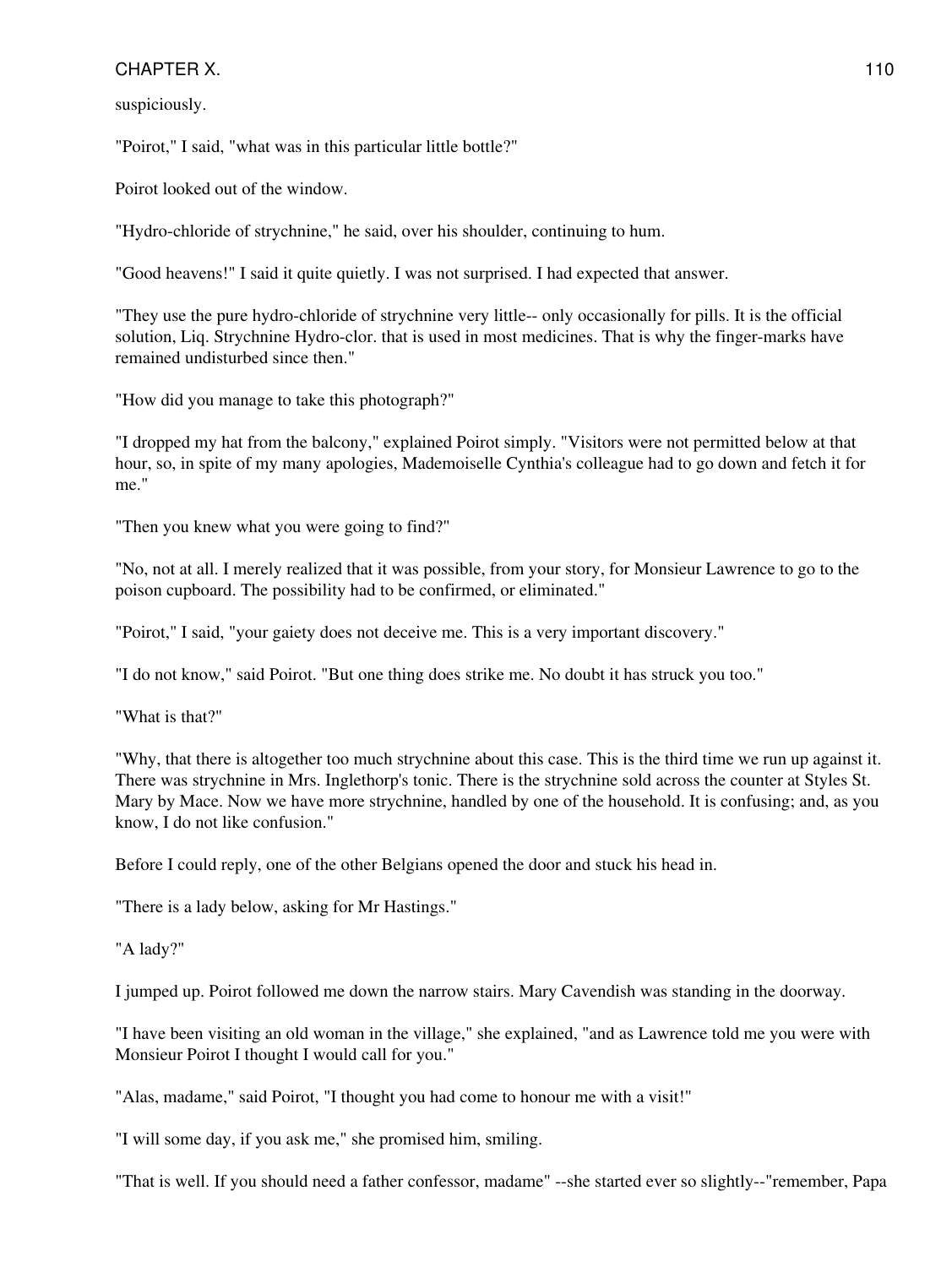Poirot is always at your service."

She stared at him for a few minutes, as though seeking to read some deeper meaning into his words. Then she turned abruptly away.

"Come, will you not walk back with us too, Monsieur Poirot?"

"Enchanted, madame."

All the way to Styles, Mary talked fast and feverishly. It struck me that in some way she was nervous of Poirot's eyes.

The weather had broken, and the sharp wind was almost autumnal in its shrewishness. Mary shivered a little, and buttoned her black sports coat closer. The wind through the trees made a mournful noise, like some great giant sighing.

We walked up to the great door of Styles, and at once the knowledge came to us that something was wrong.

Dorcas came running out to meet us. She was crying and wringing her hands. I was aware of other servants huddled together in the background, all eyes and ears.

"Oh, m'am! Oh, m'am! I don't know how to tell you--"

"What is it, Dorcas?" I asked impatiently. "Tell us at once."

"It's those wicked detectives. They've arrested him--they've arrested Mr. Cavendish!"

"Arrested Lawrence?" I gasped.

I saw a strange look come into Dorcas's eyes.

"No, sir. Not Mr. Lawrence--Mr. John."

Behind me, with a wild cry, Mary Cavendish fell heavily against me, and as I turned to catch her I met the quiet triumph in Poirot's eyes.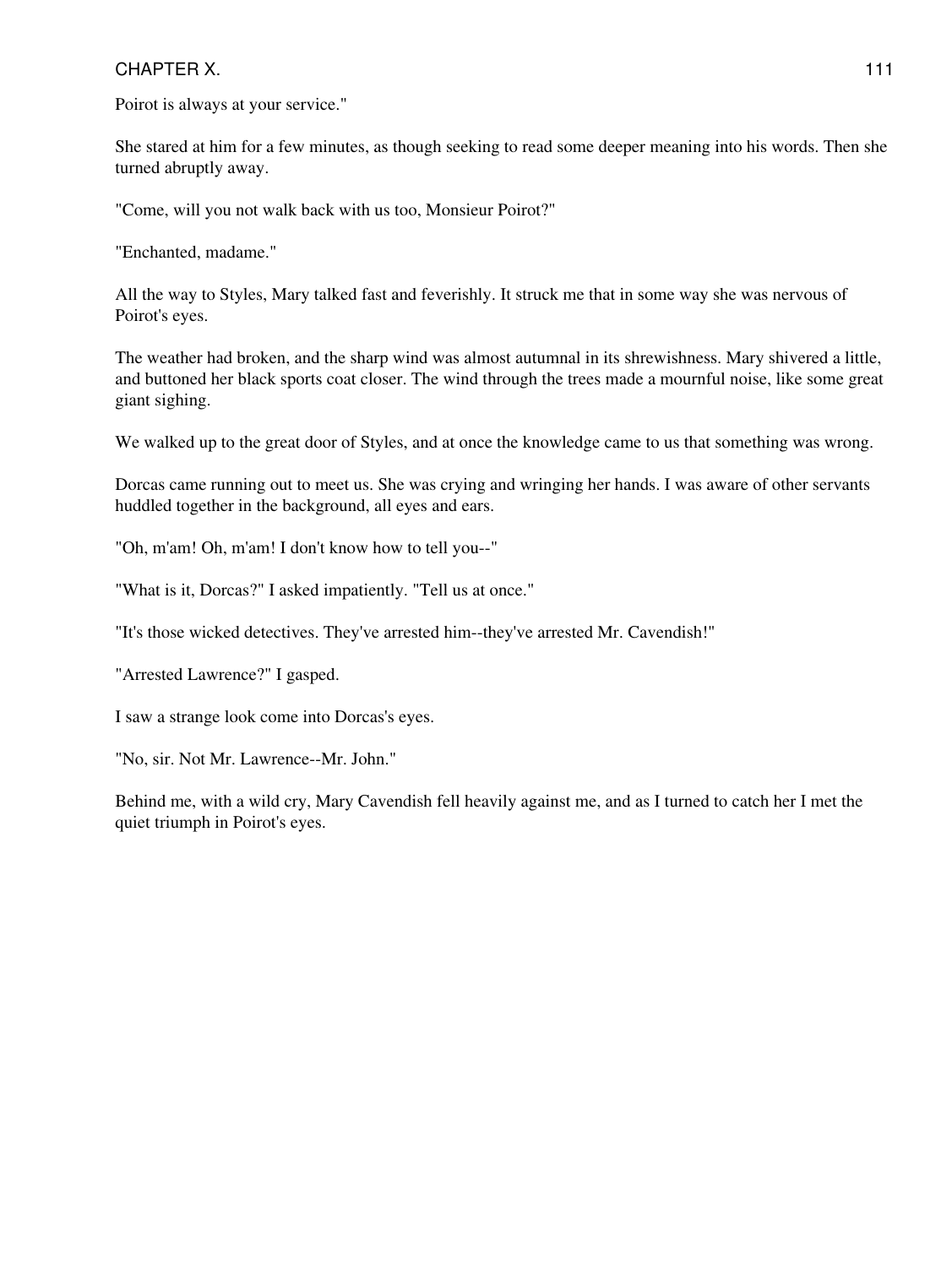# **CHAPTER XI.**

#### THE CASE FOR THE PROSECUTION

The trial of John Cavendish for the murder of his stepmother took place two months later.

Of the intervening weeks I will say little, but my admiration and sympathy went out unfeignedly to Mary Cavendish. She ranged herself passionately on her husband's side, scorning the mere idea of his guilt, and fought for him tooth and nail.

I expressed my admiration to Poirot, and he nodded thoughtfully.

"Yes, she is of those women who show at their best in adversity. It brings out all that is sweetest and truest in them. Her pride and her jealousy have--"

"Jealousy?" I queried.

"Yes. Have you not realized that she is an unusually jealous woman? As I was saying, her pride and jealousy have been laid aside. She thinks of nothing but her husband, and the terrible fate that is hanging over him."

He spoke very feelingly, and I looked at him earnestly, remembering that last afternoon, when he had been deliberating whether or not to speak. With his tenderness for "a woman's happiness," I felt glad that the decision had been taken out of his hands.

"Even now," I said, "I can hardly believe it. You see, up to the very last minute, I thought it was Lawrence!"

Poirot grinned.

"I know you did."

"But John! My old friend John!"

"Every murderer is probably somebody's old friend," observed Poirot philosophically. "You cannot mix up sentiment and reason."

"I must say I think you might have given me a hint."

"Perhaps, mon ami, I did not do so, just because he *was* your old friend."

I was rather disconcerted by this, remembering how I had busily passed on to John what I believed to be Poirot's views concerning Bauerstein. He, by the way, had been acquitted of the charge brought against him. Nevertheless, although he had been too clever for them this time, and the charge of espionage could not be brought home to him, his wings were pretty well clipped for the future.

I asked Poirot whether he thought John would be condemned. To my intense surprise, he replied that, on the contrary, he was extremely likely to be acquitted.

"But, Poirot--" I protested.

"Oh, my friend, have I not said to you all along that I have no proofs. It is one thing to know that a man is guilty, it is quite another matter to prove him so. And, in this case, there is terribly little evidence. That is the whole trouble. I, Hercule Poirot, know, but I lack the last link in my chain. And unless I can find that missing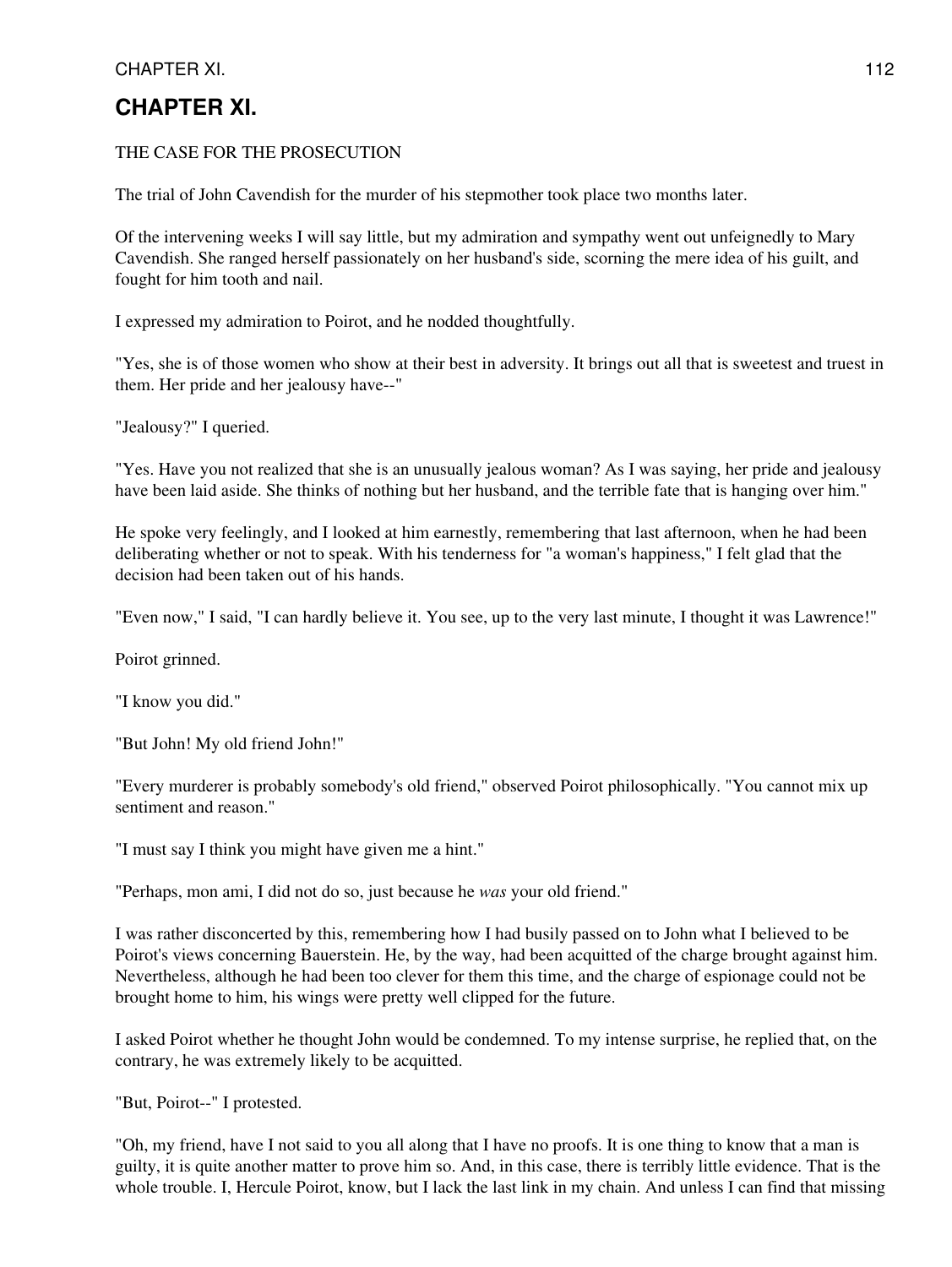link--" He shook his head gravely.

"When did you first suspect John Cavendish?" I asked, after a minute or two.

"Did you not suspect him at all?"

"No, indeed."

"Not after that fragment of conversation you overheard between Mrs. Cavendish and her mother-in-law, and her subsequent lack of frankness at the inquest?"

"No."

"Did you not put two and two together, and reflect that if it was not Alfred Inglethorp who was quarrelling with his wife--and you remember, he strenuously denied it at the inquest--it must be either Lawrence or John. Now, if it was Lawrence, Mary Cavendish's conduct was just as inexplicable. But if, on the other hand, it was John, the whole thing was explained quite naturally."

"So," I cried, a light breaking in upon me, "it was John who quarrelled with his mother that afternoon?"

"Exactly."

"And you have known this all along?"

"Certainly. Mrs. Cavendish's behaviour could only be explained that way."

"And yet you say he may be acquitted?"

Poirot shrugged his shoulders.

"Certainly I do. At the police court proceedings, we shall hear the case for the prosecution, but in all probability his solicitors will advise him to reserve his defence. That will be sprung upon us at the trial. And--ah, by the way, I have a word of caution to give you, my friend. I must not appear in the case."

"What?"

"No. Officially, I have nothing to do with it. Until I have found that last link in my chain, I must remain behind the scenes. Mrs. Cavendish must think I am working for her husband, not against him."

"I say, that's playing it a bit low down," I protested.

"Not at all. We have to deal with a most clever and unscrupulous man, and we must use any means in our power--otherwise he will slip through our fingers. That is why I have been careful to remain in the background. All the discoveries have been made by Japp, and Japp will take all the credit. If I am called upon to give evidence at all"--he smiled broadly--"it will probably be as a witness for the defence."

I could hardly believe my ears.

"It is quite en regle," continued Poirot. "Strangely enough, I can give evidence that will demolish one contention of the prosecution."

"Which one?"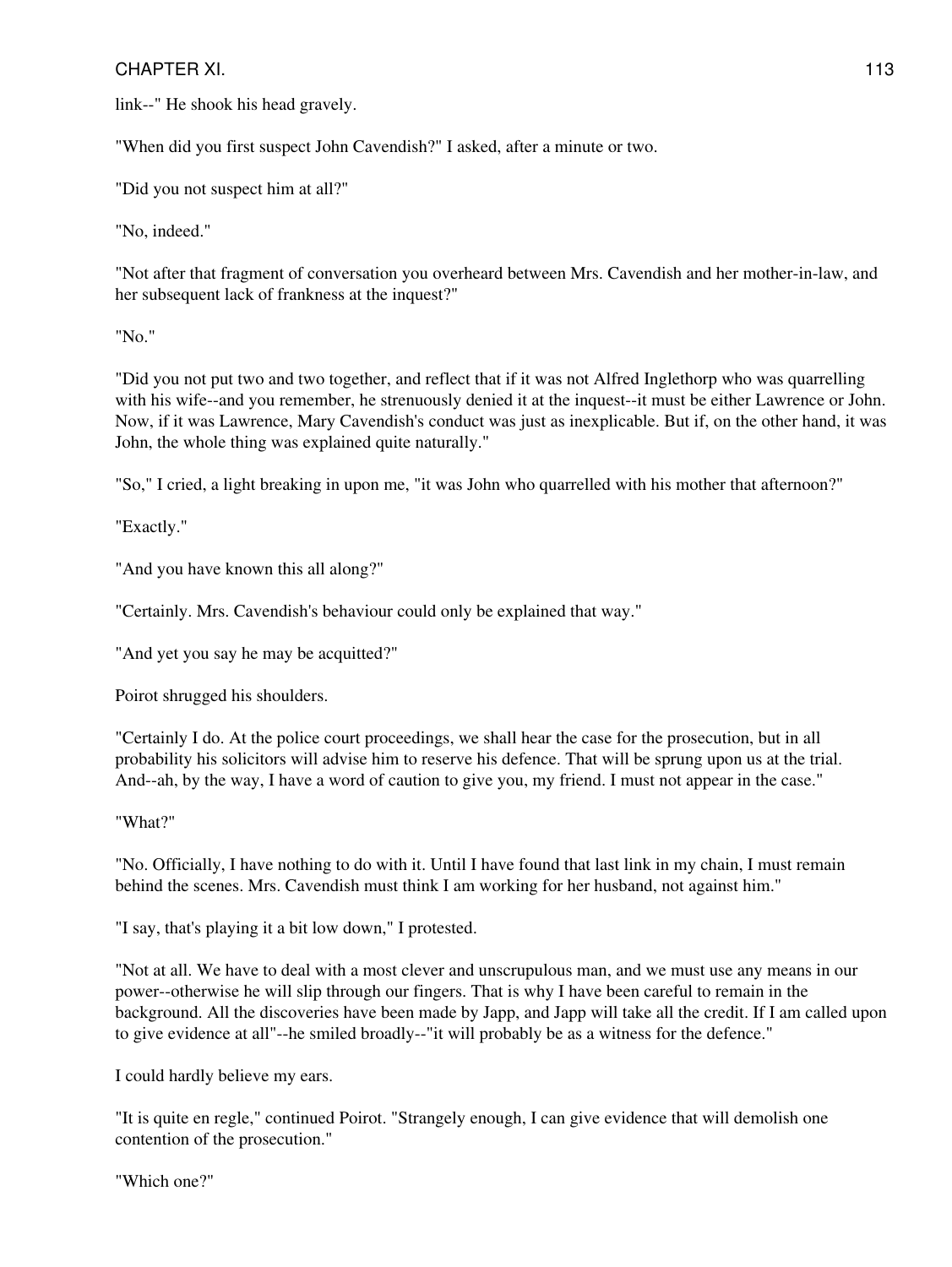"The one that relates to the destruction of the will. John Cavendish did not destroy that will."

Poirot was a true prophet. I will not go into the details of the police court proceedings, as it involves many tiresome repetitions. I will merely state baldly that John Cavendish reserved his defence, and was duly committed for trial.

September found us all in London. Mary took a house in Kensington, Poirot being included in the family party.

I myself had been given a job at the War Office, so was able to see them continually.

As the weeks went by, the state of Poirot's nerves grew worse and worse. That "last link" he talked about was still lacking. Privately, I hoped it might remain so, for what happiness could there be for Mary, if John were not acquitted?

On September 15th John Cavendish appeared in the dock at the Old Bailey, charged with "The Wilful Murder of Emily Agnes Inglethorp," and pleaded "Not Guilty."

Sir Ernest Heavywether, the famous K. C., had been engaged to defend him.

Mr. Philips, K. C., opened the case for the Crown.

The murder, he said, was a most premeditated and cold-blooded one. It was neither more nor less than the deliberate poisoning of a fond and trusting woman by the stepson to whom she had been more than a mother. Ever since his boyhood, she had supported him. He and his wife had lived at Styles Court in every luxury, surrounded by her care and attention. She had been their kind and generous benefactress.

He proposed to call witnesses to show how the prisoner, a profligate and spendthrift, had been at the end of his financial tether, and had also been carrying on an intrigue with a certain Mrs. Raikes, a neighbouring farmer's wife. This having come to his stepmother's ears, she taxed him with it on the afternoon before her death, and a quarrel ensued, part of which was overheard. On the previous day, the prisoner had purchased strychnine at the village chemist's shop, wearing a disguise by means of which he hoped to throw the onus of the crime upon another man--to wit, Mrs. Inglethorp's husband, of whom he had been bitterly jealous. Luckily for Mr. Inglethorp, he had been able to produce an unimpeachable alibi.

On the afternoon of July 17th, continued Counsel, immediately after the quarrel with her son, Mrs. Inglethorp made a new will. This will was found destroyed in the grate of her bedroom the following morning, but evidence had come to light which showed that it had been drawn up in favour of her husband. Deceased had already made a will in his favour before her marriage, but--and Mr. Philips wagged an expressive forefinger--the prisoner was not aware of that. What had induced the deceased to make a fresh will, with the old one still extant, he could not say. She was an old lady, and might possibly have forgotten the former one; or--this seemed to him more likely--she may have had an idea that it was revoked by her marriage, as there had been some conversation on the subject. Ladies were not always very well versed in legal knowledge. She had, about a year before, executed a will in favour of the prisoner. He would call evidence to show that it was the prisoner who ultimately handed his stepmother her coffee on the fatal night. Later in the evening, he had sought admission to her room, on which occasion, no doubt, he found an opportunity of destroying the will which, as far as he knew, would render the one in his favour valid.

The prisoner had been arrested in consequence of the discovery, in his room, by Detective Inspector Japp--a most brilliant officer--of the identical phial of strychnine which had been sold at the village chemist's to the supposed Mr. Inglethorp on the day before the murder. It would be for the jury to decide whether or not these damning facts constituted an overwhelming proof of the prisoner's guilt.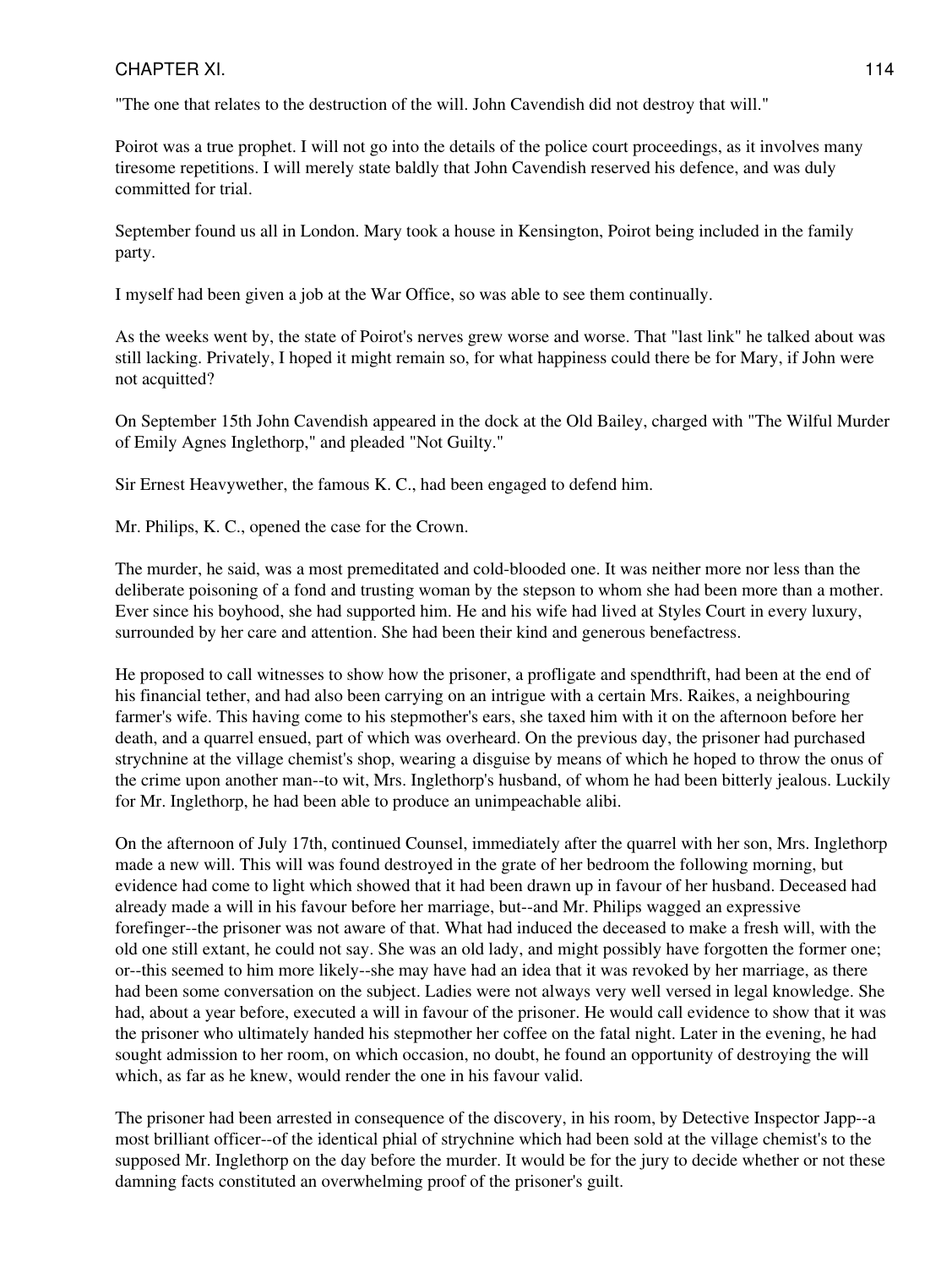And, subtly implying that a jury which did not so decide, was quite unthinkable, Mr. Philips sat down and wiped his forehead.

The first witnesses for the prosecution were mostly those who had been called at the inquest, the medical evidence being again taken first.

Sir Ernest Heavywether, who was famous all over England for the unscrupulous manner in which he bullied witnesses, only asked two questions.

"I take it, Dr. Bauerstein, that strychnine, as a drug, acts quickly?"

"Yes."

"And that you are unable to account for the delay in this case?"

"Yes."

"Thank you."

Mr. Mace identified the phial handed him by Counsel as that sold by him to "Mr. Inglethorp." Pressed, he admitted that he only knew Mr. Inglethorp by sight. He had never spoken to him. The witness was not cross-examined.

Alfred Inglethorp was called, and denied having purchased the poison. He also denied having quarrelled with his wife. Various witnesses testified to the accuracy of these statements.

The gardeners' evidence, as to the witnessing of the will was taken, and then Dorcas was called.

Dorcas, faithful to her "young gentlemen," denied strenuously that it could have been John's voice she heard, and resolutely declared, in the teeth of everything, that it was Mr. Inglethorp who had been in the boudoir with her mistress. A rather wistful smile passed across the face of the prisoner in the dock. He knew only too well how useless her gallant defiance was, since it was not the object of the defence to deny this point. Mrs. Cavendish, of course, could not be called upon to give evidence against her husband.

After various questions on other matters, Mr. Philips asked:

"In the month of June last, do you remember a parcel arriving for Mr. Lawrence Cavendish from Parkson's?"

Dorcas shook her head.

"I don't remember, sir. It may have done, but Mr. Lawrence was away from home part of June."

"In the event of a parcel arriving for him whilst he was away, what would be done with it?"

"It would either be put in his room or sent on after him."

"By you?"

"No, sir, I should leave it on the hall table. It would be Miss Howard who would attend to anything like that."

Evelyn Howard was called and, after being examined on other points, was questioned as to the parcel.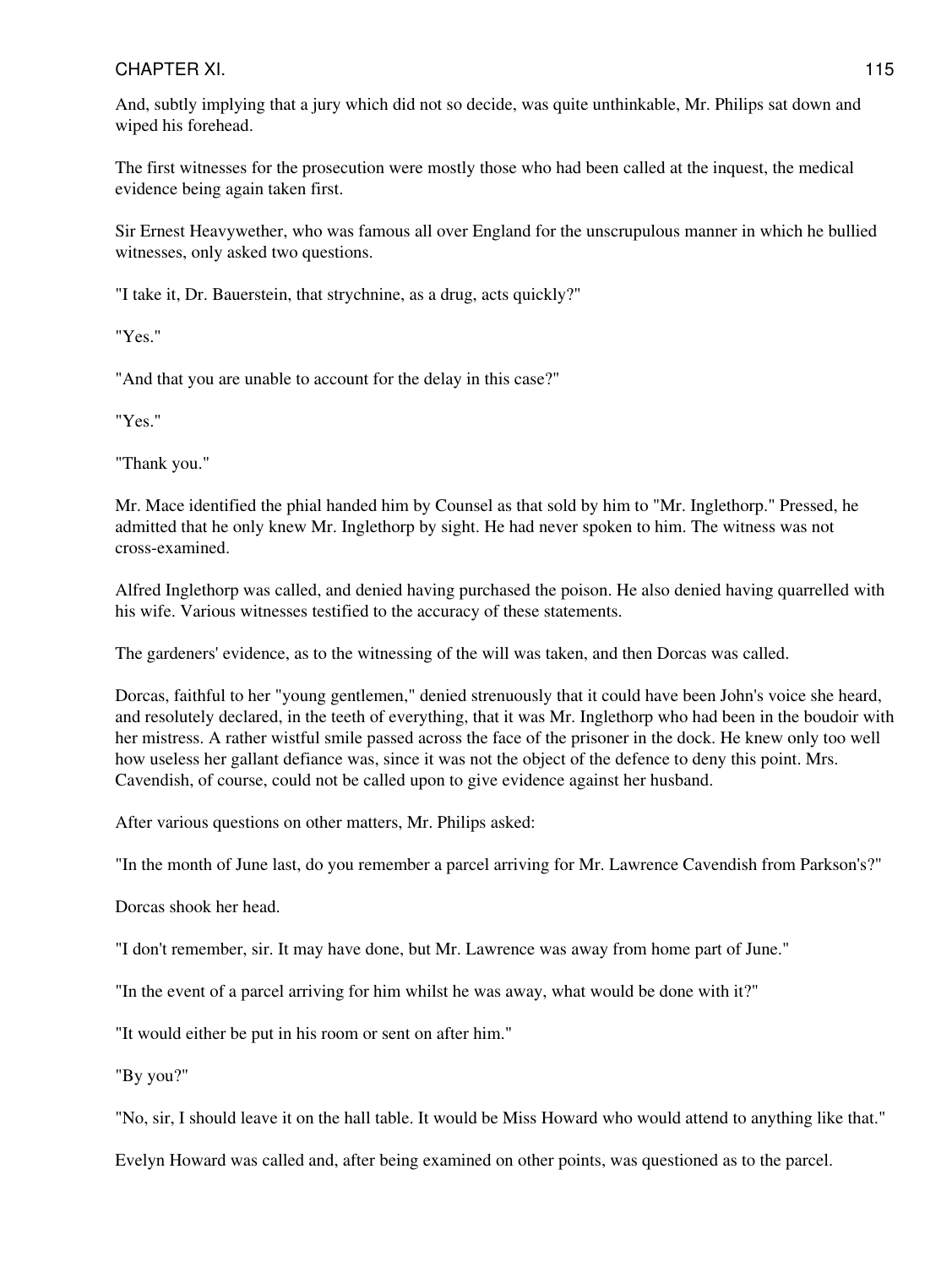"Don't remember. Lots of parcels come. Can't remember one special one."

"You do not know if it was sent after Mr. Lawrence Cavendish to Wales, or whether it was put in his room?"

"Don't think it was sent after him. Should have remembered it if it was."

"Supposing a parcel arrived addressed to Mr. Lawrence Cavendish, and afterwards it disappeared, should you remark its absence?"

"No, don't think so. I should think some one had taken charge of it."

"I believe, Miss Howard, that it was you who found this sheet of brown paper?" He held up the same dusty piece which Poirot and I had examined in the morning-room at Styles.

"Yes, I did."

"How did you come to look for it?"

"The Belgian detective who was employed on the case asked me to search for it."

"Where did you eventually discover it?"

"On the top of--of--a wardrobe."

"On top of the prisoner's wardrobe?"

"I--I believe so."

"Did you not find it yourself?"

"Yes."

"Then you must know where you found it?"

"Yes, it was on the prisoner's wardrobe."

"That is better."

An assistant from Parkson's, Theatrical Costumiers, testified that on June 29th, they had supplied a black beard to Mr. L. Cavendish, as requested. It was ordered by letter, and a postal order was enclosed. No, they had not kept the letter. All transactions were entered in their books. They had sent the beard, as directed, to "L. Cavendish, Esq., Styles Court."

Sir Ernest Heavywether rose ponderously.

"Where was the letter written from?"

"From Styles Court."

"The same address to which you sent the parcel?"

"Yes."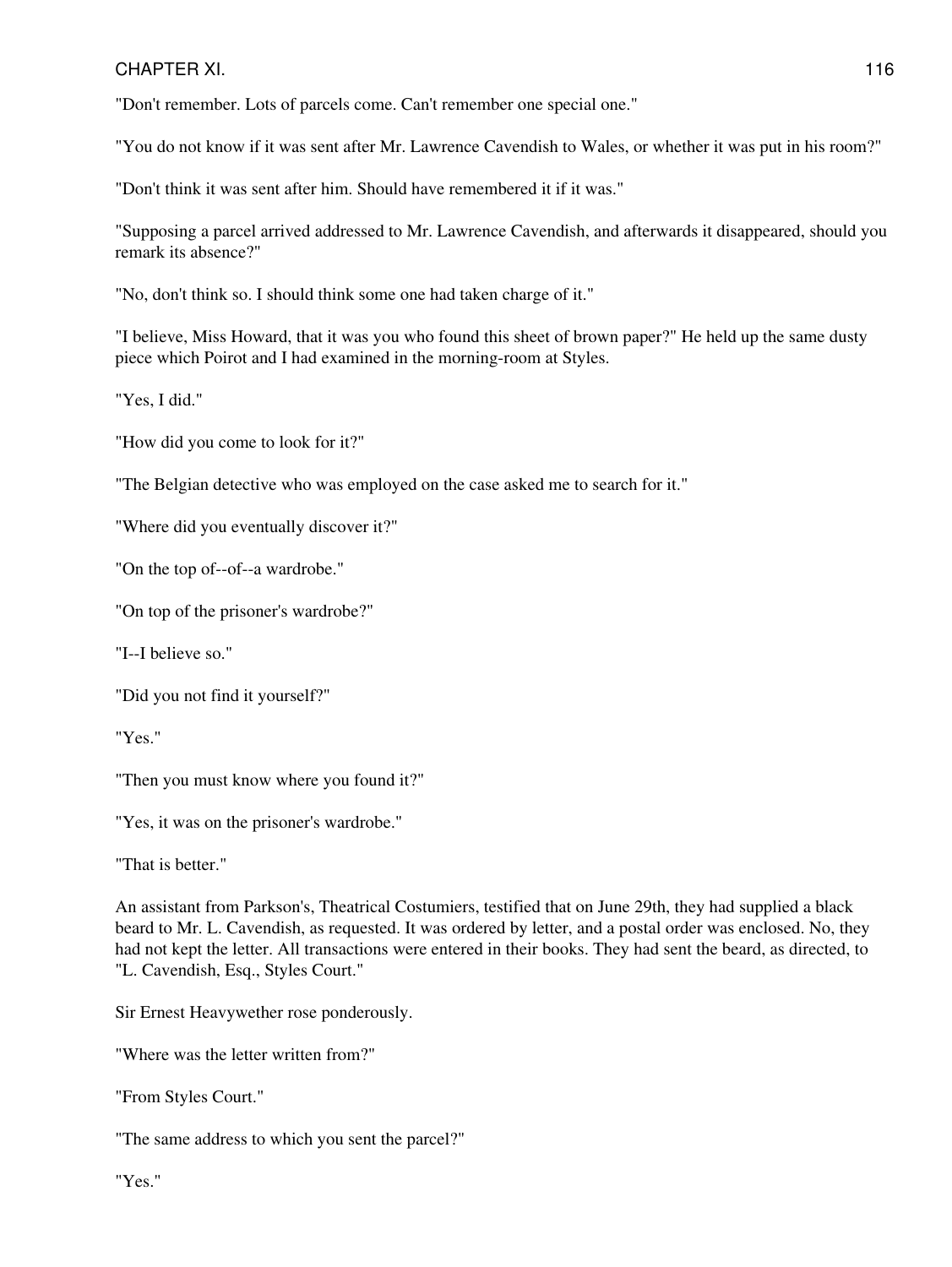"And the letter came from there?"

"Yes."

Like a beast of prey, Heavywether fell upon him:

"How do you know?"

"I--I don't understand."

"How do you know that letter came from Styles? Did you notice the postmark?"

"No--but--"

"Ah, you did *not* notice the postmark! And yet you affirm so confidently that it came from Styles. It might, in fact, have been any postmark?"

"Y--es."

"In fact, the letter, though written on stamped notepaper, might have been posted from anywhere? From Wales, for instance?"

The witness admitted that such might be the case, and Sir Ernest signified that he was satisfied.

Elizabeth Wells, second housemaid at Styles, stated that after she had gone to bed she remembered that she had bolted the front door, instead of leaving it on the latch as Mr. Inglethorp had requested. She had accordingly gone downstairs again to rectify her error. Hearing a slight noise in the West wing, she had peeped along the passage, and had seen Mr. John Cavendish knocking at Mrs. Inglethorp's door.

Sir Ernest Heavywether made short work of her, and under his unmerciful bullying she contradicted herself hopelessly, and Sir Ernest sat down again with a satisfied smile on his face.

With the evidence of Annie, as to the candle grease on the floor, and as to seeing the prisoner take the coffee into the boudoir, the proceedings were adjourned until the following day.

As we went home, Mary Cavendish spoke bitterly against the prosecuting counsel.

"That hateful man! What a net he has drawn around my poor John! How he twisted every little fact until he made it seem what it wasn't!"

"Well," I said consolingly, "it will be the other way about to-morrow."

"Yes," she said meditatively; then suddenly dropped her voice. "Mr. Hastings, you do not think--surely it could not have been Lawrence--Oh, no, that could not be!"

But I myself was puzzled, and as soon as I was alone with Poirot I asked him what he thought Sir Ernest was driving at.

"Ah!" said Poirot appreciatively. "He is a clever man, that Sir Ernest."

"Do you think he believes Lawrence guilty?"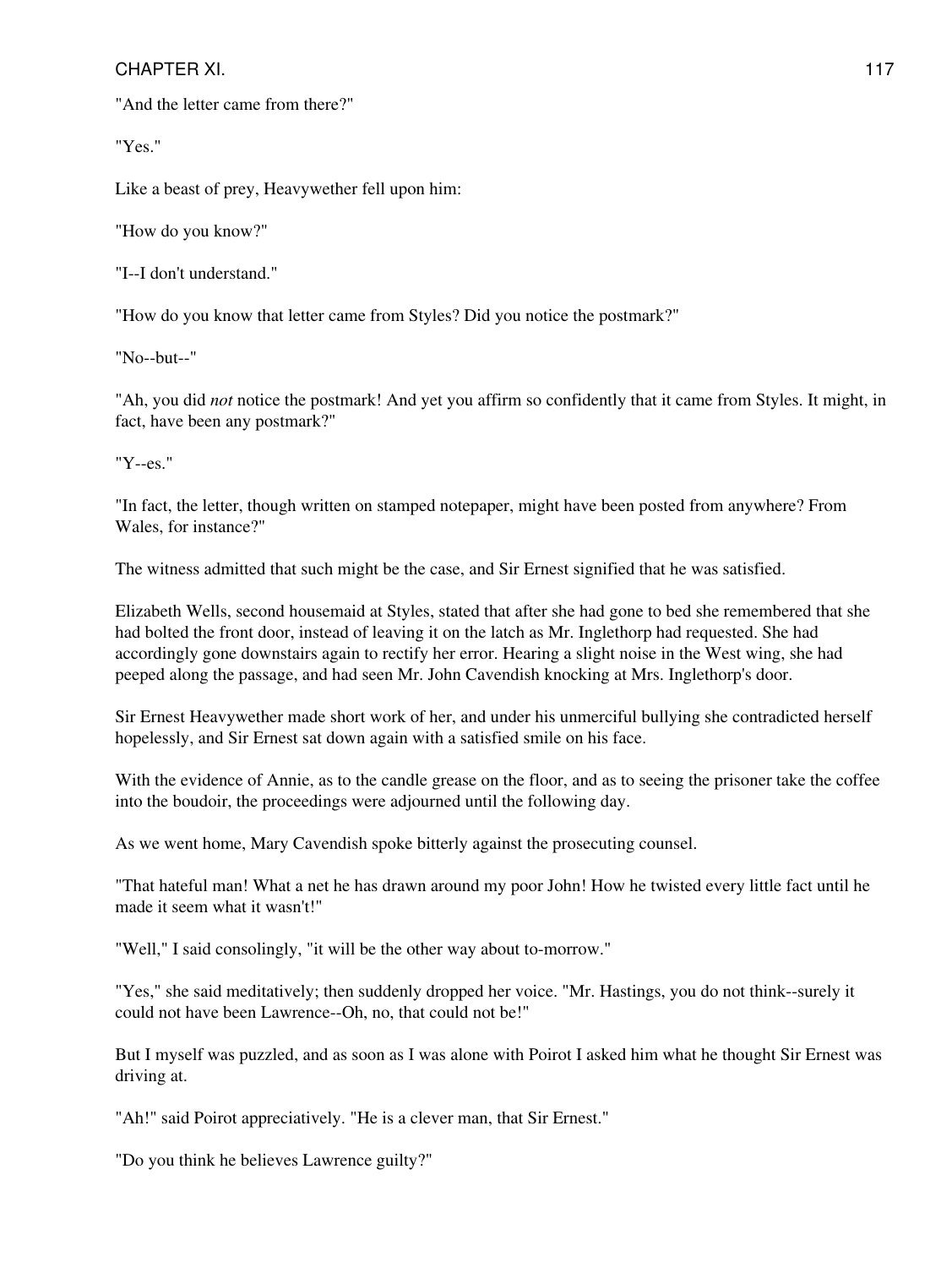"I do not think he believes or cares anything! No, what he is trying for is to create such confusion in the minds of the jury that they are divided in their opinion as to which brother did it. He is endeavouring to make out that there is quite as much evidence against Lawrence as against John--and I am not at all sure that he will not succeed."

Detective-inspector Japp was the first witness called when the trial was reopened, and gave his evidence succinctly and briefly. After relating the earlier events, he proceeded:

"Acting on information received, Superintendent Summerhaye and myself searched the prisoner's room, during his temporary absence from the house. In his chest of drawers, hidden beneath some underclothing, we found: first, a pair of gold-rimmed pince-nez similar to those worn by Mr. Inglethorp"--these were exhibited--"secondly, this phial."

The phial was that already recognized by the chemist's assistant, a tiny bottle of blue glass, containing a few grains of a white crystalline powder, and labelled: "Strychnine Hydrochloride. POISON."

A fresh piece of evidence discovered by the detectives since the police court proceedings was a long, almost new piece of blotting-paper. It had been found in Mrs. Inglethorp's cheque book, and on being reversed at a mirror, showed clearly the words: ". . . erything of which I die possessed I leave to my beloved husband Alfred Ing ..." This placed beyond question the fact that the destroyed will had been in favour of the deceased lady's husband. Japp then produced the charred fragment of paper recovered from the grate, and this, with the discovery of the beard in the attic, completed his evidence.

But Sir Ernest's cross-examination was yet to come.

"What day was it when you searched the prisoner's room?"

"Tuesday, the 24th of July."

"Exactly a week after the tragedy?"

"Yes."

"You found these two objects, you say, in the chest of drawers. Was the drawer unlocked?"

"Yes."

"Does it not strike you as unlikely that a man who had committed a crime should keep the evidence of it in an unlocked drawer for anyone to find?"

"He might have stowed them there in a hurry."

"But you have just said it was a whole week since the crime. He would have had ample time to remove them and destroy them."

"Perhaps."

"There is no perhaps about it. Would he, or would he not have had plenty of time to remove and destroy them?"

"Yes."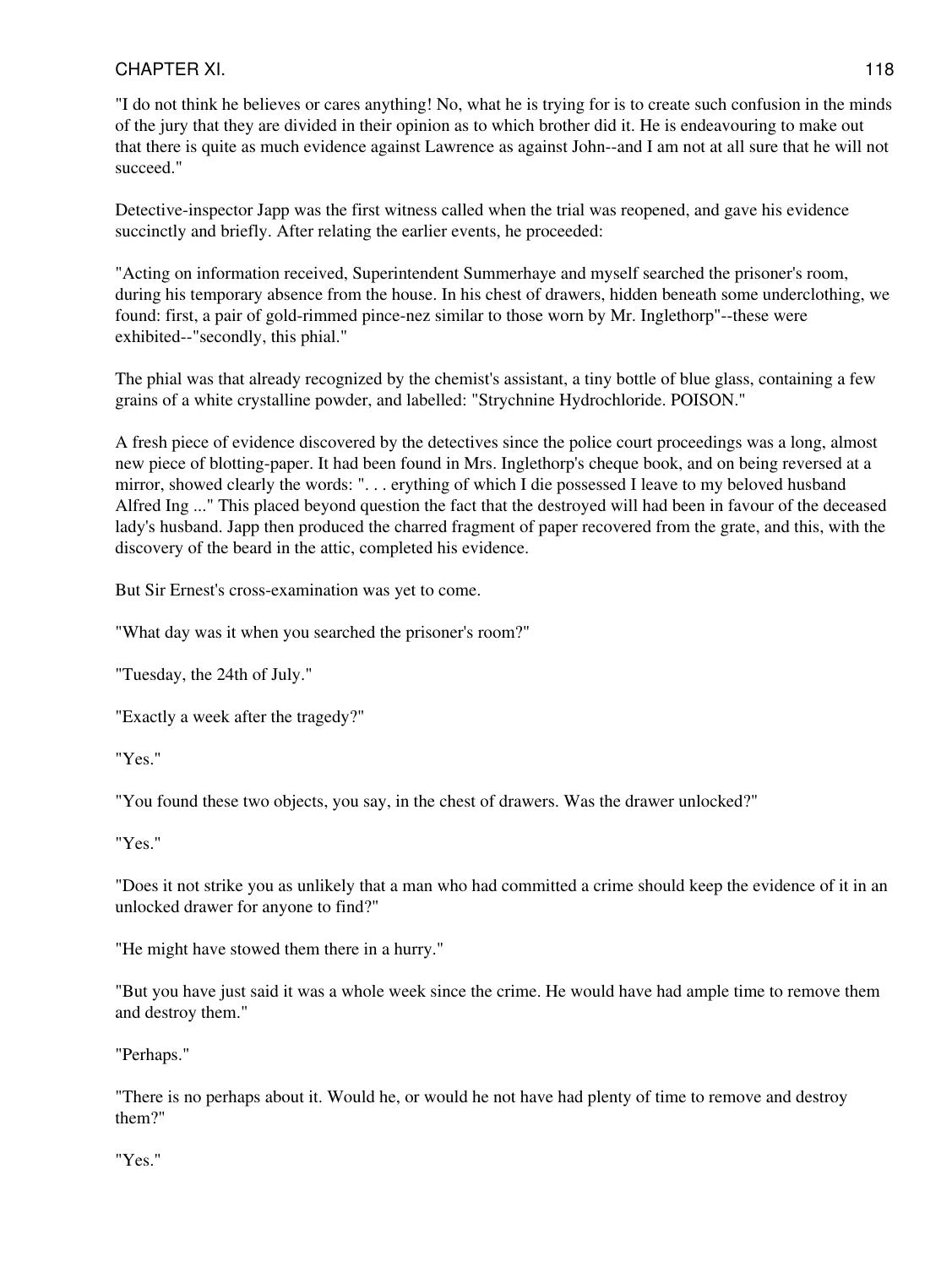"Was the pile of underclothes under which the things were hidden heavy or light?"

"Heavyish."

"In other words, it was winter underclothing. Obviously, the prisoner would not be likely to go to that drawer?"

"Perhaps not."

"Kindly answer my question. Would the prisoner, in the hottest week of a hot summer, be likely to go to a drawer containing winter underclothing. Yes, or no?"

"No."

"In that case, is it not possible that the articles in question might have been put there by a third person, and that the prisoner was quite unaware of their presence?"

"I should not think it likely."

"But it is possible?"

"Yes."

"That is all."

More evidence followed. Evidence as to the financial difficulties in which the prisoner had found himself at the end of July. Evidence as to his intrigue with Mrs. Raikes--poor Mary, that must have been bitter hearing for a woman of her pride. Evelyn Howard had been right in her facts, though her animosity against Alfred Inglethorp had caused her to jump to the conclusion that he was the person concerned.

Lawrence Cavendish was then put into the box. In a low voice, in answer to Mr. Philips' questions, he denied having ordered anything from Parkson's in June. In fact, on June 29th, he had been staying away, in Wales.

Instantly, Sir Ernest's chin was shooting pugnaciously forward.

"You deny having ordered a black beard from Parkson's on June 29th?"

"I do."

"Ah! In the event of anything happening to your brother, who will inherit Styles Court?"

The brutality of the question called a flush to Lawrence's pale face. The judge gave vent to a faint murmur of disapprobation, and the prisoner in the dock leant forward angrily.

Heavywether cared nothing for his client's anger.

"Answer my question, if you please."

"I suppose," said Lawrence quietly, "that I should."

"What do you mean by you 'suppose'? Your brother has no children. You *would* inherit it, wouldn't you?"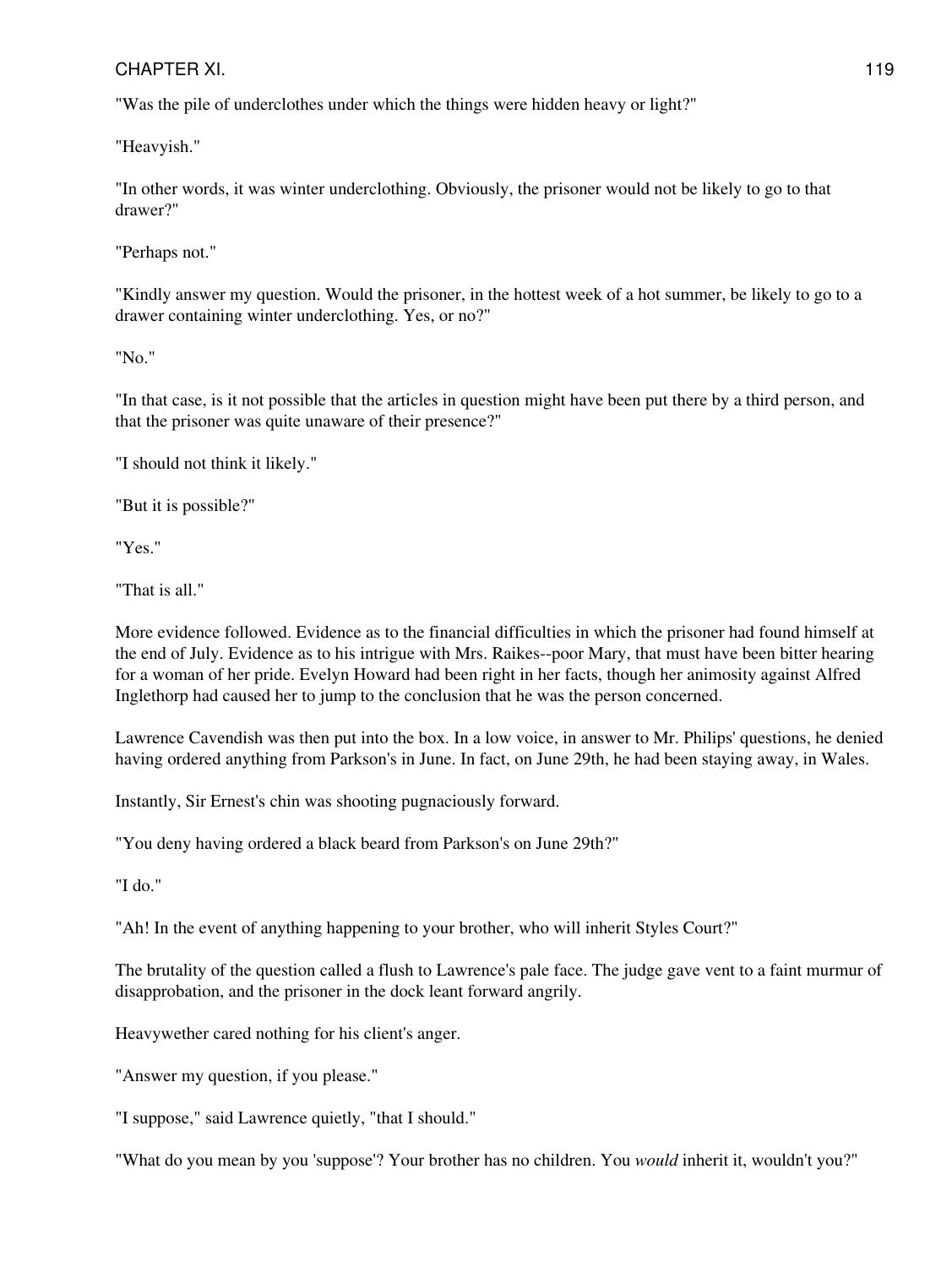"Yes."

"Ah, that's better," said Heavywether, with ferocious geniality. "And you'd inherit a good slice of money too, wouldn't you?"

"Really, Sir Ernest," protested the judge, "these questions are not relevant."

Sir Ernest bowed, and having shot his arrow proceeded.

"On Tuesday, the 17th July, you went, I believe, with another guest, to visit the dispensary at the Red Cross Hospital in Tadminster?"

"Yes."

"Did you--while you happened to be alone for a few seconds--unlock the poison cupboard, and examine some of the bottles?"

"I--I--may have done so."

"I put it to you that you did do so?"

"Yes."

Sir Ernest fairly shot the next question at him.

"Did you examine one bottle in particular?"

"No, I do not think so."

"Be careful, Mr. Cavendish. I am referring to a little bottle of Hydro-chloride of Strychnine."

Lawrence was turning a sickly greenish colour.

"N--o--I am sure I didn't."

"Then how do you account for the fact that you left the unmistakable impress of your finger-prints on it?"

The bullying manner was highly efficacious with a nervous disposition.

"I--I suppose I must have taken up the bottle."

"I suppose so too! Did you abstract any of the contents of the bottle?"

"Certainly not."

"Then why did you take it up?"

"I once studied to be a doctor. Such things naturally interest me."

"Ah! So poisons 'naturally interest' you, do they? Still, you waited to be alone before gratifying that 'interest' of yours?"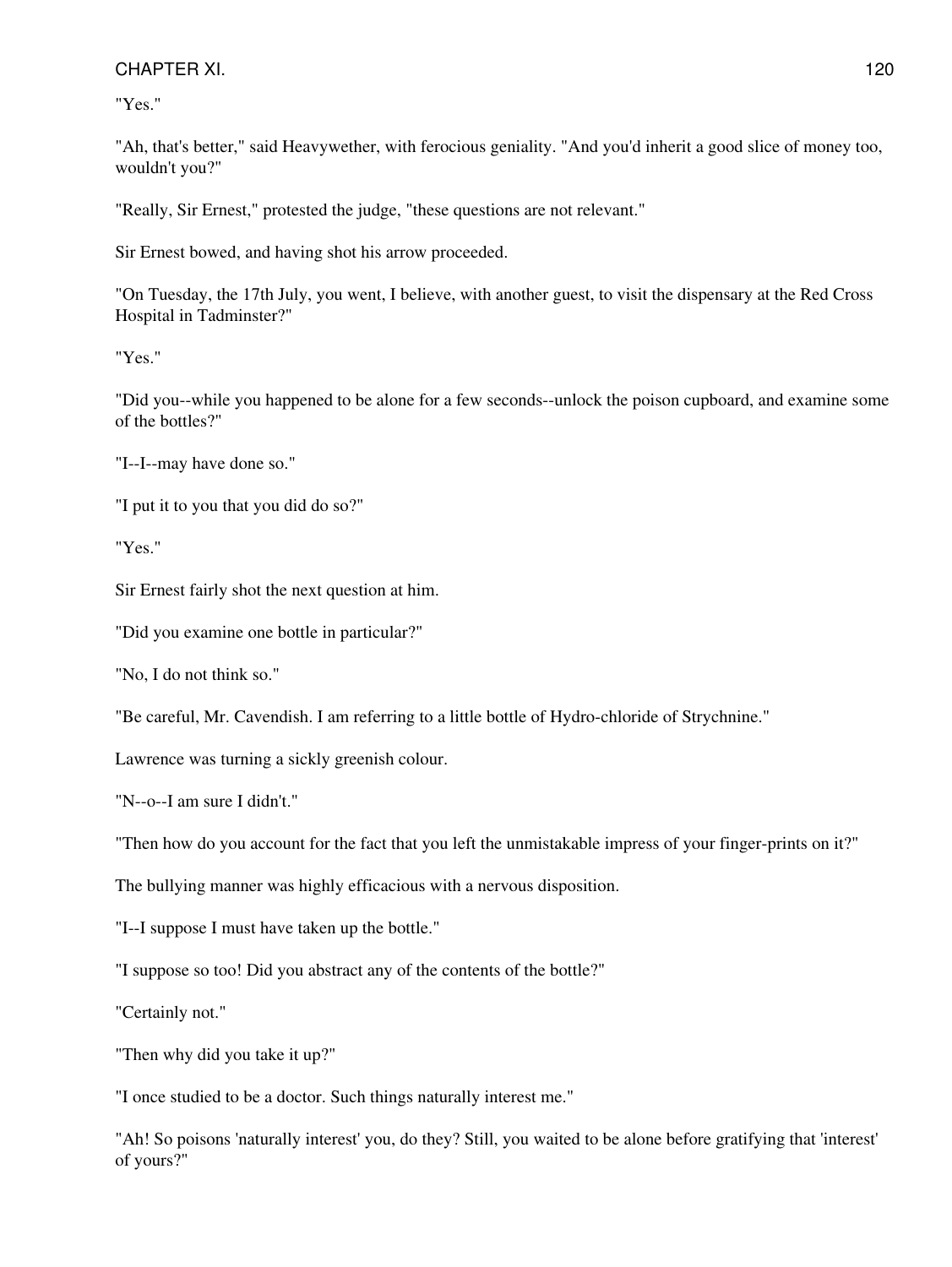"That was pure chance. If the others had been there, I should have done just the same."

"Still, as it happens, the others were not there?"

"No, but----"

"In fact, during the whole afternoon, you were only alone for a couple of minutes, and it happened--I say, it happened--to be during those two minutes that you displayed your 'natural interest' in Hydro-chloride of Strychnine?"

Lawrence stammered pitiably.

"I--I----"

With a satisfied and expressive countenance, Sir Ernest observed:

"I have nothing more to ask you, Mr. Cavendish."

This bit of cross-examination had caused great excitement in court. The heads of the many fashionably attired women present were busily laid together, and their whispers became so loud that the judge angrily threatened to have the court cleared if there was not immediate silence.

There was little more evidence. The hand-writing experts were called upon for their opinion of the signature of "Alfred Inglethorp" in the chemist's poison register. They all declared unanimously that it was certainly not his hand-writing, and gave it as their view that it might be that of the prisoner disguised. Cross-examined, they admitted that it might be the prisoner's hand-writing cleverly counterfeited.

Sir Ernest Heavywether's speech in opening the case for the defence was not a long one, but it was backed by the full force of his emphatic manner. Never, he said, in the course of his long experience, had he known a charge of murder rest on slighter evidence. Not only was it entirely circumstantial, but the greater part of it was practically unproved. Let them take the testimony they had heard and sift it impartially. The strychnine had been found in a drawer in the prisoner's room. That drawer was an unlocked one, as he had pointed out, and he submitted that there was no evidence to prove that it was the prisoner who had concealed the poison there. It was, in fact, a wicked and malicious attempt on the part of some third person to fix the crime on the prisoner. The prosecution had been unable to produce a shred of evidence in support of their contention that it was the prisoner who ordered the black beard from Parkson's. The quarrel which had taken place between prisoner and his stepmother was freely admitted, but both it and his financial embarrassments had been grossly exaggerated.

His learned friend--Sir Ernest nodded carelessly at Mr. Philips--had stated that if the prisoner were an innocent man, he would have come forward at the inquest to explain that it was he, and not Mr. Inglethorp, who had been the participator in the quarrel. He thought the facts had been misrepresented. What had actually occurred was this. The prisoner, returning to the house on Tuesday evening, had been authoritatively told that there had been a violent quarrel between Mr. and Mrs. Inglethorp. No suspicion had entered the prisoner's head that anyone could possibly have mistaken his voice for that of Mr. Inglethorp. He naturally concluded that his stepmother had had two quarrels.

The prosecution averred that on Monday, July 16th, the prisoner had entered the chemist's shop in the village, disguised as Mr. Inglethorp. The prisoner, on the contrary, was at that time at a lonely spot called Marston's Spinney, where he had been summoned by an anonymous note, couched in blackmailing terms, and threatening to reveal certain matters to his wife unless he complied with its demands. The prisoner had, accordingly, gone to the appointed spot, and after waiting there vainly for half an hour had returned home.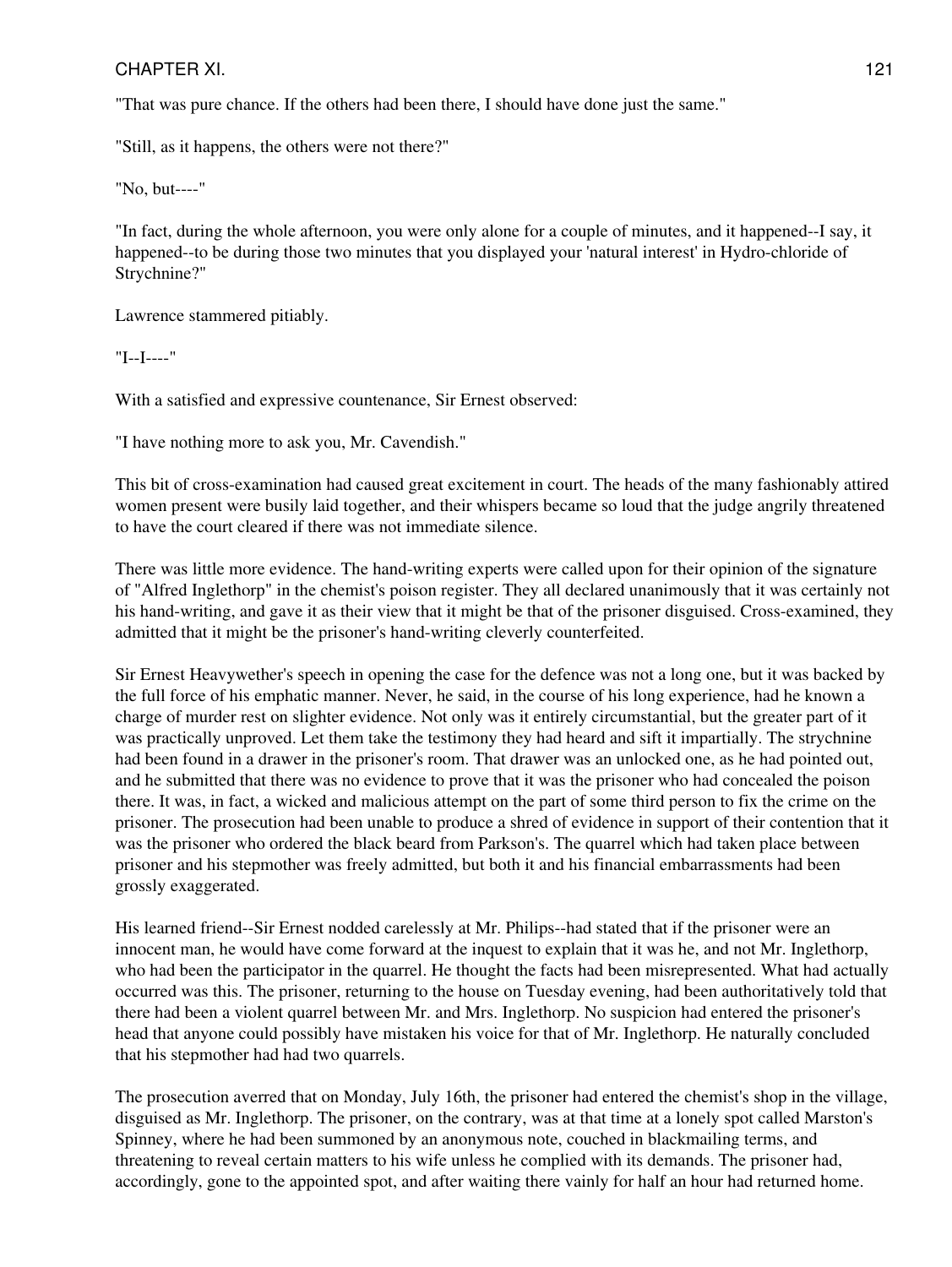Unfortunately, he had met with no one on the way there or back who could vouch for the truth of his story, but luckily he had kept the note, and it would be produced as evidence.

As for the statement relating to the destruction of the will, the prisoner had formerly practiced at the Bar, and was perfectly well aware that the will made in his favour a year before was automatically revoked by his stepmother's remarriage. He would call evidence to show who did destroy the will, and it was possible that that might open up quite a new view of the case.

Finally, he would point out to the jury that there was evidence against other people besides John Cavendish. He would direct their attention to the fact that the evidence against Mr. Lawrence Cavendish was quite as strong, if not stronger than that against his brother.

He would now call the prisoner.

John acquitted himself well in the witness-box. Under Sir Ernest's skilful handling, he told his tale credibly and well. The anonymous note received by him was produced, and handed to the jury to examine. The readiness with which he admitted his financial difficulties, and the disagreement with his stepmother, lent value to his denials.

At the close of his examination, he paused, and said:

"I should like to make one thing clear. I utterly reject and disapprove of Sir Ernest Heavywether's insinuations against my brother. My brother, I am convinced, had no more to do with the crime than I have."

Sir Ernest merely smiled, and noted with a sharp eye that John's protest had produced a very favourable impression on the jury.

Then the cross-examination began.

"I understand you to say that it never entered your head that the witnesses at the inquest could possibly have mistaken your voice for that of Mr. Inglethorp. Is not that very surprising?"

"No, I don't think so. I was told there had been a quarrel between my mother and Mr. Inglethorp, and it never occurred to me that such was not really the case."

"Not when the servant Dorcas repeated certain fragments of the conversation--fragments which you must have recognized?"

"I did not recognize them."

"Your memory must be unusually short!"

"No, but we were both angry, and, I think, said more than we meant. I paid very little attention to my mother's actual words."

Mr. Philips' incredulous sniff was a triumph of forensic skill. He passed on to the subject of the note.

"You have produced this note very opportunely. Tell me, is there nothing familiar about the hand-writing of it?"

"Not that I know of."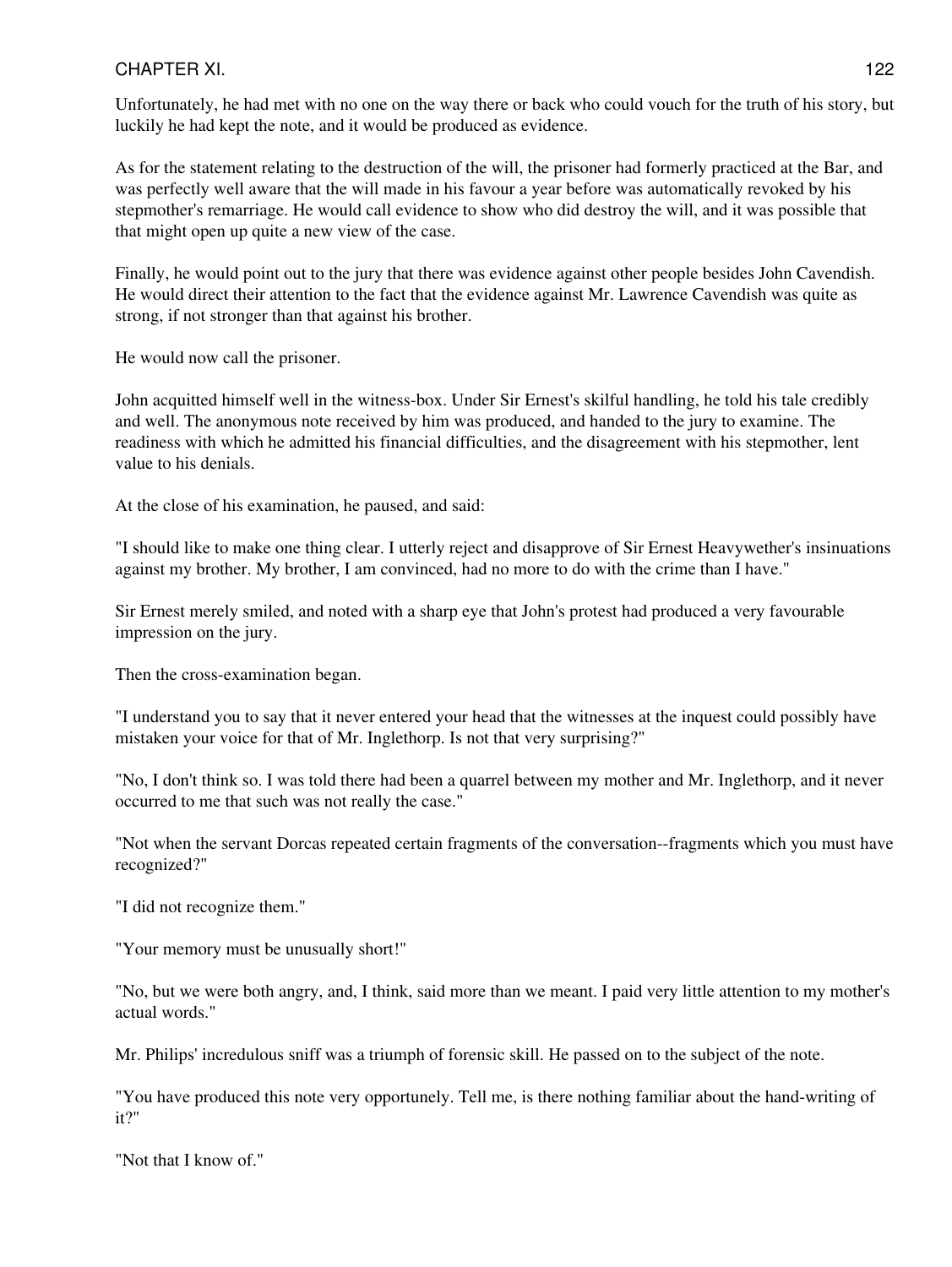"Do you not think that it bears a marked resemblance to your own hand-writing--carelessly disguised?"

"No, I do not think so."

"I put it to you that it is your own hand-writing!"

"No."

"I put it to you that, anxious to prove an alibi, you conceived the idea of a fictitious and rather incredible appointment, and wrote this note yourself in order to bear out your statement!"

"No."

"Is it not a fact that, at the time you claim to have been waiting about at a solitary and unfrequented spot, you were really in the chemist's shop in Styles St. Mary, where you purchased strychnine in the name of Alfred Inglethorp?"

"No, that is a lie."

"I put it to you that, wearing a suit of Mr. Inglethorp's clothes, with a black beard trimmed to resemble his, you were there--and signed the register in his name!"

"That is absolutely untrue."

"Then I will leave the remarkable similarity of hand-writing between the note, the register, and your own, to the consideration of the jury," said Mr. Philips, and sat down with the air of a man who has done his duty, but who was nevertheless horrified by such deliberate perjury.

After this, as it was growing late, the case was adjourned till Monday.

Poirot, I noticed, was looking profoundly discouraged. He had that little frown between the eyes that I knew so well.

"What is it, Poirot?" I inquired.

"Ah, mon ami, things are going badly, badly."

In spite of myself, my heart gave a leap of relief. Evidently there was a likelihood of John Cavendish being acquitted.

When we reached the house, my little friend waved aside Mary's offer of tea.

"No, I thank you, madame. I will mount to my room."

I followed him. Still frowning, he went across to the desk and took out a small pack of patience cards. Then he drew up a chair to the table, and, to my utter amazement, began solemnly to build card houses!

My jaw dropped involuntarily, and he said at once:

"No, mon ami, I am not in my second childhood! I steady my nerves, that is all. This employment requires precision of the fingers. With precision of the fingers goes precision of the brain. And never have I needed that more than now!"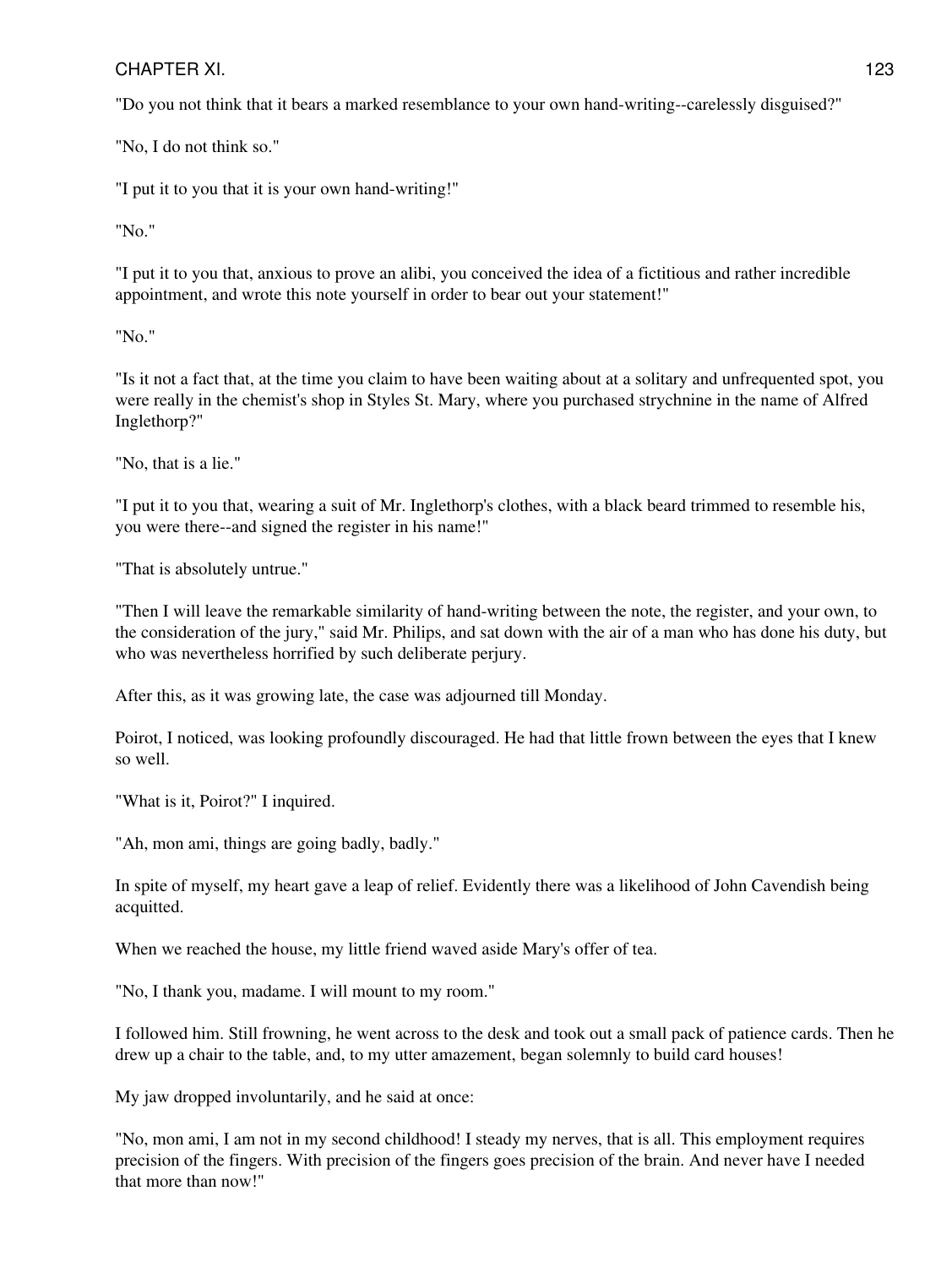"What is the trouble?" I asked.

With a great thump on the table, Poirot demolished his carefully built up edifice.

"It is this, mon ami! That I can build card houses seven stories high, but I cannot"--thump--"find"--thump--"that last link of which I spoke to you."

I could not quite tell what to say, so I held my peace, and he began slowly building up the cards again, speaking in jerks as he did so.

"It is done--so! By placing--one card--on another--with mathematical--precision!"

I watched the card house rising under his hands, story by story. He never hesitated or faltered. It was really almost like a conjuring trick.

"What a steady hand you've got," I remarked. "I believe I've only seen your hand shake once."

"On an occasion when I was enraged, without doubt," observed Poirot, with great placidity.

"Yes indeed! You were in a towering rage. Do you remember? It was when you discovered that the lock of the despatch-case in Mrs. Inglethorp's bedroom had been forced. You stood by the mantel-piece, twiddling the things on it in your usual fashion, and your hand shook like a leaf! I must say----"

But I stopped suddenly. For Poirot, uttering a hoarse and inarticulate cry, again annihilated his masterpiece of cards, and putting his hands over his eyes swayed backwards and forwards, apparently suffering the keenest agony.

"Good heavens, Poirot!" I cried. "What is the matter? Are you taken ill?"

"No, no," he gasped. "It is--it is--that I have an idea!"

"Oh!" I exclaimed, much relieved. "One of your 'little ideas'?"

"Ah, ma foi, no!" replied Poirot frankly. "This time it is an idea gigantic! Stupendous! And you--*you*, my friend, have given it to me!"

Suddenly clasping me in his arms, he kissed me warmly on both cheeks, and before I had recovered from my surprise ran headlong from the room.

Mary Cavendish entered at that moment.

"What is the matter with Monsieur Poirot? He rushed past me crying out: 'A garage! For the love of Heaven, direct me to a garage, madame!' And, before I could answer, he had dashed out into the street."

I hurried to the window. True enough, there he was, tearing down the street, hatless, and gesticulating as he went. I turned to Mary with a gesture of despair.

"He'll be stopped by a policeman in another minute. There he goes, round the corner!"

Our eyes met, and we stared helplessly at one another.

"What can be the matter?"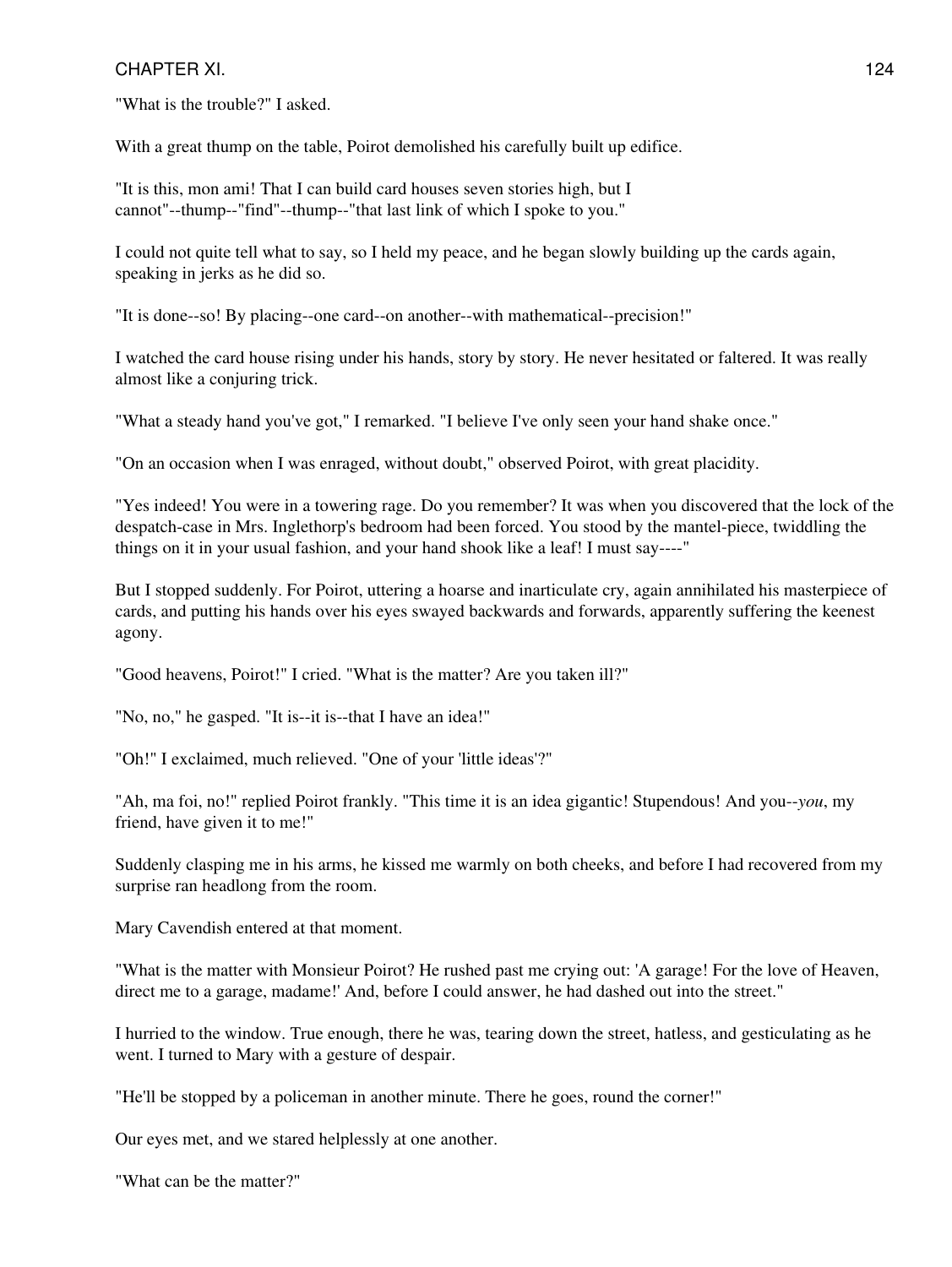I shook my head.

"I don't know. He was building card houses, when suddenly he said he had an idea, and rushed off as you saw."

"Well," said Mary, "I expect he will be back before dinner."

But night fell, and Poirot had not returned.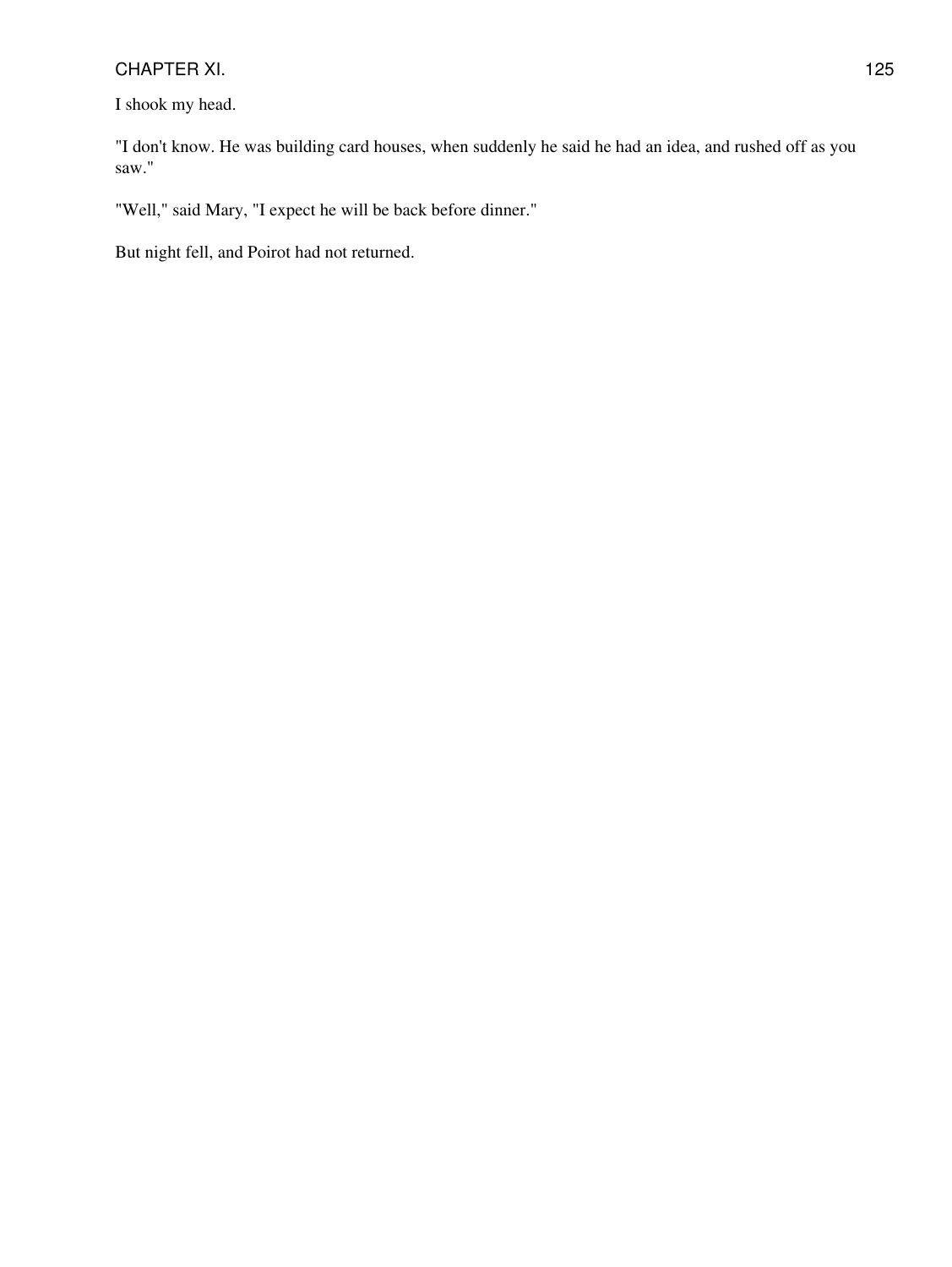#### THE LAST LINK

POIROT'S abrupt departure had intrigued us all greatly. Sunday morning wore away, and still he did not reappear. But about three o'clock a ferocious and prolonged hooting outside drove us to the window, to see Poirot alighting from a car, accompanied by Japp and Summerhaye. The little man was transformed. He radiated an absurd complacency. He bowed with exaggerated respect to Mary Cavendish.

"Madame, I have your permission to hold a little reunion in the salon? It is necessary for every one to attend."

Mary smiled sadly.

"You know, Monsieur Poirot, that you have carte blanche in every way."

"You are too amiable, madame."

Still beaming, Poirot marshalled us all into the drawing-room, bringing forward chairs as he did so.

"Miss Howard--here. Mademoiselle Cynthia. Monsieur Lawrence. The good Dorcas. And Annie. Bien! We must delay our proceedings a few minutes until Mr. Inglethorp arrives. I have sent him a note."

Miss Howard rose immediately from her seat.

"If that man comes into the house, I leave it!"

"No, no!" Poirot went up to her and pleaded in a low voice.

Finally Miss Howard consented to return to her chair. A few minutes later Alfred Inglethorp entered the room.

The company once assembled, Poirot rose from his seat with the air of a popular lecturer, and bowed politely to his audience.

"Messieurs, mesdames, as you all know, I was called in by Monsieur John Cavendish to investigate this case. I at once examined the bedroom of the deceased which, by the advice of the doctors, had been kept locked, and was consequently exactly as it had been when the tragedy occurred. I found: first, a fragment of green material; second, a stain on the carpet near the window, still damp; thirdly, an empty box of bromide powders.

"To take the fragment of green material first, I found it caught in the bolt of the communicating door between that room and the adjoining one occupied by Mademoiselle Cynthia. I handed the fragment over to the police who did not consider it of much importance. Nor did they recognize it for what it was--a piece torn from a green land armlet."

There was a little stir of excitement.

"Now there was only one person at Styles who worked on the land--Mrs. Cavendish. Therefore it must have been Mrs. Cavendish who entered the deceased's room through the door communicating with Mademoiselle Cynthia's room."

"But that door was bolted on the inside!" I cried.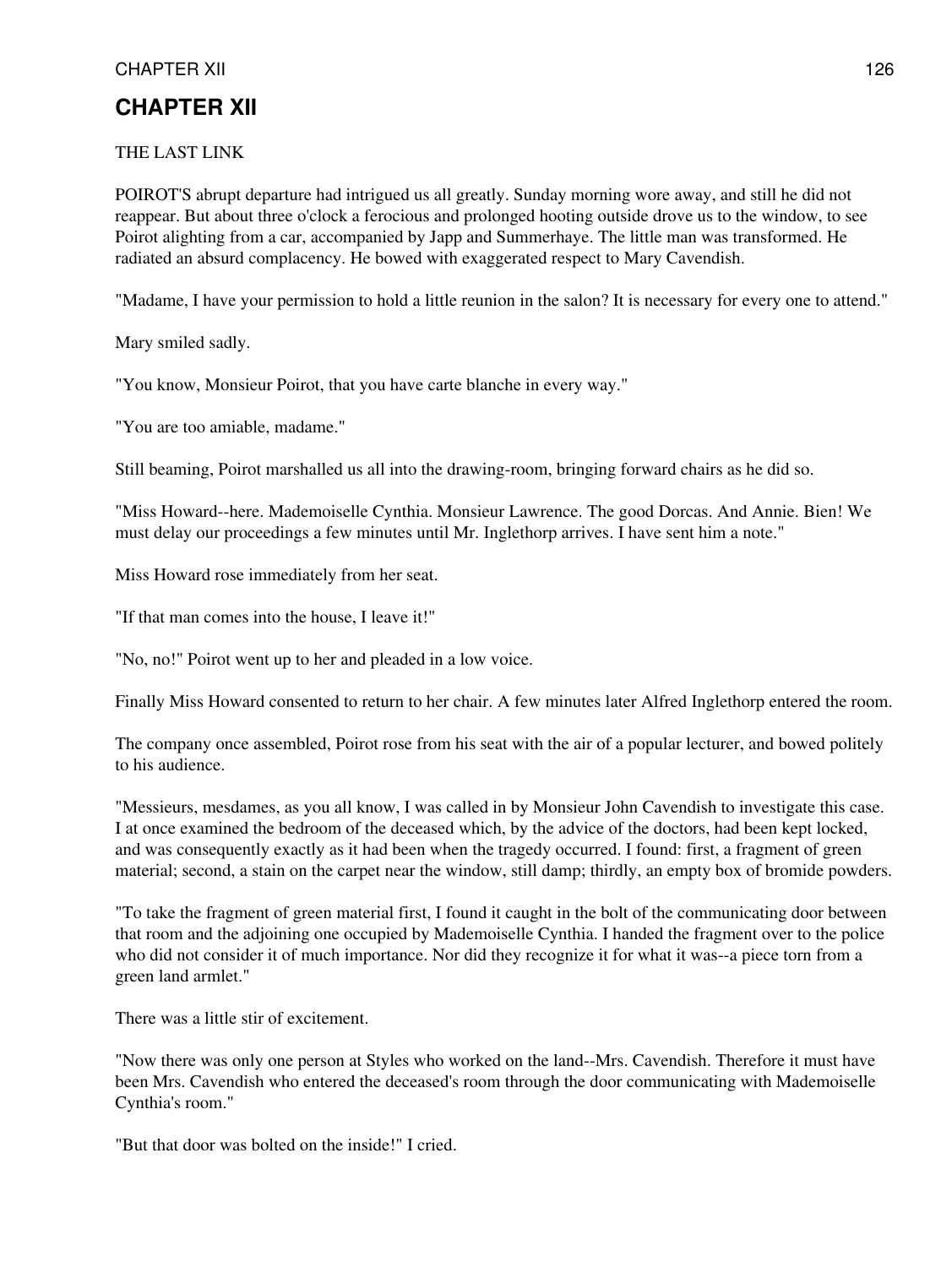"When I examined the room, yes. But in the first place we have only her word for it, since it was she who tried that particular door and reported it fastened. In the ensuing confusion she would have had ample opportunity to shoot the bolt across. I took an early opportunity of verifying my conjectures. To begin with, the fragment corresponds exactly with a tear in Mrs. Cavendish's armlet. Also, at the inquest, Mrs. Cavendish declared that she had heard, from her own room, the fall of the table by the bed. I took an early opportunity of testing that statement by stationing my friend Monsieur Hastings in the left wing of the building, just outside Mrs. Cavendish's door. I myself, in company with the police, went to the deceased's room, and whilst there I, apparently accidentally, knocked over the table in question, but found that, as I had expected, Monsieur Hastings had heard no sound at all. This confirmed my belief that Mrs. Cavendish was not speaking the truth when she declared that she had been dressing in her room at the time of the tragedy. In fact, I was convinced that, far from having been in her own room, Mrs. Cavendish was actually in the deceased's room when the alarm was given."

I shot a quick glance at Mary. She was very pale, but smiling.

"I proceeded to reason on that assumption. Mrs. Cavendish is in her mother-in-law's room. We will say that she is seeking for something and has not yet found it. Suddenly Mrs. Inglethorp awakens and is seized with an alarming paroxysm. She flings out her arm, overturning the bed table, and then pulls desperately at the bell. Mrs. Cavendish, startled, drops her candle, scattering the grease on the carpet. She picks it up, and retreats quickly to Mademoiselle Cynthia's room, closing the door behind her. She hurries out into the passage, for the servants must not find her where she is. But it is too late! Already footsteps are echoing along the gallery which connects the two wings. What can she do? Quick as thought, she hurries back to the young girl's room, and starts shaking her awake. The hastily aroused household come trooping down the passage. They are all busily battering at Mrs. Inglethorp's door. It occurs to nobody that Mrs. Cavendish has not arrived with the rest, but--and this is significant--I can find no one who saw her come from the other wing." He looked at Mary Cavendish. "Am I right, madame?"

She bowed her head.

"Quite right, monsieur. You understand that, if I had thought I would do my husband any good by revealing these facts, I would have done so. But it did not seem to me to bear upon the question of his guilt or innocence."

"In a sense, that is correct, madame. But it cleared my mind of many misconceptions, and left me free to see other facts in their true significance."

"The will!" cried Lawrence. "Then it was you, Mary, who destroyed the will?"

She shook her head, and Poirot shook his also.

"No," he said quietly. "There is only one person who could possibly have destroyed that will--Mrs. Inglethorp herself!"

"Impossible!" I exclaimed. "She had only made it out that very afternoon!"

"Nevertheless, mon ami, it was Mrs. Inglethorp. Because, in no other way can you account for the fact that, on one of the hottest days of the year, Mrs. Inglethorp ordered a fire to be lighted in her room."

I gave a gasp. What idiots we had been never to think of that fire as being incongruous! Poirot was continuing:

"The temperature on that day, messieurs, was 80 degrees in the shade. Yet Mrs. Inglethorp ordered a fire!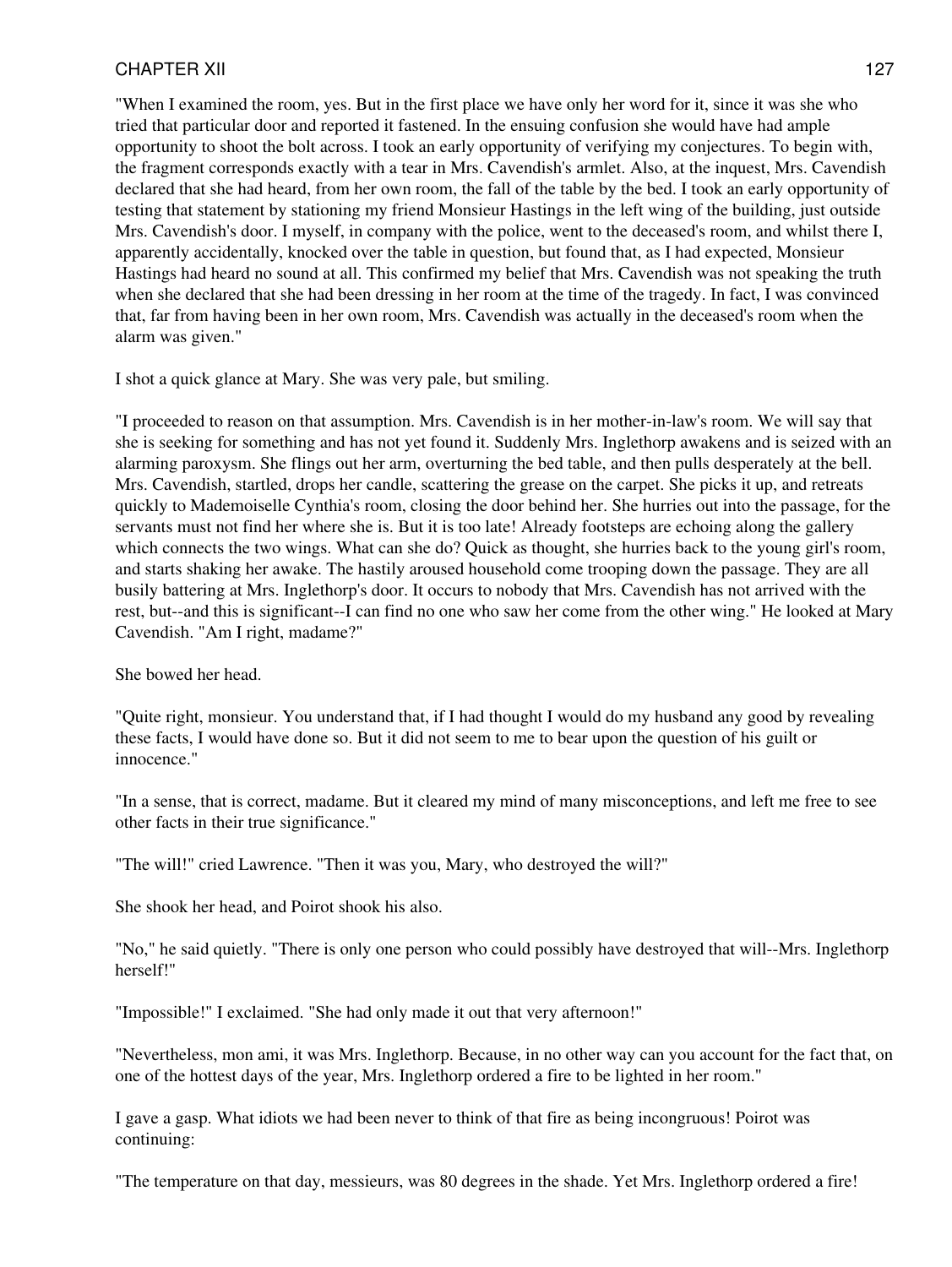Why? Because she wished to destroy something, and could think of no other way. You will remember that, in consequence of the War economics practiced at Styles, no waste paper was thrown away. There was therefore no means of destroying a thick document such as a will. The moment I heard of a fire being lighted in Mrs. Inglethorp's room, I leaped to the conclusion that it was to destroy some important document--possibly a will. So the discovery of the charred fragment in the grate was no surprise to me. I did not, of course, know at the time that the will in question had only been made this afternoon, and I will admit that, when I learnt that fact, I fell into a grievous error. I came to the conclusion that Mrs. Inglethorp's determination to destroy her will arose as a direct consequence of the quarrel she had that afternoon, and that therefore the quarrel took place after, and not before the making of the will.

"Here, as we know, I was wrong, and I was forced to abandon that idea. I faced the problem from a new standpoint. Now, at 4 o'clock, Dorcas overheard her mistress saying angrily: 'You need not think that any fear of publicity, or scandal between husband and wife will deter me." I conjectured, and conjectured rightly, that these words were addressed, not to her husband, but to Mr. John Cavendish. At 5 o'clock, an hour later, she uses almost the same words, but the standpoint is different. She admits to Dorcas, 'I don't know what to do; scandal between husband and wife is a dreadful thing.' At 4 o'clock she has been angry, but completely mistress of herself. At 5 o'clock she is in violent distress, and speaks of having had a great shock.

"Looking at the matter psychologically, I drew one deduction which I was convinced was correct. The second 'scandal' she spoke of was not the same as the first--and it concerned herself!

"Let us reconstruct. At 4 o'clock, Mrs. Inglethorp quarrels with her son, and threatens to denounce him to his wife--who, by the way, overheard the greater part of the conversation. At 4.30, Mrs. Inglethorp, in consequence of a conversation on the validity of wills, makes a will in favour of her husband, which the two gardeners witness. At 5 o'clock, Dorcas finds her mistress in a state of considerable agitation, with a slip of paper--'a letter,' Dorcas thinks--in her hand, and it is then that she orders the fire in her room to be lighted. Presumably, then, between 4.30 and 5 o'clock, something has occurred to occasion a complete revolution of feeling, since she is now as anxious to destroy the will, as she was before to make it. What was that something?

"As far as we know, she was quite alone during that half-hour. Nobody entered or left that boudoir. What then occasioned this sudden change of sentiment?

"One can only guess, but I believe my guess to be correct. Mrs. Inglethorp had no stamps in her desk. We know this, because later she asked Dorcas to bring her some. Now in the opposite corner of the room stood her husband's desk--locked. She was anxious to find some stamps, and, according to my theory, she tried her own keys in the desk. That one of them fitted I know. She therefore opened the desk, and in searching for the stamps she came across something else--that slip of paper which Dorcas saw in her hand, and which assuredly was never meant for Mrs. Inglethorp's eyes. On the other hand, Mrs. Cavendish believed that the slip of paper to which her mother-in-law clung so tenaciously was a written proof of her own husband's infidelity. She demanded it from Mrs. Inglethorp who assured her, quite truly, that it had nothing to do with that matter. Mrs. Cavendish did not believe her. She thought that Mrs. Inglethorp was shielding her stepson. Now Mrs. Cavendish is a very resolute woman, and, behind her mask of reserve, she was madly jealous of her husband. She determined to get hold of that paper at all costs, and in this resolution chance came to her aid. She happened to pick up the key of Mrs. Inglethorp's despatch-case, which had been lost that morning. She knew that her mother-in-law invariably kept all important papers in this particular case.

"Mrs. Cavendish, therefore, made her plans as only a woman driven desperate through jealousy could have done. Some time in the evening she unbolted the door leading into Mademoiselle Cynthia's room. Possibly she applied oil to the hinges, for I found that it opened quite noiselessly when I tried it. She put off her project until the early hours of the morning as being safer, since the servants were accustomed to hearing her move about her room at that time. She dressed completely in her land kit, and made her way quietly through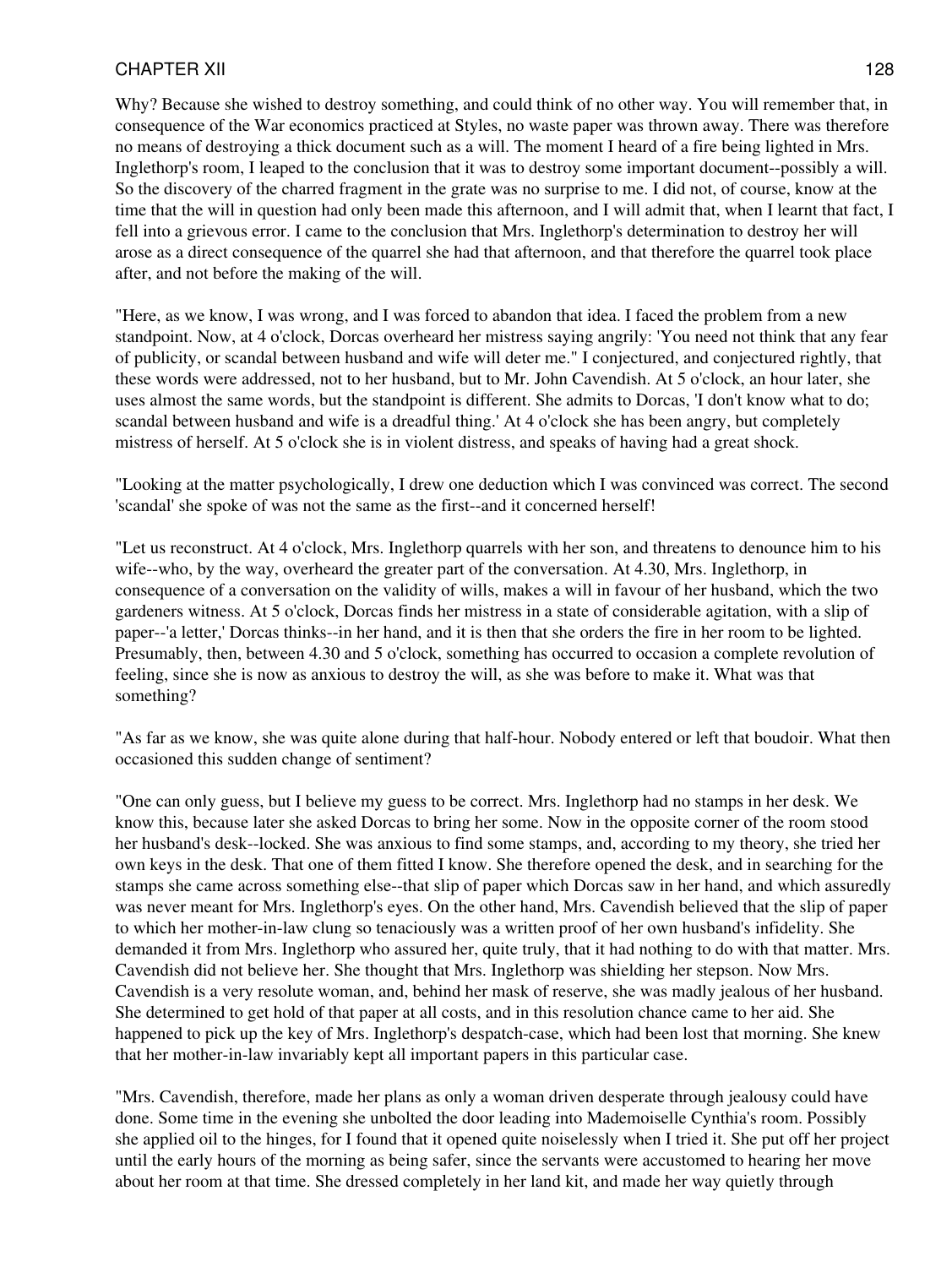Mademoiselle Cynthia's room into that of Mrs. Inglethorp."

He paused a moment, and Cynthia interrupted:

"But I should have woken up if anyone had come through my room?"

"Not if you were drugged, mademoiselle."

"Drugged?"

"Mais, oui!"

"You remember"--he addressed us collectively again--"that through all the tumult and noise next door Mademoiselle Cynthia slept. That admitted of two possibilities. Either her sleep was feigned--which I did not believe--or her unconsciousness was indeed by artificial means.

"With this latter idea in my mind, I examined all the coffee-cups most carefully, remembering that it was Mrs. Cavendish who had brought Mademoiselle Cynthia her coffee the night before. I took a sample from each cup, and had them analysed--with no result. I had counted the cups carefully, in the event of one having been removed. Six persons had taken coffee, and six cups were duly found. I had to confess myself mistaken.

"Then I discovered that I had been guilty of a very grave oversight. Coffee had been brought in for seven persons, not six, for Dr. Bauerstein had been there that evening. This changed the face of the whole affair, for there was now one cup missing. The servants noticed nothing, since Annie, the housemaid, who took in the coffee, brought in seven cups, not knowing that Mr. Inglethorp never drank it, whereas Dorcas, who cleared them away the following morning, found six as usual--or strictly speaking she found five, the sixth being the one found broken in Mrs. Inglethorp's room.

"I was confident that the missing cup was that of Mademoiselle Cynthia. I had an additional reason for that belief in the fact that all the cups found contained sugar, which Mademoiselle Cynthia never took in her coffee. My attention was attracted by the story of Annie about some 'salt' on the tray of coco which she took every night to Mrs. Inglethorp's room. I accordingly secured a sample of that coco, and sent it to be analysed."

"But that had already been done by Dr. Bauerstein," said Lawrence quickly.

"Not exactly. The analyst was asked by him to report whether strychnine was, or was not, present. He did not have it tested, as I did, for a narcotic."

"For a narcotic?"

"Yes. Here is the analyst's report. Mrs. Cavendish administered a safe, but effectual, narcotic to both Mrs. Inglethorp and Mademoiselle Cynthia. And it is possible that she had a mauvais quart d'heure in consequence! Imagine her feelings when her mother-in-law is suddenly taken ill and dies, and immediately after she hears the word 'Poison'! She has believed that the sleeping draught she administered was perfectly harmless, but there is no doubt that for one terrible moment she must have feared that Mrs. Inglethorp's death lay at her door. She is seized with panic, and under its influence she hurries downstairs, and quickly drops the coffee-cup and saucer used by Mademoiselle Cynthia into a large brass vase, where it is discovered later by Monsieur Lawrence. The remains of the coco she dare not touch. Too many eyes are upon her. Guess at her relief when strychnine is mentioned, and she discovers that after all the tragedy is not her doing.

"We are now able to account for the symptoms of strychnine poisoning being so long in making their appearance. A narcotic taken with strychnine will delay the action of the poison for some hours."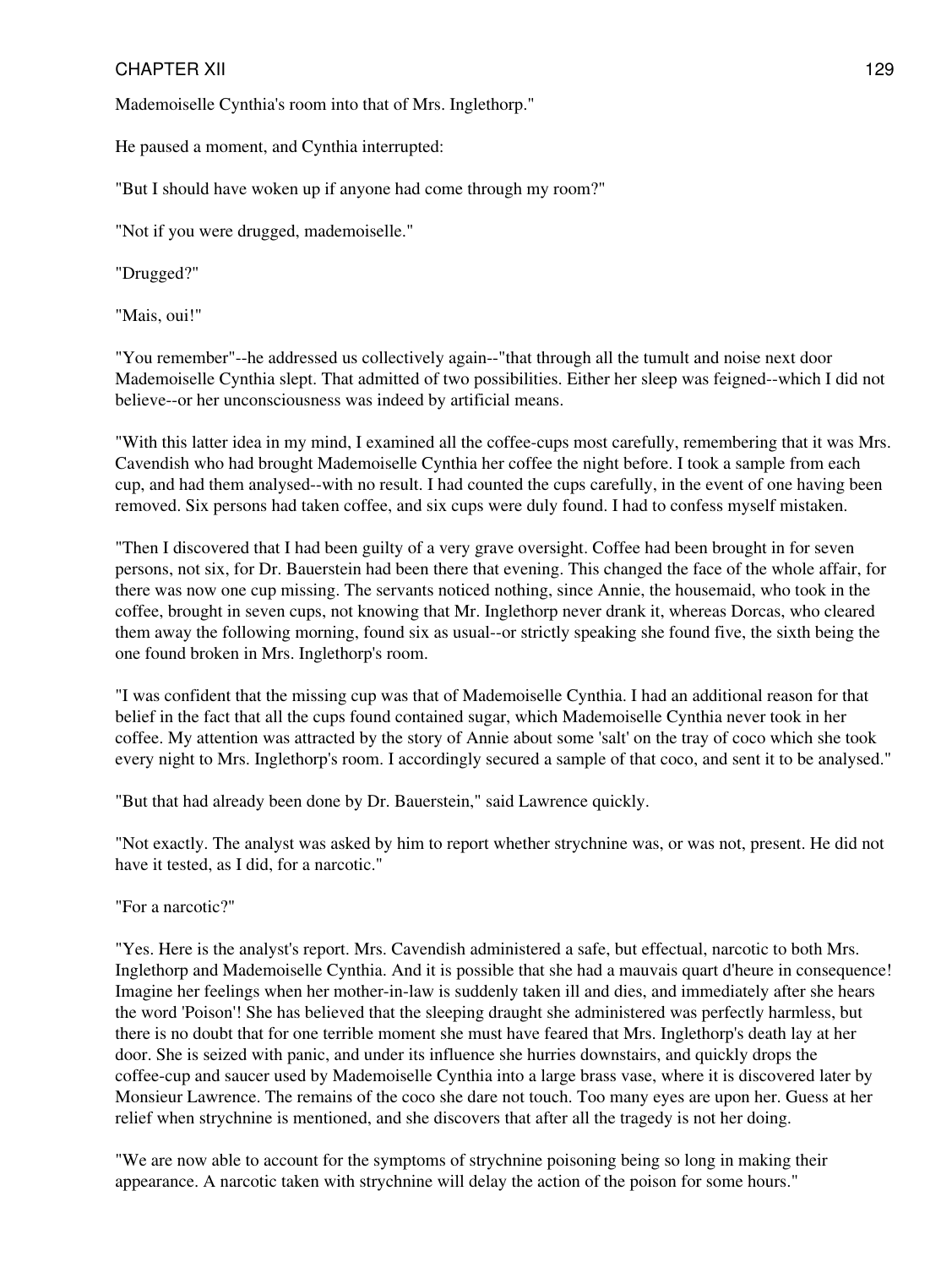Poirot paused. Mary looked up at him, the colour slowly rising in her face.

"All you have said is quite true, Monsieur Poirot. It was the most awful hour of my life. I shall never forget it. But you are wonderful. I understand now----"

"What I meant when I told you that you could safely confess to Papa Poirot, eh? But you would not trust me."

"I see everything now," said Lawrence. "The drugged coco, taken on top of the poisoned coffee, amply accounts for the delay."

"Exactly. But was the coffee poisoned, or was it not? We come to a little difficulty here, since Mrs. Inglethorp never drank it."

"What?" The cry of surprise was universal.

"No. You will remember my speaking of a stain on the carpet in Mrs. Inglethorp's room? There were some peculiar points about that stain. It was still damp, it exhaled a strong odour of coffee, and imbedded in the nap of the carpet I found some little splinters of china. What had happened was plain to me, for not two minutes before I had placed my little case on the table near the window, and the table, tilting up, had deposited it upon the floor on precisely the identical spot. In exactly the same way, Mrs. Inglethorp had laid down her cup of coffee on reaching her room the night before, and the treacherous table had played her the same trick.

"What happened next is mere guess work on my part, but I should say that Mrs. Inglethorp picked up the broken cup and placed it on the table by the bed. Feeling in need of a stimulant of some kind, she heated up her coco, and drank it off then and there. Now we are faced with a new problem. We know the coco contained no strychnine. The coffee was never drunk. Yet the strychnine must have been administered between seven and nine o'clock that evening. What third medium was there--a medium so suitable for disguising the taste of strychnine that it is extraordinary no one has thought of it?" Poirot looked round the room, and then answered himself impressively. "Her medicine!"

"Do you mean that the murderer introduced the strychnine into her tonic?" I cried.

"There was no need to introduce it. It was already there--in the mixture. The strychnine that killed Mrs. Inglethorp was the identical strychnine prescribed by Dr. Wilkins. To make that clear to you, I will read you an extract from a book on dispensing which I found in the Dispensary of the Red Cross Hospital at Tadminster:

"'The following prescription has become famous in text books: Strychninae Sulph . . . . . . gr.I Potass Bromide . . . . . . . 3vi Aqua ad . . . . . . . . . . . 3viii Fiat Mistura

This solution deposits in a few hours the greater part of the strychnine salt as an insoluble bromide in transparent crystals. A lady in England lost her life by taking a similar mixture: the precipitated strychnine collected at the bottom, and in taking the last dose she swallowed nearly all of it!"

"Now there was, of course, no bromide in Dr. Wilkins' prescription, but you will remember that I mentioned an empty box of bromide powders. One or two of those powders introduced into the full bottle of medicine would effectually precipitate the strychnine, as the book describes, and cause it to be taken in the last dose. You will learn later that the person who usually poured out Mrs. Inglethorp's medicine was always extremely careful not to shake the bottle, but to leave the sediment at the bottom of it undisturbed.

"Throughout the case, there have been evidences that the tragedy was intended to take place on Monday evening. On that day, Mrs. Inglethorp's bell wire was neatly cut, and on Monday evening Mademoiselle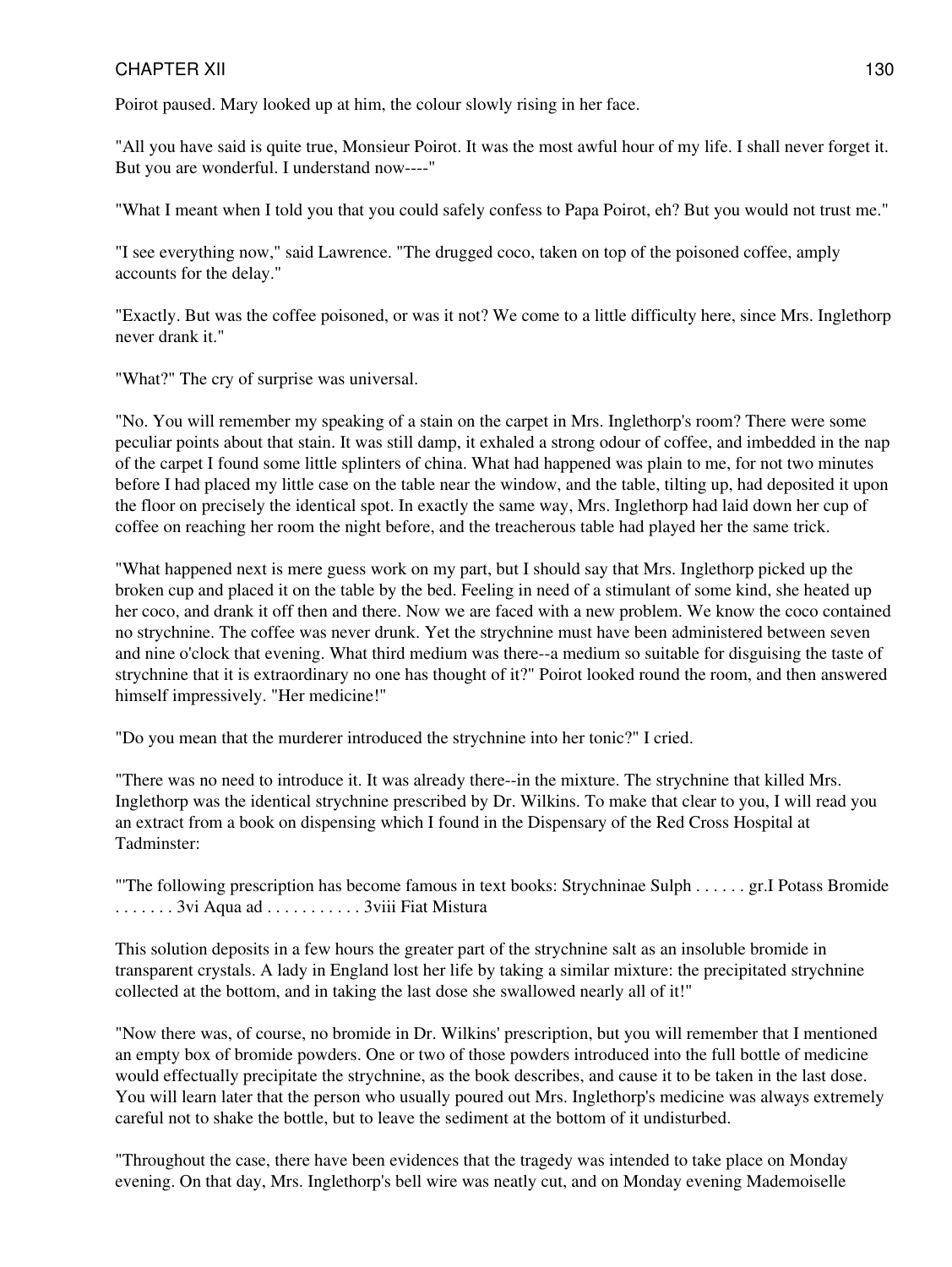Cynthia was spending the night with friends, so that Mrs. Inglethorp would have been quite alone in the right wing, completely shut off from help of any kind, and would have died, in all probability, before medical aid could have been summoned. But in her hurry to be in time for the village entertainment Mrs. Inglethorp forgot to take her medicine, and the next day she lunched away from home, so that the last--and fatal--dose was actually taken twenty-four hours later than had been anticipated by the murderer; and it is owing to that delay that the final proof--the last link of the chain--is now in my hands."

Amid breathless excitement, he held out three thin strips of paper.

"A letter in the murderer's own hand-writing, mes amis! Had it been a little clearer in its terms, it is possible that Mrs. Inglethorp, warned in time, would have escaped. As it was, she realized her danger, but not the manner of it."

In the deathly silence, Poirot pieced together the slips of paper and, clearing his throat, read:

"'Dearest Evelyn:

'You will be anxious at hearing nothing. It is all right--only it will be to-night instead of last night. You understand. There's a good time coming once the old woman is dead and out of the way. No one can possibly bring home the crime to me. That idea of yours about the bromides was a stroke of genius! But we must be very circumspect. A false step----'

"Here, my friends, the letter breaks off. Doubtless the writer was interrupted; but there can be no question as to his identity. We all know this hand-writing and----"

A howl that was almost a scream broke the silence.

"You devil! How did you get it?"

A chair was overturned. Poirot skipped nimbly aside. A quick movement on his part, and his assailant fell with a crash.

"Messieurs, mesdames," said Poirot, with a flourish, "let me introduce you to the murderer, Mr. Alfred Inglethorp!"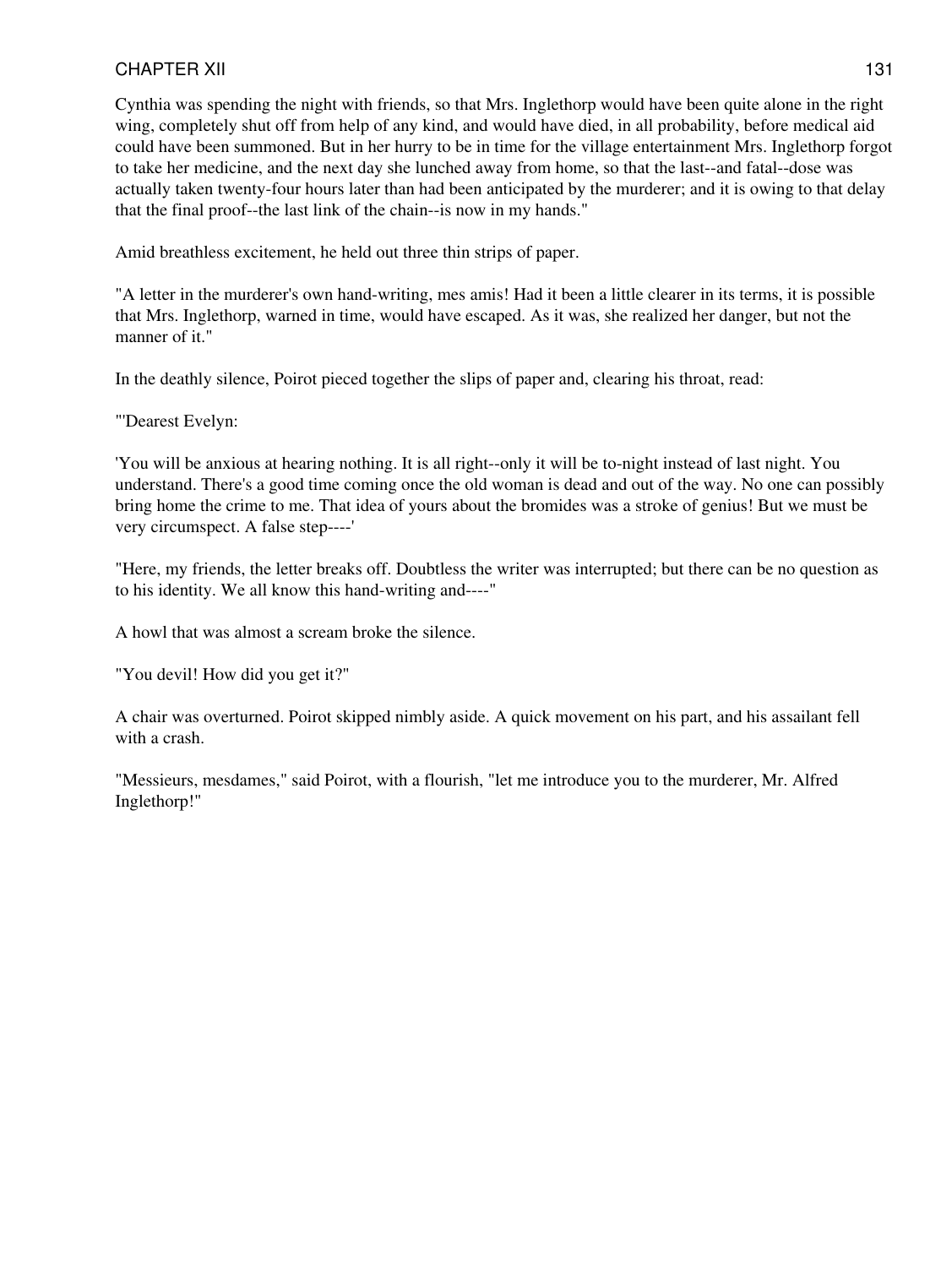## **CHAPTER XIII.**

#### POIROT EXPLAINS

"Poirot, you old villain," I said, "I've half a mind to strangle you! What do you mean by deceiving me as you have done?"

We were sitting in the library. Several hectic days lay behind us. In the room below, John and Mary were together once more, while Alfred Inglethorp and Miss Howard were in custody. Now at last, I had Poirot to myself, and could relieve my still burning curiosity.

Poirot did not answer me for a moment, but at last he said:

"I did not deceive you, mon ami. At most, I permitted you to deceive yourself."

"Yes, but why?"

"Well, it is difficult to explain. You see, my friend, you have a nature so honest, and a countenance so transparent, that--enfin, to conceal your feelings is impossible! If I had told you my ideas, the very first time you saw Mr. Alfred Inglethorp that astute gentleman would have--in your so expressive idiom--'smelt a rat'! And then, bon jour to our chances of catching him!"

"I think that I have more diplomacy than you give me credit for."

"My friend," besought Poirot, "I implore you, do not enrage yourself! Your help has been of the most invaluable. It is but the extremely beautiful nature that you have, which made me pause."

"Well," I grumbled, a little mollified. "I still think you might have given me a hint."

"But I did, my friend. Several hints. You would not take them. Think now, did I ever say to you that I believed John Cavendish guilty? Did I not, on the contrary, tell you that he would almost certainly be acquitted?"

"Yes, but----"

"And did I not immediately afterwards speak of the difficulty of bringing the murderer to justice? Was it not plain to you that I was speaking of two entirely different persons?"

"No," I said, "it was not plain to me!"

"Then again," continued Poirot, "at the beginning, did I not repeat to you several times that I didn't want Mr. Inglethorp arrested *now*? That should have conveyed something to you."

"Do you mean to say you suspected him as long ago as that?"

"Yes. To begin with, whoever else might benefit by Mrs. Inglethorp's death, her husband would benefit the most. There was no getting away from that. When I went up to Styles with you that first day, I had no idea as to how the crime had been committed, but from what I knew of Mr. Inglethorp I fancied that it would be very hard to find anything to connect him with it. When I arrived at the chateau, I realized at once that it was Mrs. Inglethorp who had burnt the will; and there, by the way, you cannot complain, my friend, for I tried my best to force on you the significance of that bedroom fire in midsummer."

"Yes, yes," I said impatiently. "Go on."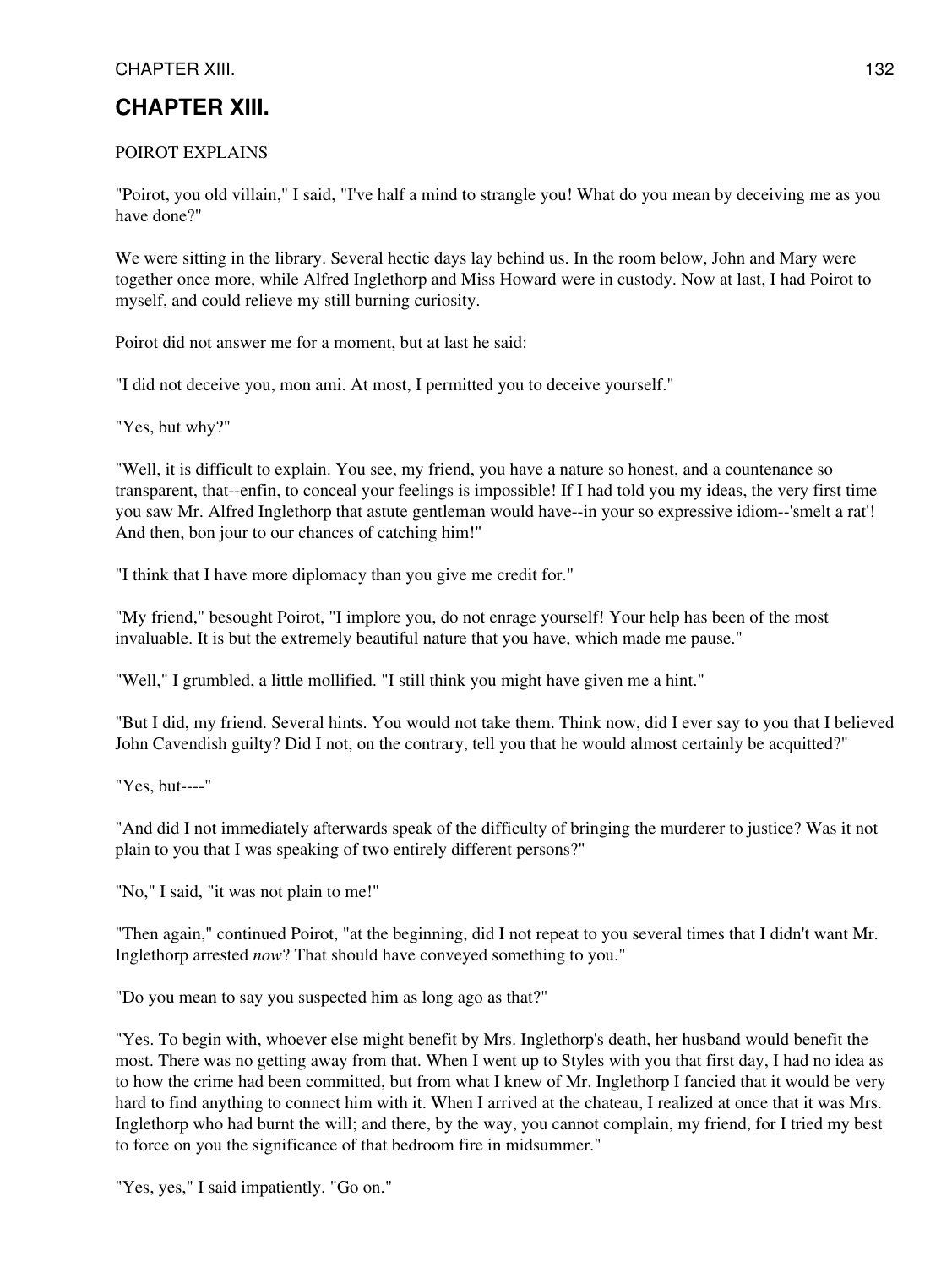"Well, my friend, as I say, my views as to Mr. Inglethorp's guilt were very much shaken. There was, in fact, so much evidence against him that I was inclined to believe that he had not done it."

"When did you change your mind?"

"When I found that the more efforts I made to clear him, the more efforts he made to get himself arrested. Then, when I discovered that Inglethorp had nothing to do with Mrs. Raikes and that in fact it was John Cavendish who was interested in that quarter, I was quite sure."

"But why?"

"Simply this. If it had been Inglethorp who was carrying on an intrigue with Mrs. Raikes, his silence was perfectly comprehensible. But, when I discovered that it was known all over the village that it was John who was attracted by the farmer's pretty wife, his silence bore quite a different interpretation. It was nonsense to pretend that he was afraid of the scandal, as no possible scandal could attach to him. This attitude of his gave me furiously to think, and I was slowly forced to the conclusion that Alfred Inglethorp wanted to be arrested. Eh bien! from that moment, I was equally determined that he should not be arrested."

"Wait a minute. I don't see why he wished to be arrested?"

"Because, mon ami, it is the law of your country that a man once acquitted can never be tried again for the same offence. Aha! but it was clever--his idea! Assuredly, he is a man of method. See here, he knew that in his position he was bound to be suspected, so he conceived the exceedingly clever idea of preparing a lot of manufactured evidence against himself. He wished to be arrested. He would then produce his irreproachable alibi--and, hey presto, he was safe for life!"

"But I still don't see how he managed to prove his alibi, and yet go to the chemist's shop?"

Poirot stared at me in surprise.

"Is it possible? My poor friend! You have not yet realized that it was Miss Howard who went to the chemist's shop?"

"Miss Howard?"

"But, certainly. Who else? It was most easy for her. She is of a good height, her voice is deep and manly; moreover, remember, she and Inglethorp are cousins, and there is a distinct resemblance between them, especially in their gait and bearing. It was simplicity itself. They are a clever pair!"

"I am still a little fogged as to how exactly the bromide business was done," I remarked.

"Bon! I will reconstruct for you as far as possible. I am inclined to think that Miss Howard was the master mind in that affair. You remember her once mentioning that her father was a doctor? Possibly she dispensed his medicines for him, or she may have taken the idea from one of the many books lying about when Mademoiselle Cynthia was studying for her exam. Anyway, she was familiar with the fact that the addition of a bromide to a mixture containing strychnine would cause the precipitation of the latter. Probably the idea came to her quite suddenly. Mrs. Inglethorp had a box of bromide powders, which she occasionally took at night. What could be easier than quietly to dissolve one or more of those powders in Mrs. Inglethorp's large sized bottle of medicine when it came from Coot's? The risk is practically nil. The tragedy will not take place until nearly a fortnight later. If anyone has seen either of them touching the medicine, they will have forgotten it by that time. Miss Howard will have engineered her quarrel, and departed from the house. The lapse of time, and her absence, will defeat all suspicion. Yes, it was a clever idea! If they had left it alone, it is possible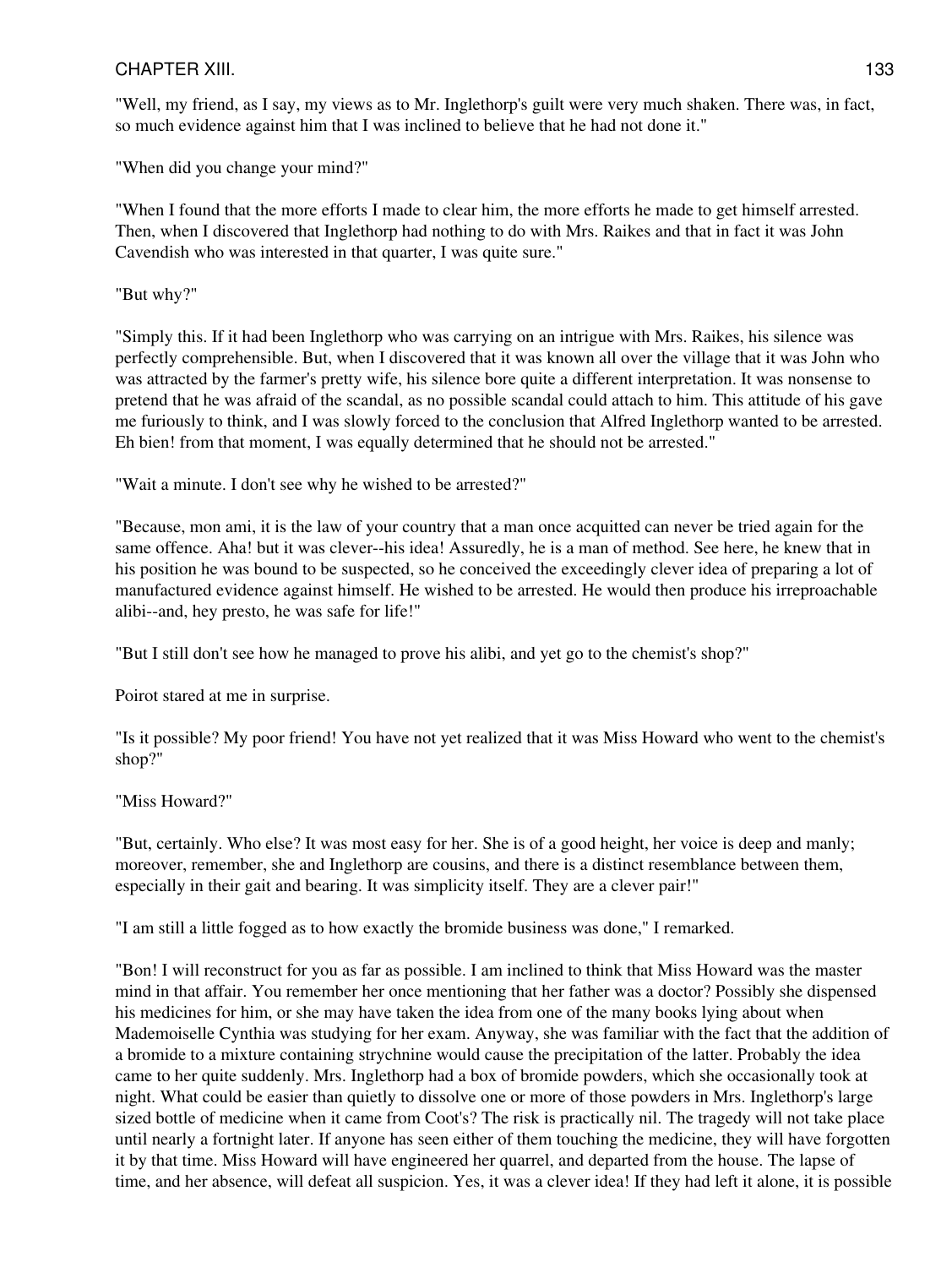the crime might never have been brought home to them. But they were not satisfied. They tried to be too clever--and that was their undoing."

Poirot puffed at his tiny cigarette, his eyes fixed on the ceiling.

"They arranged a plan to throw suspicion on John Cavendish, by buying strychnine at the village chemist's, and signing the register in his hand-writing.

"On Monday Mrs. Inglethorp will take the last dose of her medicine. On Monday, therefore, at six o'clock, Alfred Inglethorp arranges to be seen by a number of people at a spot far removed from the village. Miss Howard has previously made up a cock and bull story about him and Mrs. Raikes to account for his holding his tongue afterwards. At six o'clock, Miss Howard, disguised as Alfred Inglethorp, enters the chemist's shop, with her story about a dog, obtains the strychnine, and writes the name of Alfred Inglethorp in John's handwriting, which she had previously studied carefully.

"But, as it will never do if John, too, can prove an alibi, she writes him an anonymous note--still copying his hand-writing --which takes him to a remote spot where it is exceedingly unlikely that anyone will see him.

"So far, all goes well. Miss Howard goes back to Middlingham. Alfred Inglethorp returns to Styles. There is nothing that can compromise him in any way, since it is Miss Howard who has the strychnine, which, after all, is only wanted as a blind to throw suspicion on John Cavendish.

"But now a hitch occurs. Mrs. Inglethorp does not take her medicine that night. The broken bell, Cynthia's absence-- arranged by Inglethorp through his wife--all these are wasted. And then--he makes his slip.

"Mrs. Inglethorp is out, and he sits down to write to his accomplice, who, he fears, may be in a panic at the nonsuccess of their plan. It is probable that Mrs. Inglethorp returned earlier than he expected. Caught in the act, and somewhat flurried he hastily shuts and locks his desk. He fears that if he remains in the room he may have to open it again, and that Mrs. Inglethorp might catch sight of the letter before he could snatch it up. So he goes out and walks in the woods, little dreaming that Mrs. Inglethorp will open his desk, and discover the incriminating document.

"But this, as we know, is what happened. Mrs. Inglethorp reads it, and becomes aware of the perfidy of her husband and Evelyn Howard, though, unfortunately, the sentence about the bromides conveys no warning to her mind. She knows that she is in danger--but is ignorant of where the danger lies. She decides to say nothing to her husband, but sits down and writes to her solicitor, asking him to come on the morrow, and she also determines to destroy immediately the will which she has just made. She keeps the fatal letter."

"It was to discover that letter, then, that her husband forced the lock of the despatch-case?"

"Yes, and from the enormous risk he ran we can see how fully he realized its importance. That letter excepted, there was absolutely nothing to connect him with the crime."

"There's only one thing I can't make out, why didn't he destroy it at once when he got hold of it?"

"Because he did not dare take the biggest risk of all--that of keeping it on his own person."

"I don't understand."

"Look at it from his point of view. I have discovered that there were only five short minutes in which he could have taken it--the five minutes immediately before our own arrival on the scene, for before that time Annie was brushing the stairs, and would have seen anyone who passed going to the right wing. Figure to yourself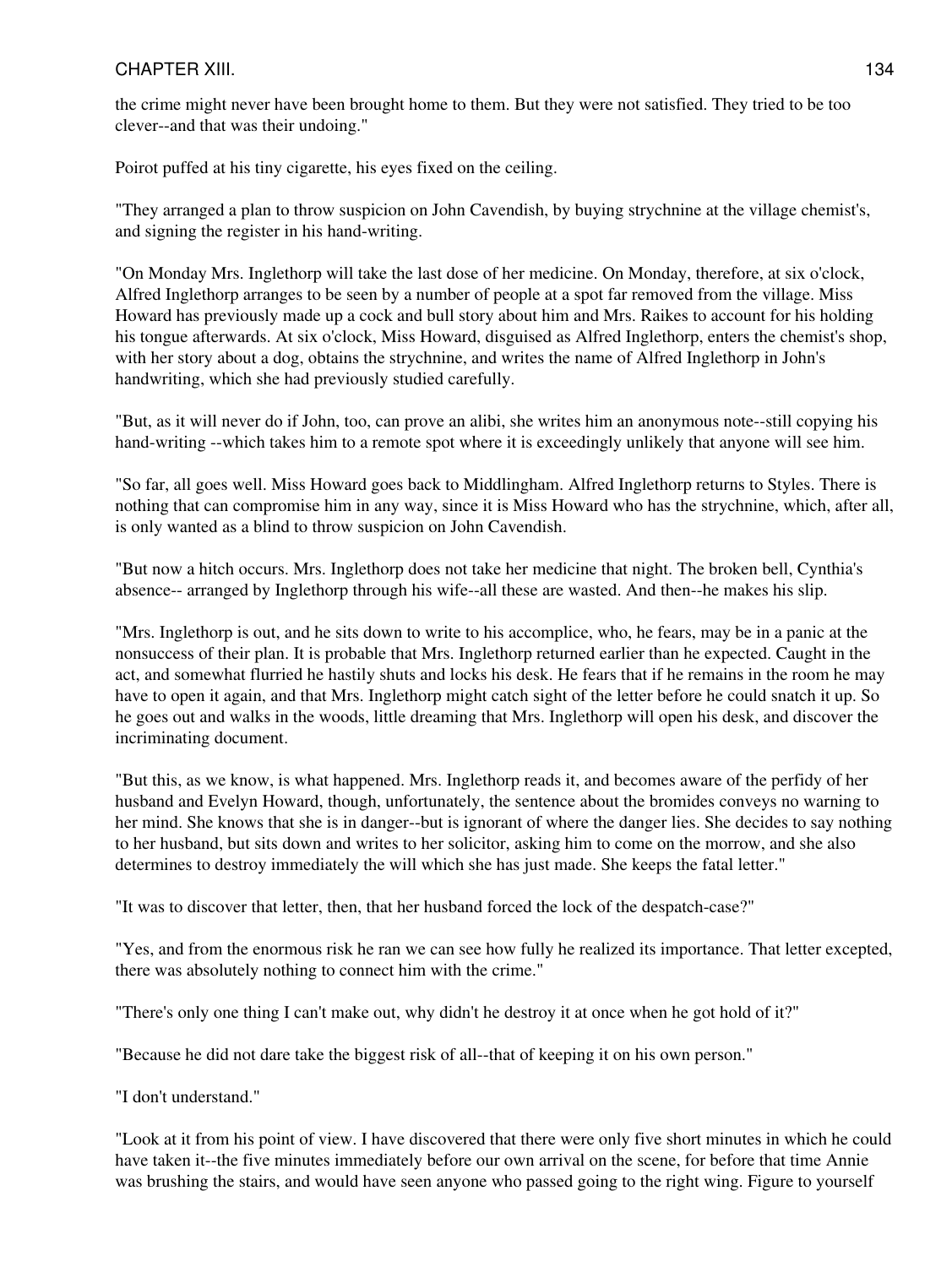the scene! He enters the room, unlocking the door by means of one of the other doorkeys--they were all much alike. He hurries to the despatch-case--it is locked, and the keys are nowhere to be seen. That is a terrible blow to him, for it means that his presence in the room cannot be concealed as he had hoped. But he sees clearly that everything must be risked for the sake of that damning piece of evidence. Quickly, he forces the lock with a penknife, and turns over the papers until he finds what he is looking for.

"But now a fresh dilemma arises: he dare not keep that piece of paper on him. He may be seen leaving the room--he may be searched. If the paper is found on him, it is certain doom. Probably, at this minute, too, he hears the sounds below of Mr. Wells and John leaving the boudoir. He must act quickly. Where can he hide this terrible slip of paper? The contents of the waste-paper-basket are kept and in any case, are sure to be examined. There are no means of destroying it; and he dare not keep it. He looks round, and he sees--what do you think, mon ami?"

I shook my head.

"In a moment, he has torn the letter into long thin strips, and rolling them up into spills he thrusts them hurriedly in amongst the other spills in the vase on the mantle-piece."

I uttered an exclamation.

"No one would think of looking there," Poirot continued. "And he will be able, at his leisure, to come back and destroy this solitary piece of evidence against him."

"Then, all the time, it was in the spill vase in Mrs. Inglethorp's bedroom, under our very noses?" I cried.

Poirot nodded.

"Yes, my friend. That is where I discovered my 'last link,' and I owe that very fortunate discovery to you."

"To me?"

"Yes. Do you remember telling me that my hand shook as I was straightening the ornaments on the mantel-piece?"

"Yes, but I don't see----"

"No, but I saw. Do you know, my friend, I remembered that earlier in the morning, when we had been there together, I had straightened all the objects on the mantel-piece. And, if they were already straightened, there would be no need to straighten them again, unless, in the meantime, some one else had touched them."

"Dear me," I murmured, "so that is the explanation of your extraordinary behaviour. You rushed down to Styles, and found it still there?"

"Yes, and it was a race for time."

"But I still can't understand why Inglethorp was such a fool as to leave it there when he had plenty of opportunity to destroy it."

"Ah, but he had no opportunity. I saw to that."

"You?"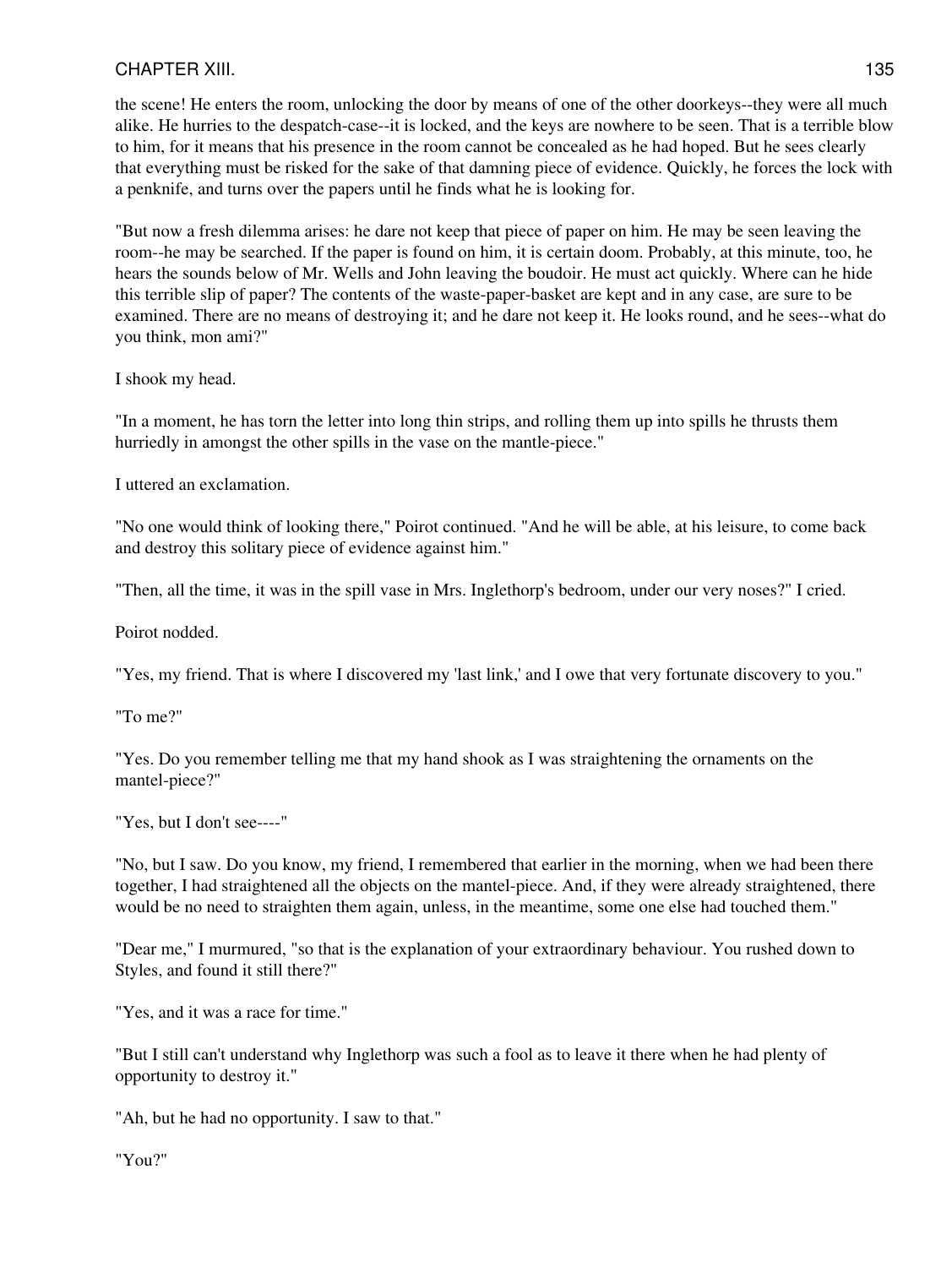"Yes. Do you remember reproving me for taking the household into my confidence on the subject?"

"Yes."

"Well, my friend, I saw there was just one chance. I was not sure then if Inglethorp was the criminal or not, but if he was I reasoned that he would not have the paper on him, but would have hidden it somewhere, and by enlisting the sympathy of the household I could effectually prevent his destroying it. He was already under suspicion, and by making the matter public I secured the services of about ten amateur detectives, who would be watching him unceasingly, and being himself aware of their watchfulness he would not dare seek further to destroy the document. He was therefore forced to depart from the house, leaving it in the spill vase."

"But surely Miss Howard had ample opportunities of aiding him."

"Yes, but Miss Howard did not know of the paper's existence. In accordance with their prearranged plan, she never spoke to Alfred Inglethorp. They were supposed to be deadly enemies, and until John Cavendish was safely convicted they neither of them dared risk a meeting. Of course I had a watch kept on Mr. Inglethorp, hoping that sooner or later he would lead me to the hiding-place. But he was too clever to take any chances. The paper was safe where it was; since no one had thought of looking there in the first week, it was not likely they would do so afterwards. But for your lucky remark, we might never have been able to bring him to justice."

"I understand that now; but when did you first begin to suspect Miss Howard?"

"When I discovered that she had told a lie at the inquest about the letter she had received from Mrs. Inglethorp."

"Why, what was there to lie about?"

"You saw that letter? Do you recall its general appearance?"

"Yes--more or less."

"You will recollect, then, that Mrs. Inglethorp wrote a very distinctive hand, and left large clear spaces between her words. But if you look at the date at the top of the letter you will notice that 'July 17th' is quite different in this respect. Do you see what I mean?"

"No," I confessed, "I don't."

"You do not see that that letter was not written on the 17th, but on the 7th--the day after Miss Howard's departure? The '1' was written in before the '7' to turn it into the '17th'."

"But why?"

"That is exactly what I asked myself. Why does Miss Howard suppress the letter written on the 17th, and produce this faked one instead? Because she did not wish to show the letter of the 17th. Why, again? And at once a suspicion dawned in my mind. You will remember my saying that it was wise to beware of people who were not telling you the truth."

"And yet," I cried indignantly, "after that, you gave me two reasons why Miss Howard could not have committed the crime!"

"And very good reasons too," replied Poirot. "For a long time they were a stumbling-block to me until I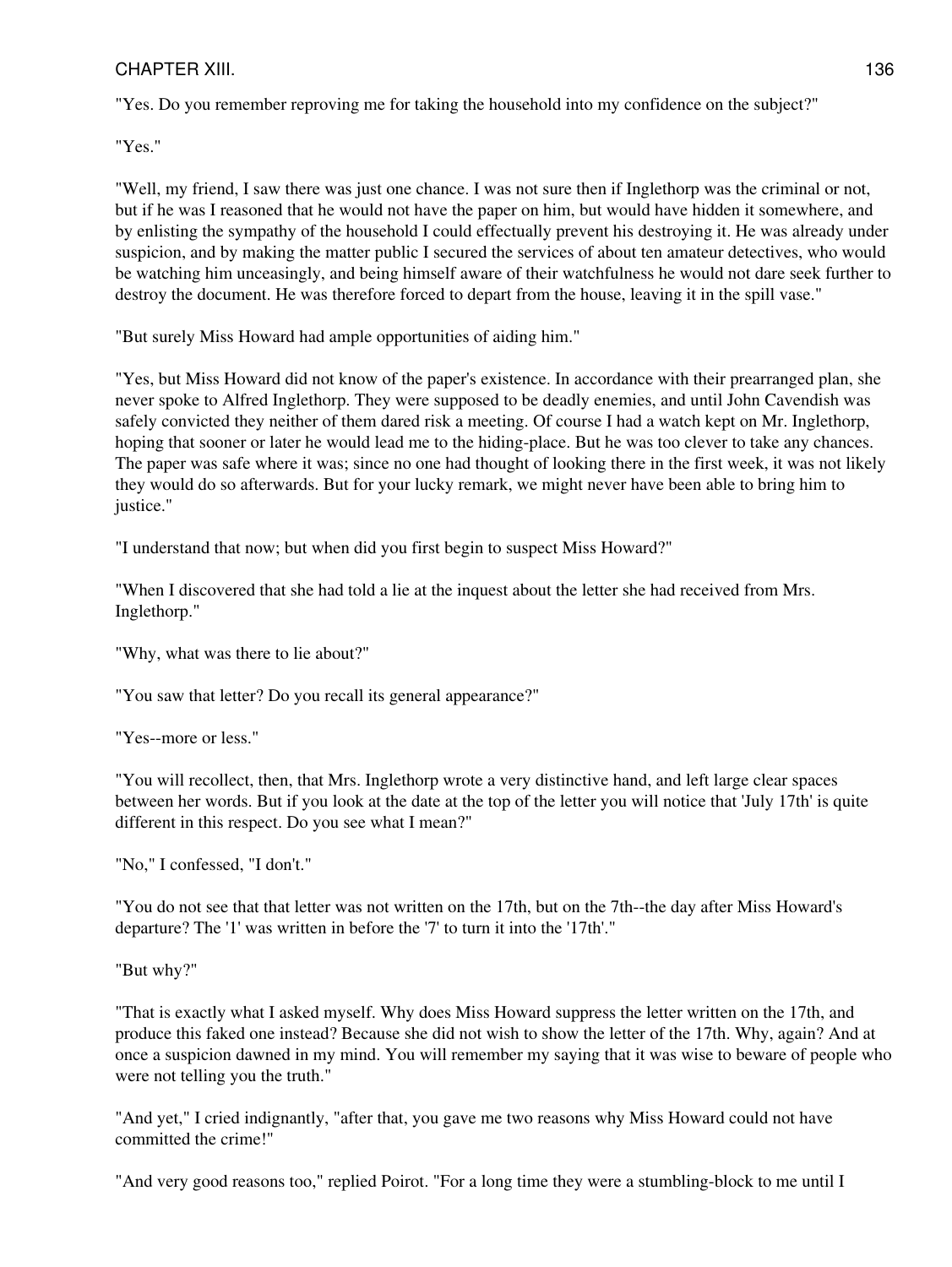remembered a very significant fact: that she and Alfred Inglethorp were cousins. She could not have committed the crime single-handed, but the reasons against that did not debar her from being an accomplice. And, then, there was that rather over-vehement hatred of hers! It concealed a very opposite emotion. There was, undoubtedly, a tie of passion between them long before he came to Styles. They had already arranged their infamous plot--that he should marry this rich, but rather foolish old lady, induce her to make a will leaving her money to him, and then gain their ends by a very cleverly conceived crime. If all had gone as they planned, they would probably have left England, and lived together on their poor victim's money.

"They are a very astute and unscrupulous pair. While suspicion was to be directed against him, she would be making quiet preparations for a very different denouement. She arrives from Middlingham with all the compromising items in her possession. No suspicion attaches to her. No notice is paid to her coming and going in the house. She hides the strychnine and glasses in John's room. She puts the beard in the attic. She will see to it that sooner or later they are duly discovered."

"I don't quite see why they tried to fix the blame on John," I remarked. "It would have been much easier for them to bring the crime home to Lawrence."

"Yes, but that was mere chance. All the evidence against him arose out of pure accident. It must, in fact, have been distinctly annoying to the pair of schemers."

"His manner was unfortunate," I observed thoughtfully.

"Yes. You realize, of course, what was at the back of that?"

"No."

"You did not understand that he believed Mademoiselle Cynthia guilty of the crime?"

"No," I exclaimed, astonished. "Impossible!"

"Not at all. I myself nearly had the same idea. It was in my mind when I asked Mr. Wells that first question about the will. Then there were the bromide powders which she had made up, and her clever male impersonations, as Dorcas recounted them to us. There was really more evidence against her than anyone else."

"You are joking, Poirot!"

"No. Shall I tell you what made Monsieur Lawrence turn so pale when he first entered his mother's room on the fatal night? It was because, whilst his mother lay there, obviously poisoned, he saw, over your shoulder, that the door into Mademoiselle Cynthia's room was unbolted."

"But he declared that he saw it bolted!" I cried.

"Exactly," said Poirot dryly. "And that was just what confirmed my suspicion that it was not. He was shielding Mademoiselle Cynthia."

"But why should he shield her?"

"Because he is in love with her."

I laughed.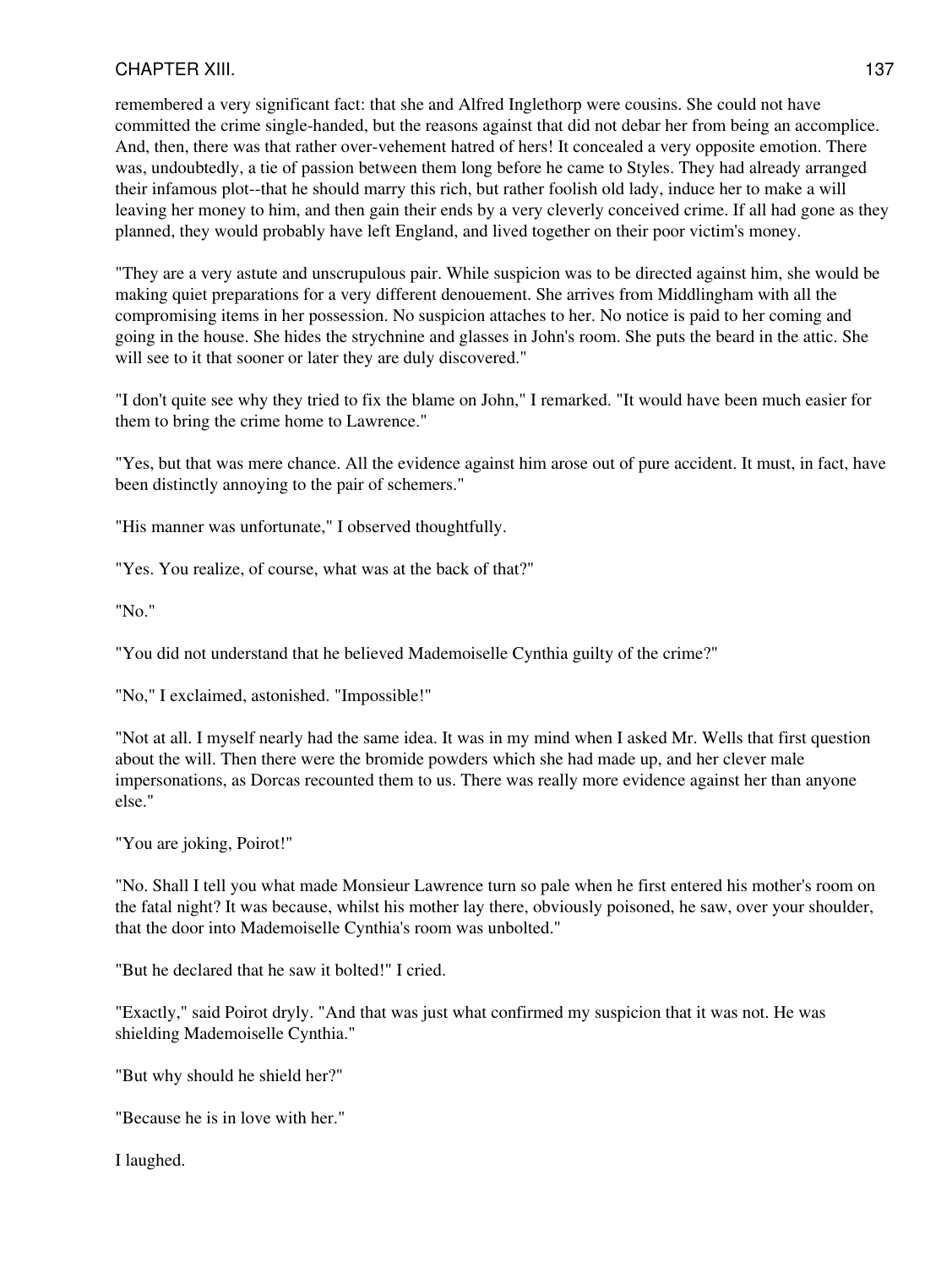"There, Poirot, you are quite wrong! I happen to know for a fact that, far from being in love with her, he positively dislikes her."

"Who told you that, mon ami?"

"Cynthia herself."

"La pauvre petite! And she was concerned?"

"She said that she did not mind at all."

"Then she certainly did mind very much," remarked Poirot. "They are like that--les femmes!"

"What you say about Lawrence is a great surprise to me," I said.

"But why? It was most obvious. Did not Monsieur Lawrence make the sour face every time Mademoiselle Cynthia spoke and laughed with his brother? He had taken it into his long head that Mademoiselle Cynthia was in love with Monsieur John. When he entered his mother's room, and saw her obviously poisoned, he jumped to the conclusion that Mademoiselle Cynthia knew something about the matter. He was nearly driven desperate. First he crushed the coffee-cup to powder under his feet, remembering that *she* had gone up with his mother the night before, and he determined that there should be no chance of testing its contents. Thenceforward, he strenuously, and quite uselessly, upheld the theory of 'Death from natural causes'."

"And what about the 'extra coffee-cup'?"

"I was fairly certain that it was Mrs. Cavendish who had hidden it, but I had to make sure. Monsieur Lawrence did not know at all what I meant; but, on reflection, he came to the conclusion that if he could find an extra coffee-cup anywhere his lady love would be cleared of suspicion. And he was perfectly right."

"One thing more. What did Mrs. Inglethorp mean by her dying words?"

"They were, of course, an accusation against her husband."

"Dear me, Poirot," I said with a sigh, "I think you have explained everything. I am glad it has all ended so happily. Even John and his wife are reconciled."

"Thanks to me."

"How do you mean--thanks to you?"

"My dear friend, do you not realize that it was simply and solely the trial which has brought them together again? That John Cavendish still loved his wife, I was convinced. Also, that she was equally in love with him. But they had drifted very far apart. It all arose from a misunderstanding. She married him without love. He knew it. He is a sensitive man in his way, he would not force himself upon her if she did not want him. And, as he withdrew, her love awoke. But they are both unusually proud, and their pride held them inexorably apart. He drifted into an entanglement with Mrs. Raikes, and she deliberately cultivated the friendship of Dr. Bauerstein. Do you remember the day of John Cavendish's arrest, when you found me deliberating over a big decision?"

"Yes, I quite understood your distress."

"Pardon me, mon ami, but you did not understand it in the least. I was trying to decide whether or not I would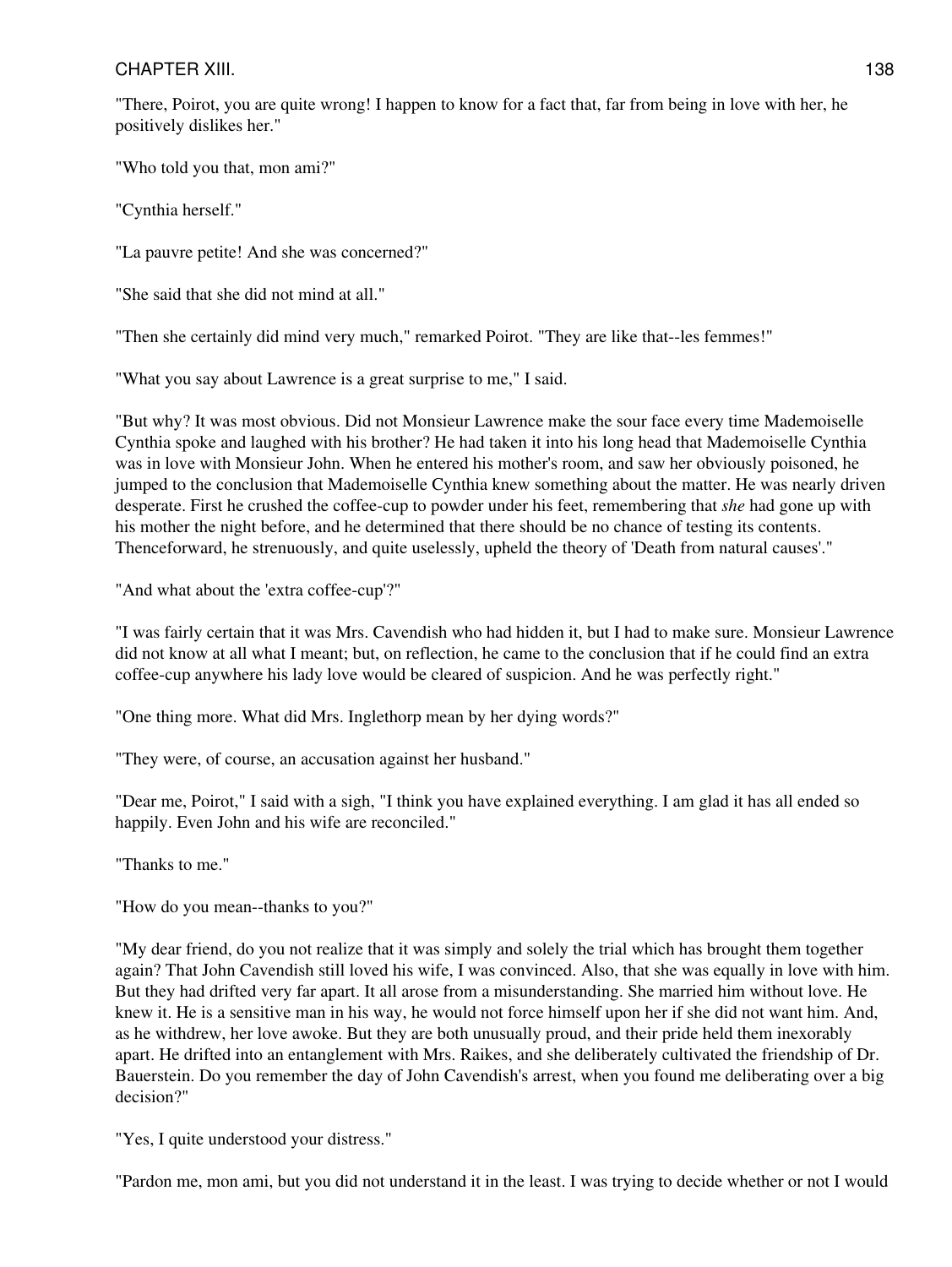clear John Cavendish at once. I could have cleared him--though it might have meant a failure to convict the real criminals. They were entirely in the dark as to my real attitude up to the very last moment--which partly accounts for my success."

"Do you mean that you could have saved John Cavendish from being brought to trial?"

"Yes, my friend. But I eventually decided in favour of 'a woman's happiness'. Nothing but the great danger through which they have passed could have brought these two proud souls together again."

I looked at Poirot in silent amazement. The colossal cheek of the little man! Who on earth but Poirot would have thought of a trial for murder as a restorer of conjugal happiness!

"I perceive your thoughts, mon ami," said Poirot, smiling at me. "No one but Hercule Poirot would have attempted such a thing! And you are wrong in condemning it. The happiness of one man and one woman is the greatest thing in all the world."

His words took me back to earlier events. I remembered Mary as she lay white and exhausted on the sofa, listening, listening. There had come the sound of the bell below. She had started up. Poirot had opened the door, and meeting her agonized eyes had nodded gently. "Yes, madame," he said. "I have brought him back to you." He had stood aside, and as I went out I had seen the look in Mary's eyes, as John Cavendish had caught his wife in his arms.

"Perhaps you are right, Poirot," I said gently. "Yes, it is the greatest thing in the world."

Suddenly, there was a tap at the door, and Cynthia peeped in.

"I--I only----"

"Come in," I said, springing up.

She came in, but did not sit down.

"I--only wanted to tell you something----"

"Yes?"

Cynthia fidgeted with a little tassel for some moments, then, suddenly exclaiming: "You dears!" kissed first me and then Poirot, and rushed out of the room again.

"What on earth does this mean?" I asked, surprised.

It was very nice to be kissed by Cynthia, but the publicity of the salute rather impaired the pleasure.

"It means that she has discovered Monsieur Lawrence does not dislike her as much as she thought," replied Poirot philosophically.

"But----"

"Here he is."

Lawrence at that moment passed the door.